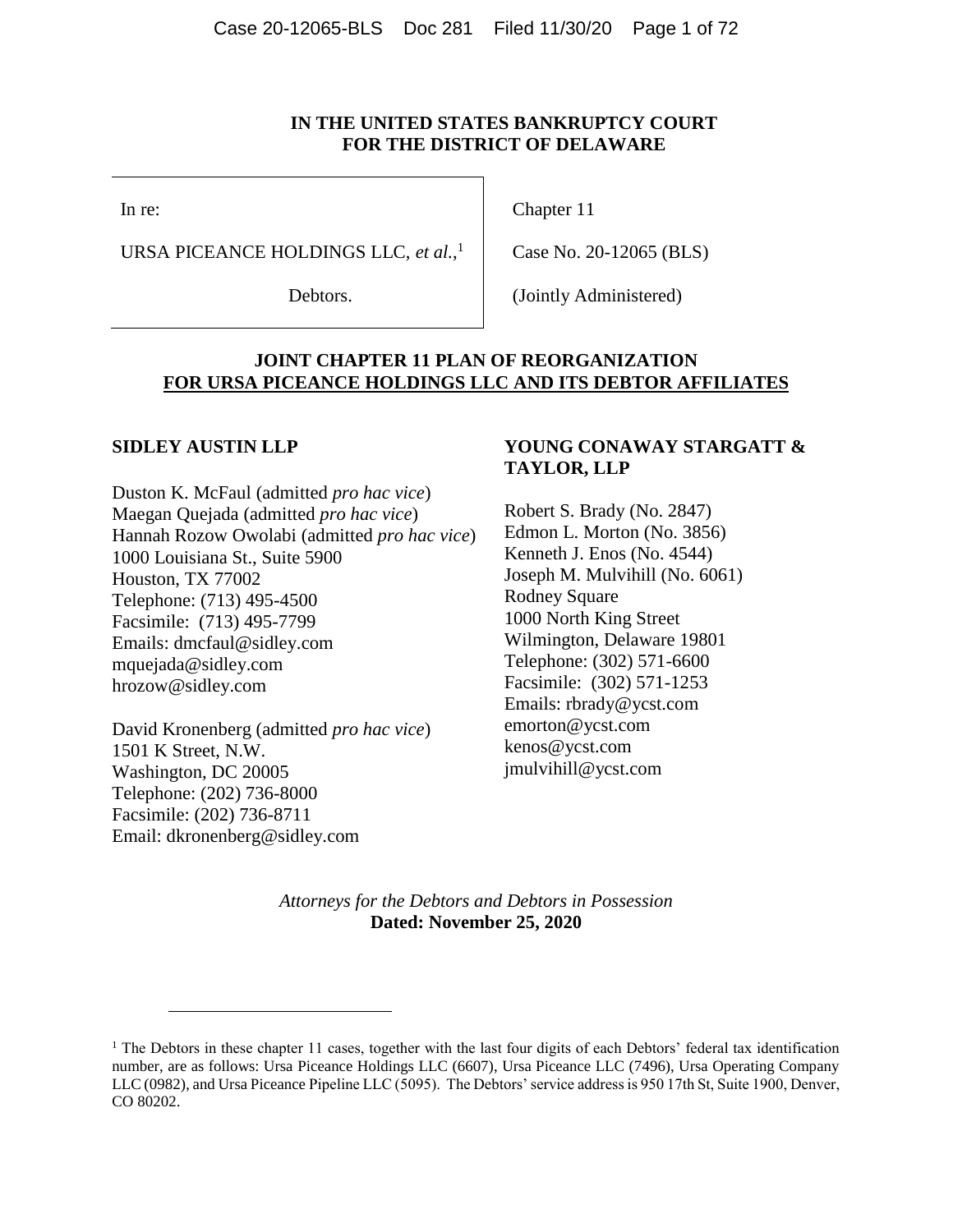## **TABLE OF CONTENTS**

| I.   |                                                     |                    |                                                                                                                         |  |
|------|-----------------------------------------------------|--------------------|-------------------------------------------------------------------------------------------------------------------------|--|
| II.  | A.<br><b>B.</b><br>$\mathbf{C}$ .<br>D.<br>E.<br>F. |                    | Reference to the Debtors, the Reorganized Debtors, or the Wind-Down<br>ADMINISTRATIVE CLAIMS AND PRIORITY TAX CLAIMS 17 |  |
|      | A.                                                  |                    |                                                                                                                         |  |
|      | <b>B.</b>                                           |                    |                                                                                                                         |  |
|      | $\mathbf{C}$ .                                      |                    |                                                                                                                         |  |
|      |                                                     | 1.                 | Final Fee Applications and Payment of Professional Fee Claims 19                                                        |  |
|      |                                                     | 2.                 |                                                                                                                         |  |
|      |                                                     | 3.                 |                                                                                                                         |  |
|      |                                                     | $\boldsymbol{4}$ . |                                                                                                                         |  |
|      | D.                                                  |                    |                                                                                                                         |  |
| III. |                                                     |                    | <b>CLASSIFICATION AND TREATMENT OF CLAIMS AND INTERESTS20</b>                                                           |  |
|      | A.<br><b>B.</b>                                     |                    |                                                                                                                         |  |
|      |                                                     | 1.                 |                                                                                                                         |  |
|      |                                                     | 2.                 |                                                                                                                         |  |
|      |                                                     | 3.                 |                                                                                                                         |  |
|      |                                                     | 4.                 |                                                                                                                         |  |
|      |                                                     | 5.                 |                                                                                                                         |  |
|      |                                                     | 6.                 |                                                                                                                         |  |
|      |                                                     | 7.                 |                                                                                                                         |  |
|      |                                                     | 8.                 |                                                                                                                         |  |
|      | $C_{\bullet}$<br>D.<br>E.                           |                    |                                                                                                                         |  |
|      |                                                     | 1.                 |                                                                                                                         |  |
|      |                                                     | 2.                 |                                                                                                                         |  |
|      |                                                     | 3.                 |                                                                                                                         |  |
|      | F.                                                  |                    |                                                                                                                         |  |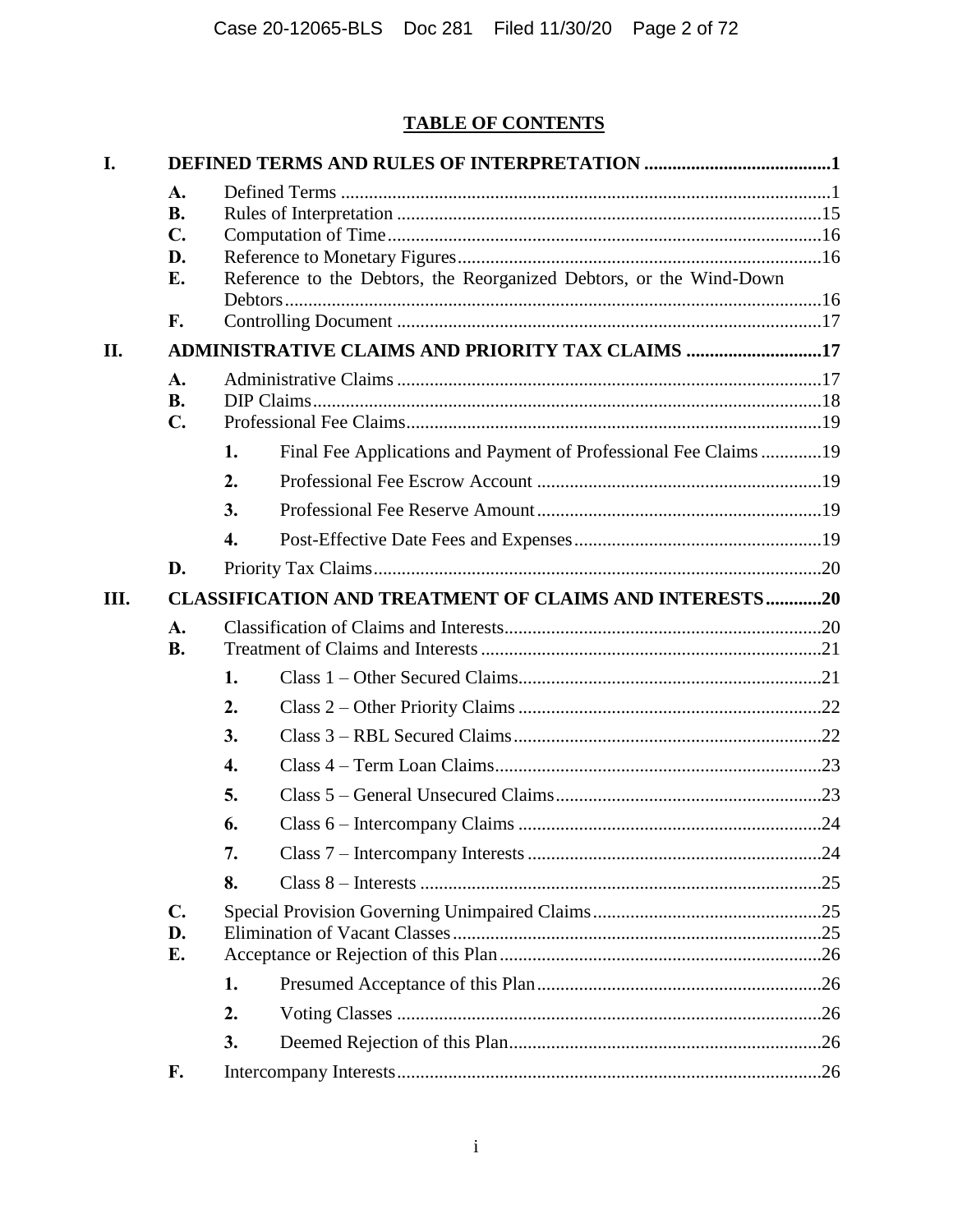|     | G.                                            |     | Confirmation Pursuant to Sections $1129(a)(10)$ and $1129(b)$ of the                                                                                                                                                         |     |
|-----|-----------------------------------------------|-----|------------------------------------------------------------------------------------------------------------------------------------------------------------------------------------------------------------------------------|-----|
|     | H.                                            |     |                                                                                                                                                                                                                              |     |
| IV. |                                               |     |                                                                                                                                                                                                                              |     |
|     | A.<br><b>B.</b><br>$\mathbf{C}$ .<br>D.<br>Е. |     |                                                                                                                                                                                                                              |     |
|     |                                               | 1.  |                                                                                                                                                                                                                              |     |
|     |                                               | 2.  |                                                                                                                                                                                                                              |     |
|     |                                               | 3.  |                                                                                                                                                                                                                              |     |
|     |                                               | 4.  |                                                                                                                                                                                                                              |     |
|     |                                               | 5.  |                                                                                                                                                                                                                              |     |
|     |                                               | 6.  |                                                                                                                                                                                                                              |     |
|     |                                               | 7.  | Directors and Officers of the Reorganized Debtors31                                                                                                                                                                          |     |
|     |                                               | 8.  |                                                                                                                                                                                                                              |     |
|     |                                               | 9.  | Retiree Benefits; Compensation and Benefit Programs32                                                                                                                                                                        |     |
|     |                                               | 10. |                                                                                                                                                                                                                              |     |
|     |                                               | 11. |                                                                                                                                                                                                                              |     |
|     | F.                                            |     |                                                                                                                                                                                                                              |     |
|     |                                               | 1.  |                                                                                                                                                                                                                              |     |
|     |                                               | 2.  |                                                                                                                                                                                                                              |     |
|     |                                               | 3.  |                                                                                                                                                                                                                              |     |
|     |                                               | 4.  |                                                                                                                                                                                                                              |     |
|     |                                               | 5.  | Plan Administrator                                                                                                                                                                                                           | .34 |
|     |                                               | 6.  |                                                                                                                                                                                                                              |     |
|     |                                               | 7.  |                                                                                                                                                                                                                              |     |
|     |                                               | 8.  |                                                                                                                                                                                                                              |     |
|     |                                               | 9.  |                                                                                                                                                                                                                              |     |
|     |                                               | 10. |                                                                                                                                                                                                                              |     |
|     |                                               | 11. |                                                                                                                                                                                                                              |     |
| V.  |                                               |     | TREATMENT OF EXECUTORY CONTRACTS AND UNEXPIRED LEASES38                                                                                                                                                                      |     |
|     | A.<br><b>B.</b><br>$C_{\bullet}$<br>D.        |     | Assumption and Rejection of Executory Contracts and Unexpired Leases 38<br>Claims Based on Rejection of Executory Contracts or Unexpired Leases39<br>Cure of Defaults for Assumed Executory Contracts and Unexpired Leases40 |     |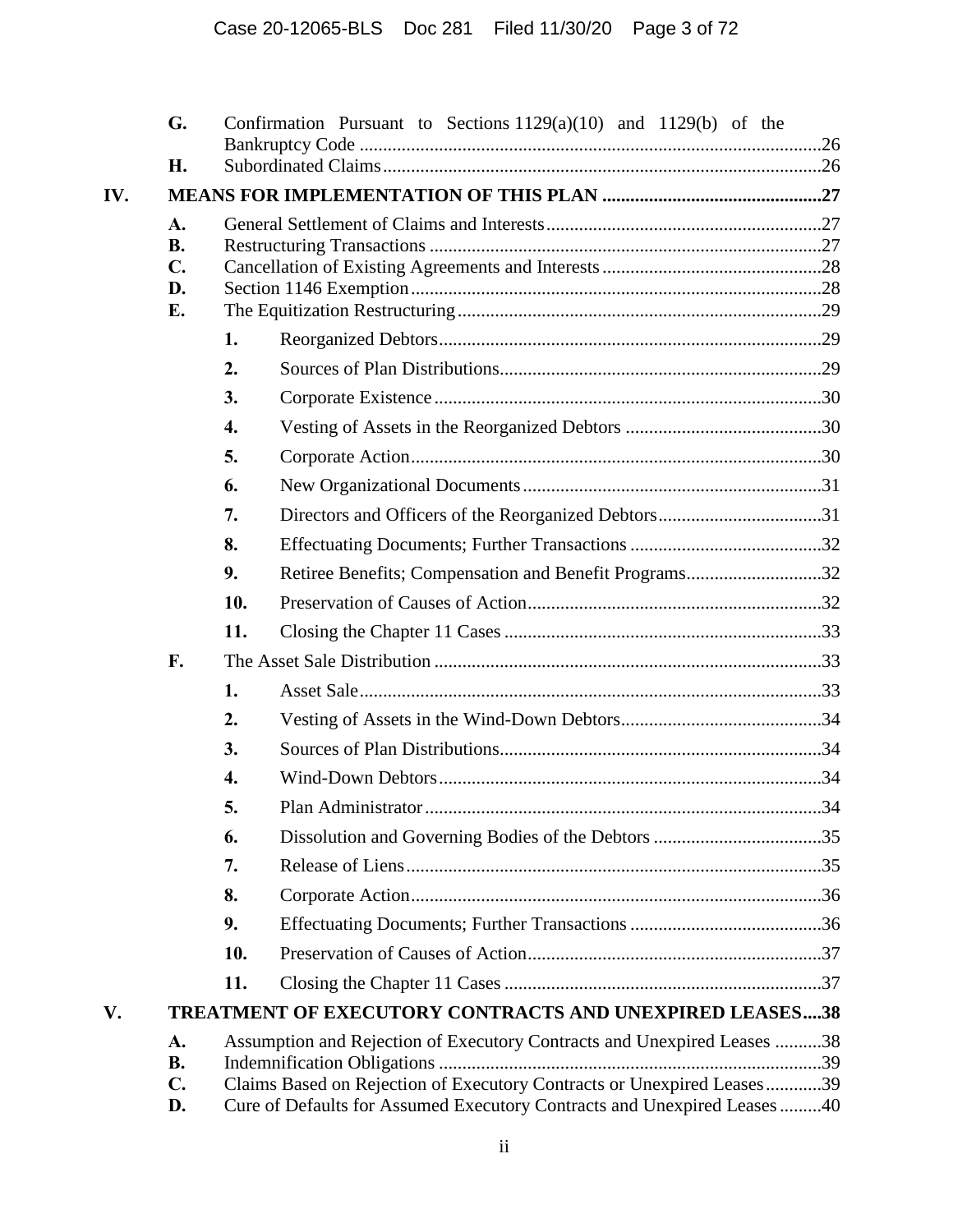|       | E.              |    |                                                                           |  |
|-------|-----------------|----|---------------------------------------------------------------------------|--|
|       | F.              |    |                                                                           |  |
|       | G.<br>H.        |    |                                                                           |  |
|       |                 | 1. |                                                                           |  |
|       |                 |    |                                                                           |  |
|       |                 | 2. |                                                                           |  |
|       | I.              |    |                                                                           |  |
| VI.   |                 |    |                                                                           |  |
|       | A.<br><b>B.</b> |    |                                                                           |  |
|       | $\mathbf{C}$ .  |    |                                                                           |  |
|       |                 | 1. |                                                                           |  |
|       |                 | 2. |                                                                           |  |
|       | D.              |    | Delivery of Distributions and Undeliverable or Unclaimed Distributions 43 |  |
|       |                 | 1. |                                                                           |  |
|       |                 | 2. |                                                                           |  |
|       |                 | 3. | Undeliverable Distributions and Unclaimed Property44                      |  |
|       | E.              |    |                                                                           |  |
|       | F.              |    |                                                                           |  |
|       | G.              |    |                                                                           |  |
|       | Н.              |    |                                                                           |  |
|       | I.<br>J.        |    |                                                                           |  |
|       | <b>K.</b>       |    |                                                                           |  |
|       |                 | 1. |                                                                           |  |
|       |                 | 2. |                                                                           |  |
|       |                 | 3. |                                                                           |  |
| VII.  |                 |    |                                                                           |  |
|       | A.              |    |                                                                           |  |
|       |                 | 1. |                                                                           |  |
|       |                 | 2. | Compensation and Expenses of the Plan Administrator47                     |  |
|       |                 | 3. |                                                                           |  |
|       | <b>B.</b>       |    |                                                                           |  |
|       | $\mathbf{C}$ .  |    |                                                                           |  |
|       | D.              |    |                                                                           |  |
| VIII. |                 |    | PROCEDURES FOR RESOLVING CONTINGENT, UNLIQUIDATED, AND                    |  |
|       | A.              |    |                                                                           |  |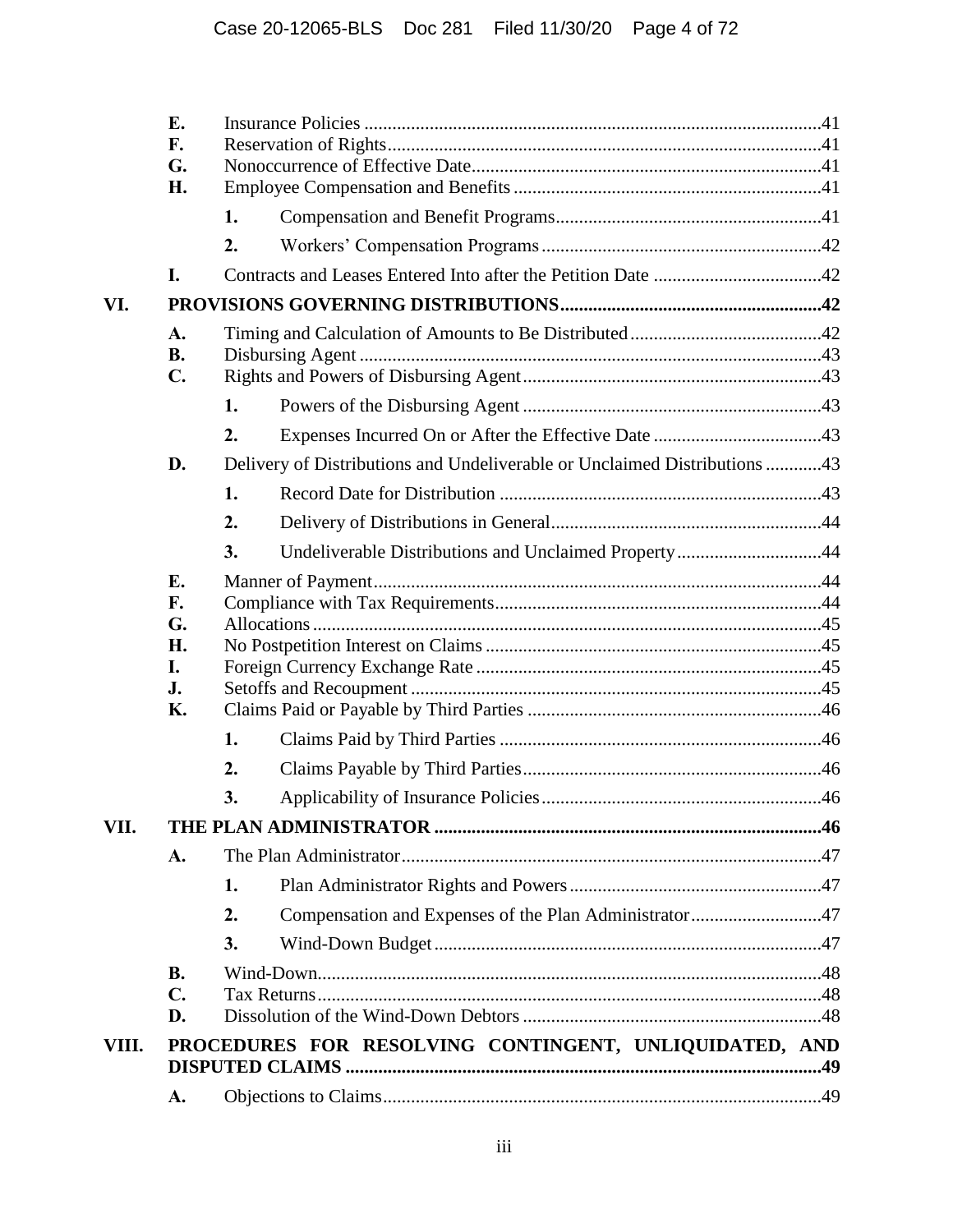|       | <b>B.</b>      |                                                                  |     |  |  |  |  |
|-------|----------------|------------------------------------------------------------------|-----|--|--|--|--|
|       | $\mathbf{C}$ . |                                                                  |     |  |  |  |  |
|       | D.             |                                                                  |     |  |  |  |  |
|       | Е.             |                                                                  |     |  |  |  |  |
|       | F.             |                                                                  |     |  |  |  |  |
|       | G.             |                                                                  |     |  |  |  |  |
|       | Н.             |                                                                  |     |  |  |  |  |
| IX.   |                | SETTLEMENT, RELEASE, INJUNCTION, AND RELATED PROVISIONS 51       |     |  |  |  |  |
|       | A.             | Discharge of Claims and Termination of Interests; Compromise and |     |  |  |  |  |
|       | <b>B.</b>      |                                                                  |     |  |  |  |  |
|       | $\mathbf{C}$ . |                                                                  |     |  |  |  |  |
|       | D.             |                                                                  |     |  |  |  |  |
|       | E.             |                                                                  |     |  |  |  |  |
|       | F.             |                                                                  |     |  |  |  |  |
|       | G.             |                                                                  |     |  |  |  |  |
|       | H.             |                                                                  |     |  |  |  |  |
|       | L.             |                                                                  |     |  |  |  |  |
| X.    |                | <b>CONDITIONS PRECEDENT TO CONFIRMATION AND CONSUMMATION OF</b>  |     |  |  |  |  |
|       |                |                                                                  |     |  |  |  |  |
|       | $\mathbf{A}$ . |                                                                  |     |  |  |  |  |
|       | <b>B.</b>      |                                                                  |     |  |  |  |  |
|       | $\mathbf{C}$ . |                                                                  |     |  |  |  |  |
|       | D.             |                                                                  |     |  |  |  |  |
| XI.   |                | MODIFICATION, REVOCATION, OR WITHDRAWAL OF THIS PLAN 58          |     |  |  |  |  |
|       | A.             |                                                                  |     |  |  |  |  |
|       | <b>B.</b>      |                                                                  |     |  |  |  |  |
|       | $\mathbf{C}$ . |                                                                  |     |  |  |  |  |
| XII.  |                |                                                                  |     |  |  |  |  |
| XIII. |                |                                                                  | .61 |  |  |  |  |
|       | A.             |                                                                  |     |  |  |  |  |
|       | <b>B.</b>      |                                                                  |     |  |  |  |  |
|       | $\mathbf{C}$ . |                                                                  |     |  |  |  |  |
|       | D.             |                                                                  |     |  |  |  |  |
|       | E.             |                                                                  |     |  |  |  |  |
|       | F.             |                                                                  |     |  |  |  |  |
|       | G.             |                                                                  |     |  |  |  |  |
|       | Η.             |                                                                  |     |  |  |  |  |
|       | I.             |                                                                  |     |  |  |  |  |
|       | J.             |                                                                  |     |  |  |  |  |
|       | <b>K.</b>      |                                                                  |     |  |  |  |  |
|       | L.             |                                                                  |     |  |  |  |  |
|       | M.             |                                                                  |     |  |  |  |  |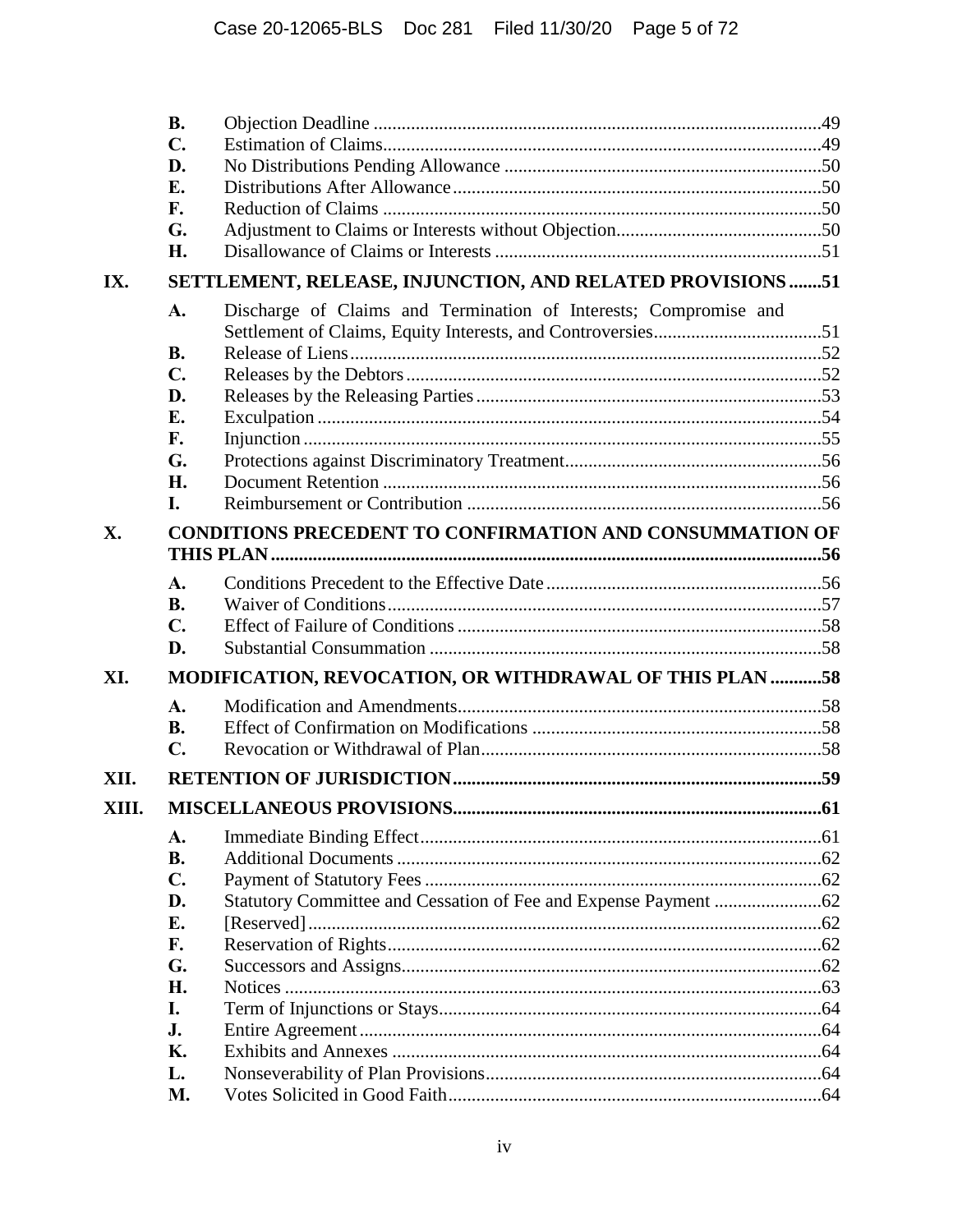# Case 20-12065-BLS Doc 281 Filed 11/30/20 Page 6 of 72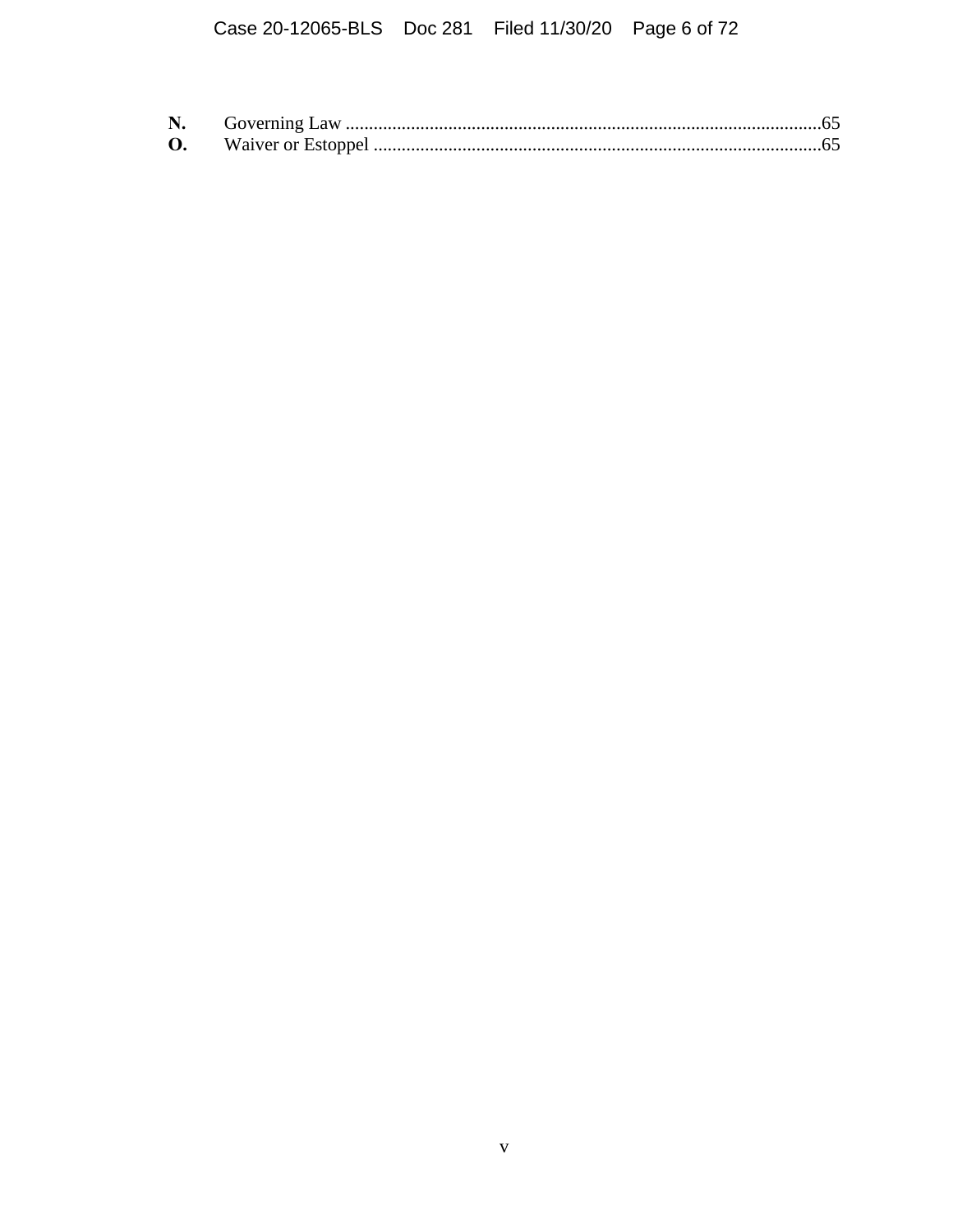**THIS PLAN IS BEING SUBMITTED FOR APPROVAL BY THE BANKRUPTCY COURT. THIS PLAN HAS NOT BEEN APPROVED BY THE BANKRUPTCY COURT. ACCORDINGLY, THIS IS NOT A SOLICITATION OF ACCEPTANCE OR REJECTION OF THE PLAN. ACCEPTANCES OR REJECTIONS MAY NOT BE SOLICITED UNTIL A DISCLOSURE STATEMENT HAS BEEN APPROVED BY THE BANKRUPTCY COURT.**

#### **INTRODUCTION**

Ursa Piceance Holdings LLC, a Delaware limited liability company ("Ursa Piceance"); Ursa Piceance LLC, a Delaware limited liability company; Ursa Operating Company LLC, a Delaware limited liability company, and Ursa Piceance Pipeline LLC, a Delaware limited liability company (each, a "Debtor" and, collectively, the "Debtors"), propose this joint chapter 11 plan of reorganization (this "Plan") for the resolution of the outstanding claims against, and equity interests in, the Debtors. Although proposed jointly for administrative purposes, this Plan constitutes a separate Plan for each Debtor. Holders of Claims or Interests may refer to the Disclosure Statement for a discussion of the Debtors' history, businesses, assets, results of operations, historical financial information, risk factors, a summary and analysis of this Plan, the Restructuring Transactions, and certain related matters. The Debtors are the proponents of this Plan within the meaning of section 1129 of the Bankruptcy Code.

ALL HOLDERS OF CLAIMS, TO THE EXTENT APPLICABLE, ARE ENCOURAGED TO READ THIS PLAN AND THE DISCLOSURE STATEMENT IN THEIR ENTIRETY BEFORE VOTING TO ACCEPT OR REJECT THIS PLAN.

#### <span id="page-6-1"></span><span id="page-6-0"></span>**I. DEFINED TERMS AND RULES OF INTERPRETATION**

#### **A. Defined Terms**

As used in this Plan, capitalized terms have the meanings set forth below.

"Administrative Claim" means a Claim for costs and expenses of administration of the Estates under sections 503(b), 507(a)(2), 507(b), or 1114(e)(2) of the Bankruptcy Code, including: (a) the actual and necessary costs and expenses incurred on or after the Petition Date of preserving the Estates and operating the businesses of the Debtors; (b) Allowed Professional Fee Claims in the Chapter 11 Cases; (c) all fees and charges assessed against the Estates under 28 U.S.C. §1930, including any interest accruing thereon pursuant to 31 U.S.C. § 3717; and (d) any Claims that have been designated as "Administrative Claims" by order of this Court.

"Administrative Claims Bar Date" means the deadline for Filing requests for payment of Administrative Claims, which: (a) with respect to General Administrative Claims other than those that were accrued in the ordinary course of business, shall be 30 days after the Effective Date; and (b) with respect to Professional Fee Claims, shall be 45 days after the Effective Date.

"Affiliate" has the meaning set forth in section 101(2) of the Bankruptcy Code. With respect to any Person or Entity that is not a Debtor, the term "Affiliate" shall apply to such person as if the Person or Entity were a Debtor.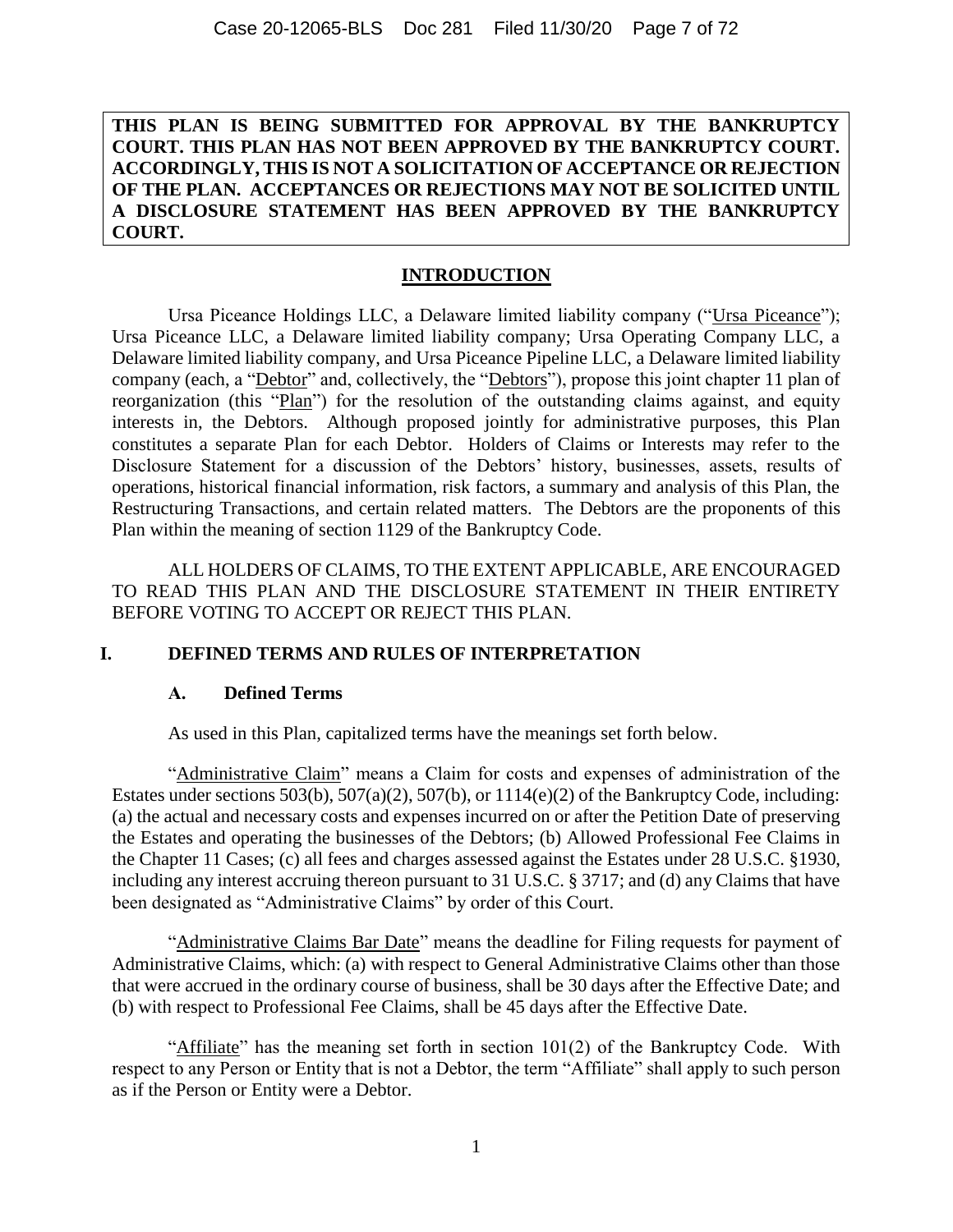"Allowed" means, as to a Claim or an Interest, a Claim or Interest (or portion thereof), except as otherwise provided in the Plan: (a) a Claim that is evidenced by a Proof of Claim Filed by the applicable Bar Date (or for which Claim under the Plan, the Bankruptcy Code, or pursuant to a Final Order a Proof of Claim is not or shall not be required to be Filed); (b) a Claim that is listed in the Schedules as not contingent, not unliquidated, and not disputed, and for which no Proof of Claim, as applicable, has been timely Filed; or (c) a Claim Allowed pursuant to the Plan or a Final Order of the Bankruptcy Court; *provided* that with respect to a Claim described in clauses (a) and (b) above, such Claim shall be considered Allowed only if and to the extent that, with respect to such Claim, no objection to the allowance thereof has been interposed within the applicable period of time fixed by the Plan, the Bankruptcy Code, the Bankruptcy Rules, or the Bankruptcy Court, or such an objection is so interposed and the Claim, as applicable, shall have been Allowed by a Final Order; and *provided further* that Proofs of Claim need not be filed with respect to Interests. Except as otherwise specified in the Plan or any Final Order, and except for any Claim that is Secured by property of a value in excess of the principal amount of such Claims, the amount of an Allowed Claim shall not include interest on such Claim from and after the Petition Date. For purposes of determining the amount of an Allowed Claim, there shall be deducted therefrom an amount equal to the amount of any Claim that the Debtors may hold against the Holder thereof, to the extent such Claim may be offset, recouped, or otherwise reduced under applicable law.

"Asset Sale" means the sale or sales of substantially all of the Debtors' assets pursuant to section 363 of the Bankruptcy Code, pursuant to a purchase price and such other terms as are reasonably acceptable to the Debtors and the DIP Agent.

"Asset Sale Election Notice" means a notice Filed with the Plan Supplement indicating that the Debtors and the DIP Agent (with the consent of the Requisite DIP Lenders) have elected to pursue the Asset Sale.

"Asset Sale Distribution" means a liquidation in accordance with Section [IV.F](#page-38-1) hereof pursuant to which the Sale Proceeds are distributed, which shall occur if (i) the Debtors and DIP Agent (with the consent of the Requisite DIP Lenders) elect to pursue the Asset Sale, (ii) the Debtors File an Asset Sale Election Notice, (iii) the Sale Order is entered authorizing the Asset Sale, and (iv) the Purchase and Sale Agreement, in form and substance acceptable to the Debtors, the DIP Agent, and the Purchaser, is entered into prior to the filing of the Plan Supplement and consummated on or prior to the Effective Date.

"Assumed Purchaser Obligations" has the meaning set forth in the Purchase and Sale Agreement (or such other similar term as may be used in the Purchase and Sale Agreement).

"Avoidance Actions" means any and all actual or potential avoidance, recovery, subordination, or other Claims, Causes of Action, or remedies that may be brought by or on behalf of the Debtors or their Estates or other authorized parties in interest under the Bankruptcy Code or applicable non-bankruptcy law, including Claims, Causes of Action, or remedies under sections 502, 510, 542, 544, 545, 547 through 553, and 724(a) of the Bankruptcy Code or under similar local, state, federal, or foreign statutes and common law, including fraudulent and voidable transfer laws.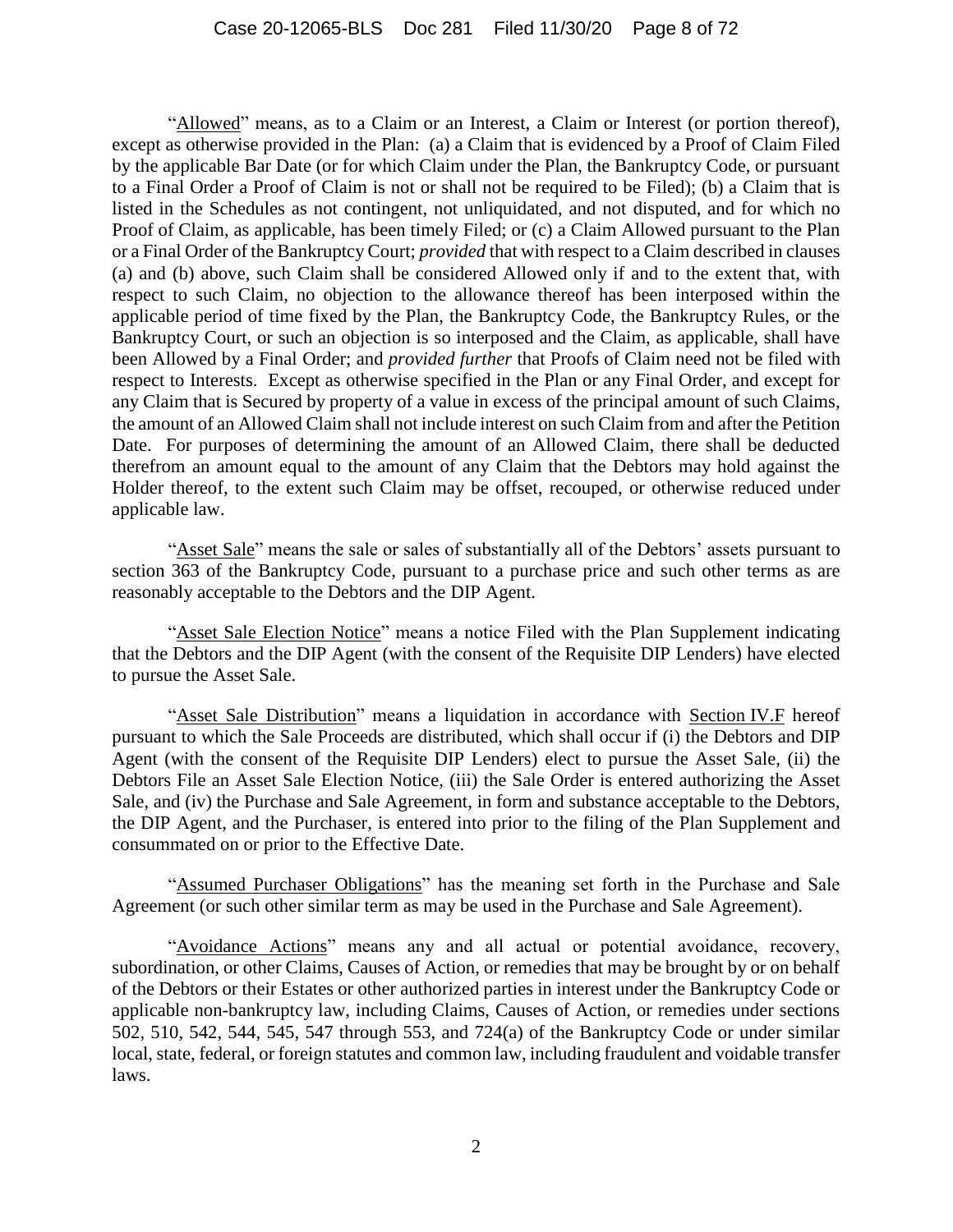#### Case 20-12065-BLS Doc 281 Filed 11/30/20 Page 9 of 72

"Bankruptcy Code" means title 11 of the United States Code, 11 U.S.C. §§ 101-1532, as in effect on the Petition Date, together with all amendments, modifications, and replacements of the foregoing that are made retroactive to the Petition Date, as the same may exist on any relevant date to the extent applicable to the Chapter 11 Cases.

"Bankruptcy Court" means the United States Bankruptcy Court for the District of Delaware or any other court having jurisdiction over the Chapter 11 Cases, including, to the extent of the withdrawal of any reference under 28 U.S.C. § 157, the United States District Court for the District of Delaware.

"Bankruptcy Rules" means the Federal Rules of Bankruptcy Procedure promulgated under section 2075 of title 28 of the Judicial Code and the general, local, and chambers rules of the Bankruptcy Court, each, as may be amended from time to time.

"Bar Date" means the applicable date, as established by an order of the Bankruptcy Court, by which respective Proofs of Claim must be Filed.

"Business Day" means any day other than a Saturday, Sunday, or "legal holiday" (as defined in Bankruptcy Rule 9006(a)).

"Cash" means cash in legal tender of the United States of America and cash equivalents, including bank deposits, checks, and other similar items.

"Cause of Action" or "Causes of Action" means any claims, interests, damages, remedies, causes of action, demands, rights, actions, suits, obligations, liabilities, accounts, defenses, offsets, powers, privileges, licenses, liens, indemnities, guaranties, and franchises of any kind or character whatsoever, whether known or unknown, foreseen or unforeseen, existing or hereinafter arising, contingent or non-contingent, liquidated or unliquidated, secured or unsecured, assertable, directly or derivatively, matured or unmatured, suspected or unsuspected, in contract, tort, law, equity, or otherwise. Causes of Action also include: (a) all rights of setoff, counterclaim, or recoupment and claims under contracts or for breaches of duties imposed by law; (b) the right to object to or otherwise contest Claims or Interests; (c) claims pursuant to sections 362, 510, 542, 543, 544 through 550, or 553 of the Bankruptcy Code; (d) such claims and defenses as fraud, mistake, duress, and usury, and any other defenses set forth in section 558 of the Bankruptcy Code; and (e) any claim under any state or foreign law, including, without limitation, any fraudulent transfer or similar claim.

"Chapter 11 Cases" means the cases Filed by the Debtors under chapter 11 of the Bankruptcy Code.

"Claim" means any claim, as defined in section 101(5) of the Bankruptcy Code, against any of the Debtors.

"Claims Agent" or "Prime Clerk" means Prime Clerk LLC, the noticing, claims, and solicitation agent retained by the Debtors in the Chapter 11 Cases.

"Claims Objection Deadline" means the deadline for Filing an objection to any Claim, including any Claim for damages arising from the Debtors' rejection of any Executory Contract or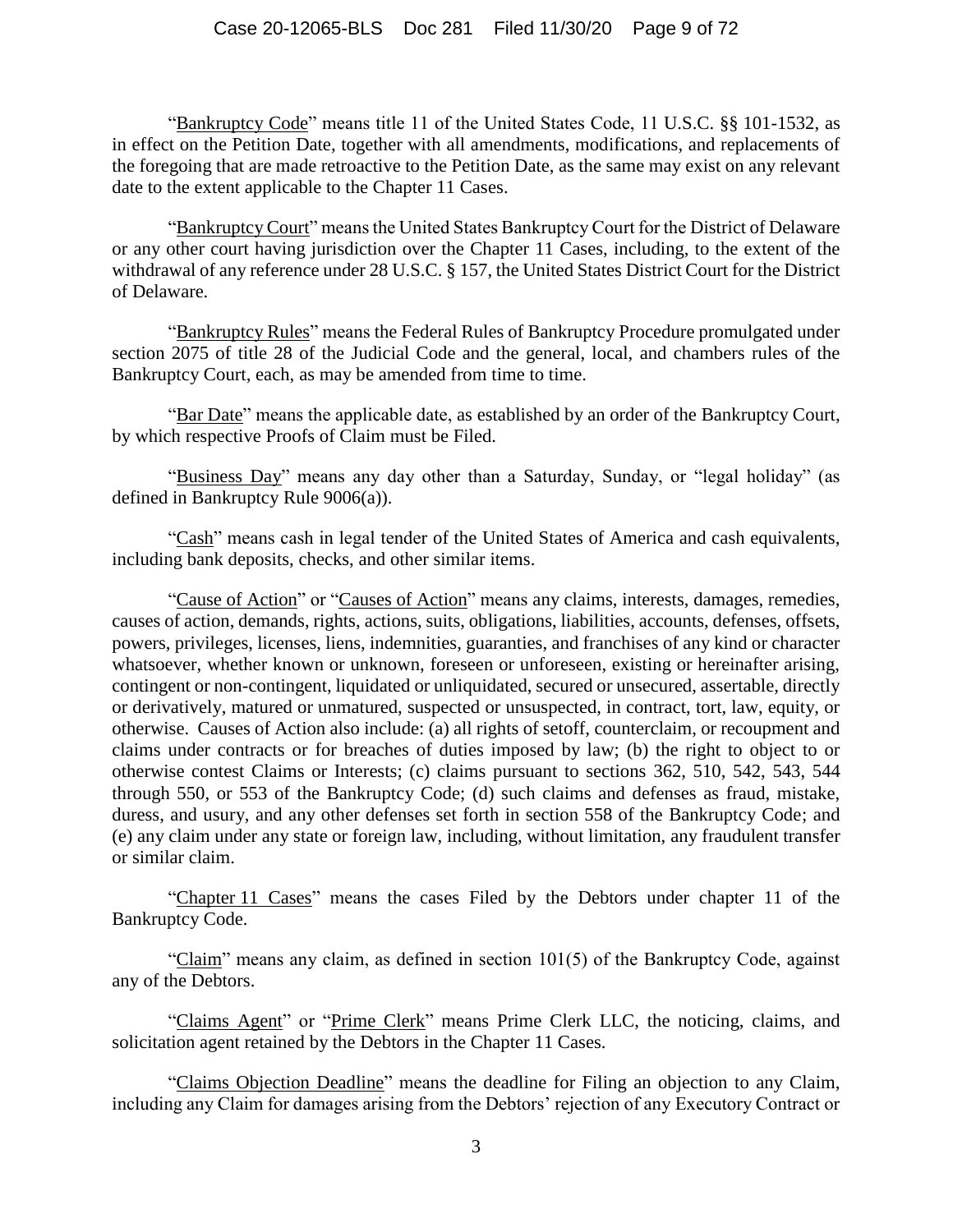Unexpired Lease, which deadline shall be 60 days after the Effective Date, subject to any extensions approved by an order of the Bankruptcy Court; *provided*, *however*, that the Claims Objection Deadline shall not apply to any Claim Filed after the applicable Bar Date.

"Claims Register" means the official register of Claims maintained by the Claims Agent.

"Class" means a category of Holders of Claims or Interests pursuant to section 1122(a) of the Bankruptcy Code.

"CM/ECF" means the Bankruptcy Court's Case Management and Electronic Case Filing system.

"Committee" means, if any, the official statutory committee of unsecured creditors appointed by the Office of the United States Trustee pursuant to section 1102 of the Bankruptcy Code for the Chapter 11 Cases.

"Compensation and Benefits Programs" means all employment and severance agreements and policies, and all employment, compensation, and benefit plans, policies, savings plans, retirement plans, deferred compensation plans, supplemental executive retirement plans, healthcare plans, disability plans, severance benefit plans, incentive plans, life and accidental death and dismemberment insurance plans, and programs of the Debtors, and all amendments and modifications thereto, applicable to the Debtors' employees, former employees, retirees, and nonemployee directors and the employees, former employees and retirees of their subsidiaries, including all savings plans, retirement plans, health care plans, disability plans, severance benefit agreements, and plans, incentive plans, deferred compensation plans and life, accidental death, and dismemberment insurance plans.

"Conditions Precedent" has the meaning ascribed to such term in Section [X.A](#page-61-4) of this Plan.

"Confirmation" means entry of the Confirmation Order on the docket of the Chapter 11 Cases.

"Confirmation Date" means the date on which the Bankruptcy Court enters the Confirmation Order on the docket of the Chapter 11 Cases within the meaning of Bankruptcy Rules 5003 and 9021.

"Confirmation Hearing" means the hearing(s) before the Bankruptcy Court under section 1129 of the Bankruptcy Code at which the Debtors seek entry of the Confirmation Order.

"Confirmation Order" means the order of the Bankruptcy Court confirming this Plan pursuant to section 1129 of the Bankruptcy Code, which shall be in form and substance acceptable to the Debtors.

"Consummation" means the occurrence of the Effective Date.

"Cure" means all amounts, including an amount of \$0.00, required to cure any monetary defaults under any Executory Contract or Unexpired Lease (or such lesser amount as may be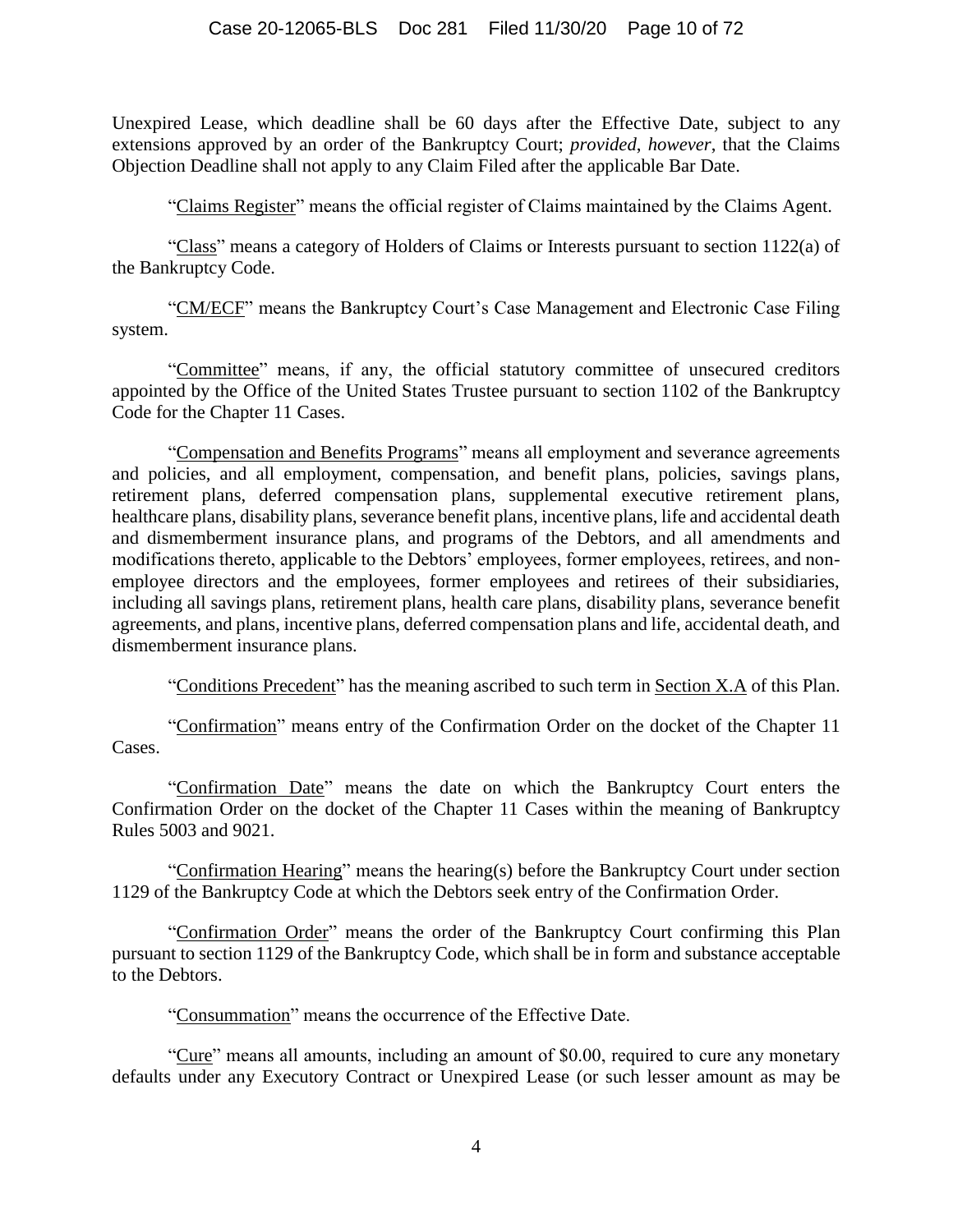#### Case 20-12065-BLS Doc 281 Filed 11/30/20 Page 11 of 72

agreed upon by the parties under an Executory Contract or Unexpired Lease) that is to be assumed by the Debtors pursuant to sections 365 or 1123 of the Bankruptcy Code.

"D&O Liability Insurance Policies" means all insurance policies covering any of the Debtors for directors', managers', and officers' liability existing as of the Petition Date (including any "tail policy" or run-off coverage) and all agreements, documents, or instruments relating thereto.

"Debtor Release" means the releases of the Released Parties provided for in Section [IX.C](#page-57-1) of this Plan.

"Debtor" and "Debtors" have the respective meanings set forth in the Introduction to this Plan.

"Definitive Documentation" means the definitive documents and agreements governing the Restructuring Transactions (including any related orders, agreements, instruments, schedules, or exhibits) in form and substance satisfactory to the RBL Agent that are contemplated by and referenced in this Plan (as amended, modified, or supplemented from time to time), including the following: (a) this Plan (and all exhibits, ballots, solicitation procedures, and other documents and instruments related thereto); (b) any document or agreement comprising the Plan Supplement; (c) the Disclosure Statement; (d) the DIP Credit Agreement and the DIP Documents; (e) the DIP Orders; (f) the Exit Facility Credit Agreements and the Exit Facility Documents, if applicable; (g) the New Organizational Documents, if applicable; (i) the Confirmation Order; and (j) such other agreements and documentation desired or necessary to consummate and document transactions contemplated by this Plan.

"Description of the Transaction Steps" means the description of the steps to be carried out to effectuate the Restructuring Transactions in accordance with this Plan as set forth in the Plan Supplement.

"DIP Agent" means Wells Fargo Bank, N.A., as administrative agent under the DIP Credit Agreement.

"DIP Claim" means any Claim held by the DIP Lenders or the DIP Agent arising under or relating to the DIP Credit Agreement, any Secured Swap Agreement, any Secured Cash Management Agreement, the DIP Orders, or the Hedging Orders, including any and all fees, interests paid in kind, and accrued but unpaid interest and fees arising under the DIP Credit Agreement.

"DIP Credit Agreement" means that certain debtor-in-possession credit agreement by and among the Debtors, the guarantors party thereto, the DIP Agent, and the DIP Lenders, as approved by the DIP Orders.

"DIP Documents" means, collectively, the DIP Credit Agreement, the DIP Orders, and all other agreements, documents, and instruments related thereto, as may be amended, modified, restated or supplemented from time to time.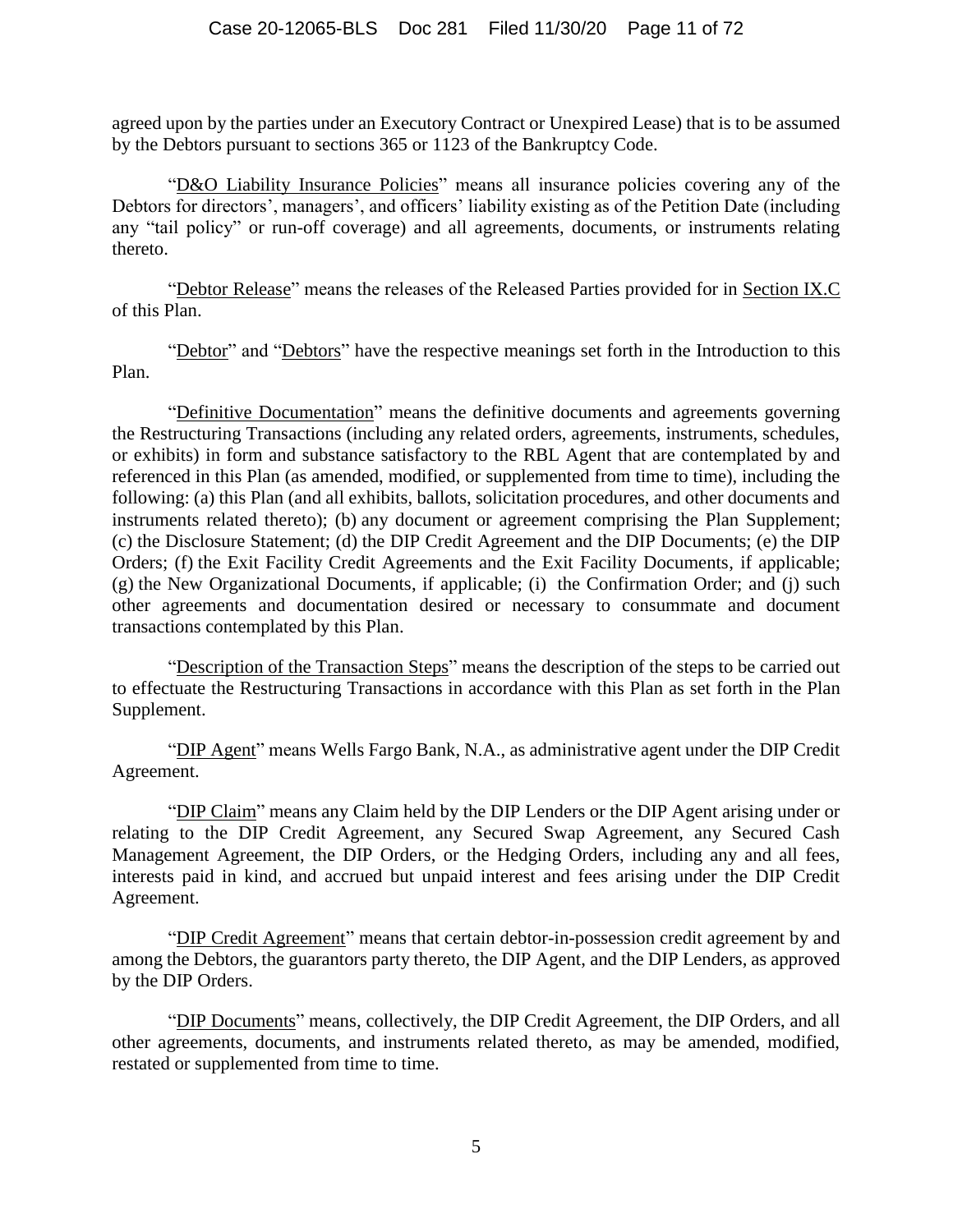#### Case 20-12065-BLS Doc 281 Filed 11/30/20 Page 12 of 72

"DIP Facility" means the debtor-in-possession credit facility entered into on the terms and conditions set forth in the DIP Documents.

"DIP Lenders" means lenders from time to time party to the DIP Credit Agreement.

"DIP Orders" means the Interim DIP Order and the Final DIP Order.

"DIP Secured Parties" means the DIP Agent, each Secured Swap Provider, each Secured Cash Management Provider and each other party that is a "Secured Party" as defined in the DIP Credit Agreement.

"Disallowed" means, as to a Claim or an Interest, a Claim or an Interest (or portion thereof) that has been disallowed, denied, dismissed, or overruled pursuant to this Plan or a Final Order of the Bankruptcy Court, or any other court of competent jurisdiction.

"Disbursing Agent" means (a) in the case of an Equitization Restructuring, the Reorganized Debtors and in the case of an Asset Sale Distribution, the Plan Administrator, or (b) such other Entity or Entities designated by the Debtors, Reorganized Debtors, the Wind-Down Debtors, or the Plan Administrator to make distributions to Holders of Allowed Claims pursuant to the terms of this Plan.

"Disclosure Statement" means the disclosure statement for this Plan, including all exhibits and schedules thereto, which shall be in form and substance acceptable to the Debtors and the DIP Agent.

"Disputed" means, as to a Claim or an Interest, a Claim or an Interest (or portion thereof) that is neither an Allowed Claim nor a Disallowed Claim. For purposes of this Plan, a Claim that has not been Allowed by a Final Order shall be considered a Disputed Claim, whether or not an objection has been or may be timely filed, if: (i) the amount of the Claim specified in the Proof of Claim exceeds the amount of any corresponding Claim scheduled in the Bankruptcy Schedules; (ii) the classification of the Claim specified in the Proof of Claim differs from the classification of any corresponding Claim scheduled in the Bankruptcy Schedules; (iii) any corresponding Claim has been scheduled in the Bankruptcy Schedules as disputed, contingent, or unliquidated; (iv) no corresponding Claim has been scheduled in the Bankruptcy Schedules; (v) such Claim is reflected as unliquidated or contingent in the Proof of Claim filed in respect thereof; (vi) the amount, validity, priority, or other rights of the Claim are otherwise being contested, or (vii) such Claim was filed after the applicable Bar Date.

"Distribution Date" means, except as otherwise set forth herein, the date or dates determined by the Debtors, the Reorganized Debtors, or the Wind-Down Debtors, as applicable, on or after the Effective Date, with the first such date occurring on or as soon as is reasonably practicable after the Effective Date, upon which the Disbursing Agent shall make distributions to Holders of Allowed Claims entitled to receive distributions under this Plan.

"Distribution Record Date" means the record date for purposes of making distributions under this Plan on account of Allowed Claims, which date shall be the Effective Date.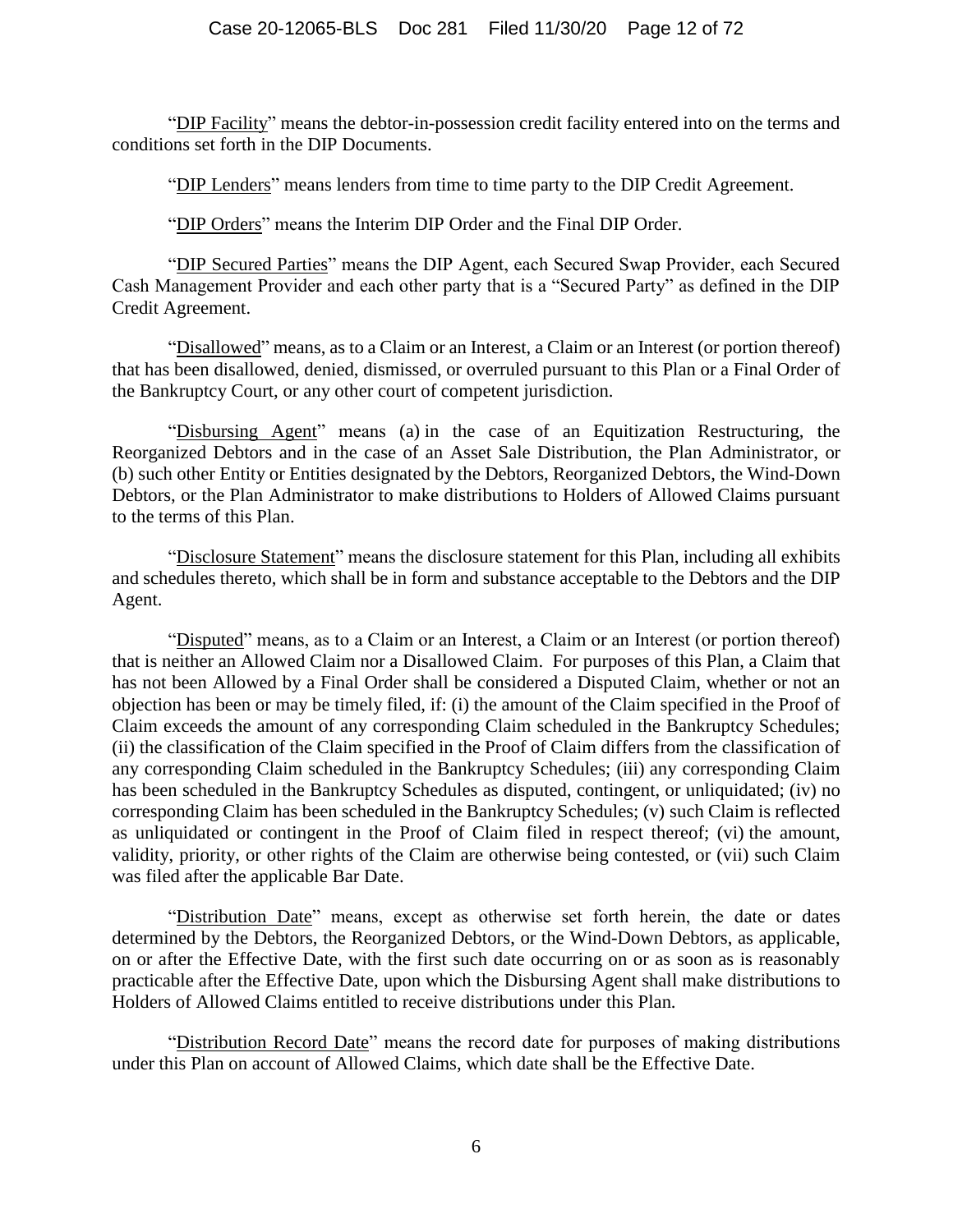#### Case 20-12065-BLS Doc 281 Filed 11/30/20 Page 13 of 72

"Effective Date" means the date that is the first Business Day after the Confirmation Date on which all Conditions Precedent have been satisfied or waived in accordance with this Plan and the Confirmation Order.

"Entity" has the meaning set forth in section 101(15) of the Bankruptcy Code.

"Equitization Restructuring" means the transactions and reorganization contemplated by, and pursuant to, this Plan in accordance with Section [IV.E](#page-34-0) of this Plan, under which, among other things, the New Equity Interests are distributed, and which shall occur on the Effective Date if the Asset Sale Distribution does not occur.

"Estate" means the estate of any Debtor created under sections 301 and 541 of the Bankruptcy Code upon the commencement of the applicable Debtor's Chapter 11 Case.

"Exculpated Parties" means collectively, and in each case, in its capacity as such: (a) the Debtors; (b) the Reorganized Debtors or the Wind-Down Debtors, as applicable; (c) the Committee and its members; (d) such Released Parties that are fiduciaries to the Debtors' Estates; and (e) with respect to each of the foregoing, such Entity and its Related Parties.

"Executory Contract" means a contract to which one or more of the Debtors is a party and that is subject to assumption or rejection under section 365 of the Bankruptcy Code.

"Exit Agent" means Wells Fargo Bank, N.A., the administrative agent under the Exit Facility, together with any successor administrative agent.

"Exit Facility" means a senior secured first lien reserve-based revolving credit facility in a maximum amount of \$30 million, which will be consistent with the Exit Facility Term Sheet attached to the Disclosure Statement as Exhibit E.

"Exit Facility Credit Agreement" means that certain Credit Agreement to be entered into as of the Effective Date with respect to the Exit Facility.

"Exit Facility Documents" means the Exit Facility Credit Agreement and any other guarantee, security agreement, deed of trust, mortgage, and relevant documentation with respect to the Exit Facility, each in form and substance satisfactory to the Exit Agent.

"Exit Facility Lenders" means those lenders party to the Exit Facility.

"Exit Facility Term Sheet" means that certain term sheet describing the terms of the Exit Facility.

"Federal Judgment Rate" means the federal judgment rate in effect as of the Petition Date.

"File," "Filed," or "Filing" means file, filed, or filing with the Bankruptcy Court or its authorized designee in the Chapter 11 Cases, including with respect to a Proof of Claim, the Claims Agent.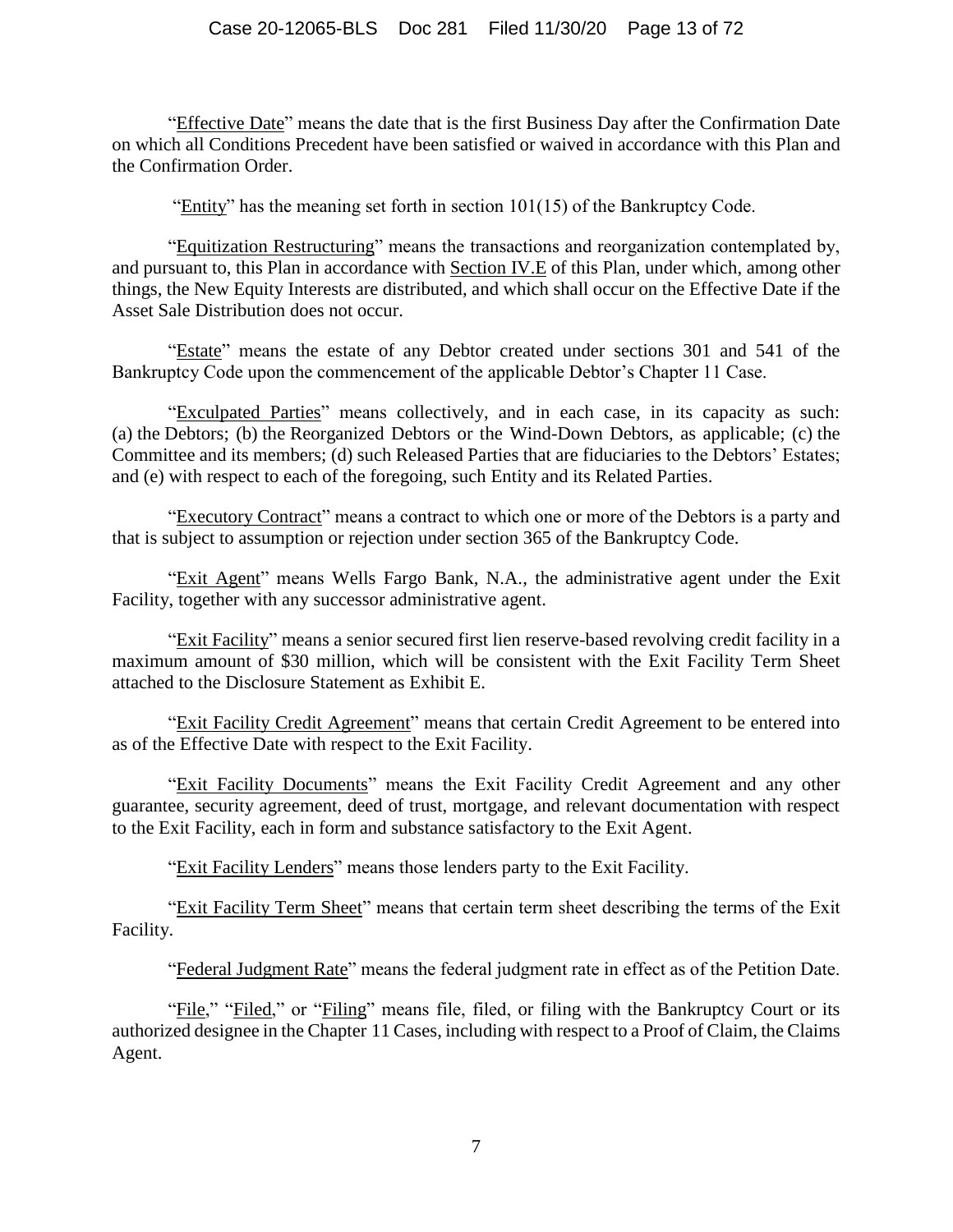"Final DIP Order" means the order approving the DIP Facility on a final basis entered by the Bankruptcy Court on September 29, 2020 [Docket No. 123] and any amendments thereto.

"Final Hedging Order" means the order granting relief related to the Secured Swap Agreements on a final basis entered by the Bankruptcy Court on September 28, 2020 [Docket No. 112] and any amendments thereto.

"Final Order" means as applicable, an order or judgment of the Bankruptcy Court or other court of competent jurisdiction with respect to the relevant subject matter that has not been reversed, stayed, modified, or amended, and as to which the time to appeal or seek certiorari has expired and no appeal or petition for certiorari has been timely taken, or as to which any appeal that has been taken or any petition for certiorari that has been or may be Filed has been resolved by the highest court to which the order or judgment could be appealed or from which certiorari could be sought or the new trial, reargument, or rehearing shall have been denied, resulted in no modification of such order, or has otherwise been dismissed with prejudice; *provided, however*, that the possibility of a motion under Rule 60 of the Federal Rules of Civil Procedure, or any analogous rule under the Bankruptcy Rules or the local rules of the Bankruptcy Court, may be filed relating to such order shall not prevent such order from being a Final Order.

"General Administrative Claim" means an Administrative Claim other than a DIP Claim, Professional Fee Claim, or Claim for fees and expenses pursuant to section 1930 of chapter 123 of title 28 of the United States Code.

"General Unsecured Claim" means any Claim other than an Administrative Claim, a Professional Fee Claim, a Secured Tax Claim, an Other Secured Claim, a Priority Tax Claim, an Other Priority Claim, an RBL Secured Claim, a Term Loan Claim, or an Intercompany Claim, including, without limitation, the deficiency claims of the Term Loan Lenders and the RBL Deficiency Claims.

"Governing Body" means, in each case in its capacity as such, the board of directors, board of managers, manager, general partner, investment committee, special committee, or such similar governing body of any of the Debtors, the Reorganized Debtors, or the Wind-Down Debtors, as applicable.

"Governmental Unit" has the meaning set forth in section  $101(27)$  of the Bankruptcy Code.

"Hedging Orders" means the Interim Hedging Order and the Final Hedging Order.

"Holder" means an Entity holding a Claim or Interest, as applicable.

"Impaired" means with respect to a Class of Claims or Interests, a Class of Claims or Interests that is impaired within the meaning of section 1124 of the Bankruptcy Code.

"Indemnification Provision" means each of the Debtors' indemnification provisions currently in place, whether in the Debtors' bylaws, certificates of incorporation, other formation documents, board resolutions, or contracts, for the current and former members of any Governing Body, directors, officers, managers, employees, attorneys, other professionals, and respective agents of, or acting on behalf of, the Debtors.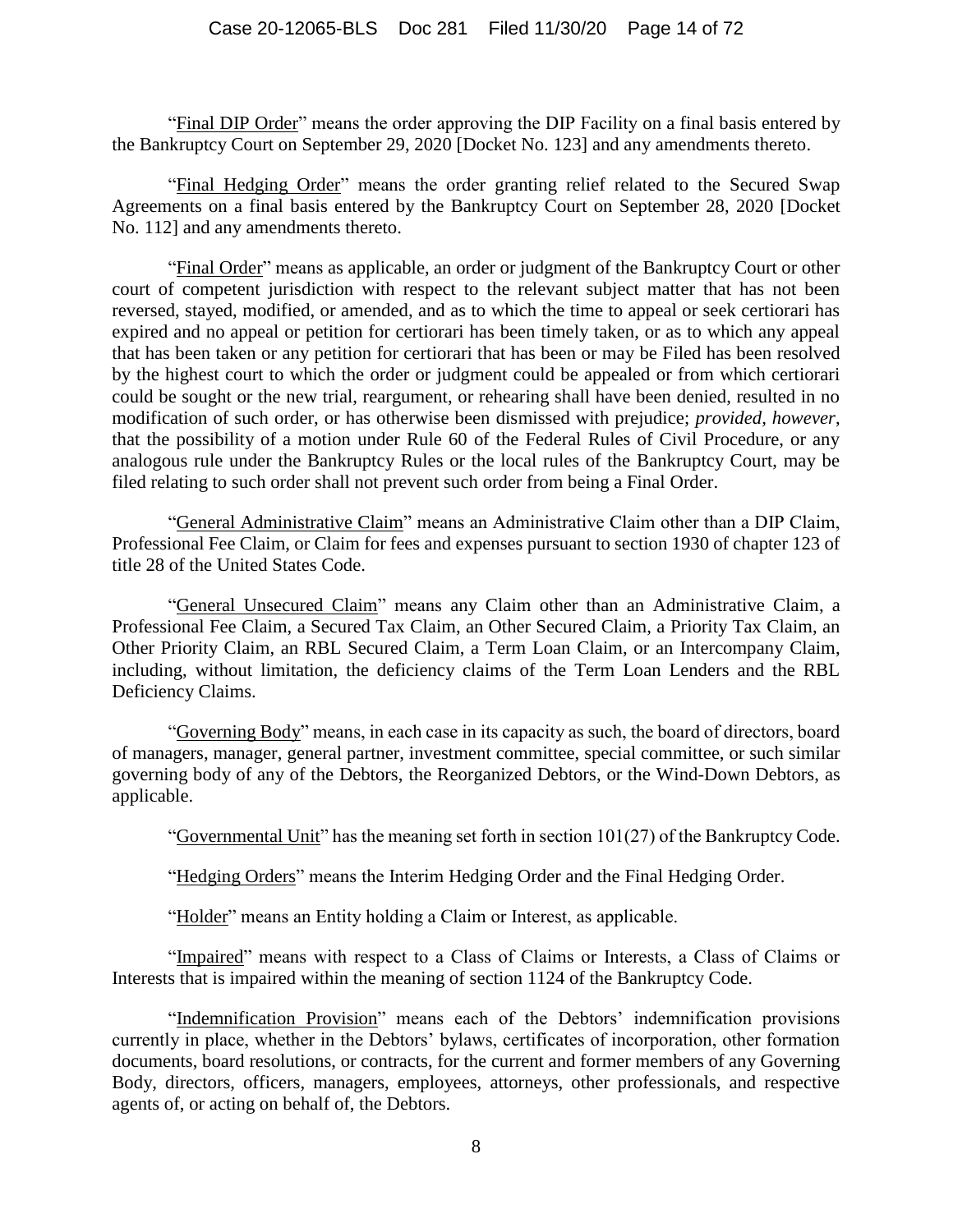"Insurance Contracts" means all insurance policies, including the D&O Liability Insurance Policies and the Workers' Compensation Program, that have been issued (or provide coverage) at any time to any of the Debtors (or any of their predecessors) and all agreements, documents, or instruments relating thereto.

"Insurer" means any company or other Entity that issued an Insurance Contract and includes any third-party administrator of or for any Insurance Contract, and any respective predecessors, successors, and/or Affiliates of any of these.

"Intercompany Claim" means any Claim against a Debtor held by another Debtor.

"Intercompany Interest" means an Interest in a Debtor held by another Debtor.

"Intercreditor Agreement" means that certain Intercreditor Agreement, dated as of November 18, 2015, by and among Ursa Piceance, as borrower, each of the other grantors party thereto, Wells Fargo Bank, N.A., as First Lien Administrative Agent (as defined therein), and Wells Fargo Energy Capital, Inc., as Second Lien Administrative Agent (as defined therein) (as amended, supplemented, or otherwise modified as of the date hereof).

"Interest" means collectively, (a) any equity or ownership interest (including any such interest in a partnership, limited liability company, or other Entity), in any Debtor, (b) any other rights, options, warrants, stock appreciation rights, phantom stock rights, restricted stock units, redemption rights, repurchase rights, convertible, exercisable or exchangeable securities or other agreements, arrangements, or commitments of any character relating to, or whose value is related to, any such interest or other ownership interest in any Debtor, and (c) any and all Claims that are otherwise determined by the Bankruptcy Court to be an equity interest, including any Claim or debt that is recharacterized as an equity interest.

"Interim DIP Order" means the order approving the DIP Facility on an interim basis entered by the Bankruptcy Court on September 3, 2020 [Docket No. 50].

"Interim Hedging Order" means the order granting relief related to the Secured Swap Agreements on an interim basis entered by the Bankruptcy Court on September 4, 2020 [Docket No. 54].

"Judicial Code" means title 28 of the United States Code, 28 U.S.C. §§ 1–4001.

"Lien" has the meaning set forth in section 101(37) of the Bankruptcy Code.

"New Board" means, in the event of an Equitization Restructuring, the board of directors of New Piceance, as designated by the RBL Agent with the consent of the Requisite RBL Lenders.

"New Equity Interests" means the equity interests, membership interests, or other interests in the Reorganized Debtors acceptable to the Requisite RBL Lenders, to be issued and outstanding on the Effective Date if an Equitization Restructuring is consummated.

"New Organizational Documents" means, in the event of an Equitization Restructuring, the documents providing for corporate governance of New Piceance and the other Reorganized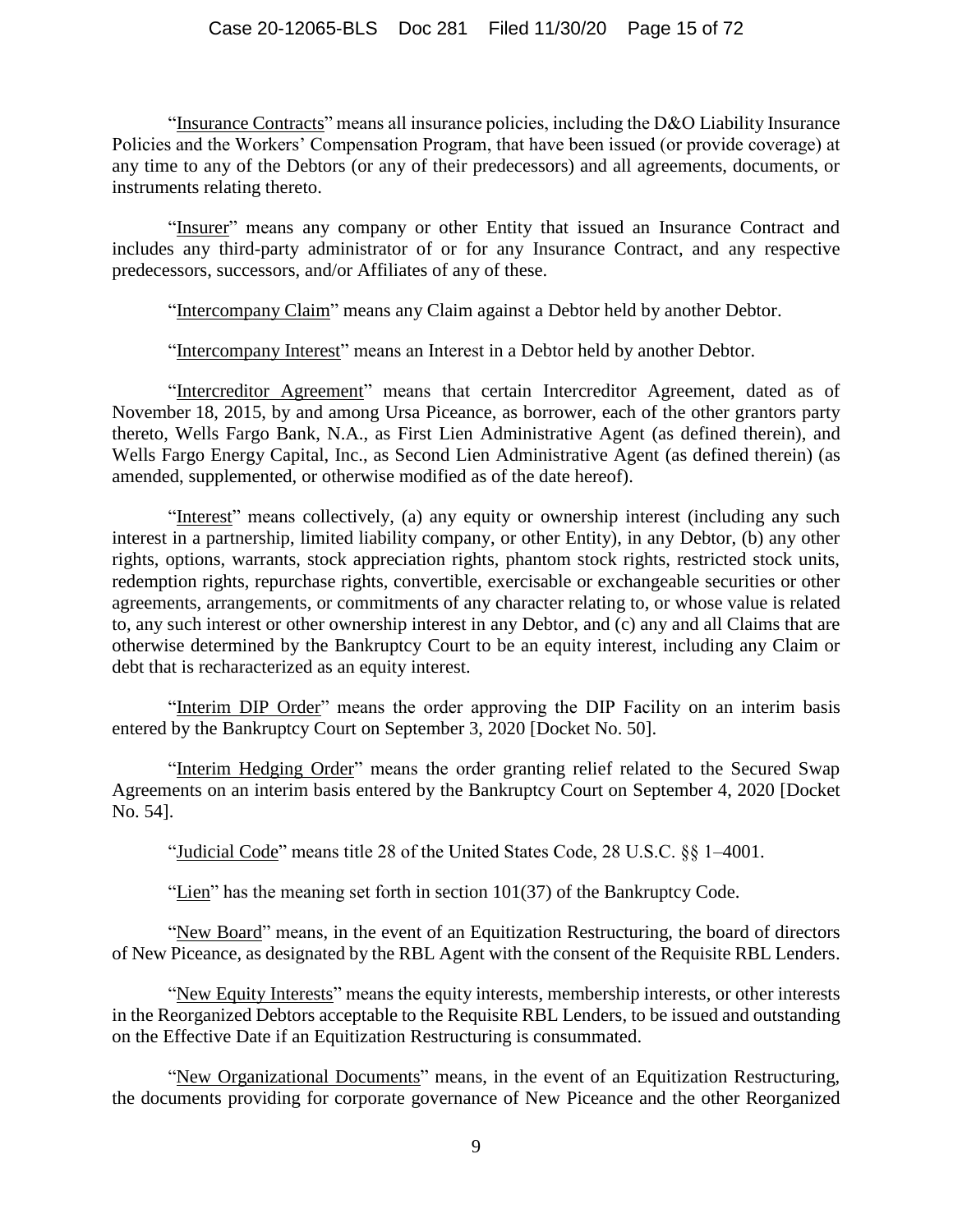Debtors, including charters, bylaws, operating agreements, or other organizational documents or shareholders' agreements, as applicable, which shall be in form and substance satisfactory to the RBL Agent and Requisite RBL Lenders and shall otherwise be consistent with section 1123(a)(6) of the Bankruptcy Code (as applicable), which shall be consistent with section 1123(a)(6) of the Bankruptcy Code (as applicable).

"New Piceance" means, at the discretion of the Requisite RBL Lenders, either (i) the Reorganized Ursa Piceance or (ii) a newly-created holding company, which shall own each of the other Reorganized Debtors and shall be created in the event of an Equitization Restructuring.

"Other Priority Claim" means any Claim other than an Administrative Claim or a Priority Tax Claim entitled to priority in right of payment under section 507(a) of the Bankruptcy Code.

"Other Secured Claim" means any Secured Claim, including any Secured Tax Claim, other than a DIP Claim, an RBL Secured Claim, or a Term Loan Claim. To constitute an Other Secured Claim, the claim cannot be secured by a lien on collateral junior in priority to the lien securing the RBL Claims on such collateral. For the avoidance of doubt, Other Secured Claims includes any Claim arising under, derived from, or based upon any letter of credit issued in favor of one or more Debtors, the reimbursement obligation for which is either Secured by a Lien on collateral or is subject to a valid right of setoff pursuant to section 553 of the Bankruptcy Code.

"Person" has the meaning set forth in section 101(41) of the Bankruptcy Code.

"Petition Date" means September 2, 2020.

"Plan" means this *Joint Chapter 11 Plan of Reorganization for Ursa Piceance Holdings LLC and its Debtor Affiliates*, including the Plan Supplement and any other supplements and any exhibits and annexes hereto, as may be amended or modified from time to time consistent with the terms hereof.

"Plan Administrator" means the person selected by the Debtors (with the consent of the DIP Agent) to administer the Plan Administrator Assets if the Asset Sale Distribution is elected. All costs, liabilities, and expenses reasonably incurred by the Plan Administrator, and any personnel employed by the Plan Administrator in the performance of the Plan Administrator's duties, shall be paid from the Plan Administrator Assets, subject to and in accordance with the Wind-Down Budget.

"Plan Administrator Assets" means, if the Asset Sale Distribution is elected, on the Effective Date, all assets of the Estates vested in the Wind-Down Debtors to be administered by Plan Administrator, and, thereafter, all assets held from time to time by Wind-Down Debtors to be administered by Plan Administrator.

"Plan Supplement" means the compilation of documents and forms of documents, agreements, schedules, and exhibits to this Plan (in each case, as may be altered, amended, modified, or supplemented from time to time in accordance with the terms hereof and in accordance with the Bankruptcy Code and Bankruptcy Rules), in form and substance satisfactory to the RBL Agent, to be Filed by the Debtors, to the extent reasonably practicable, no later than seven (7) days before the Voting Deadline or such later date as may be approved by the Bankruptcy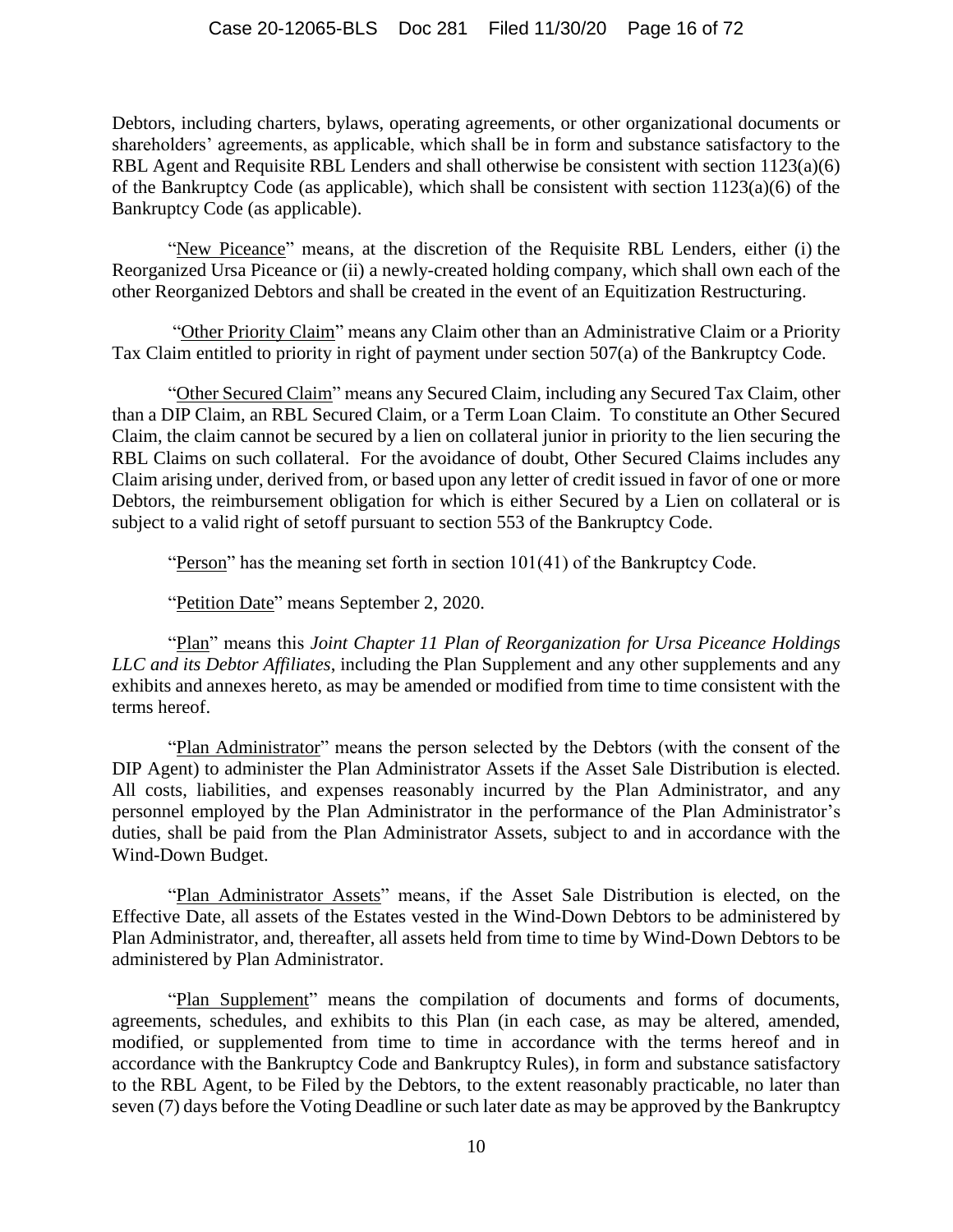Court on notice to parties in interest, including the following, as applicable: (a) the New Organizational Documents; (b) the identity and members of the New Board and any executive management for the Reorganized Debtors; (c) the Schedule of Retained Causes of Action; (d) the Exit Facility Documents; (e) the Description of the Transaction Steps; (f) the Purchase and Sale Agreement; (g) the identity of the Plan Administrator, if any and the compensation of the Plan Administrator; (h) the Plan Administrator Agreement; (i) the Asset Sale Election Notice; (j) the Wind-Down Budget and Wind-Down Milestones; (k) Rejected Executory Contracts and Unexpired Leases Schedule; and (l) any additional documents Filed with the Bankruptcy Court prior to the Effective Date as amendments to the Plan Supplement.

"Priority Tax Claim" means any Claim of a Governmental Unit of the kind specified in section 507(a)(8) of the Bankruptcy Code.

"Pro Rata" means the proportion that an Allowed Claim or an Allowed Interest in a particular Class bears to the aggregate amount of Allowed Claims or Allowed Interests in that Class.

"Professional" means an Entity: (a) employed pursuant to a Bankruptcy Court order in accordance with sections 327, 363, or 1103 of the Bankruptcy Code and to be compensated for services rendered prior to or on the Confirmation Date, pursuant to sections 327, 328, 329, 330, 331, and 363 of the Bankruptcy Code; or (b) awarded compensation and reimbursement by the Bankruptcy Court pursuant to section 503(b)(4) of the Bankruptcy Code.

"Professional Fee Claim" means a Claim by a Professional seeking an award by the Bankruptcy Court of compensation for services rendered or reimbursement of expenses incurred through and including the Confirmation Date under sections 330, 331, 503(b)(2), 503(b)(3), 503(b)(4), or 503(b)(5) of the Bankruptcy Code.

"Professional Fee Escrow Account" means an account funded by the Debtors with Cash on the Effective Date in an amount equal to the Professional Fee Amount.

"Professional Fee Amount" means the aggregate amount of Allowed and estimated Professional Fee Claims and other Administrative Claims on account of Professionals (including, for the avoidance of doubt, any transaction fees of financial advisors and/or investment bankers) incurred upon, and after giving effect to the occurrence of, the Effective Date to be paid by the Debtors' estates *less* the total of any retainers held by the Professionals.

"Proof of Claim" means a written proof of Claim Filed against any of the Debtors in the Chapter 11 Cases.

"Purchase and Sale Agreement" means one or more Purchase and Sale Agreements pursuant to which the Asset Sale is consummated.

"Purchaser" means the purchaser or purchasers under the Purchase and Sale Agreement, together with their successors and permitted assigns.

"RBL Agent" means Wells Fargo Bank, N.A., as administrative agent under the RBL Credit Agreement, together with any successor administrative agent.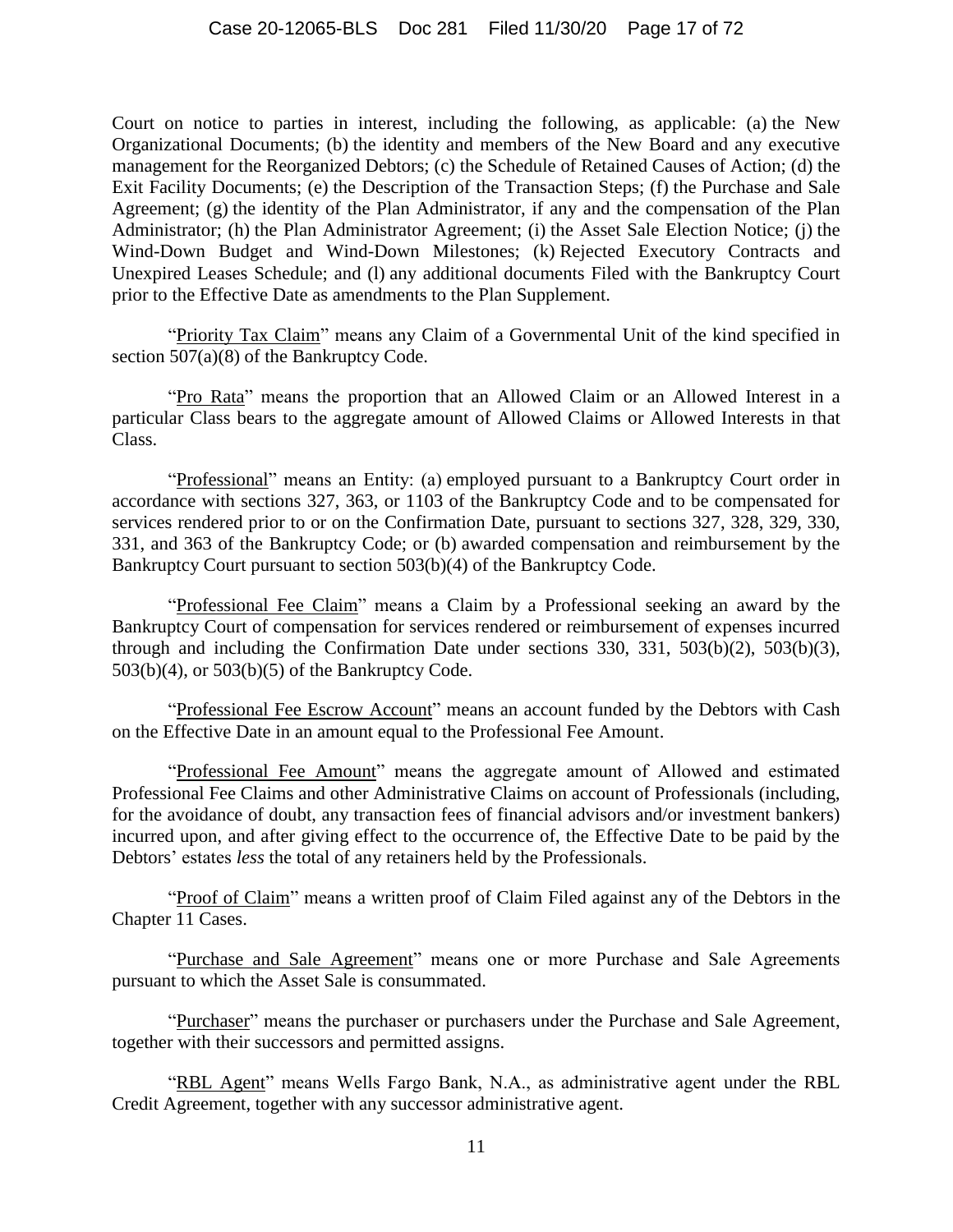"RBL Claim" means any Claim arising under, derived from, or based upon the RBL Credit Agreement except Roll-Up DIP Claims.

"RBL Credit Agreement" means that certain Credit Agreement, dated as of December 21, 2012, among Ursa Piceance, as borrower, the lenders from time to time party thereto and the RBL Agent (as amended, supplemented, or otherwise modified as of the date hereof).

"RBL Credit Documents" means, collectively, the RBL Credit Agreement, each other Loan Document (as defined in the RBL Credit Agreement), and all other agreements, documents, and instruments delivered or entered into in connection therewith (including any guarantee agreements, pledge and collateral agreements, intercreditor agreements, and other security documents).

"RBL Deficiency Claim" means any portion of the RBL Claim that is not Secured (if any).

"RBL Lenders" means the lenders under the RBL Credit Agreement.

"Reinstate," "Reinstated," or "Reinstatement" means, with respect to Claims and Interests, that the Claim or Interest shall be rendered unimpaired in accordance with section 1124 of the Bankruptcy Code.

"Requisite DIP Lenders" means DIP Lenders that are Holders of a majority (in amount) of the DIP Claims.

"Requisite RBL Lenders" means RBL Lenders that are Holders of a majority (in amount) of the RBL Claims.

"RBL Secured Claim" means the Secured portion of the RBL Claim.

"Rejected Executory Contracts and Unexpired Leases Schedule" means the schedule of Executory Contracts and Unexpired Leases to be rejected by the Debtors pursuant to this Plan, which schedule shall be included in the Plan Supplement, as the same may be amended, modified, or supplemented from time to time; *provided* that such schedule shall be in form and substance acceptable to the Debtors and the DIP Agent.

"Related Party" means, with respect to any Person or Entity, such Person's or Entity's directors, managers, officers, equity holders (regardless of whether such interests are held directly or indirectly), predecessors, participants, successors, and assigns, subsidiaries, Affiliates, managed accounts or funds, and each of their respective current and former equity holders, officers, directors, managers, principals, shareholders, members, management companies, fund advisors, employees, agents, advisory board members, financial advisors, partners, attorneys, accountants, investment bankers, consultants, representatives, and other professionals.

"Released Party" means, each of, and in each case in its capacity as such: (a) the Debtors; (b) the Reorganized Debtors or the Wind-Down Debtors, as applicable; (c) each DIP Lender; (d) the DIP Agent, (e) each RBL Lender; (f) the RBL Agent; (g) each Term Loan Lender; (h) the Term Loan Agent; (i) all Holders of Interests; (j) each Exit Facility Lender; (k) the Exit Agent; and (l) each Related Party of each Entity in clause (a) through clause (k); *provided* that in each case, a third party as a Related Party may not be a Released Party in the circumstances that a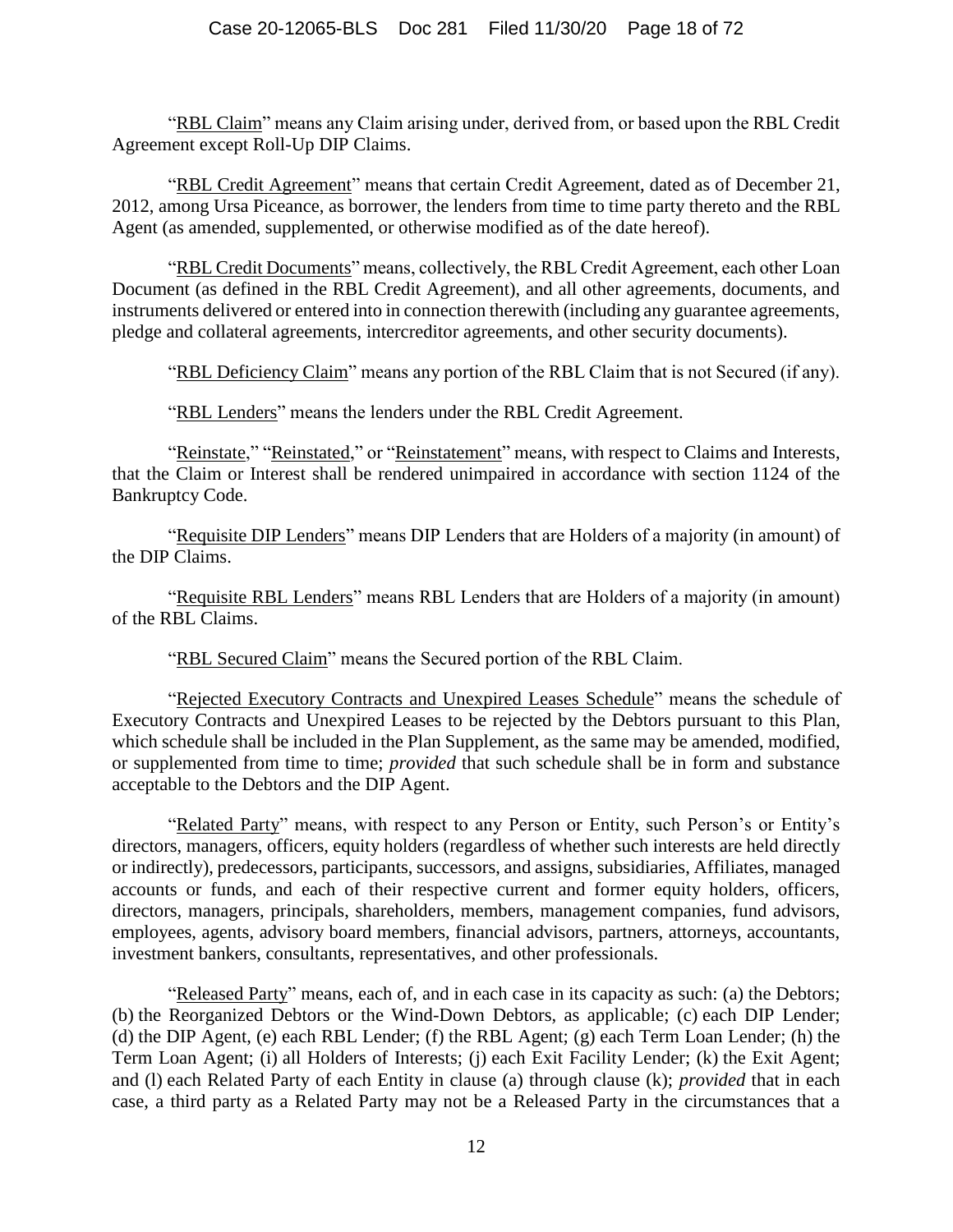Releasing Party: (x) elects to opt out of the releases contained in Section [IX.D](#page-58-0) of this Plan; or (y) timely files with the Bankruptcy Court on the docket of the Chapter 11 Cases an objection to the releases contained in Section [IX.D](#page-58-0) of this Plan that is not resolved before Confirmation.

"Releasing Parties" means, each of, and in each case in its capacity as such: (a) the Debtors; (b) the Reorganized Debtors or the Wind-Down Debtors, as applicable; (c) each DIP Lender; (d) the DIP Agent, (e) each other DIP Secured Party, (f) each RBL Lender; (g) the RBL Agent; (h) each other RBL Secured Party; (i) each Term Loan Lender; (j) the Term Loan Agent; (k) all Holders of Interests; (l) each Exit Facility Lender; (m) the Exit Agent; (n) all Holders of Claims; and (o) each Related Party of each Entity in clause (a) through clause (n); *provided* that in each case, an Entity may not be a Releasing Party if it: (x) elects to opt out of the releases contained in Section [IX.D](#page-58-0) of this Plan; or (y) timely files with the Bankruptcy Court on the docket of the Chapter 11 Cases an objection to the releases contained in Section [IX.D](#page-58-0) of this Plan that is not resolved before Confirmation.

"Reorganized Debtors" means, if an Asset Sale Distribution is not elected, on or after the Effective Date (a) any Debtor as reorganized pursuant to and under the Plan, or any successor or assign thereto, by merger, consolidation, or otherwise, and (b) to the extent not already encompassed by clause (a), New Piceance and any newly-formed subsidiaries thereof.

"Restructuring Transactions" means the transactions described in Section [IV.E](#page-34-0) and Section [IV.F](#page-38-1) of this Plan.

"Roll-Up DIP Claim" means any Claim derived from or based upon the Roll-Up DIP Loans.

"Roll-Up DIP Loans" means the \$10 million of RBL Claims rolled-up pursuant to the DIP Credit Agreement and the DIP Orders.

"Sale Hearing" means the hearing at which the Bankruptcy Court considers the approval of the Asset Sale.

"Sale Order" means one or more orders of the Bankruptcy Court, including the Confirmation Order, in form satisfactory to the Debtors approving the consummation of the applicable Asset Sale.

"Sale Proceeds" means the Cash and non-Cash consideration provided by an Entity in connection with any Asset Sale, net of expenses (including transaction costs, Compensation and Benefits Programs reserves, hedge breakage, and other costs and expenses arising from the Asset Sale, if any).

"Schedule of Retained Causes of Action" means the schedule of certain Causes of Action of the Debtors that are not released, waived, or transferred pursuant to this Plan, as the same may be amended, modified, or supplemented from time to time with the consent (such consent not to be unreasonably withheld) of the DIP Agent and the Debtors.

"Schedules" means, with respect to each Debtor, the schedules of assets and liabilities and the statement of financial affairs filed by such Debtor with the Bankruptcy Court on October 10,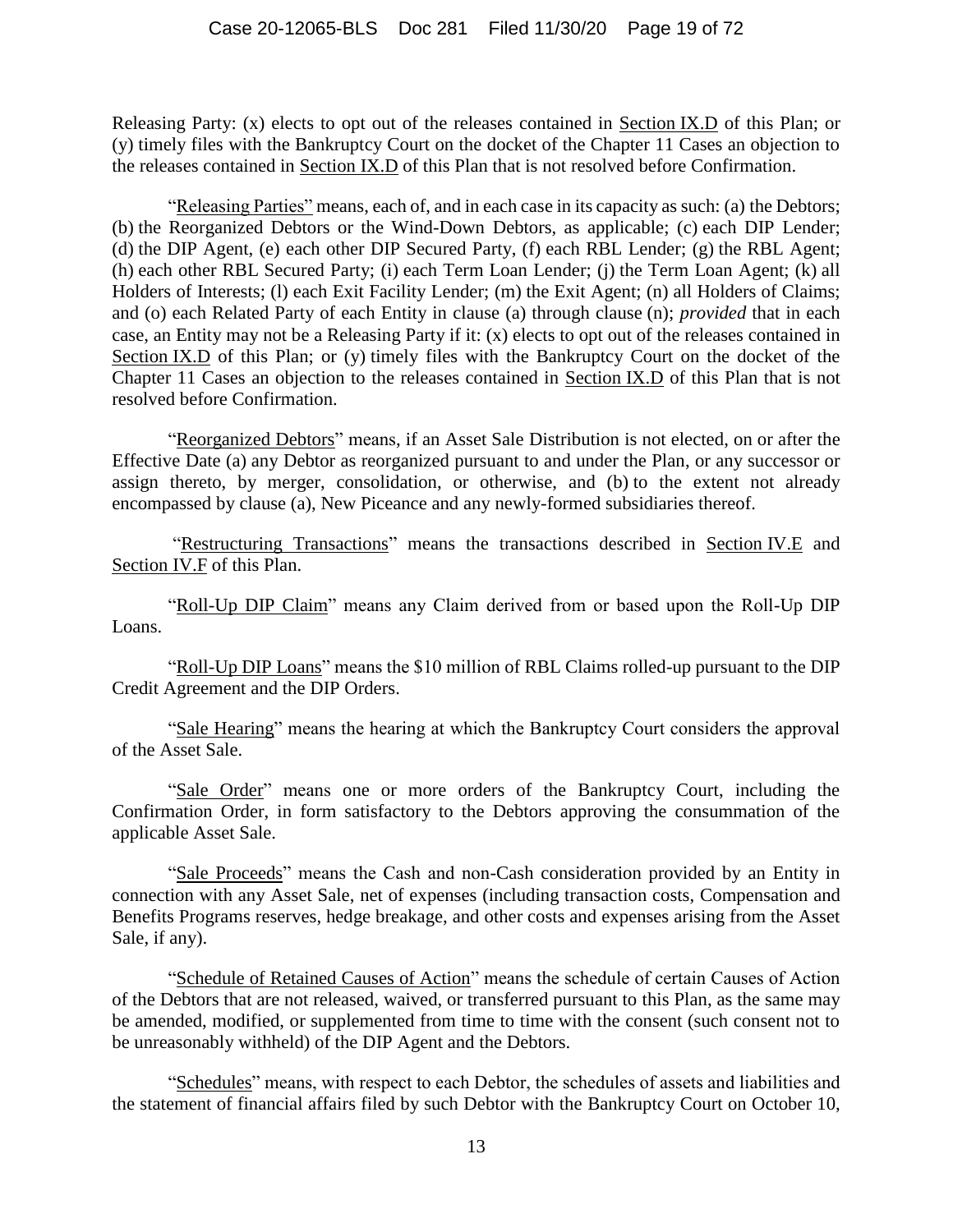2020 pursuant to sections 521 and 1106(a)(2) of the Bankruptcy Code and Bankruptcy Rule 1007, as such schedules and statement have been or may be amended or supplemented by such Debtor at any point prior to the Effective Date.

"Secured" means, when referring to a Claim, (a) secured by a Lien on property in which the applicable Estate has an interest, which Lien is valid, perfected, and enforceable pursuant to applicable law or by reason of a Bankruptcy Court order, or that is subject to setoff pursuant to section 553 of the Bankruptcy Code, to the extent of the value of the creditor's interest in such Estate's interest in such property or to the extent of the amount subject to setoff, as applicable, which value shall be determined pursuant to section 506(a) of the Bankruptcy Code or (b) Allowed pursuant to the Plan as a Secured Claim.

"Secured Cash Management Agreement" has the meaning ascribed to such term under the DIP Credit Agreement.

"Secured Cash Management Provider" has the meaning ascribed to such term under the DIP Credit Agreement.

"Secured Swap Agreement" has the meaning ascribed to such term under the DIP Credit Agreement.

"Secured Swap Provider" has the meaning ascribed to such term under the DIP Credit Agreement.

"Secured Tax Claim" means any Secured Claim that, absent its Secured status, would be entitled to priority in right of payment under section 507(a)(8) of the Bankruptcy Code (determined irrespective of time limitations), including any related Secured Claim for penalties.

"Securities Act" means the Securities Act of 1933, as amended, 15 U.S.C. §§ 77a-77aa, or any similar federal, state, or local law.

"Security" means any security, as defined in section  $2(a)(1)$  of the Securities Act.

"Term Loan Agent" means Wells Fargo Energy Capital, Inc. in its capacity as administrative agent pursuant to the Term Loan Documents, its successors, assigns, or any replacement agent appointed pursuant to the terms of the Term Loan Credit Agreement.

"Term Loan Claim" means any Claim arising under, derived from, or based upon the Term Loan Credit Agreement, including any and all fees, interest paid in kind, and accrued but unpaid interest and fees arising under the Term Loan Credit Agreement.

"Term Loan Credit Agreement" means that certain Second Lien Term Loan Agreement dated as of November 18, 2015, among Ursa Piceance, as borrower, Wells Fargo Energy Capital, Inc., as the Term Loan Agent, and the lenders from time to time party thereto (as amended, supplemented, or otherwise modified as of the date hereof).

"Term Loan Credit Documents" means, collectively, the Term Loan Credit Agreement, each other Term Loan Document (as defined in the Term Loan Credit Agreement), and all other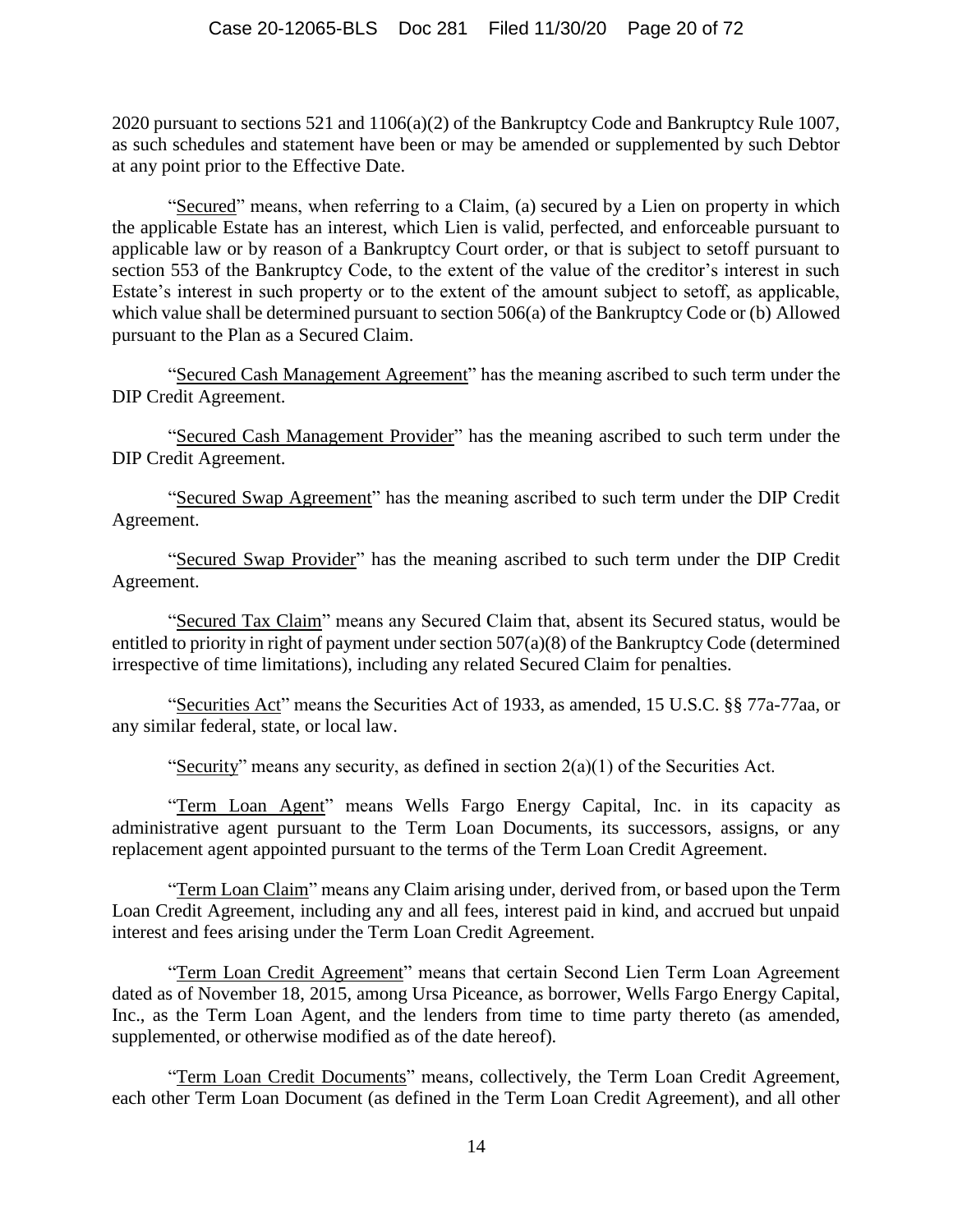agreements, documents, and instruments delivered or entered into in connection therewith (including any guarantee agreements, pledge and collateral agreements, intercreditor agreements, and other security documents).

"Term Loan Lenders" means the lenders under the Term Loan Credit Agreement.

"Third-Party Release" means the consensual releases of the Released Parties provided for in Section [IX.D](#page-58-0) of this Plan.

"Unexpired Lease" means a lease to which one or more of the Debtors is a party that is subject to assumption or rejection under section 365 of the Bankruptcy Code.

"Unimpaired" means with respect to a Class of Claims or Interests, a Class of Claims or Interests that is not Impaired.

"Unsecured Stakeholder Recovery" means Cash in the amount of \$525,000.

"Ursa Piceance" has the meaning set forth in the Introduction to this Plan.

"Voting Deadline" has the meaning set forth in the Disclosure Statement.

"Wind Down" means, if the Asset Sale Distribution is elected, the wind down and dissolution of the Debtors' Estates following the Effective Date as set forth in Section [VII.B](#page-53-0) of this Plan.

"Wind-Down Budget" means a budget in form and substance reasonably acceptable to the Debtors and acceptable to the DIP Agent and as set forth in the Plan Supplement.

"Wind-Down Debtors" means, on or after the Effective Date and if an Asset Sale Distribution is elected, any Debtor or any successor or assign thereto, by merger, consolidation, or otherwise.

"Wind-Down Milestones" means the deadlines, set forth in the Plan Supplement by which the Plan Administrator must complete certain aspects of the Wind Down.

"Workers' Compensation Program" means the written contracts, agreements, agreements of indemnity, self-insured bonds, policies, programs, and plans for workers' compensation and workers' compensation insurance issued to or entered into at any time by any of the Debtors, if any.

#### **B. Rules of Interpretation**

<span id="page-20-0"></span>For purposes of this Plan, unless otherwise provided herein: (1) whenever from the context it is appropriate, each term, whether stated in the singular or the plural, will include both the singular and the plural; (2) unless otherwise provided in this Plan, any reference in this Plan to a contract, instrument, release, or other agreement or document being in a particular form or on particular terms and conditions means that such document will be substantially in such form or substantially on such terms and conditions; (3) any reference herein to an existing document,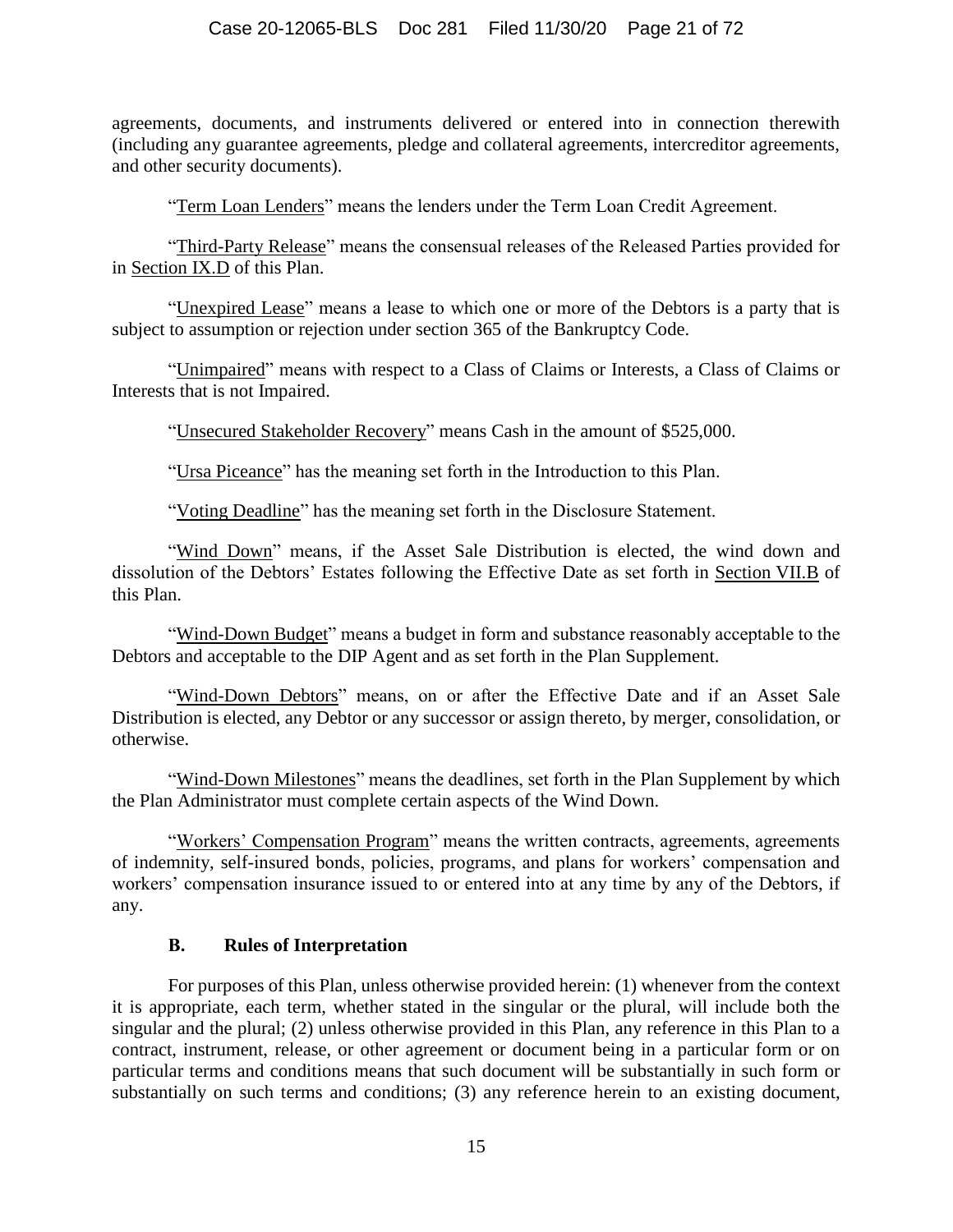schedule, exhibit, or annex, whether or not Filed, having been Filed or to be Filed shall mean that document, schedule, exhibit, or annex, as it may thereafter be amended, modified, or supplemented; (4) any reference to an Entity as a Holder of a Claim or Interest includes that Entity's successors and assigns; (5) unless otherwise specified, all references herein to exhibits are references to exhibits in the Plan Supplement; (6) all references in this Plan to Articles and Sections are references to Articles and Sections of this Plan, respectively, as the same may be amended, waived or modified from time to time in accordance with the terms hereof; (7) the words "herein," "hereof," "hereto," "hereunder" and other words of similar import refer to this Plan as a whole and not to any particular Article, Section, paragraph, or clause contained in this Plan; (8) the words "include" and "including," and variations thereof, shall not be deemed to be terms of limitation and shall be deemed to be followed by the words "without limitation;" (9) subject to the provisions of any contract, certificate of incorporation, by-law, instrument, release, or other agreement or document entered into in connection with this Plan, the rights and obligations arising pursuant to this Plan shall be governed by, and construed and enforced in accordance with the applicable federal law, including the Bankruptcy Code and Bankruptcy Rules; (10) any term used in capitalized form herein that is not otherwise defined but that is used in the Bankruptcy Code or the Bankruptcy Rules shall have the meaning assigned to that term in the Bankruptcy Code or the Bankruptcy Rules, as the case may be; (11) all references to docket numbers of documents Filed in the Chapter 11 Cases are references to the docket numbers under the Bankruptcy Court's CM/ECF system; (12) any immaterial effectuating provisions may be interpreted by the Reorganized Debtors or the Wind-Down Debtors in such a manner that is consistent with the overall purpose and intent of this Plan all without further notice to or action, order, or approval of the Bankruptcy Court or any other Entity; (13) captions and headings to Articles or Sections are inserted for convenience of reference only and are not intended to be a part of or to affect the interpretation of this Plan; and (14) any reference to an Entity's "subsidiaries" means its direct and indirect subsidiaries.

## **C. Computation of Time**

<span id="page-21-0"></span>In computing any period of time prescribed or allowed by this Plan, unless otherwise expressly provided, the provisions of Bankruptcy Rule 9006(a) shall apply. In the event that any payment, distribution, act or deadline under this Plan is required to be made or performed or occurs on a day that is not a Business Day, then such payment, distribution, act or deadline shall be deemed to occur on the next succeeding Business Day, but if so made, performed or completed by such next succeeding Business Day, shall be deemed to have been completed or to have occurred as of the required date.

#### **D. Reference to Monetary Figures**

<span id="page-21-1"></span>All references in this Plan to monetary figures shall refer to currency of the United States of America, unless otherwise expressly provided herein.

## <span id="page-21-2"></span>**E. Reference to the Debtors, the Reorganized Debtors, or the Wind-Down Debtors**

Except as otherwise specifically provided in this Plan to the contrary, references in this Plan to the Debtors, the Reorganized Debtors, or the Wind-Down Debtors shall mean the Debtors,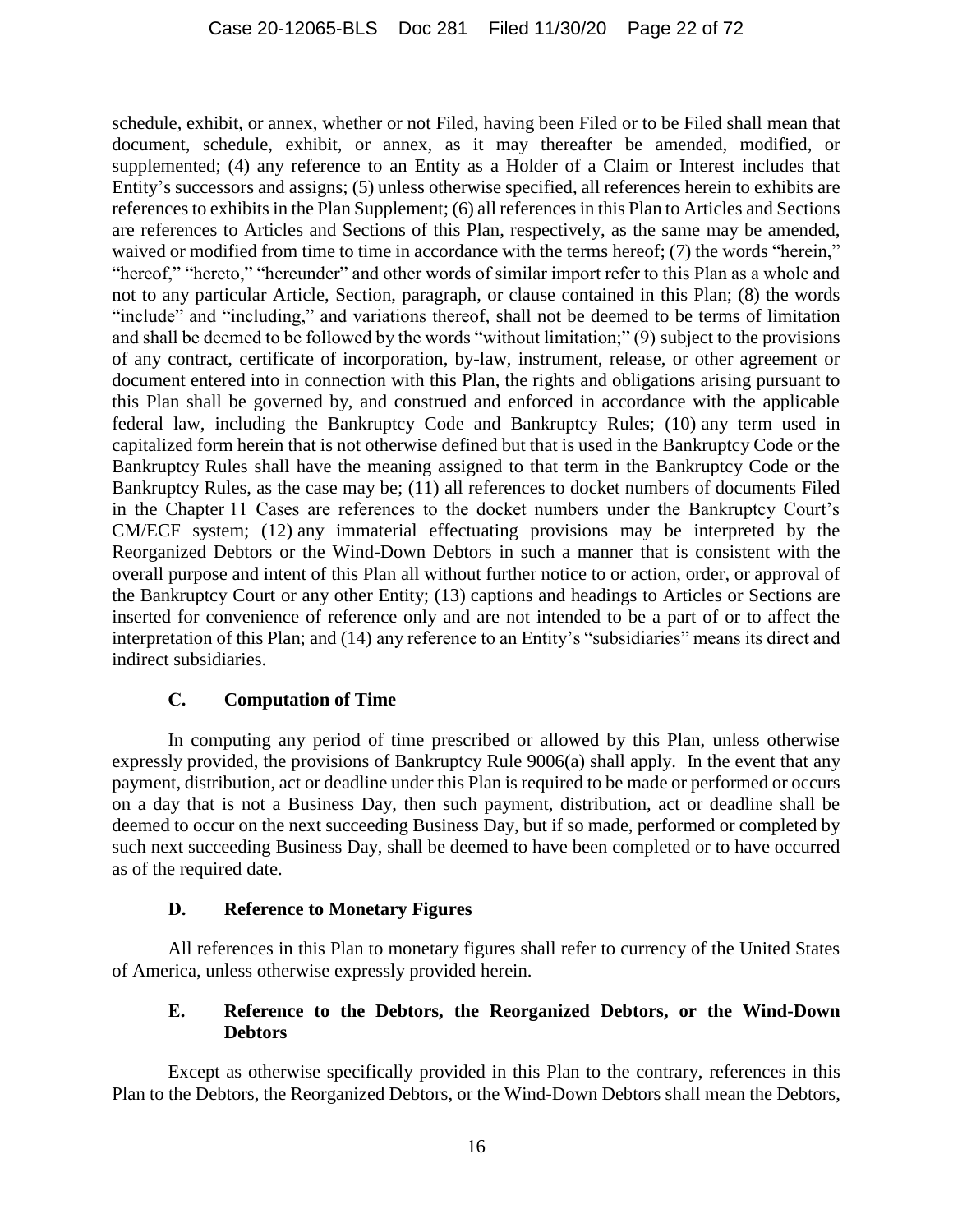the Reorganized Debtors, and the Wind-Down Debtors, as applicable, to the extent the context requires.

#### **F. Controlling Document**

<span id="page-22-0"></span>Except as set forth in this Plan, to the extent that any provision of the Disclosure Statement, the Plan Supplement, or any other order (other than the Confirmation Order) referenced in this Plan (or any exhibits, annexes, schedules, appendices, supplements, or amendments to any of the foregoing), conflicts with or is in any way inconsistent with any provision of this Plan, this Plan shall govern and control. In the event of an inconsistency between the Confirmation Order and this Plan, the Confirmation Order shall control.

## <span id="page-22-1"></span>**II. ADMINISTRATIVE CLAIMS AND PRIORITY TAX CLAIMS**

In accordance with section  $1123(a)(1)$  of the Bankruptcy Code, Administrative Claims, DIP Claims, Professional Fee Claims, and Priority Tax Claims have not been classified and, thus, are excluded from the Classes of Claims and Interests set forth in Article [III](#page-25-1) of this Plan.

## **A. Administrative Claims**

<span id="page-22-2"></span>Unless otherwise agreed to by the Holder of an Allowed Administrative Claim and the Debtors, the Reorganized Debtors, or the Wind-Down Debtors, as applicable (such agreement subject to the reasonable consent of the Requisite RBL Lenders), each Holder of an Allowed Administrative Claim (other than Holders of Professional Fee Claims and Claims for fees and expenses pursuant to section 1930 of chapter 123 of title 28 of the United States Code) will receive in full and final satisfaction of its Administrative Claim an amount of Cash equal to the amount of such Allowed Administrative Claim in accordance with the following: (1) if an Administrative Claim is Allowed on or prior to the Effective Date, on the Effective Date or as soon as reasonably practicable thereafter (or if not then due, when such Allowed Administrative Claim is due or as soon as reasonably practicable thereafter); (2) if such Administrative Claim is not Allowed as of the Effective Date, no later than thirty (30) days after the date on which an order allowing such Administrative Claim becomes a Final Order, or as soon as reasonably practicable thereafter; (3) if such Allowed Administrative Claim is based on liabilities incurred by the Debtors in the ordinary course of their business after the Petition Date in accordance with the terms and conditions of the particular transaction giving rise to such Allowed Administrative Claim without any further action by the Holders of such Allowed Administrative Claim; (4) at such time and upon such terms as may be agreed upon by such Holder and the Debtors, the Reorganized Debtors, or the Wind-Down Debtors, as applicable (such agreement subject to the reasonable consent of the Requisite RBL Lenders); or (5) at such time and upon such terms as set forth in an order of the Bankruptcy Court.

Requests for payment of General Administrative Claims must be Filed and served on the Debtors, the Reorganized Debtors, or the Wind-Down Debtors, as applicable, no later than the Administrative Claims Bar Date applicable to the Debtor against whom the General Administrative Claim is asserted pursuant to the procedures specified in the Confirmation Order and the notice of the Effective Date. Holders of General Administrative Claims that are required to File and serve a request for payment of such General Administrative Claims by the Administrative Claims Bar Date that do not File and serve such a request by the Administrative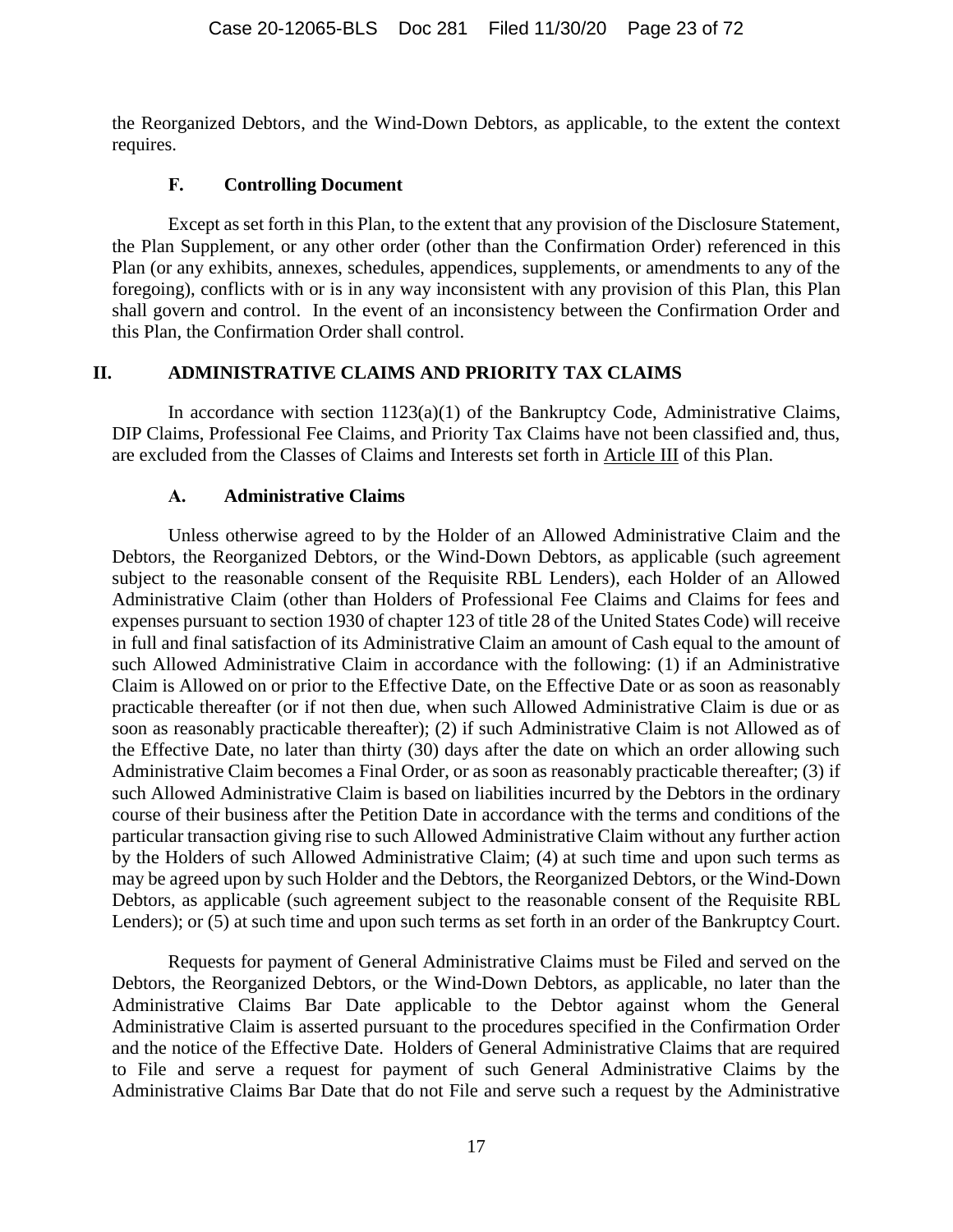Claims Bar Date shall be forever barred, estopped, and enjoined from asserting such General Administrative Claims against the Debtors, the Reorganized Debtors, or the Wind-Down Debtors, or their respective property and such General Administrative Claims shall be deemed forever discharged and released as of the Effective Date. Any requests for payment of General Administrative Claims that are not properly Filed and served by the Administrative Claims Bar Date shall not appear on the Claims Register and shall be disallowed automatically without the need for further action by the Debtors, the Reorganized Debtors, or the Wind-Down Debtors or further order of the Bankruptcy Court. To the extent this Section [II.A](#page-22-2) conflicts with Section [XIII.C](#page-67-1) of this Plan with respect to fees and expenses payable under section 1930(a) of the Judicial Code, including fees and expenses payable to the U.S. Trustee, Section [XIII.C](#page-67-1) of this Plan shall govern.

#### **B. DIP Claims**

<span id="page-23-0"></span>Any portion of the DIP Claims that remains outstanding shall be Allowed and paid by the Effective Date.

If an Equitization Restructuring occurs, on the Effective Date, except to the extent that a Holder of an Allowed DIP Claim agrees to a less favorable treatment (or such Holder is a Secured Swap Provider or Secured Cash Management Provider), in full and final satisfaction, settlement, release, and discharge of, and in exchange for, each Allowed DIP Claim, each Holder thereof will receive its Pro Rata share of the Exit Facility and payment in full in Cash of any then outstanding fees and expenses payable under the DIP Credit Agreement. All DIP Claims arising under Secured Swap Agreements and each Cash Management Agreement that have not been terminated prior to the Effective Date shall constitute Secured Swap Agreements and Secured Cash Management Agreements (as applicable) under the Exit Facility. All DIP Claims arising from Secured Swap Agreements and Secured Cash Management Agreements that are terminated on or prior to the Effective Date shall be paid in full in Cash.

If an Asset Sale Distribution is elected, on the date the Asset Sale is consummated, except to the extent that a Holder of an Allowed DIP Claim agrees to a less favorable treatment, in full and final satisfaction, settlement, release, and discharge of, and in exchange for, each Allowed DIP Claim, each Holder thereof shall receive payment in full in Cash of such Holder's Allowed DIP Claim.

Unless and until Holders of Allowed DIP Claims receive, (i) in an Equitization Restructuring, their Pro Rata share of the Exit Facility or other treatment described above, or (ii) in an Asset Sale Distribution, payment in full in Cash of such Allowed DIP Claims, then notwithstanding entry of the Confirmation Order and anything to the contrary in this Plan or the Confirmation Order, (x) none of the DIP Claims shall be discharged, satisfied, or released or otherwise affected in whole or in part, and each of the DIP Claims shall remain outstanding, (y) none of the Liens securing the DIP Claims shall be deemed to have been waived, released, satisfied, or discharged, in whole or in part, and (z) neither the DIP Credit Agreement nor any of the DIP Documents shall be deemed terminated, discharged, satisfied, or released or otherwise affected in whole or in part, and each such agreement, instrument, and document shall remain in effect.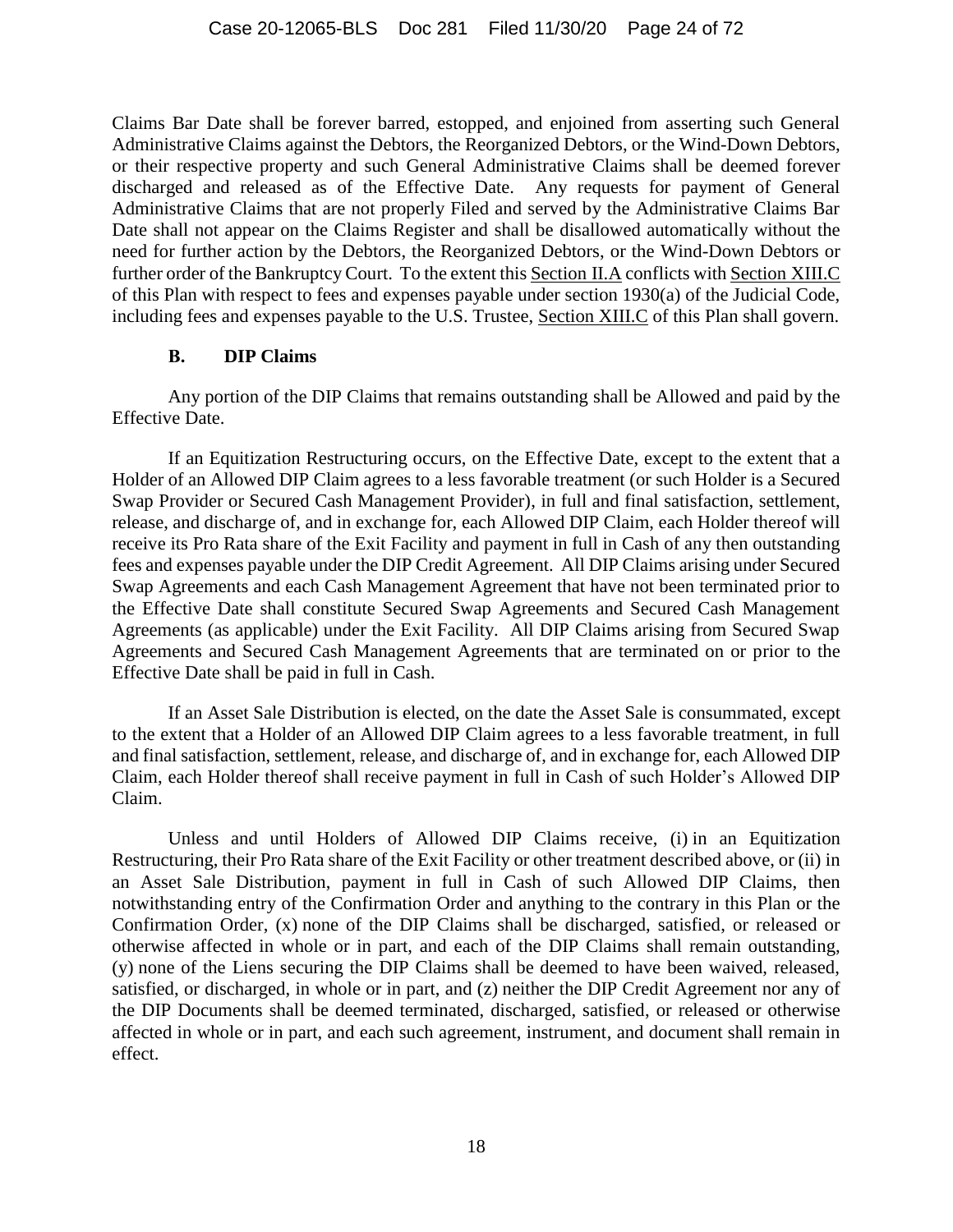#### <span id="page-24-0"></span>**C. Professional Fee Claims**

#### **1. Final Fee Applications and Payment of Professional Fee Claims**

<span id="page-24-1"></span>All requests for payment of Professional Fee Claims for services rendered and reimbursement of expenses incurred prior to the Confirmation Date must be Filed no later than forty-five (45) days after the Effective Date. The Bankruptcy Court shall determine the Allowed amounts of such Professional Fee Claims after notice and a hearing in accordance with the procedures established by the Bankruptcy Court. The Disbursing Agent shall pay the amounts of the Allowed Professional Fee Claims in Cash, including from the Professional Fee Escrow Account, which the Reorganized Debtors or the Wind-Down Debtors, as applicable will establish in trust for the Professionals and fund with Cash equal to the Professional Fee Amount on the Effective Date.

#### **2. Professional Fee Escrow Account**

<span id="page-24-2"></span>On the Effective Date, the Reorganized Debtors or the Wind-Down Debtors, as applicable, shall establish and fund the Professional Fee Escrow Account with Cash equal to the Professional Fee Amount, which shall be funded by the Reorganized Debtors or the Wind-Down Debtors, as applicable. The Professional Fee Escrow Account shall be maintained in trust solely for the Professionals. Such funds shall not be considered property of the Estates of the Debtors, the Reorganized Debtors, or the Wind-Down Debtors. The Allowed amount of Professional Fee Claims owing to the Professionals shall be paid in Cash to such Professionals by the Reorganized Debtors or the Wind-Down Debtors, as applicable, from the Professional Fee Escrow Account as soon as reasonably practicable after such Professional Fee Claims are Allowed. When all such Allowed amounts owing to Professionals have been paid in full, any remaining amount in the Professional Fee Escrow Account shall promptly be paid to the Reorganized Debtors or the Wind-Down Debtors, as applicable, without any further action or order of the Bankruptcy Court.

#### **3. Professional Fee Reserve Amount**

<span id="page-24-3"></span>Professionals shall reasonably estimate their unpaid Professional Fee Claims and other unpaid fees and expenses incurred in rendering services to the Debtors before and as of the Effective Date, and shall deliver such estimate to the Debtors no later than two (2) Business Days before the Effective Date; *provided, however,* that such estimate shall not be deemed to limit the amount of the fees and expenses that are the subject of the Professional's final request for payment of Filed Professional Fee Claims. If a Professional does not provide an estimate, the Debtors, the Reorganized Debtors, or the Wind-Down Debtors may estimate the unpaid and unbilled fees and expenses of such Professional.

## **4. Post-Effective Date Fees and Expenses**

<span id="page-24-4"></span>Except as otherwise specifically provided in this Plan, from and after the Effective Date, the Debtors, the Reorganized Debtors, or the Wind-Down Debtors shall, in the ordinary course of business and without any further notice to or action, order, or approval of the Bankruptcy Court, pay in Cash the reasonable and documented legal, professional, or other fees and expenses related to implementation of this Plan and Consummation incurred from and after the Effective Date by the Debtors, the Reorganized Debtors, and the Wind-Down Debtors, as applicable. Upon the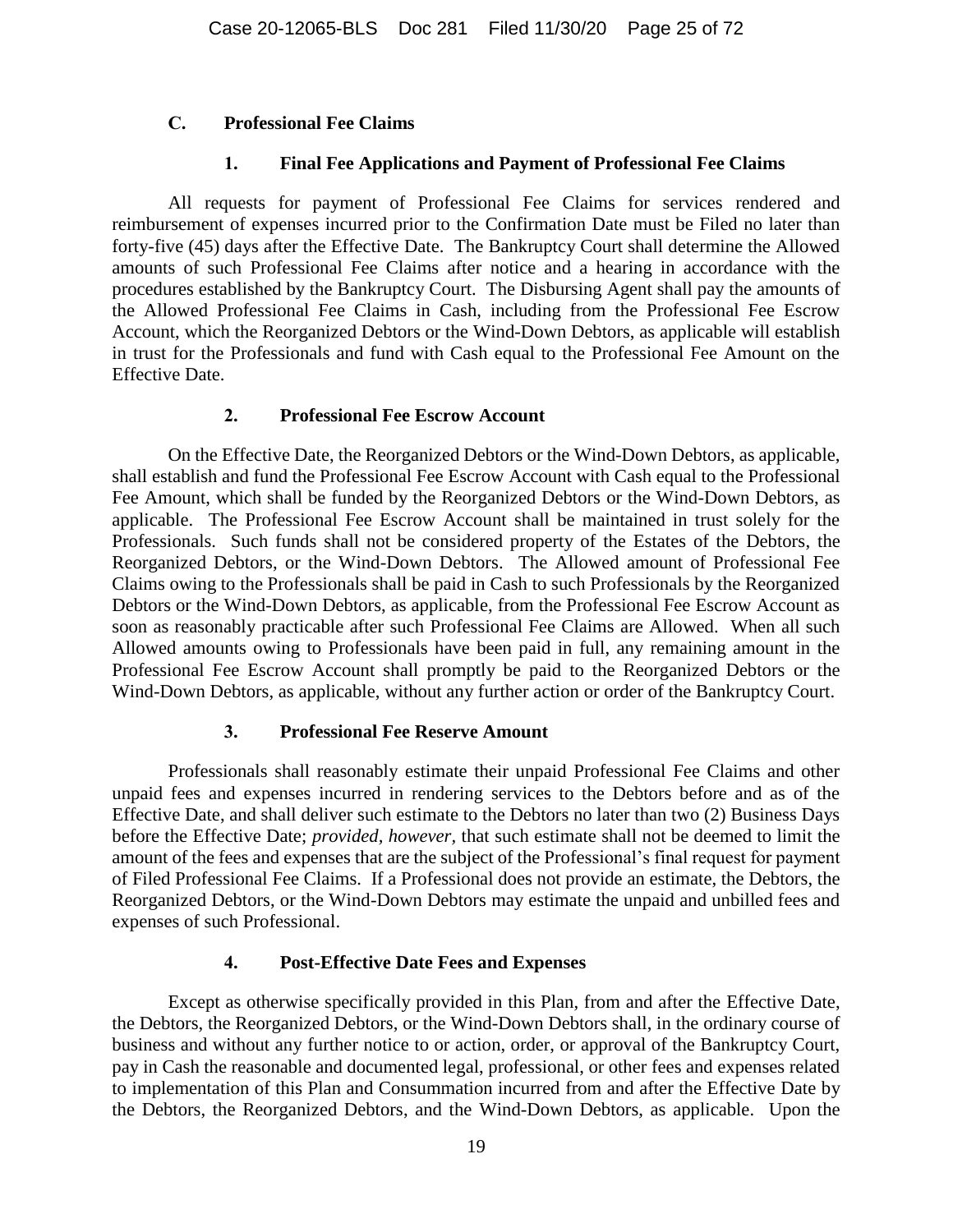Effective Date, any requirement that Professionals comply with sections 327 through 331, 363, and 1103 of the Bankruptcy Code in seeking retention or compensation for services rendered after such date shall terminate, and the Debtors may employ and pay any Professional in the ordinary course of business without any further notice to or action, order, or approval of the Bankruptcy Court.

## **D. Priority Tax Claims**

<span id="page-25-0"></span>Except to the extent that a Holder of an Allowed Priority Tax Claim agrees to a less favorable treatment, in full and final satisfaction, settlement, release, and discharge of and in exchange for each Allowed Priority Tax Claim, each Holder of such Allowed Priority Tax Claim shall be treated in accordance with the terms set forth in section  $1129(a)(9)(C)$  of the Bankruptcy Code.

## <span id="page-25-1"></span>**III. CLASSIFICATION AND TREATMENT OF CLAIMS AND INTERESTS**

## **A. Classification of Claims and Interests**

<span id="page-25-2"></span>The categories of Claims and Interests listed below classify Claims and Interests for all purposes, including voting, Confirmation and distribution pursuant hereto and pursuant to sections 1122 and 1123(a) of the Bankruptcy Code. This Plan deems a Claim or Interest to be classified in a particular Class only to the extent that the Claim or Interest qualifies within the description of that Class and shall be deemed classified in a different Class to the extent that any remainder of such Claim or Interest qualifies within the description of such different Class. A Claim or Interest is in a particular Class for purposes of distribution only to the extent that any such Claim or Interest is Allowed in that Class and has not been paid or otherwise settled prior to the Effective Date. In accordance with section 1123(a)(1) of the Bankruptcy Code and as described in Article [II](#page-22-1) of this Plan, the Debtors have not classified Administrative Claims (including DIP Claims and Professional Fee Claims) and Priority Tax Claims.

The classification of Claims and Interests against each Debtor pursuant to the Plan is as set forth below. The Plan shall apply as a separate Plan for each of the Debtors, and the classification of Claims and Interests set forth herein shall apply separately to each of the Debtors. All of the potential Classes for the Debtors are set forth herein. Certain of the Debtors may not have Holders of Claims or Interests in a particular Class or Classes, and such Claims shall be treated as set forth in Article III.D hereof.

| <b>Class</b> | <b>Claims and Interests</b>  | <b>Status</b> | <b>Voting Rights</b>                       |
|--------------|------------------------------|---------------|--------------------------------------------|
| Class 1      | <b>Other Secured Claims</b>  | Unimpaired    | Not Entitled to Vote<br>(Deemed to Accept) |
| Class 2      | <b>Other Priority Claims</b> | Unimpaired    | Not Entitled to Vote<br>(Deemed to Accept) |
| Class 3      | <b>RBL Secured Claims</b>    | Impaired      | <b>Entitled to Vote</b>                    |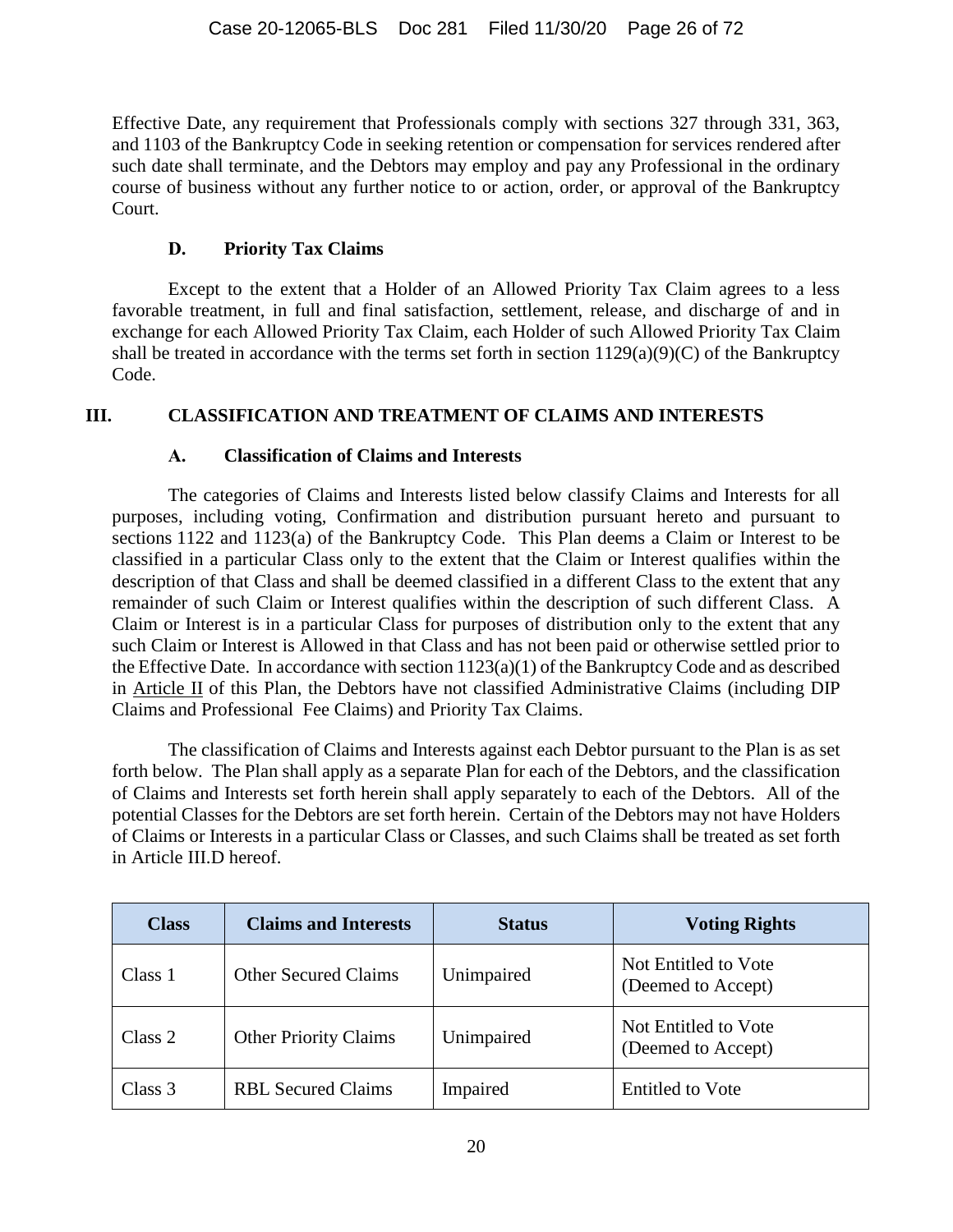| Class 4   | Term Loan Claims              | Impaired            | Entitled to Vote                                     |
|-----------|-------------------------------|---------------------|------------------------------------------------------|
| Class 5   | General Unsecured<br>Claims   | Impaired            | Entitled to Vote                                     |
| Class $6$ | <b>Intercompany Claims</b>    | Unimpaired/Impaired | Not Entitled to Vote<br>(Deemed to Accept or Reject) |
| Class 7   | <b>Intercompany Interests</b> | Unimpaired/Impaired | Not Entitled to Vote<br>(Deemed to Accept or Reject) |
| Class 8   | <b>Interests</b>              | Impaired            | Not Entitled to Vote<br>(Deemed to Reject)           |

## **B. Treatment of Claims and Interests**

<span id="page-26-0"></span>Each Holder of an Allowed Claim or Allowed Interest, as applicable, shall receive under this Plan the treatment described below in full and final satisfaction, settlement, release, and discharge of and in exchange for such Holder's Allowed Claim or Allowed Interest, except to the extent different treatment is agreed to by the Reorganized Debtors or the Wind-Down Debtors, as applicable, and the Holder of such Allowed Claim or Allowed Interest, as applicable. Unless otherwise indicated, the Holder of an Allowed Claim or Allowed Interest, as applicable, shall receive such treatment on the Effective Date or as soon as reasonably practicable thereafter.

## <span id="page-26-1"></span>**1. Class 1 – Other Secured Claims**

- (a) *Classification*: Class 1 consists of all Other Secured Claims.
- (b) *Treatment*: Except to the extent that a Holder of an Allowed Other Secured Claim against any of the Debtors has agreed to less favorable treatment of such Claim, each Holder of an Allowed Other Secured Claim shall receive, at the option of the applicable Debtor:
	- (i) payment in full in Cash of its Allowed Other Secured Claim;
	- (ii) receive delivery of collateral securing any such claim and payment of any interest requested under section 506(b) of the Bankruptcy Code; or
	- (iii) such other treatment that renders its Allowed Other Secured Claim Unimpaired in accordance with section 1124 of the Bankruptcy Code agreed upon by the Debtors and the Holder of the Other Secured Claim, such agreement subject to the reasonable consent of the Requisite RBL Lenders.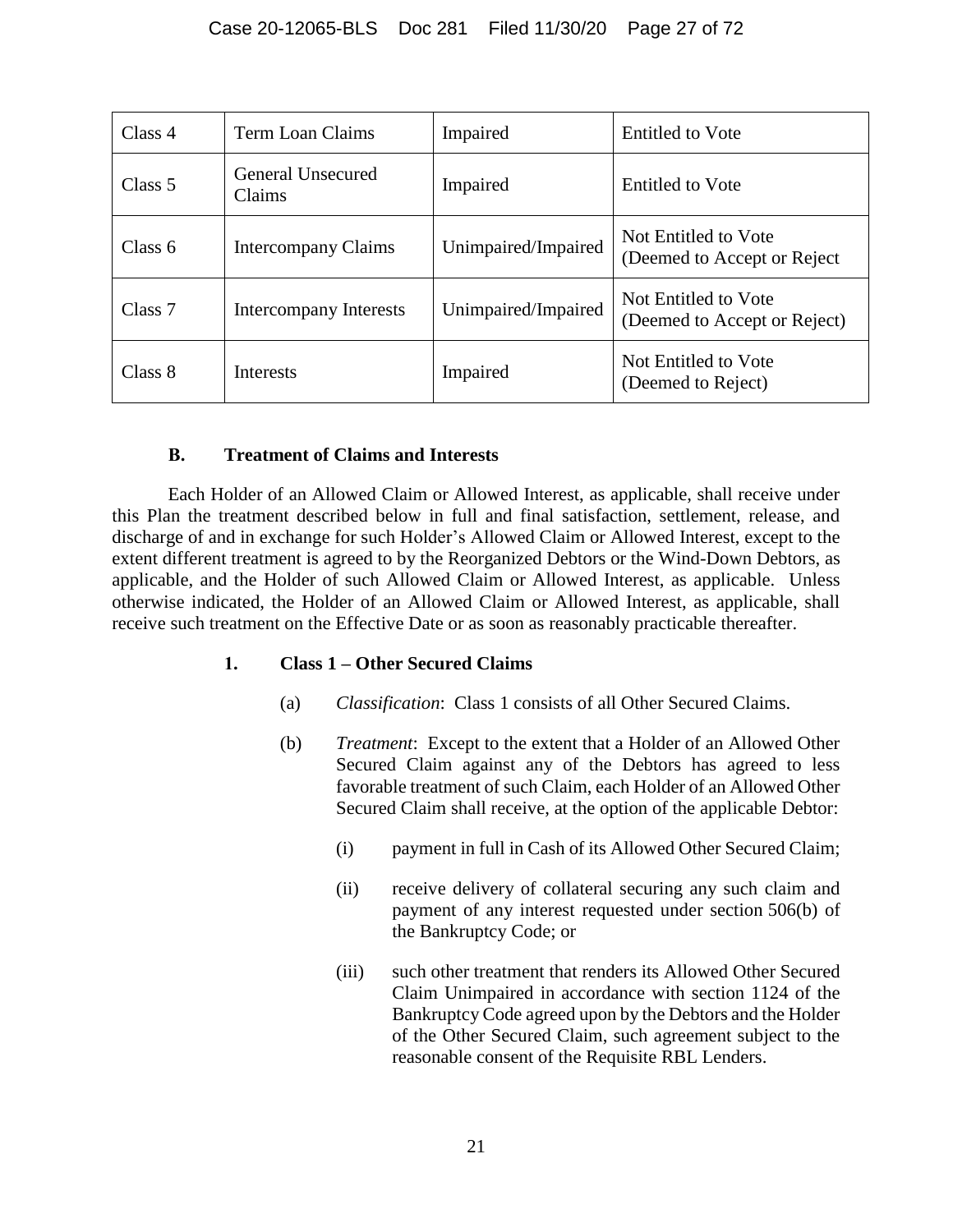(c) *Voting*: Class 1 is Unimpaired under this Plan. Holders of Claims in Class 1 are conclusively presumed to have accepted this Plan pursuant to section 1126(f) of the Bankruptcy Code. Therefore, such Holders are not entitled to vote to accept or reject this Plan.

## <span id="page-27-0"></span>**2. Class 2 – Other Priority Claims**

- (a) *Classification*: Class 2 consists of all Other Priority Claims.
- (b) *Treatment*: On the Effective Date or as soon as practicable thereafter, except to the extent that a Holder of an Allowed Other Priority Claim against any of the Debtors has agreed to less favorable treatment of such Claim, such agreement to be subject to the reasonable consent of the Requisite RBL Lenders, each Holder of an Allowed Other Priority Claim shall receive payment in full in Cash.
- (c) *Voting*: Class 2 is Unimpaired under this Plan. Holders of Claims in Class 2 are conclusively presumed to have accepted this Plan pursuant to section 1126(f) of the Bankruptcy Code. Therefore, such Holders are not entitled to vote to accept or reject this Plan.

## <span id="page-27-1"></span>**3. Class 3 – RBL Secured Claims**

- (a) *Classification*: Class 3 consists of all RBL Secured Claims.
- (b) *Allowance*: On the Effective Date, the RBL Secured Claims shall be Allowed in the aggregate principal amount of \$209.0 million, plus accrued and unpaid interest on such principal amount through the Petition Date and any other amounts due and owing pursuant to the RBL Credit Agreement through and including the Effective Date, less the amount rolled up pursuant to the Roll-Up DIP Loans.
- (c) *Treatment*: On the Effective Date:
	- (i) if the Equitization Restructuring occurs, then (1) each Holder of an Allowed RBL Secured Claim or its designee (if applicable) shall receive, in full and final satisfaction of such Claims, its Pro Rata share of the New Equity Interests and (2) the New Equity Interests shall be issued in accordance with the New Organizational Documents; or
	- (ii) if the Asset Sale Distribution is elected, each Holder of an Allowed RBL Secured Claim shall receive, in full and final satisfaction of such Claims, its Pro Rata share of the Sale Proceeds after satisfaction of the Administrative Claims, the Priority Tax Claims, the Other Priority Claims, the Other Secured Claims, and the DIP Claims, up to the Allowed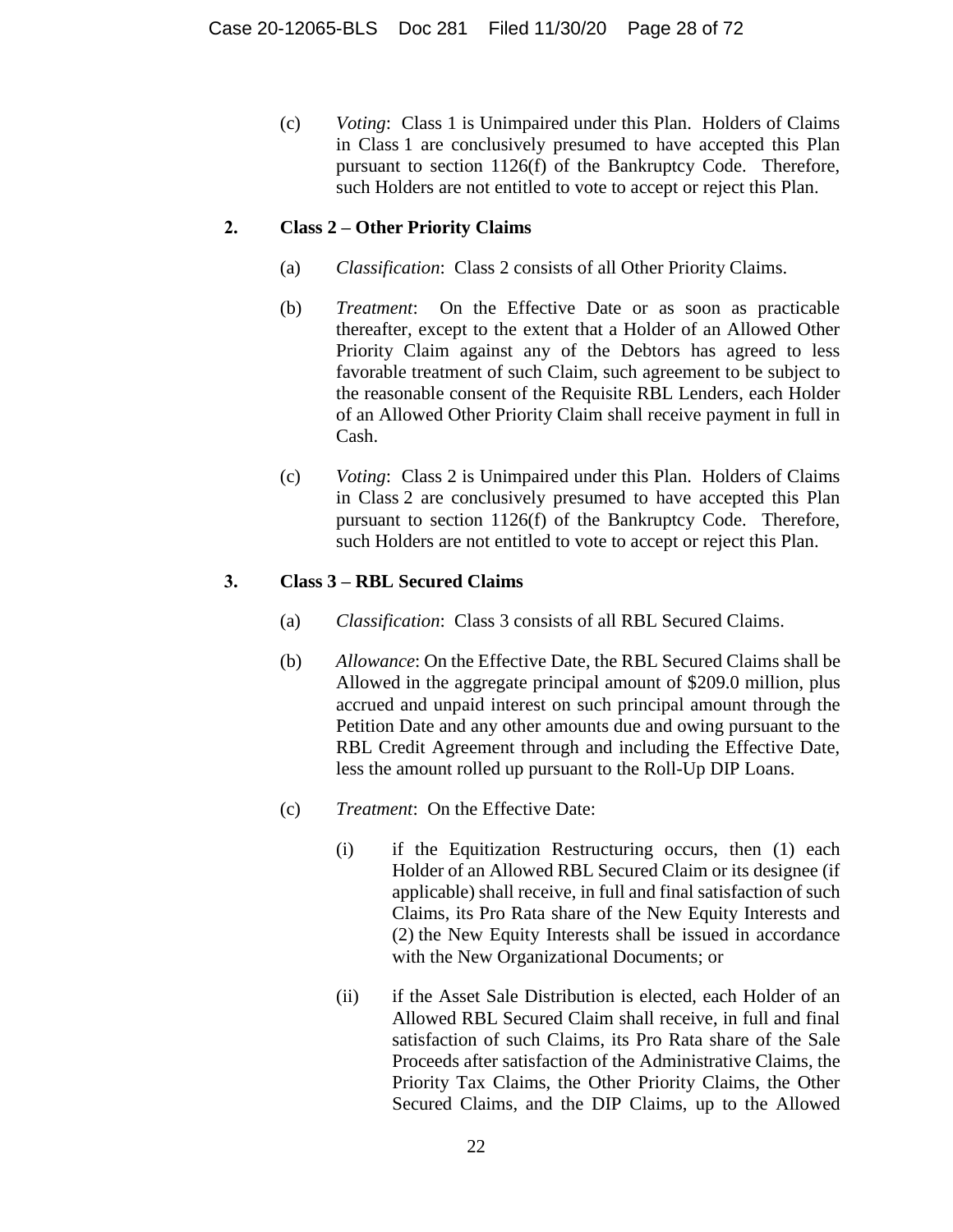amount of such RBL Secured Claim, less the sum of the Unsecured Stakeholder Recovery and the Wind-Down Budget and including any residual Cash after the final decree is entered closing these Chapter 11 Cases, with such Cash to be distributed after such final decree is entered.

(d) *Voting*: Class 3 is Impaired under this Plan. Holders of Claims in Class 3 are entitled to vote to accept or reject this Plan.

#### <span id="page-28-0"></span>**4. Class 4 – Term Loan Claims**

- (a) *Classification*: Class 4 consists of all Term Loan Claims.
- (b) *Allowance*: On the Effective Date, the Term Loan Claims shall be Allowed in an amount equal to \$50.0 million plus accrued and unpaid interest on such principal amount through the Petition Date.
- (c) *Treatment*: On the Effective Date, each Holder of an Allowed Term Loan Claim shall receive, in full and final satisfaction of such Claim, its Pro Rata share of:
	- (i) if the Equitization Restructuring occurs, a distribution on account of Term Loan Lenders' unsecured deficiency Claims as set forth in Class 5; or
	- (ii) if the Asset Sale Distribution is elected:

1. the Sale Proceeds after satisfaction of the Administrative Claims, the Priority Tax Claims, the Other Priority Claims, the Other Secured Claims, the DIP Claims, and the RBL Claims, up to the Allowed amount of such Term Loan Claim; and

2. a distribution on account of Term Loan Lenders' unsecured deficiency Claims as set forth in Class 5.

(d) *Voting*: Class 4 is Impaired under this Plan. Holders of Claims in Class 4 are entitled to vote to accept or reject this Plan; *provided* that if the Equitization Restructuring occurs or the Asset Sale proceeds are insufficient to satisfy any of the Term Loan Claims, the Term Loan Lenders shall vote solely as holders of General Unsecured Claims in Class 5 to the extent of their deficiency claims.

#### <span id="page-28-1"></span>**5. Class 5 – General Unsecured Claims**

(a) *Classification*: Class 5 consists of all General Unsecured Claims.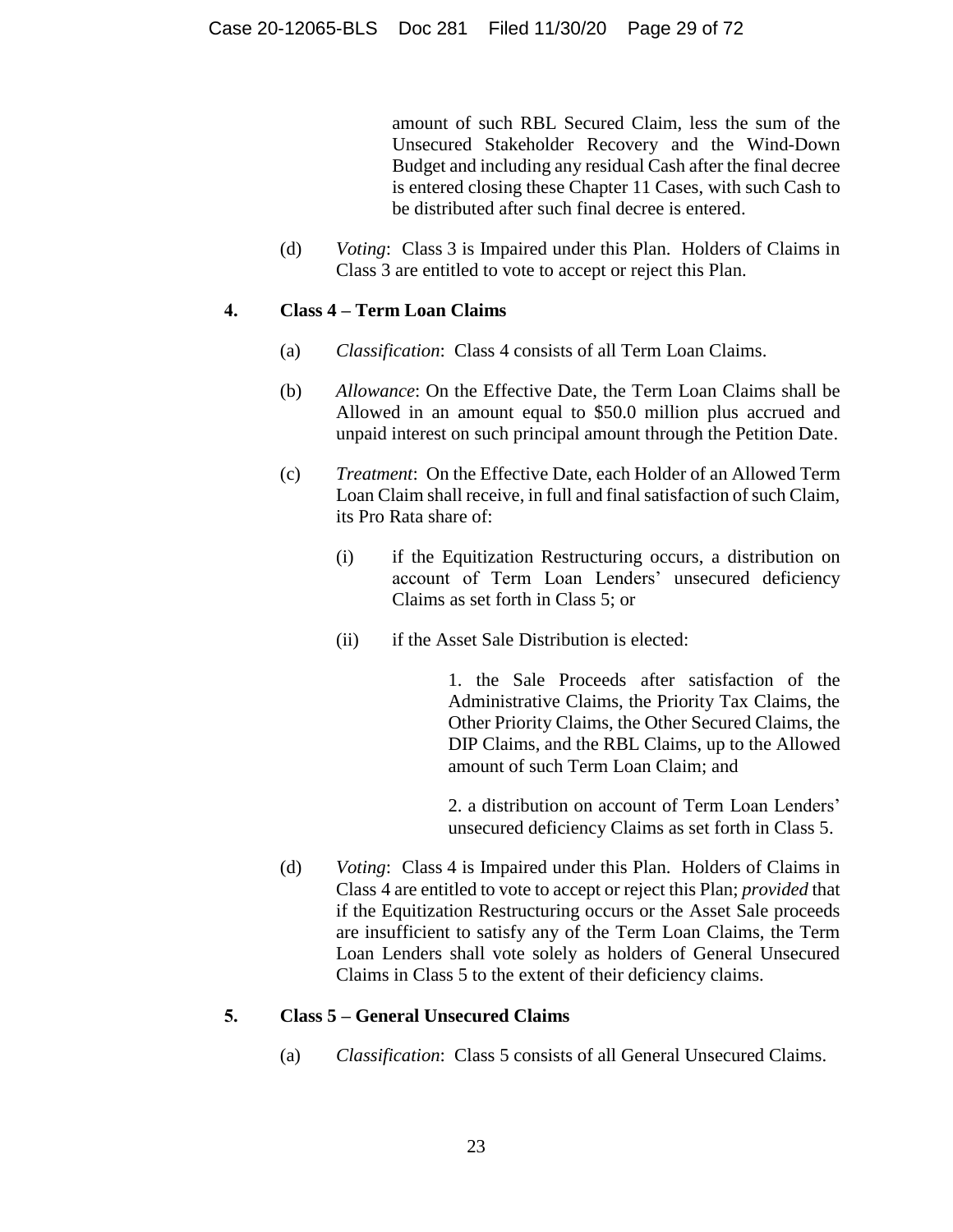- (b) *Treatment*: On the Effective Date, each Holder of an Allowed General Unsecured Claim that is not an RBL Deficiency Claim shall receive, in full and final satisfaction of such Claim, its Pro Rata share of:
	- (i) if the Equitization Restructuring occurs, the Unsecured Stakeholder Recovery; or
	- (ii) if the Asset Sale Distribution is elected, the greater of:

1. the Sale Proceeds after satisfaction of the Administrative Claims, the Priority Tax Claims, the Other Priority Claims, the Other Secured Claims, the DIP Claims, the RBL Claims, and the Term Loan Claims, up to the Allowed amount of such General Unsecured Claim; or

- 2. the Unsecured Stakeholder Recovery.
- (c) *Voting*: Class 5 is Impaired under this Plan. Holders of Claims in Class 5 are entitled to vote to accept or reject this Plan.

## <span id="page-29-0"></span>**6. Class 6 – Intercompany Claims**

- (a) *Classification*: Class 6 consists of all Intercompany Claims.
- (b) *Treatment*: On the Effective Date, each Intercompany Claim shall be:
	- (i) if the Equitization Restructuring occurs, Reinstated or canceled, released, and extinguished, and will be of no further force or effect without any distribution, at the discretion of the Debtors in consultation with the Requisite RBL Lenders; or
	- (ii) if the Asset Sale Distribution is elected, canceled, released, and extinguished, and will be of no further force or effect without any distribution.
- (c) *Voting*: Pursuant to sections 1126(f) and 1126(g) of the Bankruptcy Code, Holders of Intercompany Claims against the Debtors are not entitled to vote to accept or reject this Plan.

## <span id="page-29-1"></span>**7. Class 7 – Intercompany Interests**

(a) *Classification*: Class 7 consists of all Intercompany Interests.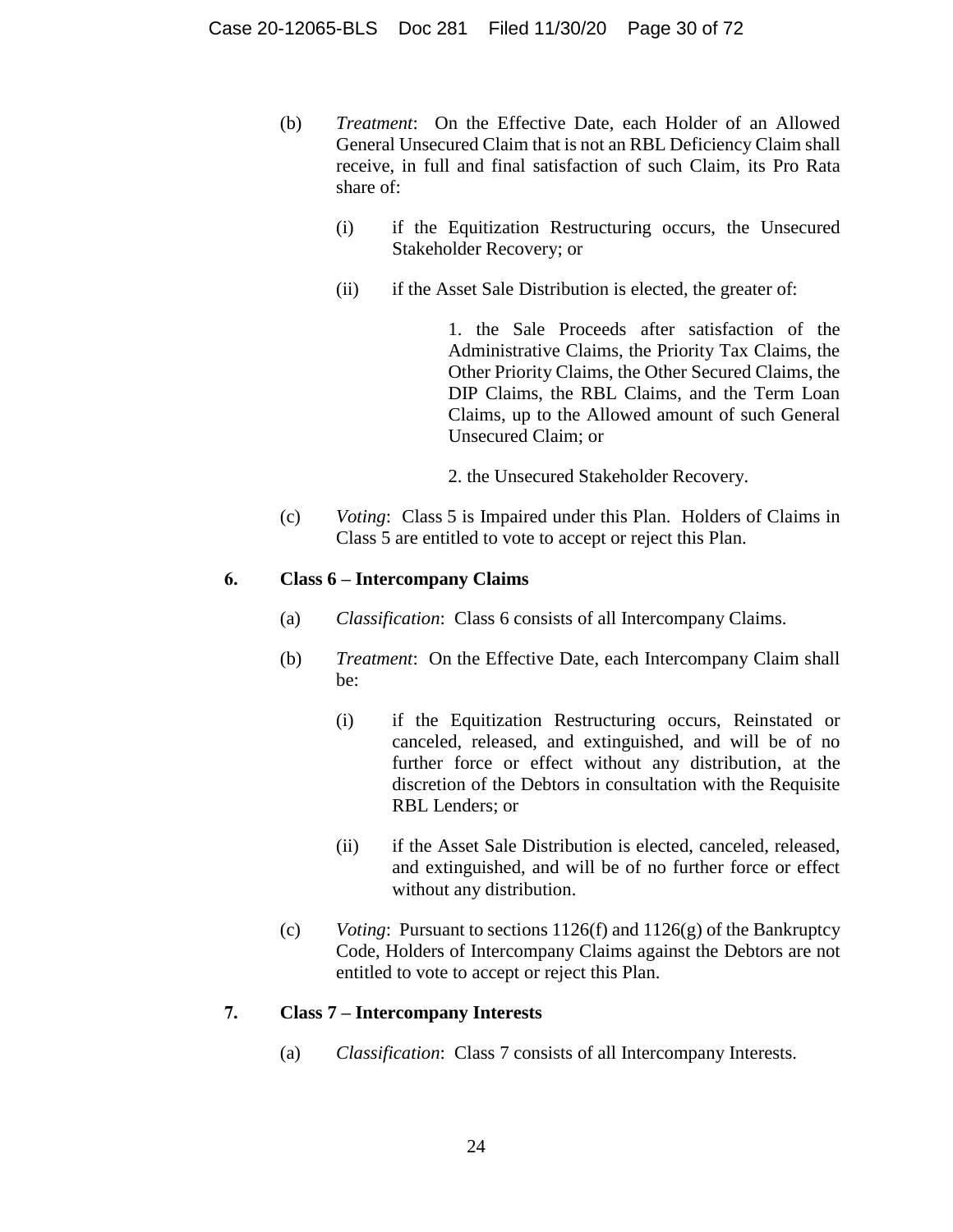- (b) *Treatment*: On the Effective Date, each Intercompany Interest shall be, at the option of the applicable Debtor, either:
	- (i) if the Equitization Restructuring occurs, Reinstated or canceled, released, and extinguished, and will be of no further force or effect without any distribution, at the discretion of the Debtors in consultation with the Requisite RBL Lenders.
	- (ii) if the Asset Sale Distribution is elected, canceled, released, and extinguished, and will be of no further force or effect without any distribution.
- (c) *Voting*: Pursuant to sections 1126(f) and 1126(g) of the Bankruptcy Code, Holders of Intercompany Interests in the Debtors are not entitled to vote to accept or reject this Plan.

## <span id="page-30-0"></span>**8. Class 8 – Interests**

- (a) *Classification*: Class 8 consists of all Interests (other than Intercompany Interests).
- (b) *Treatment*: On the Effective Date, each Interest shall be canceled, released, and extinguished, and will be of no further force or effect.
- (c) *Voting*: Class 8 is Impaired under this Plan. Holders of Interests in Class 8 are conclusively presumed to have rejected this Plan pursuant to section 1126(g) of the Bankruptcy Code. Therefore, such Holders are not entitled to vote to accept or reject this Plan.

## **C. Special Provision Governing Unimpaired Claims**

<span id="page-30-1"></span>Except as otherwise provided in this Plan, nothing under this Plan shall affect the Debtors', the Reorganized Debtors, or the Wind-Down Debtors' rights regarding any Unimpaired or Reinstated Claim, including all rights regarding legal and equitable defenses to, or setoffs or recoupments against, any such Unimpaired or Reinstated Claim. Unless otherwise Allowed, Claims that are Unimpaired may remain Disputed Claims under the Plan.

## **D. Elimination of Vacant Classes**

<span id="page-30-2"></span>Any Class of Claims or Interests that does not have a Holder of an Allowed Claim or Allowed Interest or a Claim or Interest temporarily Allowed by the Bankruptcy Court as of the date of the Confirmation Hearing shall be deemed eliminated from this Plan for purposes of voting to accept or reject this Plan and for purposes of determining acceptance or rejection of this Plan by such Class pursuant to section 1129(a)(8) of the Bankruptcy Code.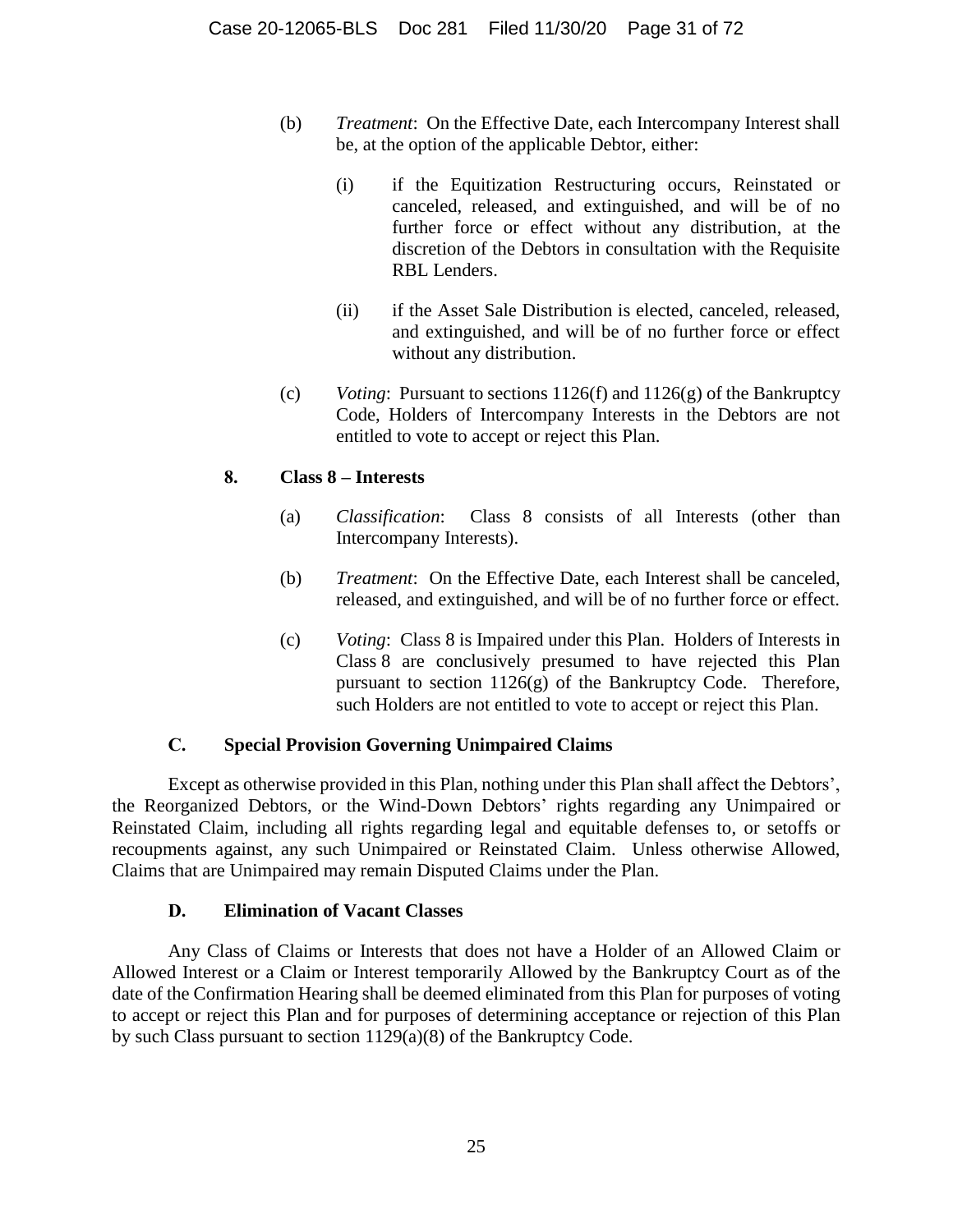## <span id="page-31-0"></span>**E. Acceptance or Rejection of this Plan**

## **1. Presumed Acceptance of this Plan**

<span id="page-31-1"></span>Claims in Classes 1, 2, and 6 (to the extent Unimpaired) and Interests in Class 7 (to the extent Unimpaired) are Unimpaired under this Plan. The Holders of such Claims and Interests are conclusively presumed to have accepted this Plan pursuant to section 1126(f) of the Bankruptcy Code and are not entitled to vote to accept or reject this Plan.

## **2. Voting Classes**

<span id="page-31-2"></span>Claims in Classes 3, 4, and 5 are Impaired under this Plan and the Holders of such Claims are entitled to vote to accept or reject this Plan. If such a Class contains Claims eligible to vote and no Holders of Claims eligible to vote in such Class vote to accept or reject this Plan, such Class shall be deemed to have accepted this Plan.

## **3. Deemed Rejection of this Plan**

<span id="page-31-3"></span>Claims in Class 6 (to the extent Impaired), and Interests in Class 7 (to the extent Impaired) and Class 8 are Impaired and Holders of such Claims and Interests are deemed to have rejected this Plan pursuant to section 1126(g) of the Bankruptcy Code and are not entitled to vote to accept or reject this Plan.

## **F. Intercompany Interests**

<span id="page-31-4"></span>To the extent Reinstated under this Plan, distributions on account of Intercompany Interests are not being received by Holders of such Intercompany Interests on account of their Intercompany Interests but for the purposes of administrative convenience, for the ultimate benefit of the Holders of New Equity Interests, and in exchange for the Debtors' and the Reorganized Debtors' or the Wind-Down Debtors', as applicable, agreement under this Plan to make certain distributions to the Holders of Allowed Claims.

## <span id="page-31-5"></span>**G. Confirmation Pursuant to Sections 1129(a)(10) and 1129(b) of the Bankruptcy Code**

Section 1129(a)(10) of the Bankruptcy Code shall be satisfied for purposes of Confirmation by acceptance of this Plan by one or more of the Classes entitled to vote pursuant to Section [III.B](#page-26-0) of this Plan. The Debtors reserve the right to modify this Plan in accordance with Article [XI](#page-63-2) of this Plan to the extent, if any, that Confirmation pursuant to section 1129(b) of the Bankruptcy Code requires modification, including by modifying the treatment applicable to a Class of Claims or Interests to render such Class of Claims or Interests Unimpaired to the extent permitted by the Bankruptcy Code and the Bankruptcy Rules.

## **H. Subordinated Claims**

<span id="page-31-6"></span>The allowance, classification, and treatment of all Allowed Claims and Allowed Interests (as applicable) and the respective distributions and treatments under this Plan take into account and conform to the relative priority and rights of the Claims and Interests in each Class in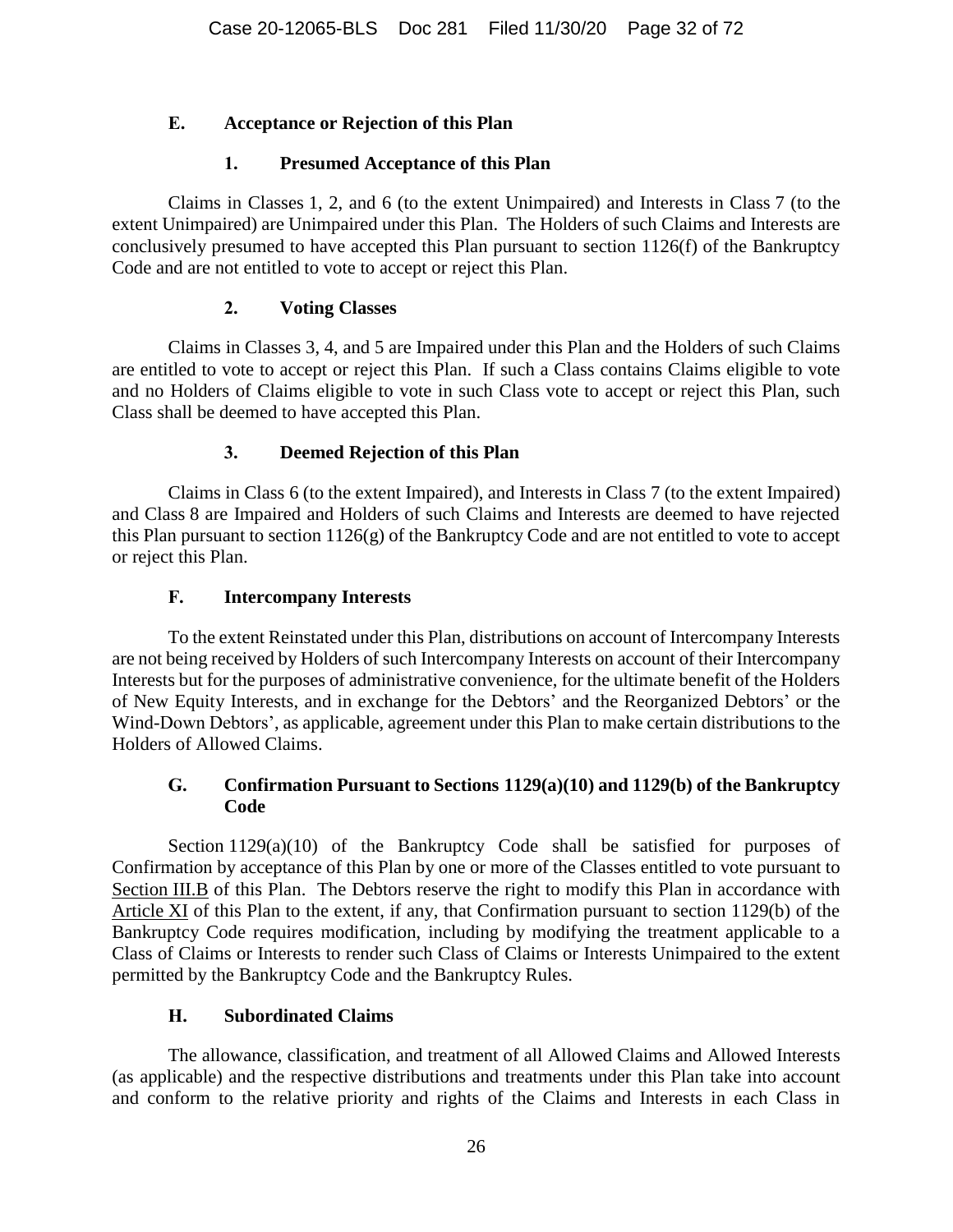connection with any contractual, legal, and equitable subordination rights relating thereto, whether arising under general principles of equitable subordination, section 510(b) of the Bankruptcy Code, or otherwise. Pursuant to section 510 of the Bankruptcy Code, the Reorganized Debtors and the Wind-Down Debtors reserve the right to re-classify any Allowed Claim or Allowed Interest (as applicable) in accordance with any contractual, legal, or equitable subordination relating thereto.

## <span id="page-32-0"></span>**IV. MEANS FOR IMPLEMENTATION OF THIS PLAN**

#### **A. General Settlement of Claims and Interests**

<span id="page-32-1"></span>As discussed in detail in the Disclosure Statement and as otherwise provided herein, pursuant to section 1123 of the Bankruptcy Code and Bankruptcy Rule 9019, and in consideration for the classification, distributions, releases, and other benefits provided under this Plan, upon the Effective Date, the provisions of this Plan shall constitute a good faith compromise and settlement of all Claims and Interests and controversies resolved pursuant to this Plan, including (1) any challenge to the amount, validity, perfection (as applicable), enforceability, priority or extent of the DIP Claims, the RBL Claims, or the Term Loan Claims and (2) any claim to avoid, subordinate, or disallow any of the DIP Claims, the RBL Claims, or the Term Loan Claims whether under any provision of chapter 5 of the Bankruptcy Code, on any equitable theory (including equitable subordination, equitable disallowance, or unjust enrichment) or otherwise. Subject to Article [VI](#page-47-2) hereof, all distributions made to Holders of Allowed Claims and Allowed Interests (as applicable) in any Class are intended to be and shall be final.

#### **B. Restructuring Transactions**

<span id="page-32-2"></span>On the Effective Date, the applicable Debtors, the Reorganized Debtors, or the Wind-Down Debtors shall enter into any transaction and shall take any actions as may be necessary or appropriate to effectuate the Asset Sale Distribution or the Equitization Restructuring, as applicable, which may include, in the case of an Equitization Restructuring, to establish New Piceance and to transfer all of the assets of the Debtors to New Piceance or one or more subsidiaries thereof. In the case of an Equitization Restructuring, the applicable Debtors or Reorganized Debtors will take any actions as may be necessary or advisable to effect a restructuring of the overall corporate structure of the Debtors, to the extent provided herein, the Description of the Transaction Steps, or in the Definitive Documentation, including the issuance of all securities, notes, instruments, certificates, and other documents required to be issued pursuant to this Plan, one or more inter-company mergers, consolidations, amalgamations, arrangements, continuances, restructurings, conversions, dissolutions, transfers, liquidations, or other corporate transactions.

The actions to implement the Restructuring Transactions may include: (1) the execution and delivery of appropriate agreements or other documents of merger, amalgamation, consolidation, restructuring, conversion, disposition, transfer, arrangement, continuance, dissolution, sale, purchase, or liquidation containing terms that are consistent with the terms of this Plan and that satisfy the applicable requirements of applicable law and any other terms to which the applicable Entities may agree; (2) the execution and delivery of appropriate instruments of transfer, assignment, assumption, or delegation of any asset, property, right, liability, debt, or obligation on terms consistent with the terms of this Plan and having other terms for which the applicable parties agree; (3) the filing of appropriate certificates or articles of incorporation,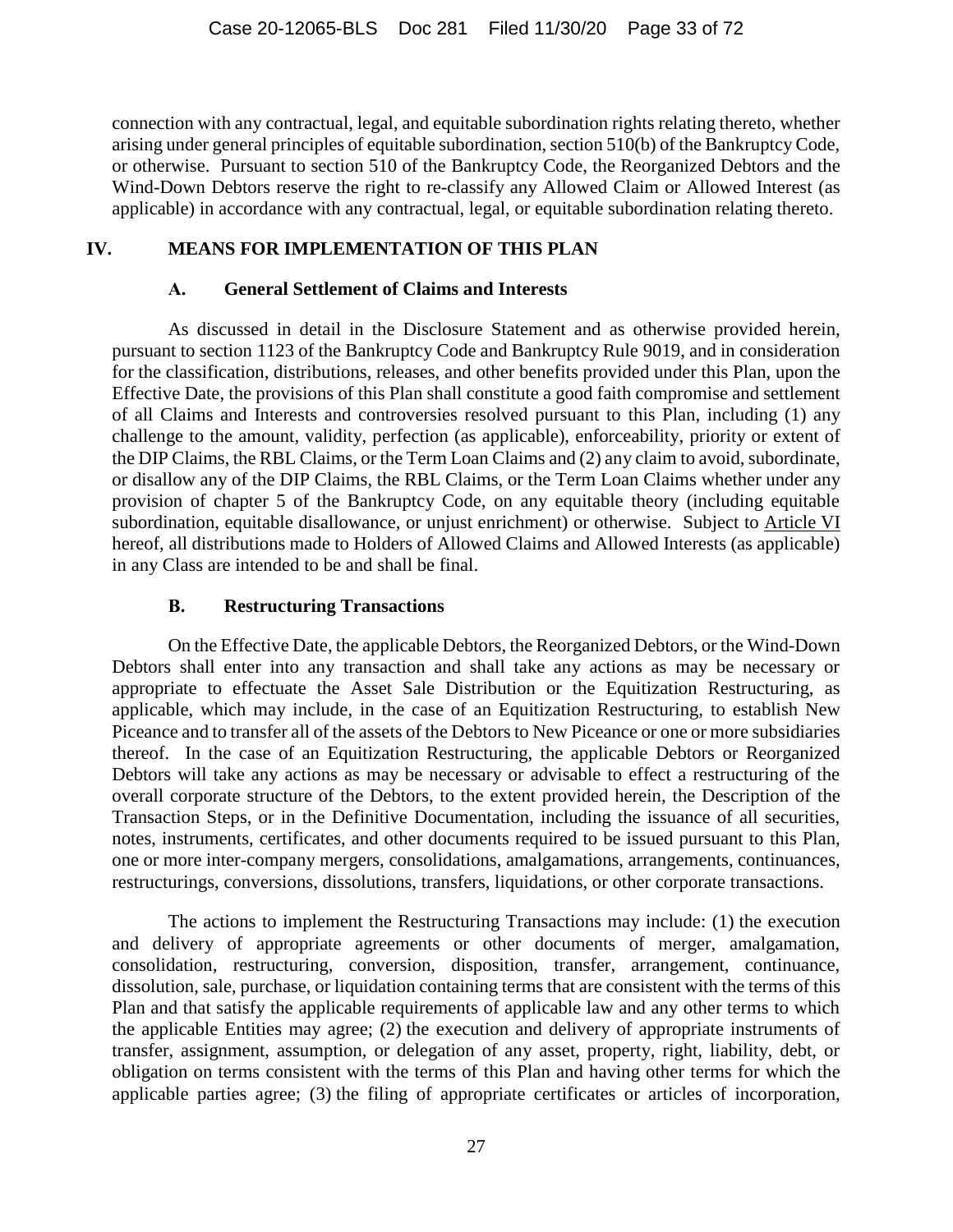reincorporation, merger, consolidation, conversion, amalgamation, arrangement, continuance, or dissolution pursuant to applicable state or provincial law; and (4) all other actions that the applicable Entities determine to be necessary, including making filings or recordings that may be required by applicable law in connection with this Plan.

#### **C. Cancellation of Existing Agreements and Interests**

<span id="page-33-0"></span>On the Effective Date, except with respect to (1) Intercompany Interests which are Reinstated in connection with an Equitization Restructuring, (2) the Exit Facility or (3) to the extent otherwise provided in the Description of the Transaction Steps, this Plan, or the Confirmation Order, all notes, instruments, certificates, and other documents evidencing Claims or Interests, including credit agreements and indentures, shall be cancelled and the obligations of the Debtors and any non-Debtor Affiliate thereunder or in any way related thereto shall be deemed satisfied in full, cancelled, discharged, and of no force or effect. Holders of or parties to such cancelled instruments, securities, and other documentation will have no rights arising from or relating to such instruments, securities, and other documentation, or the cancellation thereof, except the rights provided for pursuant to this Plan. Notwithstanding the foregoing or anything to the contrary herein, any rights of the administrative agents to indemnification under each of the respective DIP Documents and the RBL Credit Agreement shall remain binding and enforceable in accordance with the terms of such documents and shall not be subject to discharge, impairment, or release under this Plan or the Confirmation Order (in the Asset Sale Distribution, any payments related to such indemnification obligations shall be made in a manner consistent with the Wind-Down Budget).

## **D. Section 1146 Exemption**

<span id="page-33-1"></span>To the fullest extent permitted by section 1146(a) of the Bankruptcy Code, any transfers (whether from a Debtor to a Reorganized Debtor, a Wind-Down Debtor, or to any other Person) of property under this Plan, including the Asset Sale, if applicable, or pursuant to: (1) the issuance, reinstatement, distribution, transfer, or exchange of any debt, or other Interest in the Debtors or the Reorganized Debtors; (2) the Restructuring Transactions; (3) the creation, modification, consolidation, termination, refinancing, and/or recording of any mortgage, deed of trust, or other security interest, or the securing of additional indebtedness by such or other means; (4) the making, assignment, or recording of any lease or sublease; (5) the grant of collateral as security for any or all of the Exit Facility; or (6) the making, delivery, or recording of any deed or other instrument of transfer under, in furtherance of, or in connection with, this Plan, including any deeds, bills of sale, assignments, or other instrument of transfer executed in connection with any transaction arising out of, contemplated by, or in any way related to this Plan, shall not be subject to any document recording tax, stamp tax, conveyance fee, intangibles or similar tax, mortgage tax, real estate transfer tax, mortgage recording tax, Uniform Commercial Code filing or recording fee, regulatory filing or recording fee, or other similar tax or governmental assessment, and upon entry of the Confirmation Order, the appropriate state or local governmental officials or agents shall forego the collection of any such tax or governmental assessment and accept for filing and recordation any of the foregoing instruments or other documents without the payment of any such tax, recordation fee, or governmental assessment. All filing or recording officers (or any other Person with authority over any of the foregoing), wherever located and by whomever appointed, shall comply with the requirements of section 1146(c) of the Bankruptcy Code, shall forego the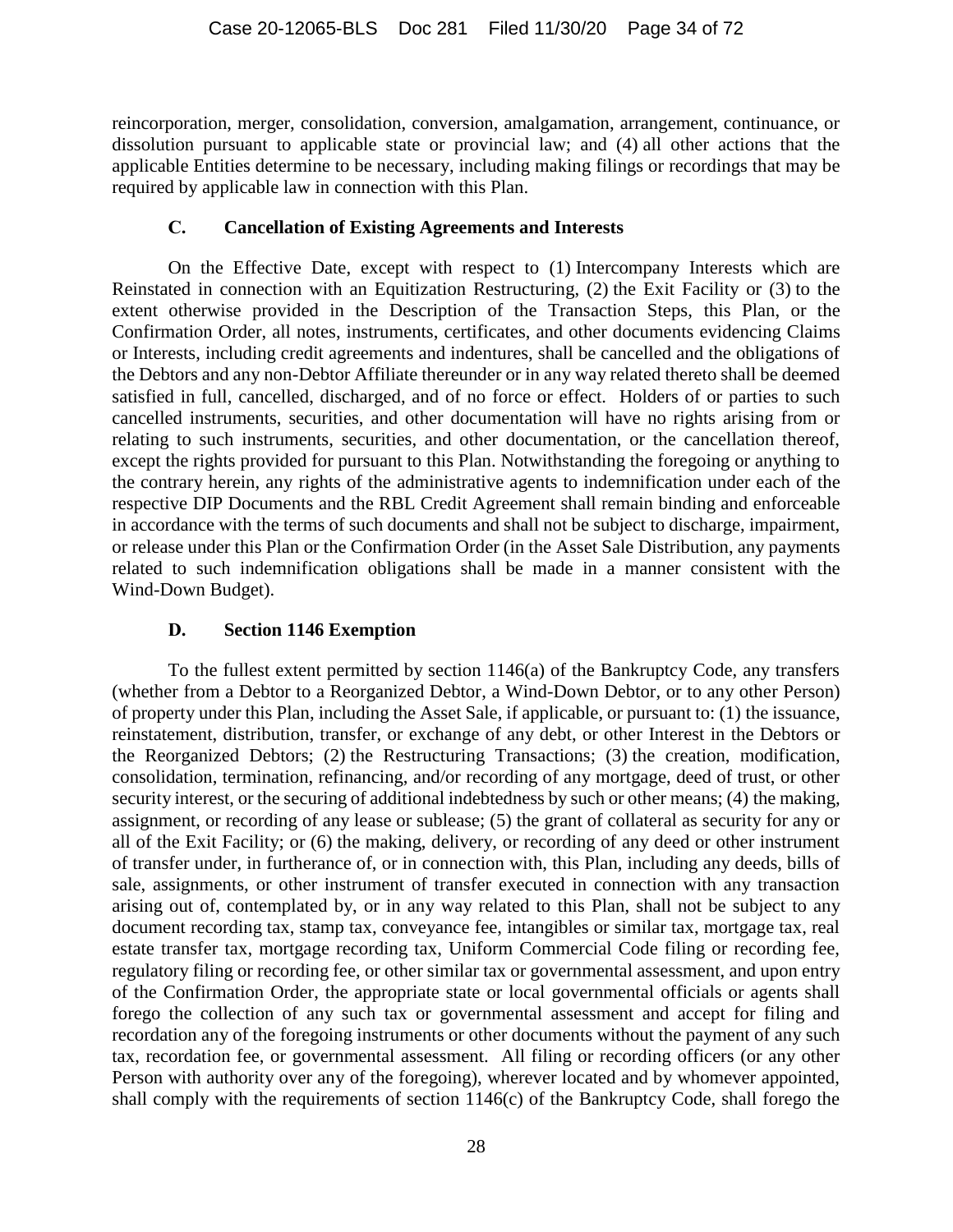collection of any such tax or governmental assessment, and shall accept for filing and recordation any of the foregoing instruments or other documents without the payment of any such tax or governmental assessment.

#### <span id="page-34-0"></span>**E. The Equitization Restructuring**

If the Equitization Restructuring occurs, the following provisions shall govern.

#### **1. Reorganized Debtors**

<span id="page-34-1"></span>On the Effective Date, the New Board shall be established, and each Reorganized Debtor shall adopt its New Organizational Documents. The Reorganized Debtors shall be authorized to adopt any other agreements, documents, and instruments and to take any other actions in consultation with the DIP Agent contemplated under this Plan as necessary to consummate this Plan.

## **2. Sources of Plan Distributions**

(a) Exit Facility

<span id="page-34-2"></span>If an Equitization Restructuring occurs, on the Effective Date, the Reorganized Debtors shall enter into the Exit Facility, the terms of which will be set forth in the Exit Facility Documents. Confirmation of this Plan shall be deemed approval of the Exit Facility, including the Exit Facility Documents, as applicable, and all transactions contemplated thereby, and all actions to be taken, undertakings to be made, and obligations to be incurred by the Reorganized Debtors in connection therewith, including the payment of all fees, indemnities, expenses, and other payments provided for therein and authorization of the Reorganized Debtors to enter into and execute the Exit Facility Documents and such other documents as may be required to effectuate the treatment afforded by the Exit Facility.

On the Effective Date, all of the Liens and security interests to be granted in accordance with the Exit Facility Documents (a) shall be deemed to be granted, (b) shall be legal, binding, and enforceable Liens on, and security interests in, the collateral granted thereunder in accordance with the terms of the Exit Facility Documents, (c) shall be deemed automatically perfected on the Effective Date, subject only to such Liens and security interests as may be permitted under the Exit Facility Documents, and (d) shall not be subject to recharacterization or equitable subordination for any purposes whatsoever and shall not constitute preferential transfers or fraudulent conveyances under the Bankruptcy Code or any applicable non-bankruptcy law. The Reorganized Debtors and the persons and entities granted such Liens and security interests shall be authorized to make all filings and recordings, and to obtain all governmental approvals and consents necessary to establish and perfect such Liens and security interests under the provisions of the applicable state, federal, or other law that would be applicable in the absence of this Plan and the Confirmation Order (it being understood that perfection shall occur automatically by virtue of the entry of the Confirmation Order and any such filings, recordings, approvals, and consents shall not be required), and will thereafter cooperate to make all other filings and recordings that otherwise would be necessary under applicable law to give notice of such Liens and security interests to third parties.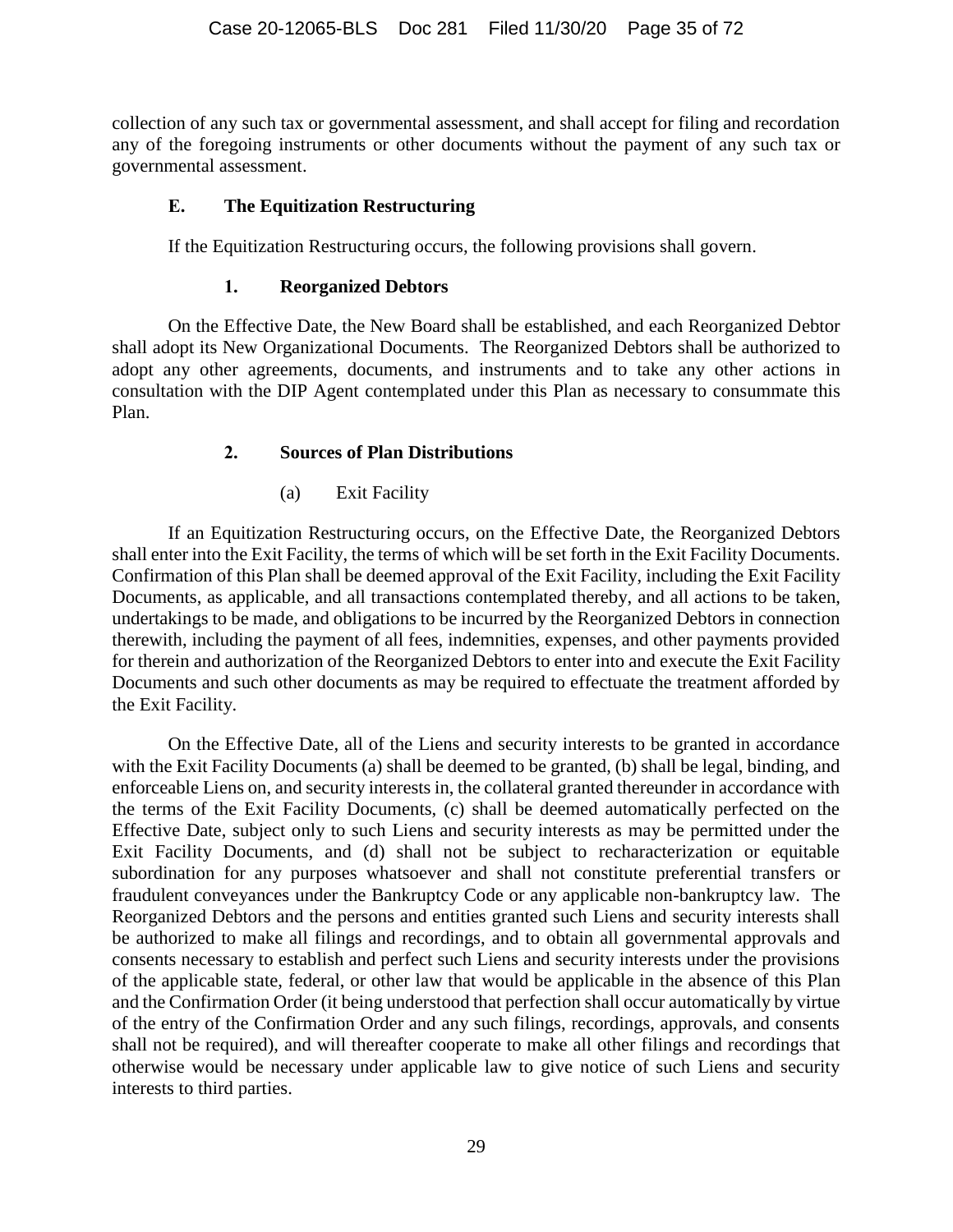#### (b) New Equity Interests

The Reorganized Debtors shall be authorized to issue New Equity Interests pursuant to its New Organizational Documents. On the Effective Date, the Debtors shall issue all securities, notes, instruments, certificates, and other documents required to be issued pursuant to this Plan.

All of the New Equity Interests issued pursuant to this Plan shall be duly authorized, validly issued, fully paid, and non-assessable. Each distribution and issuance referred to in Article [VI](#page-47-2) of this Plan shall be governed by the terms and conditions set forth in this Plan applicable to such distribution or issuance and by the terms and conditions of the instruments evidencing or relating to such distribution or issuance, which terms and conditions shall bind each Entity receiving such distribution or issuance.

#### **3. Corporate Existence**

<span id="page-35-0"></span>Except as otherwise provided in this Plan, each Debtor shall continue to exist after the Effective Date as a separate corporate Entity, limited liability company, partnership, or other form, as the case may be, with all the powers of a corporation, limited liability company, partnership, or other form, as the case may be, pursuant to the applicable law in the jurisdiction in which each Debtor is incorporated or formed and pursuant to the certificate of incorporation and by-laws (or other formation documents) in effect prior to the Effective Date, except to the extent such certificate of incorporation and by-laws (or other formation documents) are amended under this Plan or otherwise, and to the extent such documents are amended, such documents are deemed to be amended pursuant to this Plan and require no further action or approval (other than any requisite filings required under applicable state, provincial, or federal law).

## **4. Vesting of Assets in the Reorganized Debtors**

<span id="page-35-1"></span>Except as otherwise provided in this Plan, the Confirmation Order, or any agreement, instrument, or other document incorporated herein, on the Effective Date, all property in each Estate, all Causes of Action, and any property acquired by any of the Debtors pursuant to this Plan shall vest in the Reorganized Debtors, free and clear of all Liens, Claims, charges, Causes of Action, or other encumbrances; *provided, however*, that any and all liens securing the DIP Claims shall be retained by the DIP Agent and assigned to the Exit Agent to secure any and all obligations of the Reorganized Debtors under the Exit Facility. On and after the Effective Date, except as otherwise provided in this Plan the Confirmation Order, or any agreement, instrument, or other document incorporated herein, the Reorganized Debtors may operate their business and may use, acquire, or dispose of property and compromise or settle any Claims, Interests, or Causes of Action without supervision or approval by the Bankruptcy Court and free of any restrictions of the Bankruptcy Code or Bankruptcy Rules.

## **5. Corporate Action**

<span id="page-35-2"></span>Upon the Effective Date, all actions contemplated under this Plan shall be deemed authorized and approved in all respects, including: (1) selection of the directors, officers, or managers for the Reorganized Debtors; (2) the distribution of the New Equity Interests; (3) implementation of the Restructuring Transactions; (4) entry into the Exit Facility Documents; (5) all other actions contemplated under this Plan (whether to occur before, on, or after the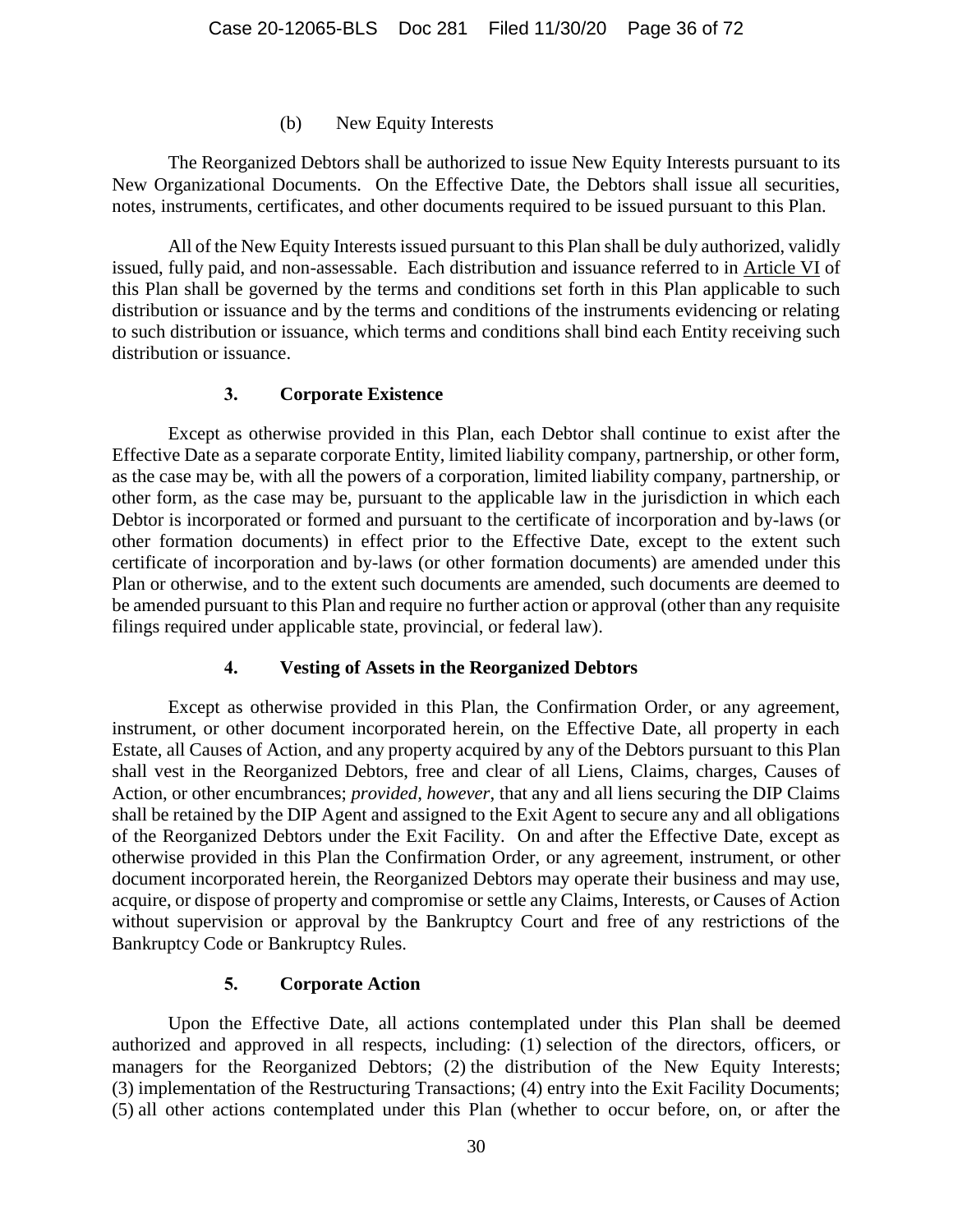Effective Date); (6) adoption of the New Organizational Documents; (7) the rejection, assumption, or assumption and assignment, as applicable, of Executory Contracts and Unexpired Leases; and (9) all other acts or actions contemplated or reasonably necessary or appropriate to promptly consummate the Restructuring Transactions contemplated by this Plan (whether to occur before, on, or after the Effective Date). All matters provided for in this Plan involving the corporate structure of the Debtors or the Reorganized Debtors, and any corporate action required by the Debtors or the Reorganized Debtor, as applicable, in connection with this Plan shall be deemed to have occurred and shall be in effect, without any requirement of further action by the security Holders, directors, officers, or managers of the Debtors or the Reorganized Debtors, as applicable. On or (as applicable) prior to the Effective Date, the appropriate officers of the Debtors or the Reorganized Debtors, as applicable, shall be authorized and (as applicable) directed to issue, execute, and deliver the agreements, documents, securities, and instruments contemplated under this Plan (or necessary or desirable to effect the transactions contemplated under this Plan) in the name of and on behalf of the Reorganized Debtors, including the New Equity Interests, the New Organizational Documents, the Exit Facility, the Exit Facility Documents, and any and all other agreements, documents, securities, and instruments relating to the foregoing. The authorizations and approvals contemplated by this Section [IV.E.5](#page-35-0) shall be effective notwithstanding any requirements under non-bankruptcy law.

### **6. New Organizational Documents**

On or immediately prior to the Effective Date, the New Organizational Documents shall be amended in a manner acceptable to the Debtors and the RBL Agent, as may be necessary to effectuate the transactions contemplated by this Plan. Each of the Reorganized Debtors will file its New Organizational Documents with the applicable Secretaries of State and/or other applicable authorities in its respective state, province, or country of incorporation in accordance with the corporate laws of the respective state, province, or country of incorporation. The New Organizational Documents will prohibit the issuance of non-voting Equity Securities, to the extent required under section 1123(a)(6) of the Bankruptcy Code. For the avoidance of doubt, the New Organizational Documents shall be included as exhibits to the Plan Supplement.

## **7. Directors and Officers of the Reorganized Debtors**

As of the Effective Date, the term and duties of the existing governance and board service to the Debtors shall expire, and the members for the initial term of the New Board shall be appointed. The New Board shall initially consist of 5 members, consisting of the Chief Executive Officer of New Piceance and other members designated by the RBL Agent with the consent of the Requisite RBL Lenders. In subsequent terms, following the Effective Date, the members of the New Board shall be selected in accordance with the New Organizational Documents of the Reorganized Debtors. The initial members of the New Board will be identified in the Plan Supplement, to the extent known at the time of filing. Each such member and officer of the Reorganized Debtors shall serve from and after the Effective Date pursuant to the terms of the New Organizational Documents and other constituent documents of the Reorganized Debtors.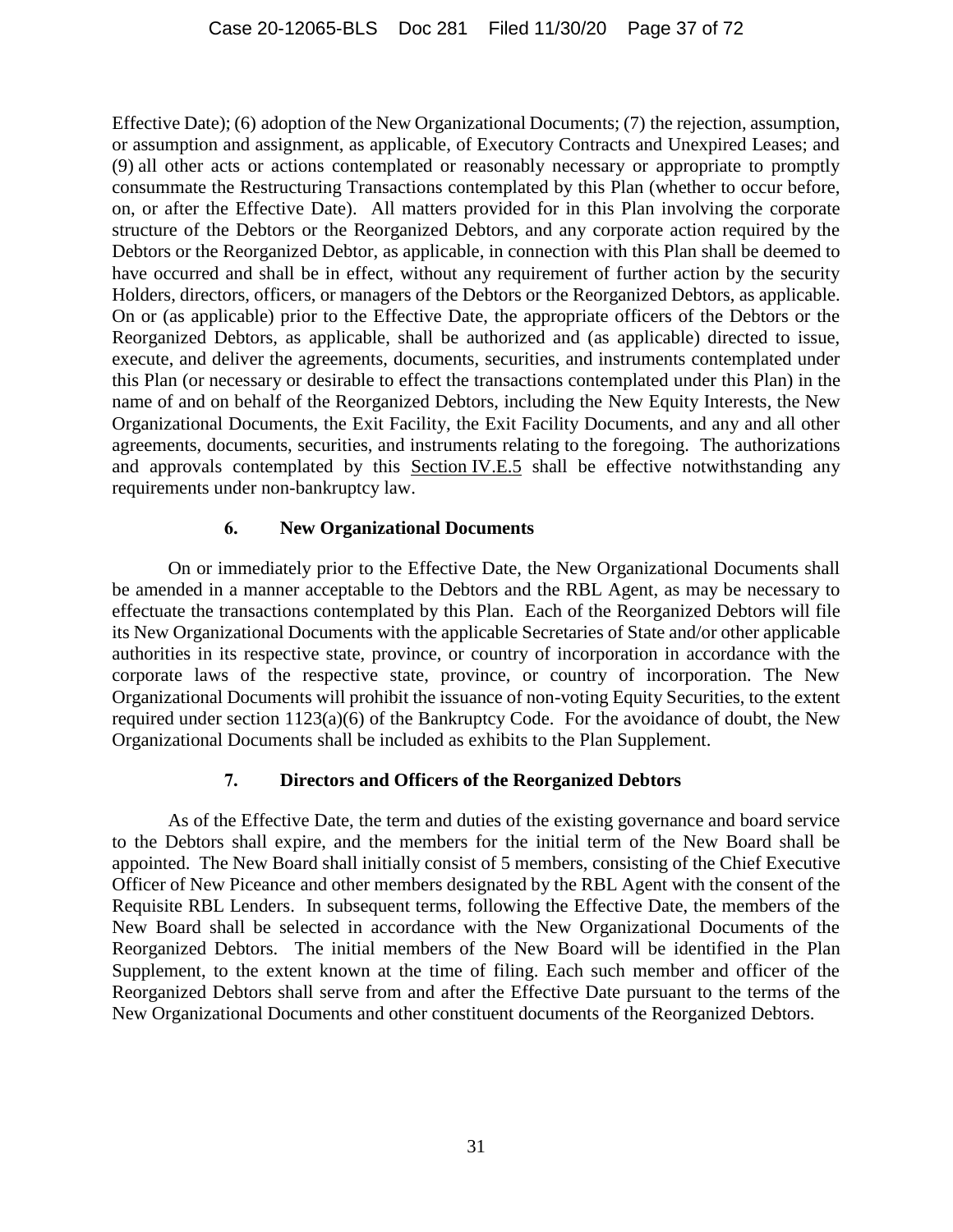#### **8. Effectuating Documents; Further Transactions**

On and after the Effective Date, the Reorganized Debtors and the New Board are authorized to and may issue, execute, deliver, file, or record such contracts, Securities, instruments, releases, and other agreements or documents and take such actions as may be necessary to effectuate, implement, and further evidence the terms and conditions of this Plan and the Securities issued pursuant to this Plan in the name of and on behalf of the Reorganized Debtors, without the need for any approvals, authorization, or consents except for those expressly required pursuant to this Plan.

#### **9. Retiree Benefits; Compensation and Benefit Programs**

From and after the Effective Date, all retiree benefits (as such term is defined in section 1114 of the Bankruptcy Code), if any, and other Compensation and Benefit Programs shall continue to be paid in accordance with applicable law and the Bankruptcy Code.

### **10. Preservation of Causes of Action**

In accordance with section 1123(b) of the Bankruptcy Code, but subject to Article [IX](#page-56-0) of this Plan, the Reorganized Debtors shall retain and may enforce all rights to commence and pursue, as appropriate, any and all Causes of Action, whether arising before or after the Petition Date, including any actions specifically enumerated in the Schedule of Retained Causes of Action, and the Reorganized Debtors' rights to commence, prosecute, or settle such Causes of Action shall be preserved notwithstanding the occurrence of the Effective Date, other than the Causes of Action released by the Debtors pursuant to the releases and exculpations contained in this Plan, including in Article [IX](#page-56-0) of this Plan.

The Reorganized Debtors may pursue such Causes of Action, as appropriate, in accordance with the best interests of the Reorganized Debtors. **No Entity may rely on the absence of a specific reference in this Plan, the Plan Supplement, or the Disclosure Statement to any Cause of Action against it as any indication that the Debtors or Reorganized Debtors, as applicable, will not pursue any and all available Causes of Action against it. The Debtors or Reorganized Debtors, as applicable, expressly reserve all rights to prosecute any and all Causes of Action against any Entity, except as otherwise expressly provided in this Plan, including Article [IX](#page-56-0) of this Plan.** Unless any Causes of Action against an Entity are expressly waived, relinquished, exculpated, released, compromised, or settled in this Plan or a Bankruptcy Court order, the Reorganized Debtors expressly reserve all Causes of Action, for later adjudication, and, therefore, no preclusion doctrine, including the doctrines of res judicata, collateral estoppel, issue preclusion, claim preclusion, estoppel (judicial, equitable, or otherwise), or laches, shall apply to such Causes of Action upon, after, or as a consequence of the Confirmation or Consummation.

The Reorganized Debtors reserve and shall retain such Causes of Action notwithstanding the rejection or repudiation of any Executory Contract or Unexpired Lease during the Chapter 11 Cases or pursuant to this Plan. In accordance with section 1123(b)(3) of the Bankruptcy Code, any Causes of Action that a Debtor may hold against any Entity shall vest in the Reorganized Debtors, except as otherwise expressly provided in this Plan, including Article [IX](#page-56-0) of this Plan.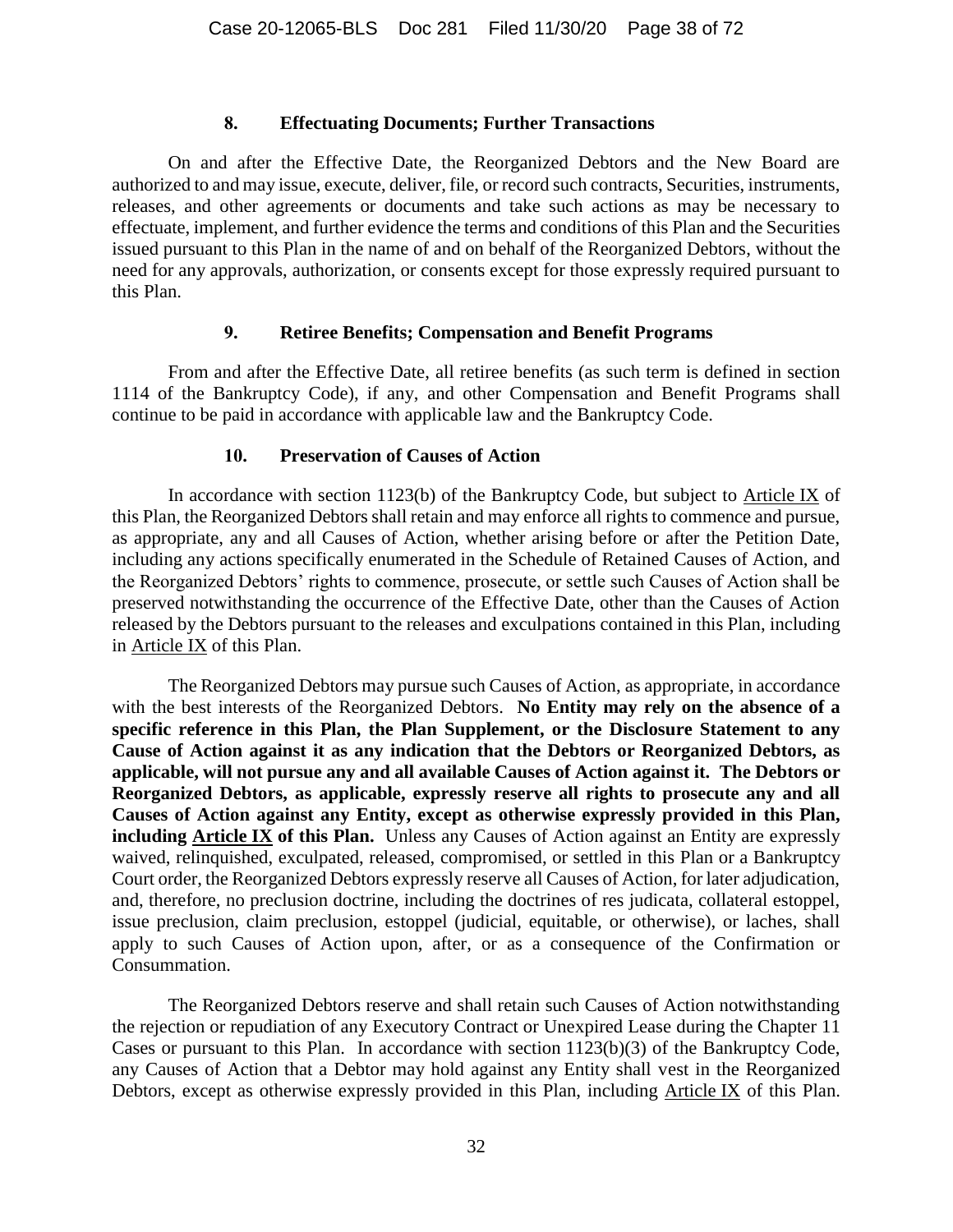The Reorganized Debtors, through their authorized agents or representatives, shall retain and may exclusively enforce any and all such Causes of Action. The Reorganized Debtors shall have the exclusive right, authority, and discretion to determine and to initiate, file, prosecute, enforce, abandon, settle, compromise, release, withdraw, or litigate to judgment any such Causes of Action and to decline to do any of the foregoing without the consent or approval of any third party or further notice to or action, order, or approval of the Bankruptcy Court.

## **11. Closing the Chapter 11 Cases**

The Reorganized Debtors shall, promptly after the full administration of the Chapter 11 Cases, file with the Bankruptcy Court all documents required by Bankruptcy Rule 3022 and any applicable order of the Bankruptcy Court to close the Chapter 11 Cases, provided, as of the Effective Date, the Reorganized Debtors may submit separate orders to the Bankruptcy Court under certification of counsel previously provided to the U.S. Trustee closing certain individual Chapter 11 Cases and changing the caption of the Chapter 11 Cases accordingly, provided further that matters concerning Claims may be heard and adjudicated in one of the Debtors' chapter 11 cases that remains open regardless of whether the applicable Claim is against a Debtor in a Chapter 11 Case that is closed. Nothing in this Plan shall authorize the closing of any case effective as of a date that precedes the date any such order is entered. Any request for such relief shall be made on motion served on the U.S. Trustee, and the Bankruptcy Court shall rule on such request after notice and a hearing. Upon the filing of a motion to close the last Chapter 11 Case remaining open, the Reorganized Debtors shall file a final report with respect to all of the Chapter 11 Cases pursuant to Local Rule 3022-1(c).

## <span id="page-38-0"></span>**F. The Asset Sale Distribution**

If the Asset Sale Distribution is elected, the following provisions shall govern.

## **1. Asset Sale**

In the event of an Asset Sale, and upon entry of the Sale Order, the Debtors shall be authorized to consummate the applicable Asset Sale to the applicable Purchaser pursuant to the terms of the applicable Purchase and Sale Agreement, the Sale Order, the Plan, and the Confirmation Order. The Sale Proceeds and any reserves required pursuant to the Purchase and Sale Agreement (including any documents contemplated to be executed or delivered by the Debtors or the Purchaser under the Purchase and Sale Agreement), the Debtors' rights under the Purchase and Sale Agreement, payments made directly by the Purchaser on account of any Assumed Purchaser Obligations under the Purchase and Sale Agreement, and payments of Cures made by the Purchaser pursuant to sections 365 or 1123 of the Bankruptcy Code shall be used to fund the distributions to Holders of Allowed Claims against the Debtors in accordance with the treatment of such Claims and subject to the terms provided herein. Unless otherwise agreed in writing by the Debtors and the Purchaser, distributions required by this Plan on account of Allowed Claims that are Assumed Purchaser Obligations shall be paid by the Purchaser to the extent such Claim is Allowed against the Debtors.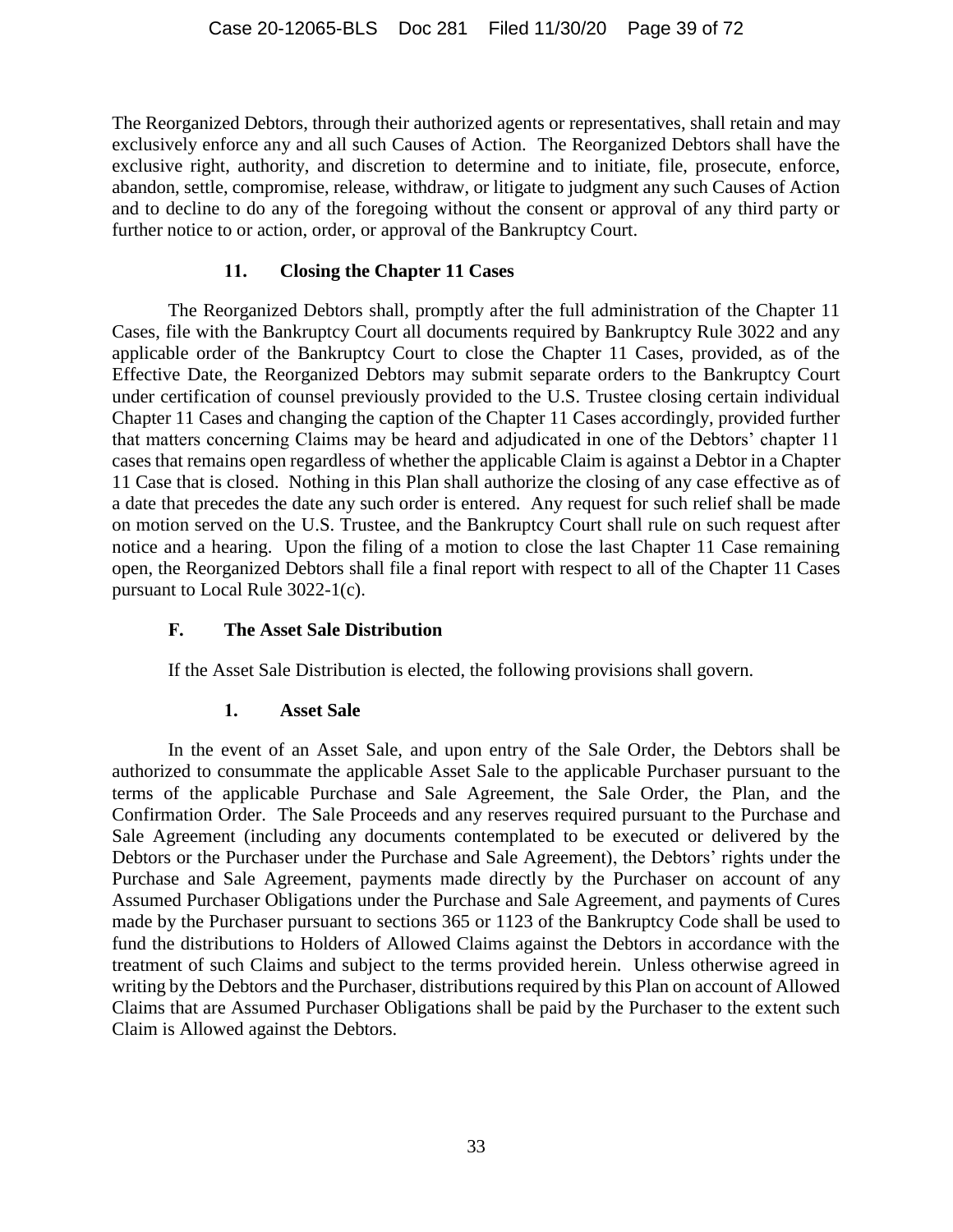#### **2. Vesting of Assets in the Wind-Down Debtors**

Except as otherwise provided in this Plan, the Confirmation Order, the Purchase and Sale Agreement, or any agreement, instrument, or other document incorporated herein or therein, or any agreement, instrument, or other document incorporated in this Plan or the Plan Supplement, on the Effective Date, the assets of the Debtors remaining after effectuating the Asset Sales shall vest in the Wind-Down Debtors for the purpose of liquidating the Estates, free and clear of all Liens, Claims, charges, or other encumbrances. On and after the Effective Date, except as otherwise provided for in this Plan, the DIP Orders, the Purchase and Sale Agreement, or the Sale Order, the Debtors and the Wind-Down Debtors may operate their business and use, acquire, or dispose of property in accordance with the Wind-Down Budget, and compromise or settle any Claims, Interests, or Causes of Action.

#### **3. Sources of Plan Distributions**

The Wind-Down Debtors will fund distributions under this Plan with Cash on hand on the Effective Date and the revenues and proceeds of all assets of the Debtors, including proceeds from all Causes of Action not settled, released, discharged, enjoined, or exculpated under this Plan or otherwise on or prior to the Effective Date.

Notwithstanding anything to the contrary in this Plan or in the Purchase and Sale Agreement, on the Effective Date, any Cause of Action not settled, released, discharged, enjoined, or exculpated under this Plan on or prior to the Effective Date shall vest in the Wind-Down Debtors and shall be subject to administration by the Plan Administrator.

#### **4. Wind-Down Debtors**

On and after the Effective Date, the Wind-Down Debtors shall continue in existence for purposes of (a) winding down the Debtors' business and affairs as expeditiously as reasonably possible in accordance with the Wind-Down Budget and Wind-Down Milestones, (b) resolving Disputed Claims, (c) making distributions on account of Allowed Claims as provided hereunder, (d) funding distributions in accordance with the Wind-Down Budget, (e) enforcing and prosecuting claims, interests, rights, and privileges under the Causes of Action on the Schedule of Retained Causes of Action in an efficacious manner and only to the extent the benefits of such enforcement or prosecution are reasonably believed to outweigh the costs associated therewith, (f) filing appropriate tax returns, (g) complying with its continuing obligations under the Purchase and Sale Agreement, if any, and the DIP Orders (as applicable), and (h) administering this Plan in an efficacious manner. The Wind-Down Debtors shall be deemed to be substituted as the party-in-lieu of the Debtors in all matters, including (i) motions, contested matters, and adversary proceedings pending in the Bankruptcy Court, (ii) DIP Orders (as applicable), and (iii) all matters pending in any courts, tribunals, forums, or administrative proceedings outside of the Bankruptcy Court, in each case without the need or requirement for the Plan Administrator to file motions or substitutions of parties or counsel in each such matter.

#### **5. Plan Administrator**

On and after the Effective Date, the Plan Administrator shall act for the Wind-Down Debtors in the same fiduciary capacity as applicable to a board of managers, directors, officers, or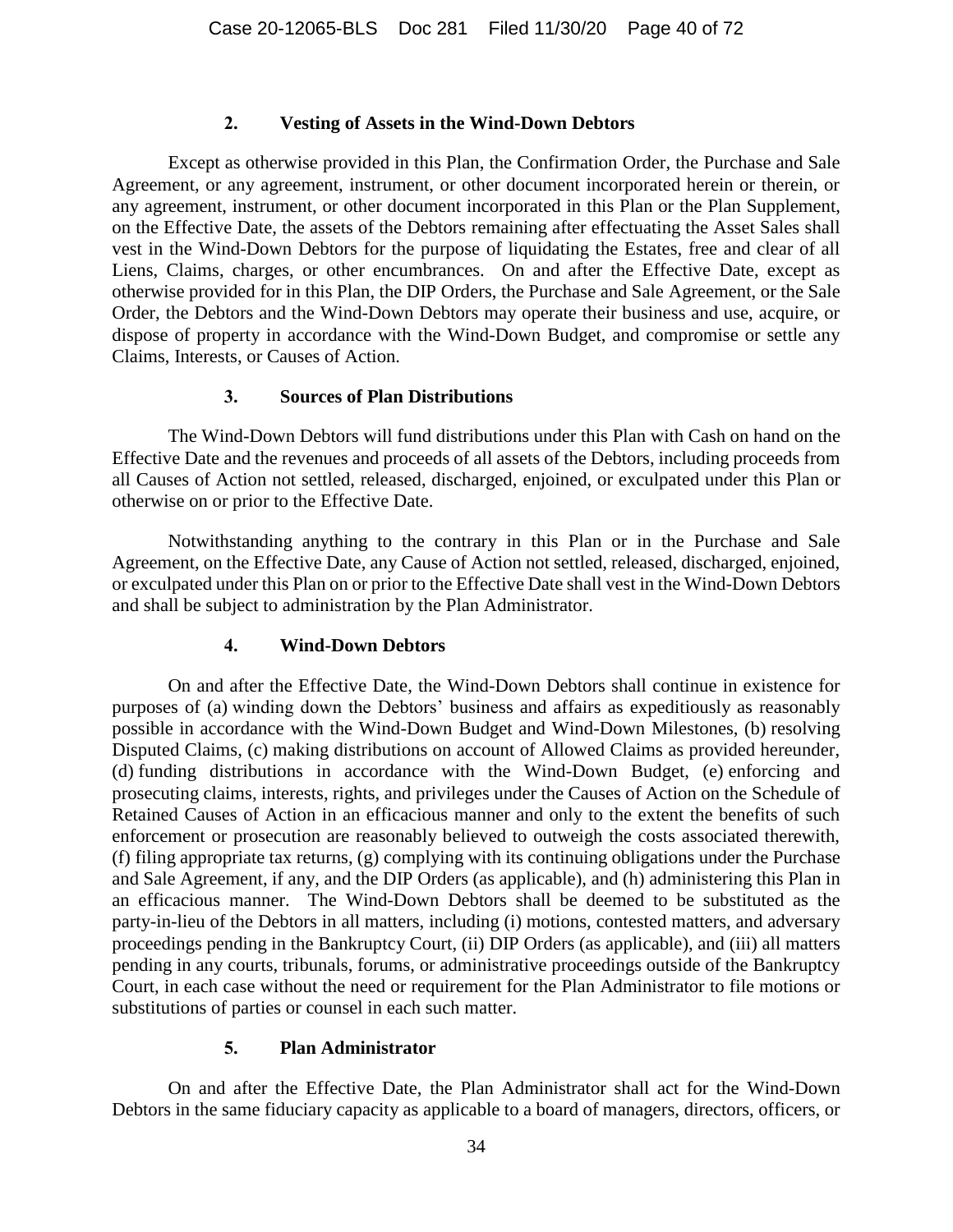other Governing Body, subject to the provisions hereof (and all certificates of formation, membership agreements, and related documents are deemed amended by this Plan to permit and authorize the same). On the Effective Date, the authority, power, and incumbency of the persons acting as managers, officers, directors, sale director, or Governing Body of the Wind-Down Debtors shall be deemed to have resigned, solely in their capacities as such, and the Plan Administrator shall be appointed as the sole manager, sole director, and sole officer of the Wind-Down Debtors, and shall succeed to the powers of the Wind-Down Debtors' managers, directors, officers, and other Governing Bodies. From and after the Effective Date, the Plan Administrator shall be the sole representative of, and shall act for, the Wind-Down Debtors. The foregoing shall not limit the authority of the Wind-Down Debtors or the Plan Administrator, as applicable, to continue the employment of any former manager or officer, including pursuant to any transition services agreement entered into on or after the Effective Date by and between the Wind-Down Debtors and the Purchaser. The Plan Administrator shall use commercially reasonable efforts to operate in a manner consistent with the Wind-Down Budget.

#### **6. Dissolution and Governing Bodies of the Debtors**

As of the Effective Date, the current board shall be dissolved without any further action required on the part of the Debtors or the Debtors' officers, directors, managers, shareholders, members, or Governing Bodies, and any remaining officers, directors, managers, or managing members of any Debtor shall be dismissed without any further action required on the part of any such Debtor, the equity holders of the Debtors, the officers, directors, managers, or Governing Body, as applicable, of the Debtors, or the members of any Debtor. Subject in all respects to the terms of this Plan, the Debtors shall be dissolved as soon as practicable on or after the Effective Date, but in no event later than the closing of the Chapter 11 Cases.

As of the Effective Date, the Plan Administrator shall act as the sole officer, director, manager, and Governing Body, as applicable, of the Debtors with respect to their affairs. Subject in all respects to the terms of this Plan, the Plan Administrator shall have the power and authority to take any action necessary to wind down and dissolve any of the Debtors, and shall: (a) file a certificate of dissolution for any of the Debtors, together with all other necessary corporate and company documents, to effect the dissolution of the Debtors under the applicable laws of its state of formation; and (b) complete and file all final or otherwise required federal, state, and local tax returns and shall pay taxes required to be paid for any of the Debtors, and pursuant to section 505(b) of the Bankruptcy Code, request an expedited determination of any unpaid tax liability of any of the Debtors or their Estates for any tax incurred during the administration of such Debtor's Chapter 11 Case, as determined under applicable tax laws.

The filing by the Plan Administrator of any of the Debtors' certificate of dissolution shall be authorized and approved in all respects without further action under applicable law, regulation, order, or rule, including any action by the stockholders, members, board of directors, or board of managers of Manager or any of its Affiliates.

#### **7. Release of Liens**

<span id="page-40-0"></span>Except as otherwise expressly provided herein or in the Confirmation Order, on the Effective Date, all Liens on any property of any Debtors or the Wind-Down Debtors shall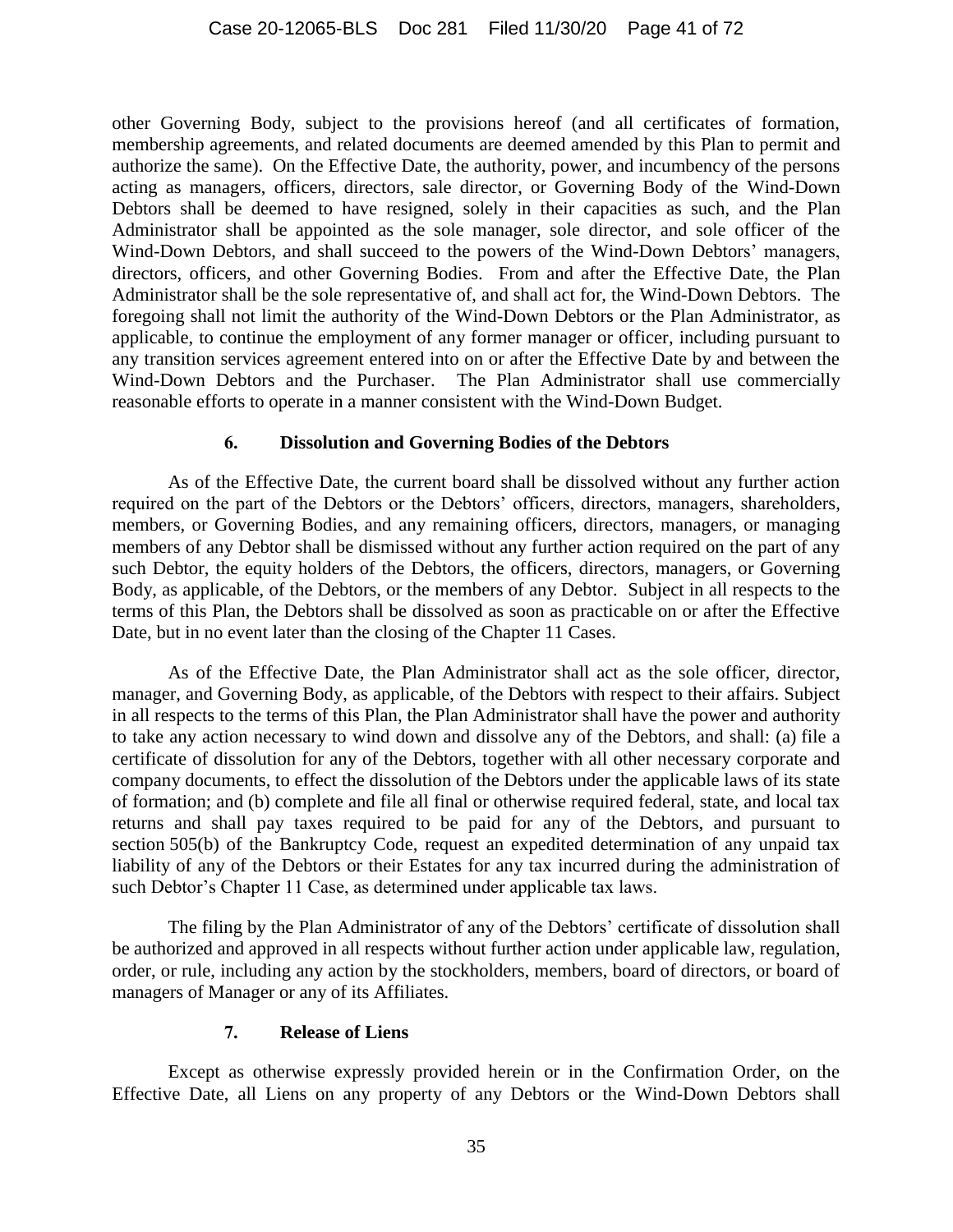automatically terminate, all property subject to such Liens shall be automatically released, and all guarantees of any Debtors or the Wind-Down Debtors shall be automatically discharged and released; *provided* that notwithstanding anything to the contrary set forth in this Plan, subject to the funding of the Professional Fee Escrow Account, (a) all Liens of the DIP Agent, DIP Lenders, RBL Agent, RBL Lenders, Term Loan Agent, and Term Loan Lenders, on any property of any Debtors or the Wind-Down Debtors shall remain valid, binding, and in full effect on and after the Effective Date, (b) all property of the Debtors and Wind-Down Debtors shall remain subject to the Liens and claims of the DIP Agent, DIP Lenders, RBL Agent, RBL Lenders, Term Loan Agent, and Term Loan Lenders and shall continue to secure all Obligations (as defined in the DIP Credit Agreement, the RBL Credit Agreement, and the Term Loan Credit Agreement, as applicable) owing to the DIP Agent, DIP Lenders, RBL Agent, RBL Lenders, Term Loan Agent, and Term Loan Lenders, (c) all guarantees of any Debtors or the Wind-Down Debtors in favor of the DIP Agent, DIP Lenders, RBL Agent, RBL Lenders, Term Loan Agent, and Term Loan Lenders shall be reaffirmed and remain in full force and effect, and (d) the proceeds of sales of any collateral of the Wind-Down Debtors securing the DIP Claims, RBL Claims, and Term Loan Claims shall remain subject to the liens and claims of the DIP Agent, DIP Lenders, RBL Agent, RBL Lenders, Term Loan Agent, and Term Loan Lenders, as applicable, to the same extent as such liens and claims were enforceable against the Debtors and the Debtors' assets, in each case of clauses (a)- (d) of this Section [IV.F.7](#page-40-0) until the DIP Agent, DIP Lenders, RBL Agent, RBL Lenders, Term Loan Agent, and Term Loan Lenders receive their distributions or other treatment in accordance with Section [II.B](#page-23-0) and Section [III.B](#page-26-0) of this Plan.

### **8. Corporate Action**

Upon the Effective Date, all actions contemplated under this Plan, regardless of whether taken before, on, or after the Effective Date, shall be deemed authorized and approved in all respects, including: (a) consummation of the Asset Sale; and (b) all other actions contemplated under this Plan (whether to occur before, on, or after the Effective Date). All matters provided for in this Plan or deemed necessary or desirable by the Debtors before, on, or after the Effective Date involving the corporate structure of the Debtors or the Wind-Down Debtors, and any corporate action required by the Debtors or the Wind-Down Debtors in connection with this Plan or the corporate structure of the Debtors or Wind-Down Debtors, shall be deemed to have occurred and shall be in effect on the Effective Date, without any requirement of further action by the equity holders, directors, managers, or officers of the Debtors or the Wind-Down Debtors. Before, on, or after the Effective Date, the appropriate officers of the Debtors or the Wind-Down Debtors, as applicable, shall be authorized to issue, execute, and deliver the agreements, documents, securities, and instruments contemplated under this Plan (or necessary or desirable to effect the transactions contemplated under this Plan) in the name of and on behalf of the Wind-Down Debtors. The authorizations and approvals contemplated by this Section [IV.F](#page-38-0) shall be effective notwithstanding any requirements under non-bankruptcy law.

## **9. Effectuating Documents; Further Transactions**

Prior to the Effective Date, the Debtors are, and on and after the Effective Date, the Wind-Down Debtors, the Plan Administrator, and the officers and members thereof are, authorized to and may issue, execute, deliver, file, or record to the extent not inconsistent with any provision of this Plan such contracts, securities, instruments, releases, and other agreements or documents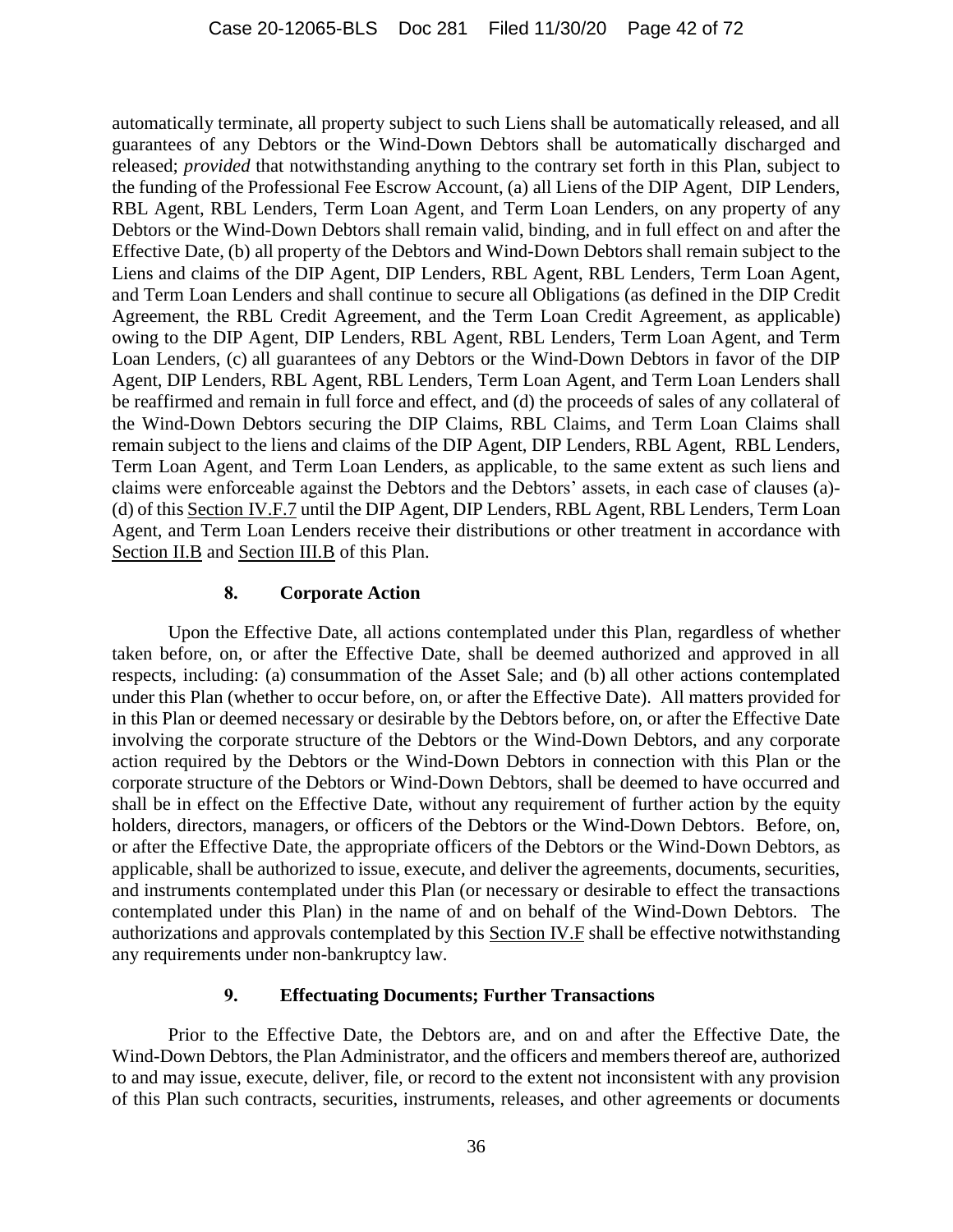and take such actions as may be necessary or appropriate to effectuate, implement, and further evidence the terms and conditions of this Plan, without the need for any approvals, authorizations, notice, or consents, except for those expressly required pursuant to this Plan.

#### **10. Preservation of Causes of Action**

Unless any Cause of Action against an Entity is expressly waived, relinquished, exculpated, released, compromised, or settled in this Plan or a Final Order, in accordance with section 1123(b) of the Bankruptcy Code, the Debtors shall convey to the Plan Administrator all rights to commence, prosecute, or settle, as appropriate, any and all Causes of Action, whether arising before or after the Petition Date, which shall vest in the Plan Administrator pursuant to the terms of this Plan. The Plan Administrator may enforce all rights to commence, prosecute, or settle, as appropriate, any and all Causes of Action, whether arising before or after the Petition Date, and the Plan Administrator's rights to commence, prosecute, or settle such Causes of Action shall be preserved notwithstanding the occurrence of the Effective Date. The Plan Administrator may, in its reasonable business judgment, pursue such Causes of Action and may retain and compensate professionals in the analysis or pursuit of such Causes of Action to the extent the Plan Administrator deems appropriate, including on a contingency fee basis. **No Entity may rely on the absence of a specific reference in this Plan or the Disclosure Statement to any Cause of Action against them as any indication that the Debtors or the Plan Administrator will not pursue any and all available Causes of Action against it. The Debtors and the Plan Administrator expressly reserve all rights to prosecute any and all Causes of Action against any Entity, except as otherwise expressly provided in this Plan;** *provided* **that the Wind-Down Debtors, in consultation with the Plan Administrator after the Effective Date, may prosecute any such Cause of Action against any party only in connection with their objection to and resolution of any Claim asserted by such party.** Unless any Cause of Action against an Entity is expressly waived, relinquished, exculpated, released, compromised, or settled in this Plan or a Final Order, the Plan Administrator expressly reserves all Causes of Action for later adjudication, and, therefore, no preclusion doctrine, including the doctrines of res judicata, collateral estoppel, issue preclusion, claim preclusion, estoppel (judicial, equitable, or otherwise), or laches, shall apply to such Causes of Action upon, after, or as a consequence of the Confirmation or Consummation. The Plan Administrator shall have the exclusive right, authority, and discretion to determine and to initiate, file, prosecute, enforce, abandon, settle, compromise, release, withdraw, or litigate to judgment any such Causes of Action, or to decline to do any of the foregoing, without the consent or approval of any third party or any further notice to, or action, order, or approval of, the Bankruptcy Court.

## **11. Closing the Chapter 11 Cases**

The Wind-Down Debtors shall, promptly after the full administration of the Chapter 11 Cases, file with the Bankruptcy Court all documents required by Bankruptcy Rule 3022 and any applicable order of the Bankruptcy Court to close the Chapter 11 Cases, provided, as of the Effective Date, the Wind-Down Debtors may submit separate orders to the Bankruptcy Court under certification of counsel previously provided to the U.S. Trustee closing certain individual Chapter 11 Cases and changing the caption of the Chapter 11 Cases accordingly, provided further that matters concerning Claims may be heard and adjudicated in one of the Debtors' chapter 11 cases that remains open regardless of whether the applicable Claim is against a Debtor in a Chapter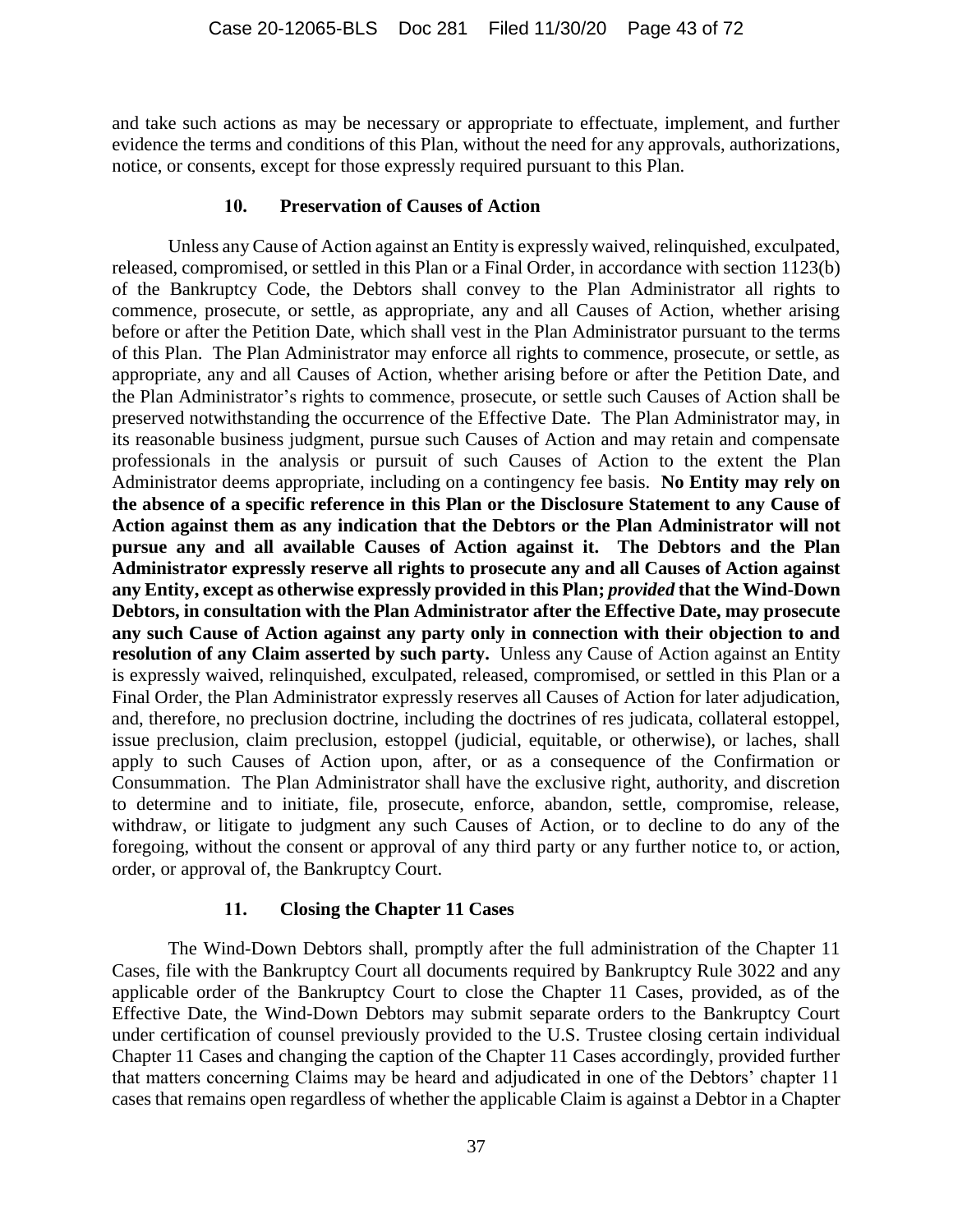11 Case that is closed. Nothing in this Plan shall authorize the closing of any case effective as of a date that precedes the date any such order is entered. Any request for such relief shall be made on motion served on the U.S. Trustee, and the Bankruptcy Court shall rule on such request after notice and a hearing. Upon the filing of a motion to close the last Chapter 11 Case remaining open, the Wind-Down Debtors shall file a final report with respect to all of the Chapter 11 Cases pursuant to Local Rule 3022-1(c).

When all Disputed Claims have become Allowed or Disallowed and all remaining Cash has been distributed in accordance with this Plan, the Plan Administrator shall seek authority from the Bankruptcy Court to close the Chapter 11 Case of the Debtors in accordance with the Bankruptcy Code and the Bankruptcy Rules.

### <span id="page-43-0"></span>**V. TREATMENT OF EXECUTORY CONTRACTS AND UNEXPIRED LEASES**

#### **A. Assumption and Rejection of Executory Contracts and Unexpired Leases**

If an Asset Sale Distribution is elected, on the Effective Date, except as otherwise provided herein or in the Confirmation Order, each Executory Contract and Unexpired Lease that is not assumed or assigned pursuant to the Purchase and Sale Agreement or Sale Order shall be deemed automatically rejected.

If an Equitization Restructuring is elected, on the Effective Date, except as otherwise provided herein, each Executory Contract and Unexpired Lease shall be deemed automatically assumed by the applicable Debtor as of the Effective Date other than those contracts and leases that are identified on the Rejected Executory Contracts and Unexpired Leases Schedule.

Such automatic assumption or rejection, as applicable, shall be effective without the need for any further notice to or action, order, or approval of the Bankruptcy Court, in accordance with the provisions and requirements of sections 365 and 1123 of the Bankruptcy Code, other than any Executory Contracts and Unexpired Leases that: (a) have been previously assumed, assumed and assigned, or rejected pursuant to a Bankruptcy Court order; (b) are the subject of a motion to assume, assume and assign, or reject such Executory Contract or Unexpired Lease (or of a Filed objection with respect to the proposed assumption, assumption and assignment, or rejection of such Executory Contract or Unexpired Lease) that is pending on the Effective Date; or (c) are a contract, release, or other agreement or document entered into in connection with the Plan. The assumption or rejection of Executory Contracts and Unexpired Leases hereunder may include the assignment of certain of such contracts to Affiliates. The Confirmation Order will constitute an order of the Bankruptcy Court approving, subject to and upon the occurrence of the Effective Date, the above-described assumptions and assumptions and assignments, or rejections, as applicable. Any Filed motions to assume, assume and assign, or reject any Executory Contracts or Unexpired Leases (or Filed objection with respect to the proposed assumption and assignment of such contract) that is pending on the Effective Date shall be subject to approval by the Bankruptcy Court on or after the Effective Date by a Final Order but may be withdrawn, settled, or otherwise prosecuted by the Reorganized Debtors or the Plan Administrator, with any such disposition to be deemed to effect an assumption, assumption and assignment, or rejection, as applicable, as of the Effective Date.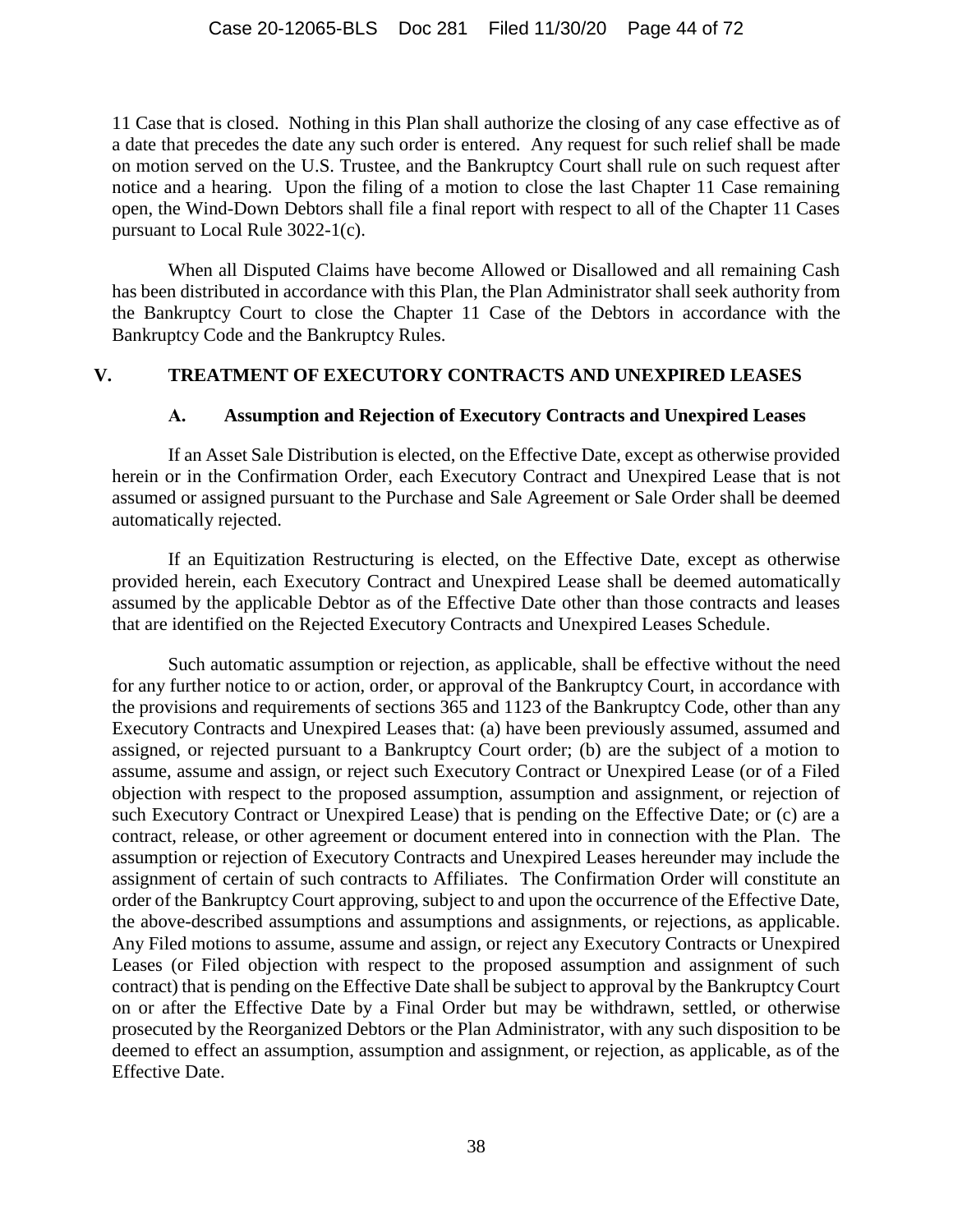Except as otherwise provided herein or agreed to by the Debtors and the applicable counterparty, each assumed Executory Contract or Unexpired Lease shall include all modifications, amendments, supplements, restatements, or other agreements related thereto, and all rights related thereto, if any, including all easements, licenses, permits, rights, privileges, immunities, options, rights of first refusal, and any other interests. Modifications, amendments, supplements, and restatements to prepetition Executory Contracts and Unexpired Leases that have been executed by the Debtors during the Chapter 11 Cases shall not be deemed to alter the prepetition nature of the Executory Contract or Unexpired Lease or the validity, priority, or amount of any Claims that may arise in connection therewith.

#### **B. Indemnification Obligations**

All Indemnification Provisions, consistent with applicable law, in place as of the Effective Date (whether in the by-laws, certificates of incorporation or formation, limited liability company agreements, limited partnership agreements, other organizational documents, board resolutions, indemnification agreements, employment contracts, or otherwise) for the members of any Governing Body, directors, officers, managers, or employees (each of the foregoing, to the extent such person held such position on or after the Petition Date), shall be reinstated and remain intact, in accordance with their terms and shall survive the Effective Date.

On or before the Effective Date, the Reorganized Debtors shall and are authorized to procure insurance tail coverage, unless otherwise agreed between the Debtors and the DIP Agent. To the extent any Entity seeks payment under an Indemnification Provision from the Reorganized Debtors, such Entity and/or the Reorganized Debtors shall use commercially reasonable efforts to first or simultaneously pursue coverage under, and pursue claims from, the insurance (including any available directors and officers insurance policy, runoff policy, excess DIC policy, management liability solutions policy, excess protect liability insurance, excess liability insurance, excess select insurance policy, or excess policy declarations in which the Reorganized Debtors have an interest or that provides or may provide coverage for the Reorganized Debtors or any other available insurance policy or coverage of any kind in which the Reorganized Debtors or have an interest or that provides or may provide coverage for the Reorganized Debtors (without limiting or altering the entitlement to, or timing of, payment under such Indemnification Provision)).

#### **C. Claims Based on Rejection of Executory Contracts or Unexpired Leases**

Unless otherwise provided by a Final Order of the Bankruptcy Court, all Proofs of Claim with respect to Claims arising from the rejection of Executory Contracts or Unexpired Leases, pursuant to this Plan or the Confirmation Order, if any, must be Filed with the Bankruptcy Court within thirty (30) days after the later of (1) the date of entry of an order of the Bankruptcy Court (including the Confirmation Order) approving such rejection, (2) the effective date of such rejection, or (3) the Effective Date. **Any Claims arising from the rejection of an Executory Contract or Unexpired Lease not Filed with the Bankruptcy Court within such time will be automatically Disallowed, forever barred from assertion, and shall not be enforceable against the Debtors, the Reorganized Debtors or the Wind-Down Debtors, as applicable, the Estates, or their property without the need for any objection by the Reorganized Debtors or the Wind-Down Debtors, as applicable, or further notice to, or action, order, or approval of the Bankruptcy Court or any other Entity, and any Claim arising out of the rejection of the**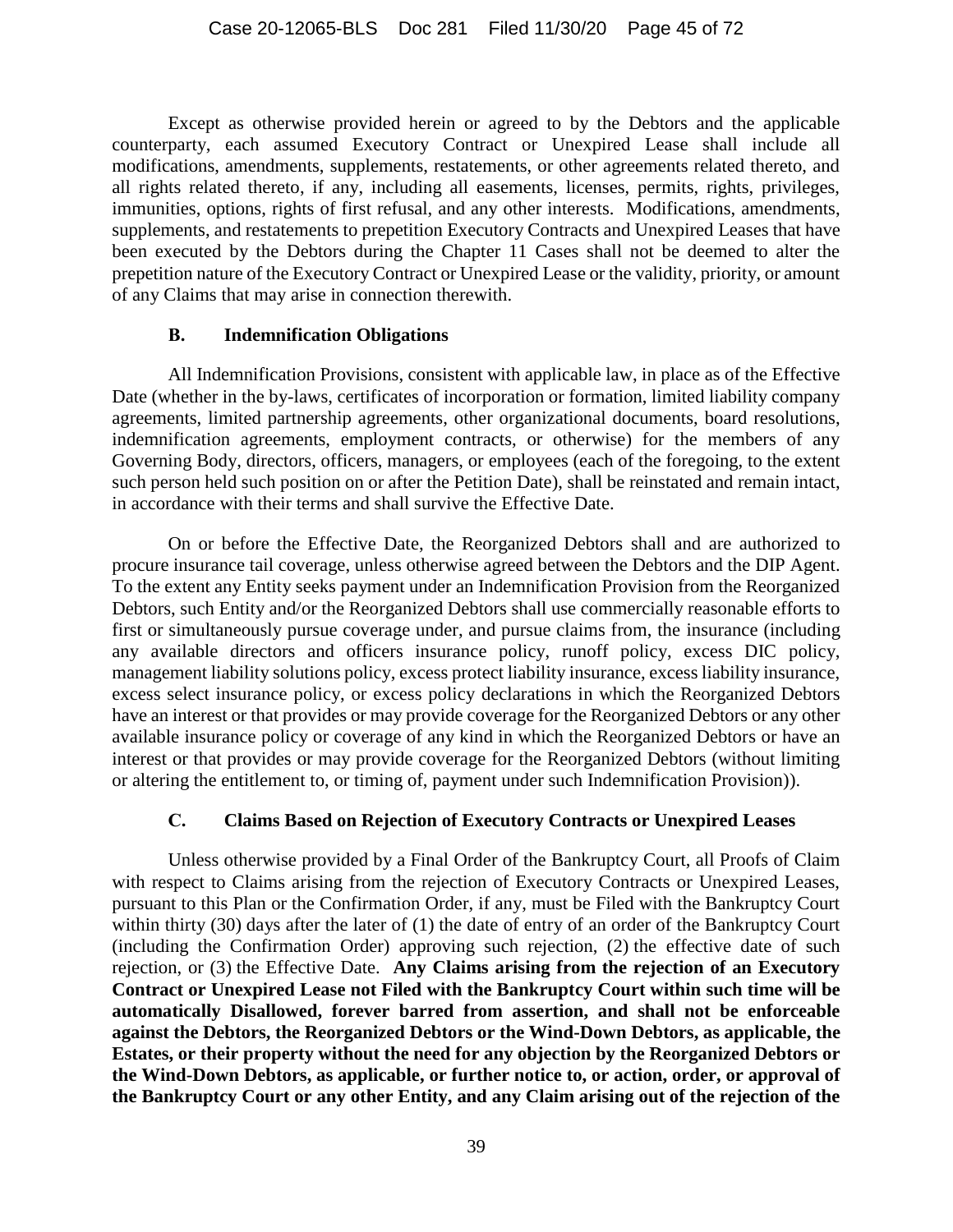**Executory Contract or Unexpired Lease shall be deemed fully satisfied, released, and discharged, notwithstanding anything in the Proof of Claim to the contrary.** All Allowed Claims arising from the rejection of the Debtors' Executory Contracts or Unexpired Leases shall be classified as General Unsecured Claims and shall be treated in accordance with Section [III.B](#page-26-0) of this Plan.

### **D. Cure of Defaults for Assumed Executory Contracts and Unexpired Leases**

<span id="page-45-0"></span>Notice of proposed Cures will be provided to counterparties pursuant to the assumption procedures approved by the Bankruptcy Court in relation to the Sale. Each counterparty will have until 5:00 p.m. (prevailing Eastern Time) on the date that is fourteen (14) days after filing and service of the notice to object to the assumption and assignment of its contract on any ground, including, without limitation, the amount of the proposed Cure. If an Asset Sale Distribution is elected, any unresolved objection shall be heard at the Sale Hearing, unless otherwise agreed by the parties. If an Equitization Restructuring is elected, any such objection will be scheduled to be heard by the Bankruptcy Court at the Debtors' or Reorganized Debtors' first scheduled omnibus hearing for which such objection is timely filed. Any counterparty to an Executory Contract or Unexpired Lease that fails to timely object to the proposed assumption of any Executory Contract or Unexpired Lease will be deemed to have consented to such assumption.

If an Asset Sale Distribution is elected, payment of the Cures will be subject to the Sale Order and the Purchase and Sale Agreement. If an Equitization Restructuring is elected, the Debtors or the Reorganized Debtors, as applicable, shall pay Cures, if any, on the Effective Date or as soon as reasonably practicable thereafter.

If there is any dispute regarding any Cure, the ability of the Reorganized Debtors or any assignee to provide "adequate assurance of future performance" within the meaning of section 365 of the Bankruptcy Code, or any other matter pertaining to assumption, then payment of Cure shall occur as soon as reasonably practicable after entry of a Final Order resolving such dispute, approving such assumption (and, if applicable, assignment), or as may be agreed upon by the Debtors, the Reorganized Debtors, or the Purchaser, as applicable, and the counterparty to the Executory Contract or Unexpired Lease.

Assumption of any Executory Contract or Unexpired Lease pursuant to this Plan or otherwise and full payment of any applicable Cure pursuant to this Section [V.D](#page-45-0) shall result in the full release and satisfaction of any Cures, Claims, or defaults, whether monetary or nonmonetary, including defaults of provisions restricting the change in control or ownership interest composition or other bankruptcy-related defaults, arising under any assumed Executory Contract or Unexpired Lease at any time prior to the effective date of assumption. Any and all Proofs of Claim based upon Executory Contracts or Unexpired Leases that have been assumed in the Chapter 11 Cases, including pursuant to the Confirmation Order, and for which any Cure has been fully paid pursuant to this Section [V.D,](#page-45-0) shall be deemed Disallowed and expunged as of the Effective Date without the need for any objection thereto or any further notice to or action, order, or approval of the Bankruptcy Court.

Notwithstanding anything to the contrary herein, in the event of an Asset Sale Distribution, the terms of the Purchase and Sale Agreement and the Sale Order and any other related orders of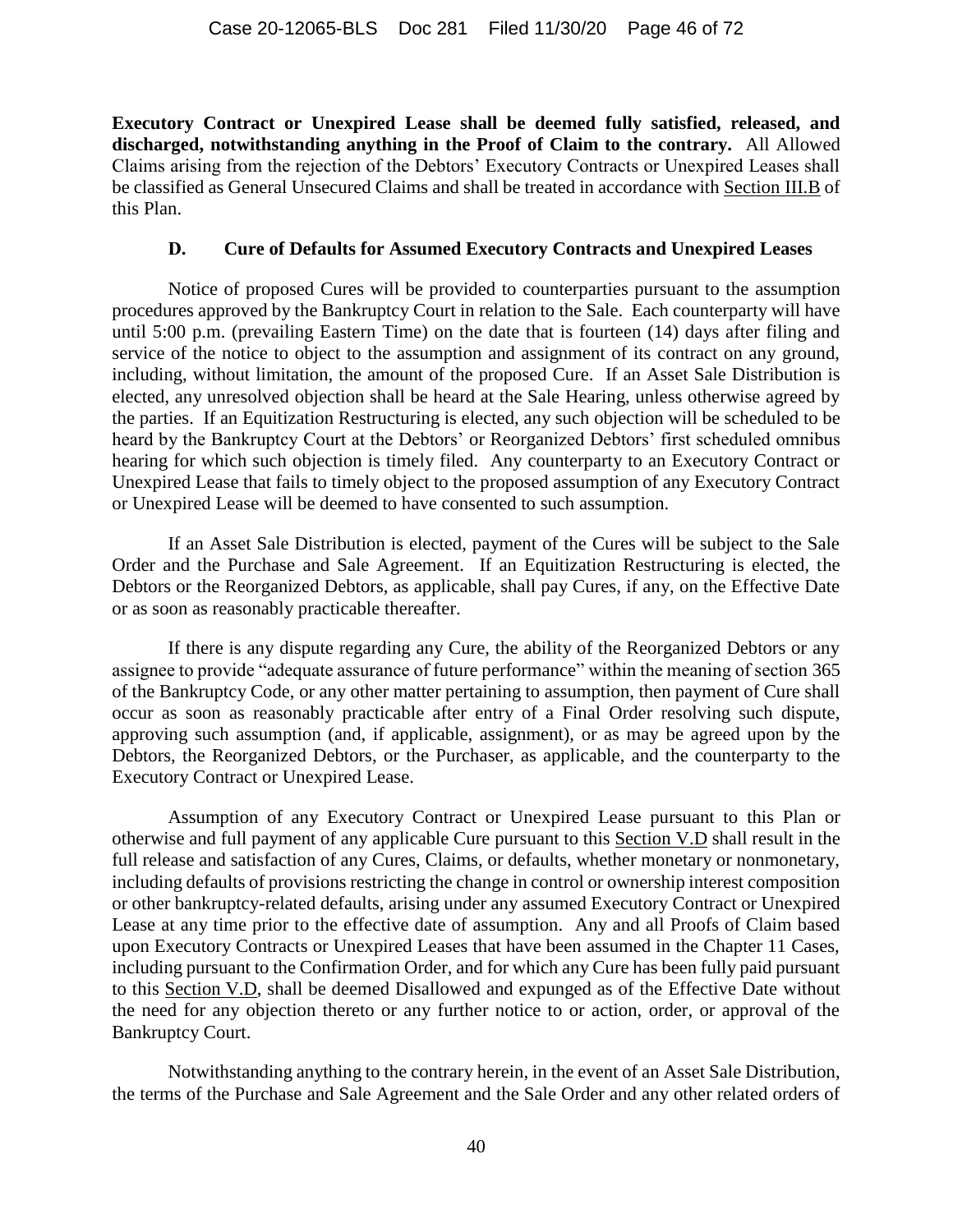the Bankruptcy Court, to the extent inconsistent with the terms of this Plan, shall govern matters relating to the cure of defaults or compliance with any other provisions of section 365(b) of the Bankruptcy Code in connection with the assumption and assignment to the Purchaser of any Executory Contracts and Unexpired Leases.

## **E. Insurance Policies**

Each of the Debtors' insurance policies and any agreements, documents, or instruments relating thereto, are treated as Executory Contracts under this Plan.

In the event of an Asset Sale Distribution, unless otherwise provided in this Plan and except for the D&O Liability Insurance Policies, on the Effective Date, the Debtors shall be deemed to have rejected all insurance policies and any agreements, documents, and instruments relating to coverage of all insured Claims.

In the event of an Equitization Restructuring, unless otherwise provided in this Plan, on the Effective Date, (1) the Debtors shall be deemed to have assumed all insurance policies and any agreements, documents, and instruments relating to coverage of all insured Claims and (2) such insurance policies and any agreements, documents, or instruments relating thereto shall revest in the Reorganized Debtors or the Wind-Down Debtors, as applicable.

## **F. Reservation of Rights**

Nothing contained in this Plan or the Plan Supplement, shall constitute an admission by the Debtors that any such contract or lease is in fact an Executory Contract or Unexpired Lease or that any of the Reorganized Debtors or Wind-Down Debtors, as applicable, have any liability thereunder. If there is a dispute regarding whether a contract or lease is or was executory or unexpired at the time of assumption or rejection, the Debtors, the Reorganized Debtors, or the Wind-Down Debtors, as applicable, shall have thirty (30) days following entry of a Final Order resolving such dispute to alter their treatment of such contract or lease under this Plan.

## **G. Nonoccurrence of Effective Date**

In the event that the Effective Date does not occur, the Bankruptcy Court shall retain jurisdiction with respect to any request to extend the deadline for assuming or rejecting Unexpired Leases pursuant to section 365(d)(4) of the Bankruptcy Code.

## **H. Employee Compensation and Benefits**

# **1. Compensation and Benefit Programs**

Subject to the provisions of this Plan and except as set forth in the Rejected Executory Contracts and Unexpired Leases Schedule, all Compensation and Benefits Programs shall be treated as Executory Contracts under this Plan and deemed assumed on the Effective Date pursuant to the provisions of sections 365 and 1123 of the Bankruptcy Code, except for: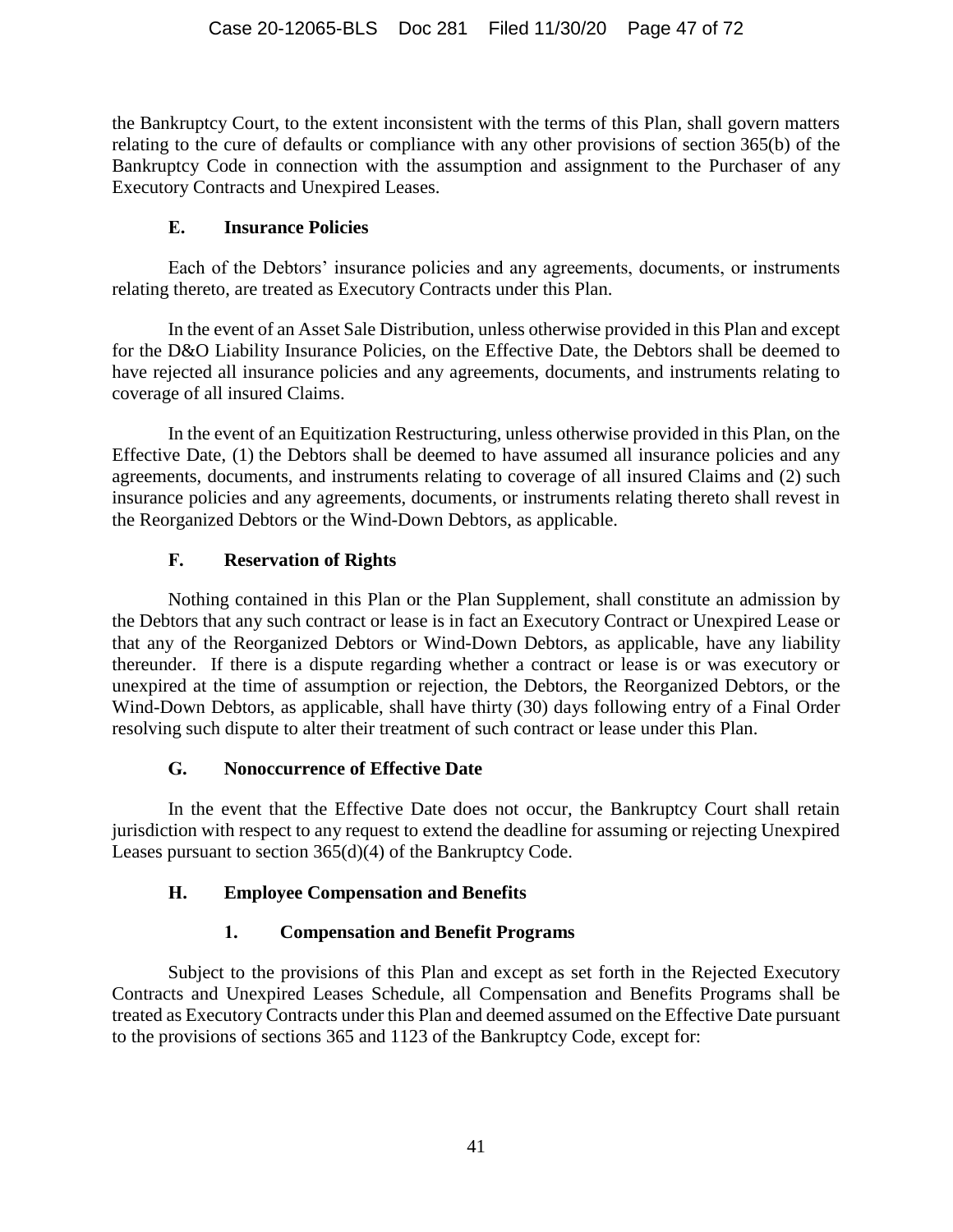- (a) all employee equity or equity-based incentive plans, and any provisions set forth in the Compensation and Benefits Program that provide for rights to acquire Interests in any of the Debtors; and
- (b) Compensation and Benefits Programs that, as of the entry of the Confirmation Order, have been specifically waived by the beneficiaries of any employee benefit plan or contract.

Neither the transactions contemplated by this Plan nor any assumption of Compensation and Benefits Programs pursuant to the terms herein shall be deemed to trigger any applicable change of control, immediate vesting, termination, or similar provisions therein. On the Effective Date, no counterparty shall have rights under a Compensation and Benefits Program assumed pursuant to this Plan other than those applicable immediately prior to such assumption.

## **2. Workers' Compensation Programs**

In the event of an Equitization Restructuring, as of the Effective Date, except as set forth in the Plan Supplement, the Debtors and the Reorganized Debtors shall continue to honor their obligations under: (a) all applicable workers' compensation laws in all applicable states; and (b) the Workers' Compensation Programs. All Proofs of Claims on account of Workers' Compensation Programs shall be deemed withdrawn automatically and without any further notice to or action, order, or approval of the Bankruptcy Court; *provided* that nothing in this Plan shall limit, diminish, or otherwise alter the Debtors' or Reorganized Debtors' defenses, Causes of Action, or other rights under applicable non-bankruptcy law with respect to the Workers' Compensation Programs; *provided further* that nothing herein shall be deemed to impose any obligations on the Debtors or the Insurers in addition to what is provided for under the terms of the Workers' Compensation Programs and applicable state law.

## **I. Contracts and Leases Entered Into after the Petition Date**

Contracts and leases entered into after the Petition Date by any Debtor, including any Executory Contracts and Unexpired Leases assumed by such Debtor, will be performed by the applicable Debtor, Reorganized Debtor, Wind-Down Debtor, or Purchaser (to the extent assigned to the Purchaser in the event of an Asset Sale) in the ordinary course of its business. Accordingly, such contracts and leases (including any assumed Executory Contracts and Unexpired Leases) will survive and remain unaffected by entry of the Confirmation Order.

# **VI. PROVISIONS GOVERNING DISTRIBUTIONS**

## **A. Timing and Calculation of Amounts to Be Distributed**

Unless otherwise provided in the Plan, on the initial Distribution Date (or if a Claim is not an Allowed Claim or Allowed Interest on the initial Distribution Date, on the next Distribution Date after such Claim or Interest becomes an Allowed Claim or Allowed Interest, or as soon as reasonably practicable thereafter), or as soon as is reasonably practicable thereafter, each Holder of an Allowed Claim or Allowed Interests (as applicable) shall receive the full amount of the distributions that this Plan provides for Allowed Claims or Allowed Interests (as applicable) in the applicable Class. In the event that any payment or act under this Plan is required to be made or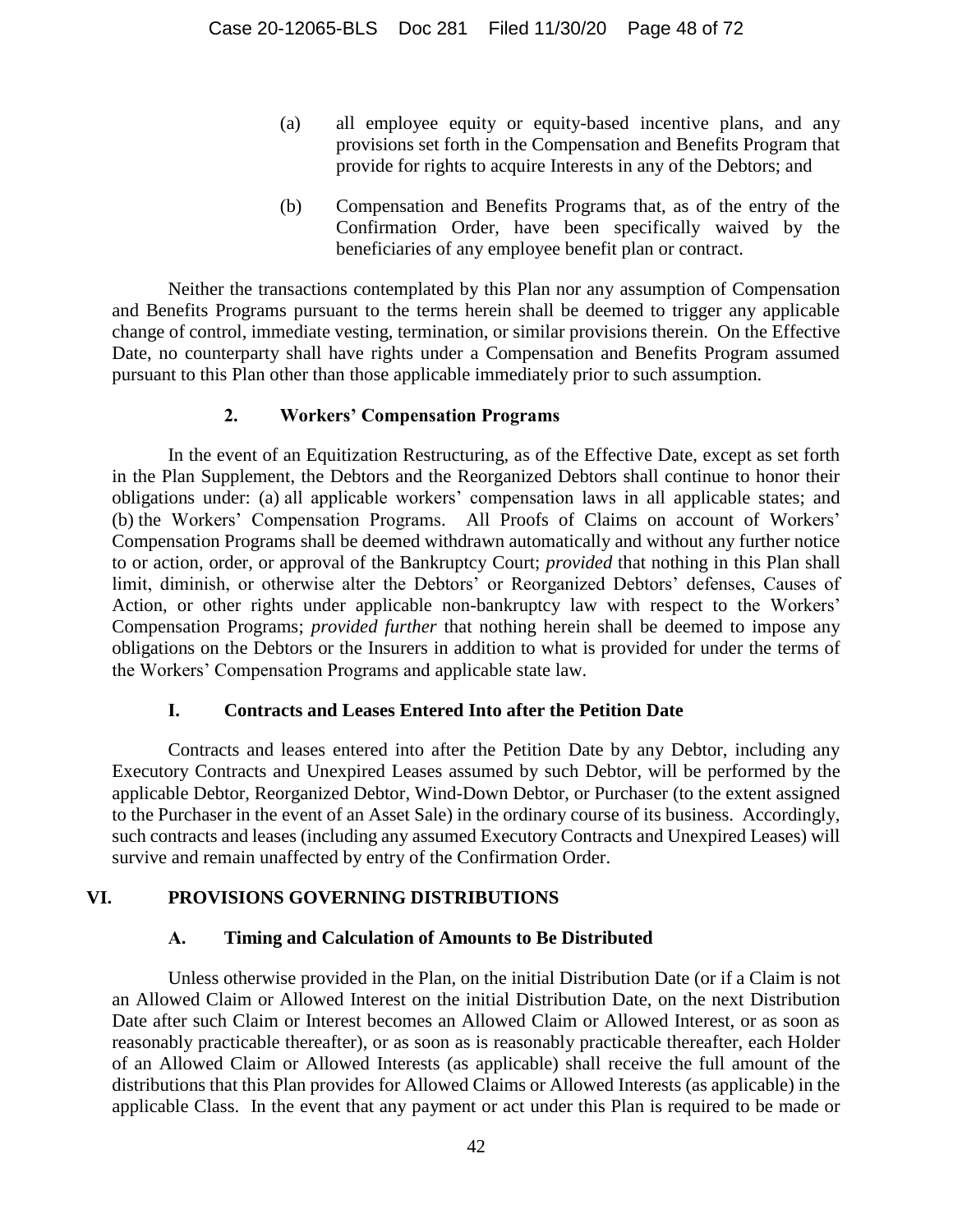performed on a date that is not a Business Day, then the making of such payment or the performance of such act may be completed on the next succeeding Business Day, but shall be deemed to have been completed as of the required date. If and to the extent that there are Disputed Claims or Disputed Interests, distributions on account of any such Disputed Claims or Disputed Interests shall be made pursuant to the provisions set forth in Article [VIII](#page-54-0) of this Plan. Except as otherwise provided in this Plan, Holders of Claims or Interests shall not be entitled to interest, dividends, or accruals on the distributions provided for in this Plan, regardless of whether such distributions are delivered on or at any time after the Effective Date.

### **B. Disbursing Agent**

All distributions under this Plan shall be made by the Disbursing Agent. The Disbursing Agent shall not be required to give any bond or surety or other security for the performance of its duties unless otherwise ordered by the Bankruptcy Court. Additionally, in the event that the Disbursing Agent is so otherwise ordered, all costs and expenses of procuring any such bond or surety shall be borne by the Reorganized Debtors or the Wind-Down Debtors, as applicable.

## **C. Rights and Powers of Disbursing Agent**

## **1. Powers of the Disbursing Agent**

The Disbursing Agent shall be empowered to: (a) effect all actions and execute all agreements, instruments, and other documents necessary to perform its duties under this Plan; (b) make all distributions contemplated hereby; (c) employ professionals to represent it with respect to its responsibilities; and (d) exercise such other powers as may be vested in the Disbursing Agent by order of the Bankruptcy Court, pursuant to this Plan, or as deemed by the Disbursing Agent to be necessary and proper to implement the provisions hereof.

## **2. Expenses Incurred On or After the Effective Date**

Except as otherwise ordered by the Bankruptcy Court, to the extent the Disbursing Agent is an Entity other than the Reorganized Debtors or the Wind-Down Debtors, the amount of any reasonable fees and expenses incurred by such Disbursing Agent on or after the Effective Date (including taxes), and any reasonable compensation and expense reimbursement claims (including reasonable attorney fees and expenses), made by such Disbursing Agent shall be paid in Cash by the Reorganized Debtors or the Wind-Down Debtors, as applicable.

## **D. Delivery of Distributions and Undeliverable or Unclaimed Distributions**

# **1. Record Date for Distribution**

On the Distribution Record Date, the Claims Register shall be closed and any party responsible for making distributions shall instead be authorized and entitled to recognize only those record Holders listed on the Claims Register as of the close of business on the Distribution Record Date.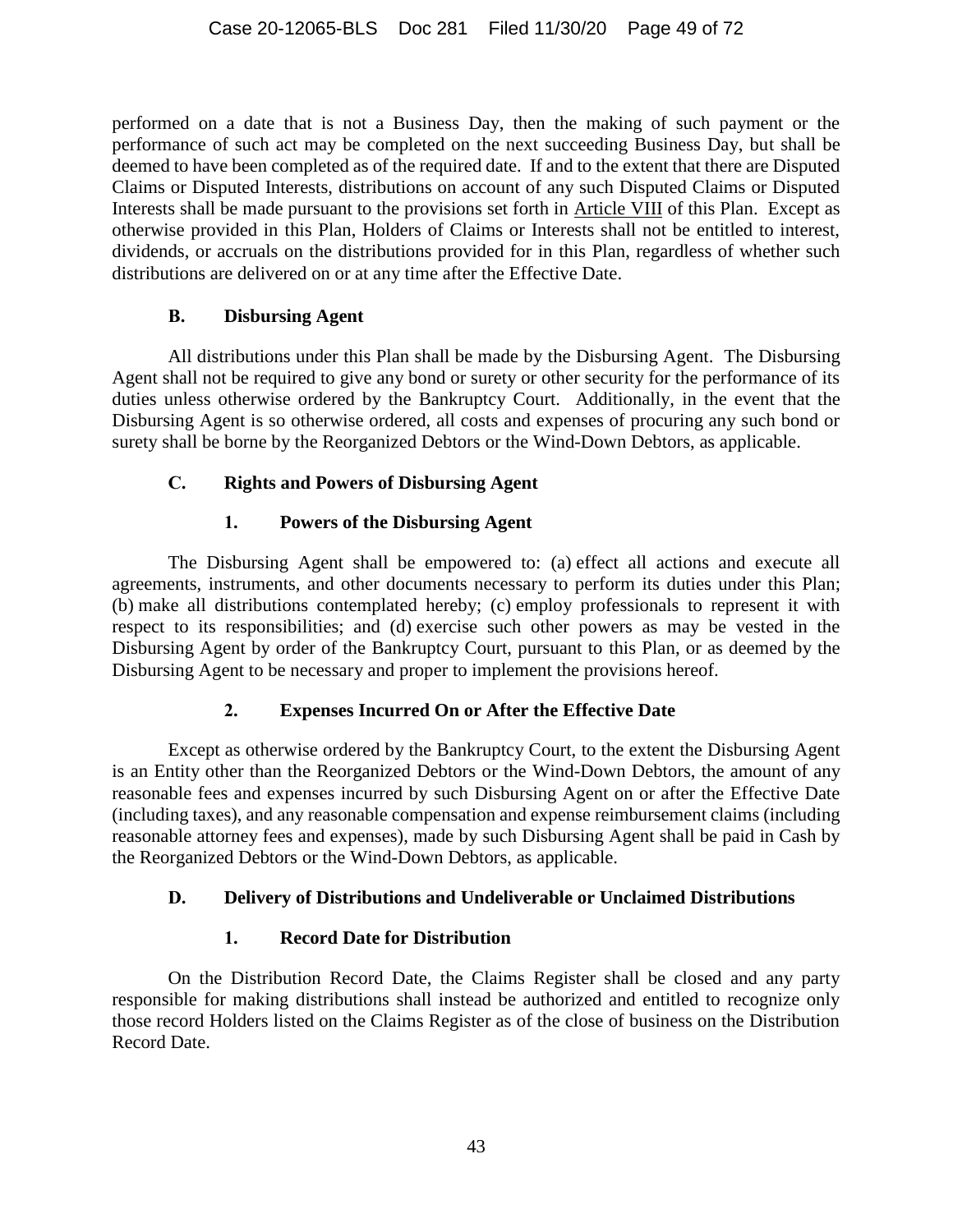### **2. Delivery of Distributions in General**

Except as otherwise provided herein, the Disbursing Agent shall make distributions to Holders of Allowed Claims and Allowed Interests (as applicable) as of the Distribution Record Date at the address for each such Holder as indicated on the Debtors' records as of the date of any such distribution; *provided* that the manner of such distributions shall be determined at the discretion of the Reorganized Debtors or the Wind-Down Debtors, as applicable; *provided, further,* that the address for each Holder of an Allowed Claim shall be deemed to be the address set forth in any Proof of Claim Filed by that Holder.

### **3. Undeliverable Distributions and Unclaimed Property**

In the event that any distribution to any Holder of Allowed Claims or Allowed Interests (as applicable) is returned as undeliverable, no distribution to such Holder shall be made unless and until the Disbursing Agent has determined the then-current address of such Holder, at which time such distribution shall be made to such Holder without interest; *provided* that such distributions shall be deemed unclaimed property under section 347(b) of the Bankruptcy Code at the expiration of one year from the Effective Date. After such date, all unclaimed property or interests in property shall revert to the Reorganized Debtors or the Wind-Down Debtors, as applicable automatically and without need for a further order by the Bankruptcy Court (notwithstanding any applicable federal, provincial or state escheat, abandoned, or unclaimed property laws to the contrary), and the Claim of any Holder of Claims and Interests to such property or Interest in property shall be discharged and forever barred.

## **E. Manner of Payment**

At the option of the Disbursing Agent, any Cash payment to be made hereunder may be made by check or wire transfer or as otherwise required or provided in applicable agreements.

## **F. Compliance with Tax Requirements**

In connection with this Plan, to the extent applicable, the Debtors, the Reorganized Debtors or the Wind-Down Debtors, as applicable, the Disbursing Agent, and any applicable withholding agent shall comply with all tax withholding and reporting requirements imposed on them by any Governmental Unit, and all distributions made pursuant to this Plan shall be subject to such withholding and reporting requirements. Notwithstanding any provision in this Plan to the contrary, such parties shall be authorized to take all actions necessary or appropriate to comply with such withholding and reporting requirements, including liquidating a portion of the distribution to be made under this Plan to generate sufficient funds to pay applicable withholding taxes, withholding distributions pending receipt of information necessary to facilitate such distributions, or establishing any other mechanisms they believe are reasonable and appropriate. The Debtors, Reorganized Debtors, and the Wind-Down Debtors reserve the right to allocate all distributions made under this Plan in compliance with all applicable wage garnishments, alimony, child support, and other spousal awards, Liens, and encumbrances.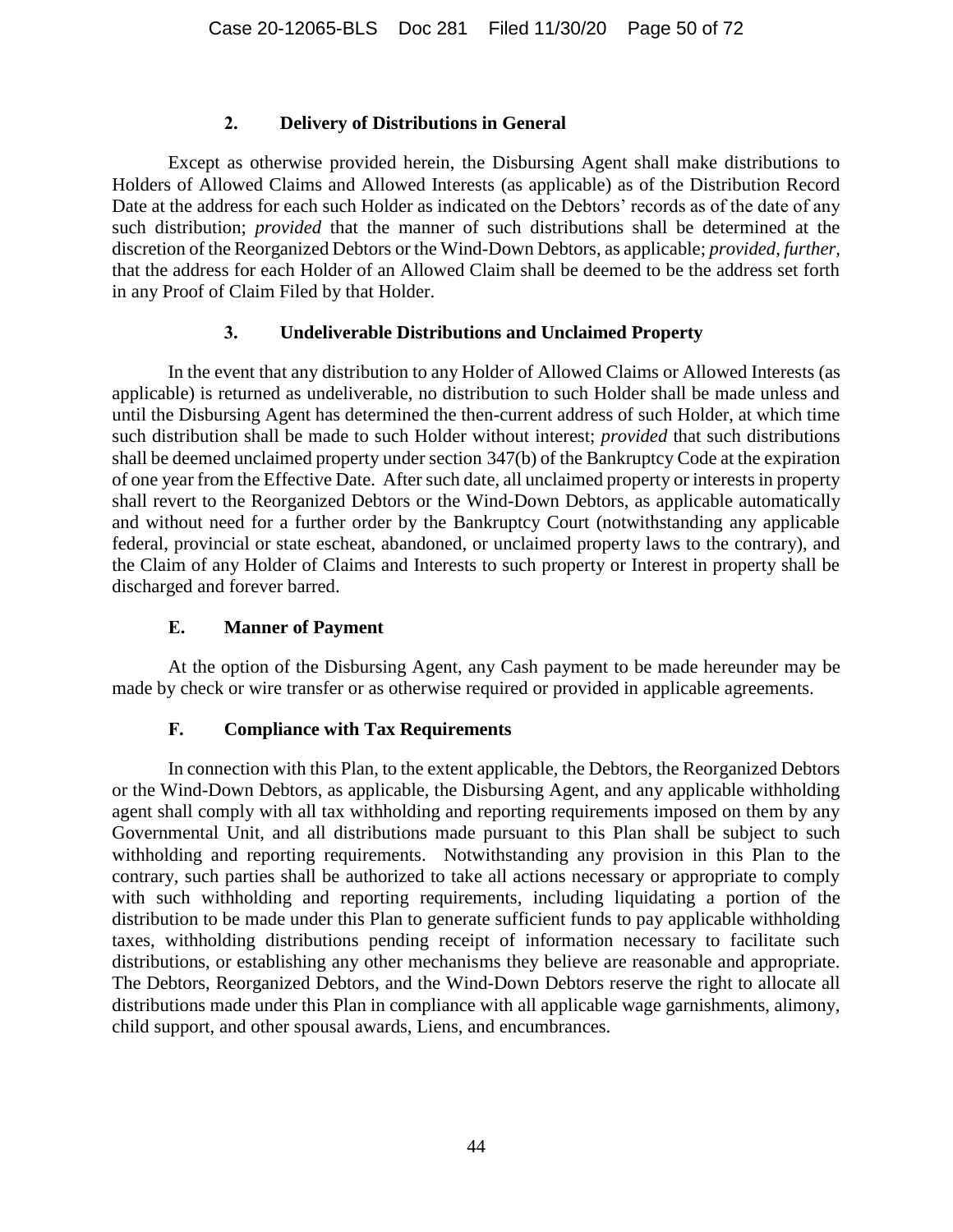### **G. Allocations**

Distributions in respect of Allowed Claims shall be allocated first to the principal amount of such Claims (as determined for federal income tax purposes) and then, to the extent the consideration exceeds the principal amount of the Claims, to any portion of such Claims for accrued but unpaid interest.

### **H. No Postpetition Interest on Claims**

Unless otherwise specifically provided for in this Plan or the Confirmation Order, or required by applicable bankruptcy and non-bankruptcy law, postpetition interest shall not accrue or be paid on any prepetition Claims against the Debtors, and no Holder of a prepetition Claim against the Debtors shall be entitled to interest accruing on or after the Petition Date on any such prepetition Claim. Additionally, and without limiting the foregoing, interest shall not accrue or be paid on any Disputed Claim with respect to the period from the Effective Date to the date a final distribution is made on account of such Disputed Claim, if and when such Disputed Claim becomes an Allowed Claim.

## **I. Foreign Currency Exchange Rate**

Except as otherwise provided in a Bankruptcy Court order, as of the Effective Date, any Claim asserted in currency other than U.S. dollars shall be automatically deemed converted to the equivalent U.S. dollar value using the exchange rate for the applicable currency as published in *The Wall Street Journal*, National Edition, on the Effective Date.

## **J. Setoffs and Recoupment**

Except as expressly provided in this Plan, each Reorganized Debtor or each Wind-Down Debtor may, pursuant to section 553 of the Bankruptcy Code, set off and/or recoup against any distributions to be made on account of any Allowed Claim, any and all claims, rights, and Causes of Action that such Reorganized Debtor or Wind-Down Debtor may hold against the Holder of such Allowed Claim to the extent such setoff or recoupment is either (1) agreed in amount among the relevant Reorganized Debtor(s) or Wind-Down Debtor(s) and the Holder of the Allowed Claim or (2) otherwise adjudicated by the Bankruptcy Court or another court of competent jurisdiction; *provided*, *however*, that neither the failure to effectuate a setoff or recoupment nor the allowance of any Claim hereunder shall constitute a waiver or release by a Reorganized Debtor, a Wind-Down Debtor, or its successor of any and all claims, rights, and Causes of Action that such Reorganized Debtor, a Wind-Down Debtor, or its successor may possess against the applicable Holder. In no event shall any Holder of a Claim be entitled to recoup such Claim against any claim, right, or Cause of Action of the Debtors, the Reorganized Debtors, or the Wind-Down Debtors as applicable, unless such Holder actually has performed such recoupment in advance writing with consents or Court authority and in accordance with this Plan on or before the Effective Date, notwithstanding any indication in any Proof of Claim or otherwise that such Holder asserts, has, or intends to preserve any right of recoupment.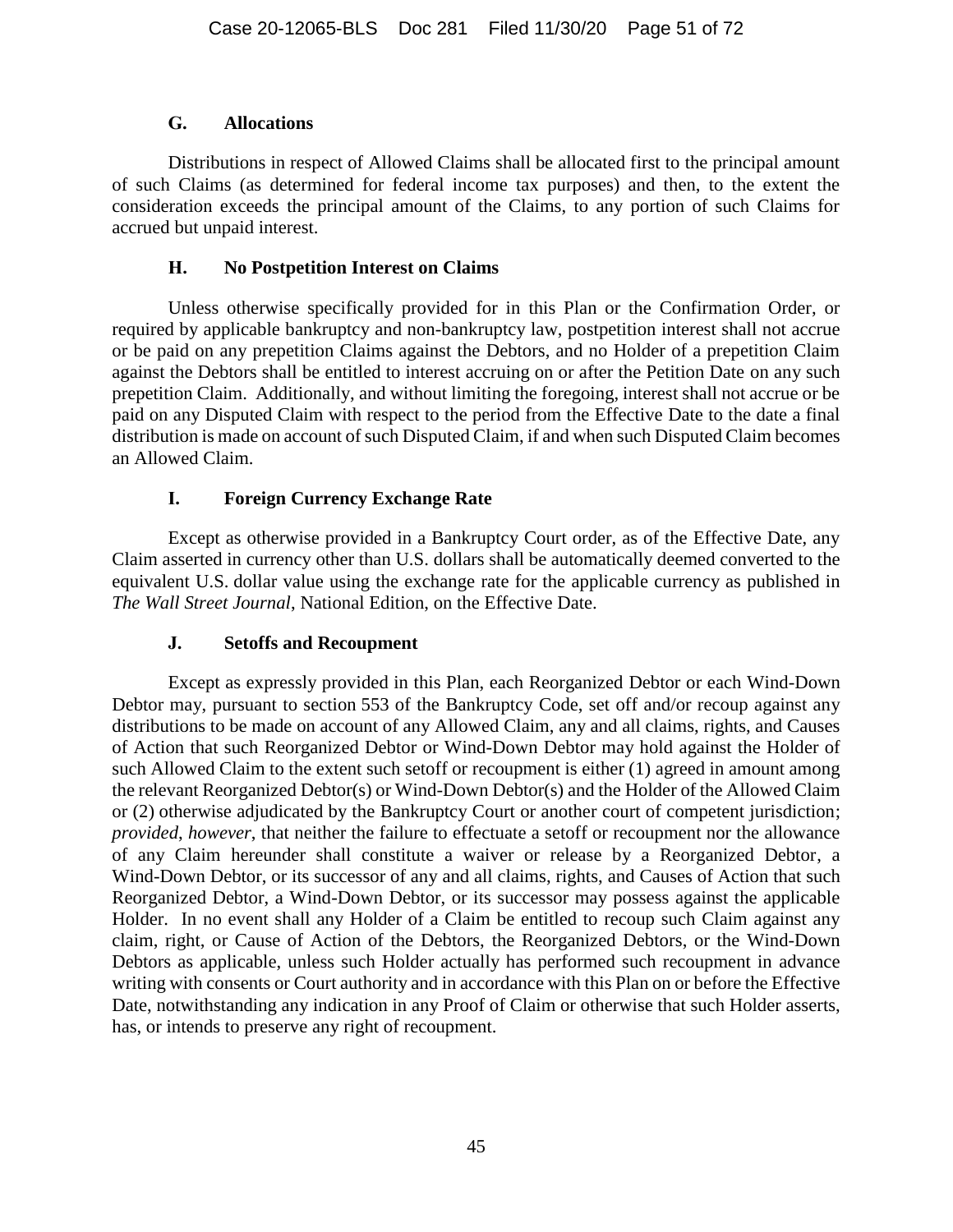### <span id="page-51-1"></span>**K. Claims Paid or Payable by Third Parties**

### **1. Claims Paid by Third Parties**

The Debtors, the Reorganized Debtors, or the Wind-Down Debtors as applicable, shall reduce in full a Claim, and such Claim shall be Disallowed without a Claims objection having to be Filed and without any further notice to or action, order, or approval of the Bankruptcy Court, to the extent that the Holder of such Claim receives payment in full on account of such Claim from a party that is not a Debtor, a Reorganized Debtor, or a Wind-Down Debtor. Subject to the last sentence of this paragraph, to the extent a Holder of a Claim receives a distribution on account of such Claim and receives payment from a party that is not a Debtor, a Reorganized Debtor, or a Wind-Down Debtor on account of such Claim, such Holder shall, within fourteen (14) days of receipt thereof, repay or return the distribution to the applicable Reorganized Debtor or Wind-Down Debtor, to the extent the Holder's total recovery on account of such Claim from the third party and under this Plan exceeds the amount of such Claim as of the date of any such distribution under this Plan. The failure of such Holder to timely repay or return such distribution shall result in the Holder owing the applicable Reorganized Debtor or Wind-Down Debtor annualized interest at the Federal Judgment Rate on such amount owed for each Business Day after the fourteen (14) day grace period specified above until the amount is repaid.

### **2. Claims Payable by Third Parties**

No distributions under this Plan shall be made on account of an Allowed Claim that is payable pursuant to one of the Debtors' Insurance Contracts until the Holder of such Allowed Claim has exhausted all remedies with respect to such Insurance Contract. To the extent that one or more of the Debtors' Insurers agrees to pay in full or in part a Claim (if and to the extent adjudicated by a court of competent jurisdiction or otherwise settled), then immediately upon such Insurers' agreement, the applicable portion of such Claim may be expunged without a Claims objection having to be Filed and without any further notice to or action, order, or approval of the Bankruptcy Court.

#### **3. Applicability of Insurance Policies**

Except as otherwise provided in this Plan, distributions to Holders of Allowed Claims shall be in accordance with the provisions of any applicable insurance policy. Nothing contained in this Plan shall constitute or be deemed a waiver of any Cause of Action that the Debtors or any Entity may hold against any other Entity, including insurers under any policies of insurance, nor shall anything contained herein constitute or be deemed a waiver by such Insurers of any defenses, including coverage defenses, held by such Insurers.

### <span id="page-51-0"></span>**VII. THE PLAN ADMINISTRATOR**

For the avoidance of doubt, a Plan Administrator will only be appointed if an Asset Sale Distribution is elected. Therefore, the provisions of this Article [VII](#page-51-0) only apply if an Asset Sale Distribution is elected.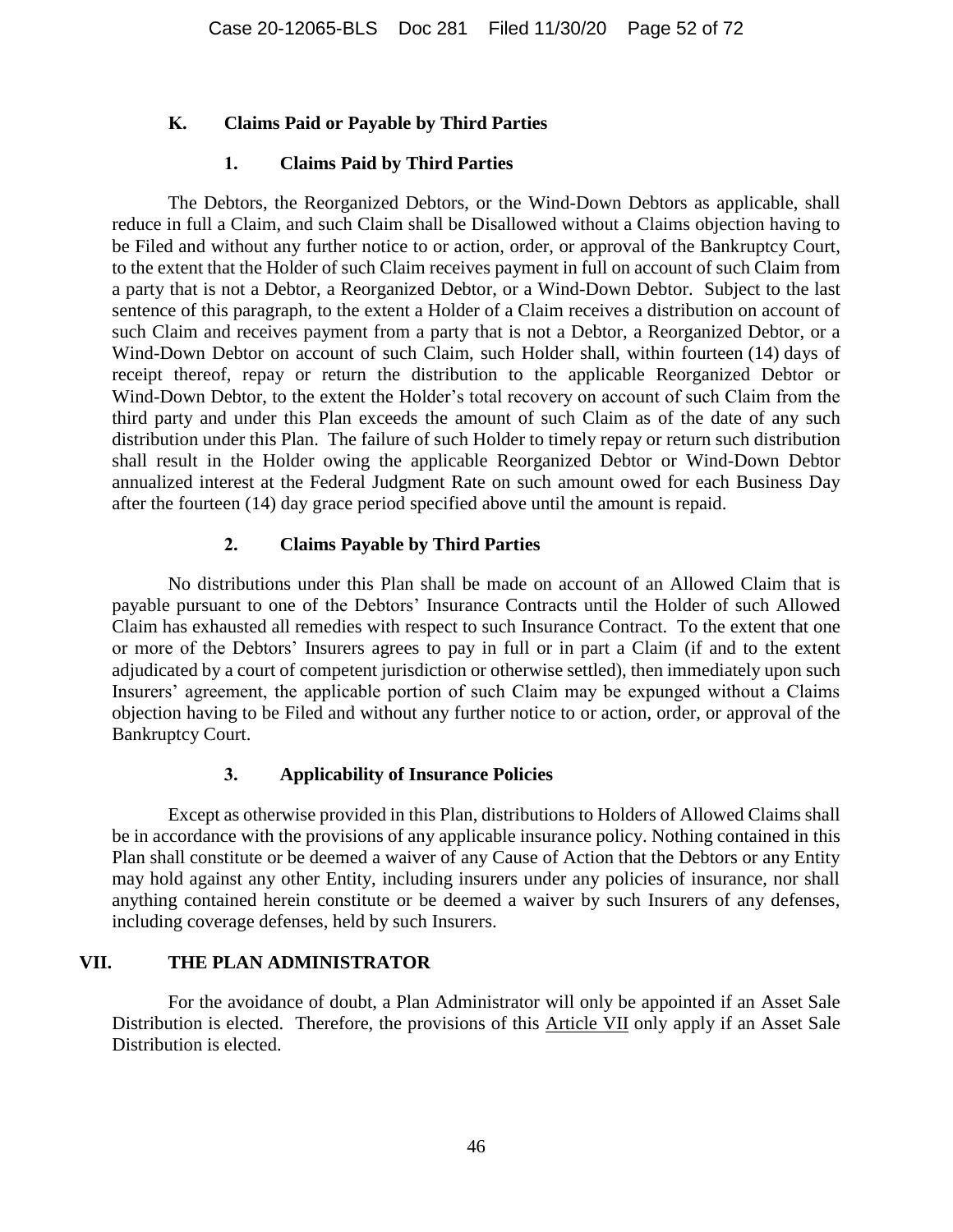#### **A. The Plan Administrator**

The powers of the Plan Administrator shall include any and all powers and authority to implement this Plan and wind down the business and affairs of the Debtors and the Wind-Down Debtors, including: (1) liquidating, receiving, holding, investing, supervising, and protecting the assets of the Wind-Down Debtor in accordance with the Wind-Down Milestones and Wind-Down Budget; (2) taking all steps to execute all instruments and documents necessary to effectuate the distributions to be made under this Plan in accordance with the Wind-Down Budget; (3) making distributions as contemplated under this Plan; (4) establishing and maintaining bank accounts in the name of the Wind-Down Debtors; (5) subject to the terms set forth herein, employing, retaining, terminating, or replacing professionals to represent it with respect to its responsibilities or otherwise effectuating this Plan to the extent necessary; (6) paying all reasonable fees, expenses, debts, charges, and liabilities of the Wind Down on and after the Effective Date; (7) administering and paying taxes of the Wind-Down Debtors, including filing tax returns; (8) representing the interests of the Wind-Down Debtors or the Estates before any taxing authority in all matters, including any action, suit, proceeding, or audit; and (9) exercising such other powers as may be vested in it pursuant to order of the Bankruptcy Court or pursuant to this Plan, or as it reasonably deems to be necessary and proper to carry out the provisions of this Plan, in each case of the forgoing clauses, strictly in accordance with the Wind-Down Milestones and Wind-Down Budget.

The Plan Administrator may resign at any time upon 30 days' written notice delivered to the Bankruptcy Court; *provided* that such resignation shall only become effective upon the appointment of a permanent or interim successor Plan Administrator in accordance with the Plan Administrator Agreement. Upon its appointment, the successor Plan Administrator, without any further act, shall become fully vested with all of the rights, powers, duties, and obligations of its predecessor (as set forth in the Plan Administrator Agreement) and all responsibilities of the predecessor Plan Administrator relating to the Wind-Down Debtors in the Plan Administrator Agreement shall be terminated.

## **1. Plan Administrator Rights and Powers**

The Plan Administrator shall retain and have all the rights, powers, and duties necessary to carry out his or her responsibilities under this Plan in accordance with the Wind-Down Milestones and Wind-Down Budget, and as otherwise provided in the Confirmation Order. The Plan Administrator shall be the exclusive trustee of the assets of the Wind-Down Debtors for the purposes of 31 U.S.C. § 3713(b) and 26 U.S.C. § 6012(b)(3), as well as the representative of the Estates appointed pursuant to section 1123(b)(3)(B) of the Bankruptcy Code.

## **2. Compensation and Expenses of the Plan Administrator**

The Plan Administrator's post Effective Date compensation will be set forth in the Plan Supplement and paid out of the Wind-Down Budget and Plan Administrator Assets.

## **3. Wind-Down Budget**

The Debtors shall include in the Plan Supplement a Wind-Down Budget.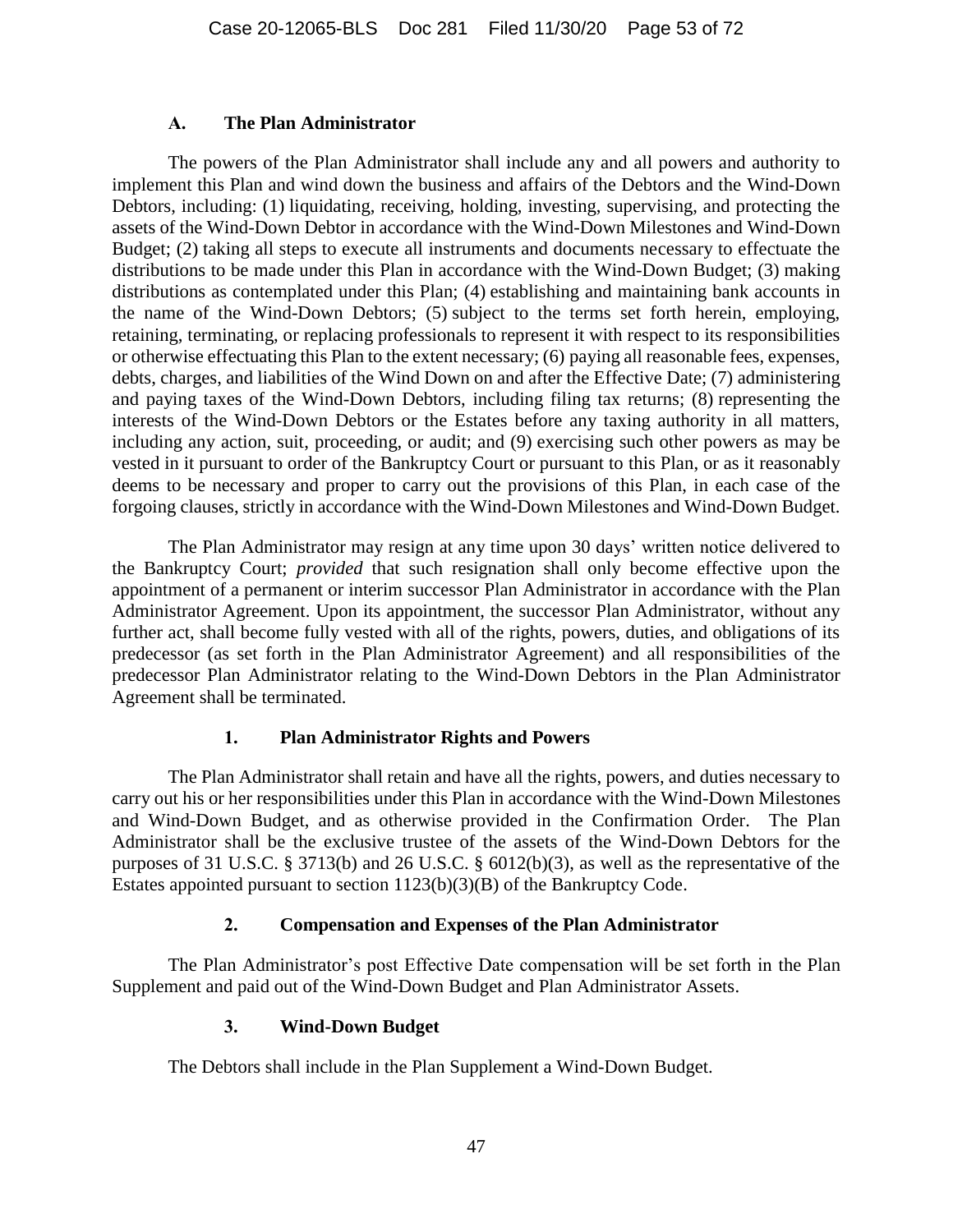### **B. Wind-Down**

On and after the Effective Date, the Plan Administrator will be authorized and directed to implement this Plan and any applicable orders of the Bankruptcy Court in accordance with the Wind-Down Milestones and Wind-Down Budget, and the Plan Administrator shall have the power and authority to take any action necessary to wind down and dissolve the Debtors' Estates in accordance with the Wind-Down Milestones and Wind-Down Budget.

As soon as practicable after the Effective Date, the Plan Administrator shall: (1) cause the Debtors and the Wind-Down Debtors, as applicable, to comply with, and abide by, the terms of the Purchase and Sale Agreement and any other documents contemplated thereby; (2) to the extent applicable, file a certificate of dissolution or equivalent document, together with all other necessary corporate and company documents, to effect the dissolution of the Debtors under the applicable laws of their state of incorporation or formation (as applicable); and (3) take such other actions in accordance with the Wind-Down Milestones and Wind-Down Budget as the Plan Administrator may determine to be necessary or desirable to carry out the purposes of this Plan. Any certificate of dissolution or equivalent document may be executed by the Plan Administrator without need for any action or approval by the shareholders, board of directors or managers, or Governing Body of any Debtor. From and after the Effective Date, except with respect to the Wind-Down Debtors as set forth herein, the Debtors (1) for all purposes shall be deemed to have withdrawn their business operations from any state in which the Debtors were previously conducting, or are registered or licensed to conduct, their business operations, and shall not be required to file any document, pay any sum, or take any other action in order to effectuate such withdrawal, (2) shall be deemed to have canceled pursuant to this Plan all Interests, and (3) shall not be liable in any manner to any taxing authority for franchise, business, license, or similar taxes accruing on or after the Effective Date. Notwithstanding the Debtors' dissolution, the Debtors shall be deemed to remain intact solely with respect to the preparation, filing, review, and resolution of applications for Professional Fee Claims.

The filing of the final monthly report (for the month in which the Effective Date occurs) and all subsequent quarterly reports shall be the responsibility of the Plan Administrator.

## **C. Tax Returns**

After the Effective Date, the Plan Administrator shall complete and file all final or otherwise required federal, state, and local tax returns for each of the Debtors reflecting all tax consequences relating to the activities of the Wind-Down Debtors as attributable to and for the account of the Debtors, and, pursuant to section 505(b) of the Bankruptcy Code, may request an expedited determination of any unpaid tax liability of such Debtor or its Estate for any tax incurred during the administration of such Debtor's Chapter 11 Case, as determined under applicable tax laws.

## **D. Dissolution of the Wind-Down Debtors**

Upon a certification to be Filed with the Bankruptcy Court by the Plan Administrator of all distributions having been made and completion of all its duties under this Plan and entry of a final decree closing the last of the Chapter 11 Cases, the Wind-Down Debtors shall be deemed to be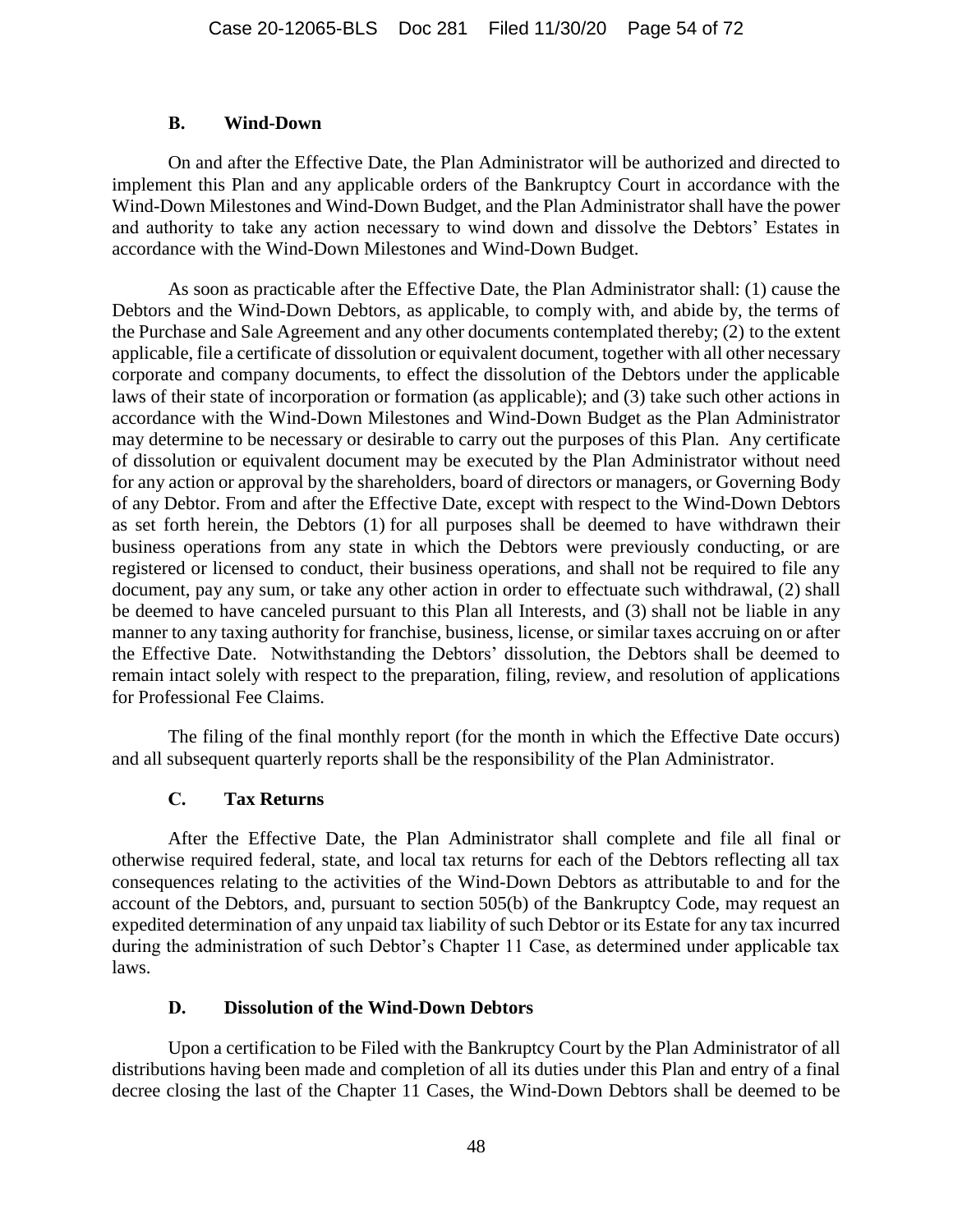dissolved without any further action by the Wind-Down Debtors, including the filing of any documents with the secretary of state for the state in which the Wind-Down Debtor is formed or any other jurisdiction. The Plan Administrator, however, shall have authority to take all necessary actions to dissolve the Wind-Down Debtors in and withdraw the Wind-Down Debtors from applicable state(s).

## <span id="page-54-0"></span>**VIII. PROCEDURES FOR RESOLVING CONTINGENT, UNLIQUIDATED, AND DISPUTED CLAIMS**

### **A. Objections to Claims**

After the Effective Date, the Reorganized Debtors or the Wind-Down Debtors, as applicable, shall have the exclusive authority to file objections to all Claims, and the exclusive authority to settle, compromise, or litigate to judgment any objections to Claims that he or she files. **The Reorganized Debtors or the Wind-Down Debtors, as applicable, may settle or compromise any Disputed Claim without approval of the Bankruptcy Court.**

## **B. Objection Deadline**

As soon as practicable, but no later than the Claims Objection Deadline, the Reorganized Debtors or the Wind-Down Debtors, as applicable, may file objections to Claims with the Bankruptcy Court and serve such objections on the holders of the Claims to which such objections are made. Nothing contained herein, however, shall limit the right of the Reorganized Debtors or the Wind-Down Debtors, as applicable, to object to Claims, if any, filed or amended after the Claims Objection Deadline. The Claims Objection Deadline may be extended by the Bankruptcy Court upon motion by the Debtors, the Reorganized Debtors, or the Wind-Down Debtors.

For the avoidance of doubt, no Claim is or shall be deemed Allowed except the DIP Claims and the RBL Claims, until the later of the Claims Objection Deadline or the expiration of some other applicable period of limitation fixed by the Bankruptcy Code, Bankruptcy Rules, or Bankruptcy Court, unless otherwise ordered by a Final Order of the Bankruptcy Court or Allowed pursuant to this Plan.

## **C. Estimation of Claims**

The Reorganized Debtors or the Wind-Down Debtors, as applicable, may at any time request that the Bankruptcy Court estimate any contingent or unliquidated Claim pursuant to Bankruptcy Code section 502(c), regardless of whether the Reorganized Debtors, the Wind-Down Debtors, or the Debtors have previously objected to such Claim or whether the Bankruptcy Court has ruled on any objection, and the Bankruptcy Court will retain jurisdiction to estimate any Claim at any time during litigation concerning any objection to any Claim, including during the pendency of any appeal related to any such objection. In the event the Bankruptcy Court estimates any contingent or unliquidated Claim, that estimated amount will constitute either the Allowed amount of such Claim or a maximum limitation on such Claim, as determined by the Bankruptcy Court. If the estimated amount constitutes a maximum limitation on such Claim, the Reorganized Debtors or the Wind-Down Debtors may elect to pursue any supplemental proceedings to object to any ultimate payment on such Claim. All of the aforementioned objection, estimation, and resolution procedures are cumulative and are not necessarily exclusive of one another.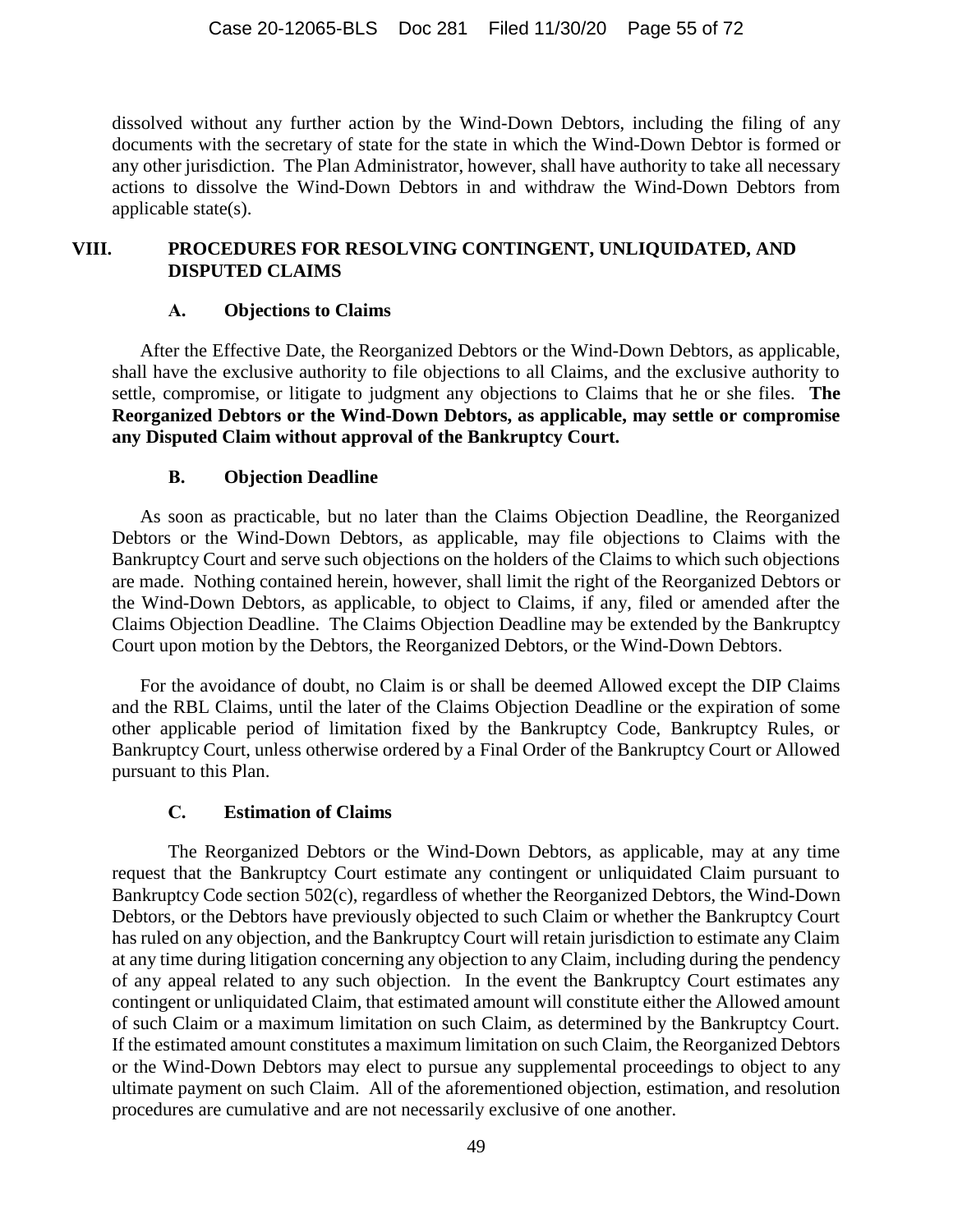### **D. No Distributions Pending Allowance**

Notwithstanding any provision in the Plan to the contrary, no distributions, partial or otherwise, shall be made with respect to a Disputed Claim until such Claim becomes an Allowed Claim. Subject to the provisions of the Plan, after a Disputed Claim becomes an Allowed Claim, the holder of such an Allowed Claim will receive all distributions to which such holder is then entitled under the Plan on the next scheduled distribution date or as the Reorganized Debtors or the Wind-Down Debtors, as applicable, otherwise determine in their reasonable discretion. No post-Effective Date interest shall be paid on distributions under this section of the Plan. If the holder of a Claim incorporates more than one Claim in a Proof of Claim then: (i) such Claims will be considered one Claim for purposes of this Plan; and (ii) no such Claim will be bifurcated into an Allowed portion and a Disputed portion.

### **E. Distributions After Allowance**

As soon as reasonably practicable after the date that an order or judgment of the Bankruptcy Court allowing all or part of any General Unsecured Claim that is a Disputed Claim becomes a Final Order, the Reorganized Debtor shall distribute to the Holder of such Claim the distribution (if any) that would have been made to such Holder had such Allowed General Unsecured Claim been Allowed when distributions were made. After a Disputed Claim becomes an Allowed General Unsecured Claim or is otherwise resolved, any excess Cash or other property that was reserved on account of such Disputed Claim, if any, shall become property of the Reorganized Debtors or the Wind-Down Debtors, as applicable, for the benefit of Allowed General Unsecured Claims.

## **F. Reduction of Claims**

Notwithstanding the contents of the Bankruptcy Schedules, Claims listed therein as undisputed, liquidated and not contingent shall be reduced by the amount, if any, that was paid by the Debtors prior to the Effective Date, including pursuant to orders of the Bankruptcy Court. To the extent such payments are not reflected in the Bankruptcy Schedules, such Bankruptcy Schedules will be deemed amended and reduced to reflect that such payments were made. Nothing in this Plan shall preclude the Reorganized Debtors or Wind-Down Debtors, as applicable, from paying Claims that the Debtors were authorized to pay pursuant to any Final Order entered by the Bankruptcy Court prior to the Effective Date.

#### **G. Adjustment to Claims or Interests without Objection**

Any duplicate Claim or Interest or any Claim or Interest that has been paid, satisfied, amended, or superseded may be adjusted or expunged on the Claims Register by the Reorganized Debtors or the Wind-Down Debtors, as applicable without such Reorganized Debtors or Wind-Down Debtors having to File an application, motion, complaint, objection, or any other legal proceeding seeking to object to such Claim or Interest and without any further notice to or action, order, or approval of the Bankruptcy Court.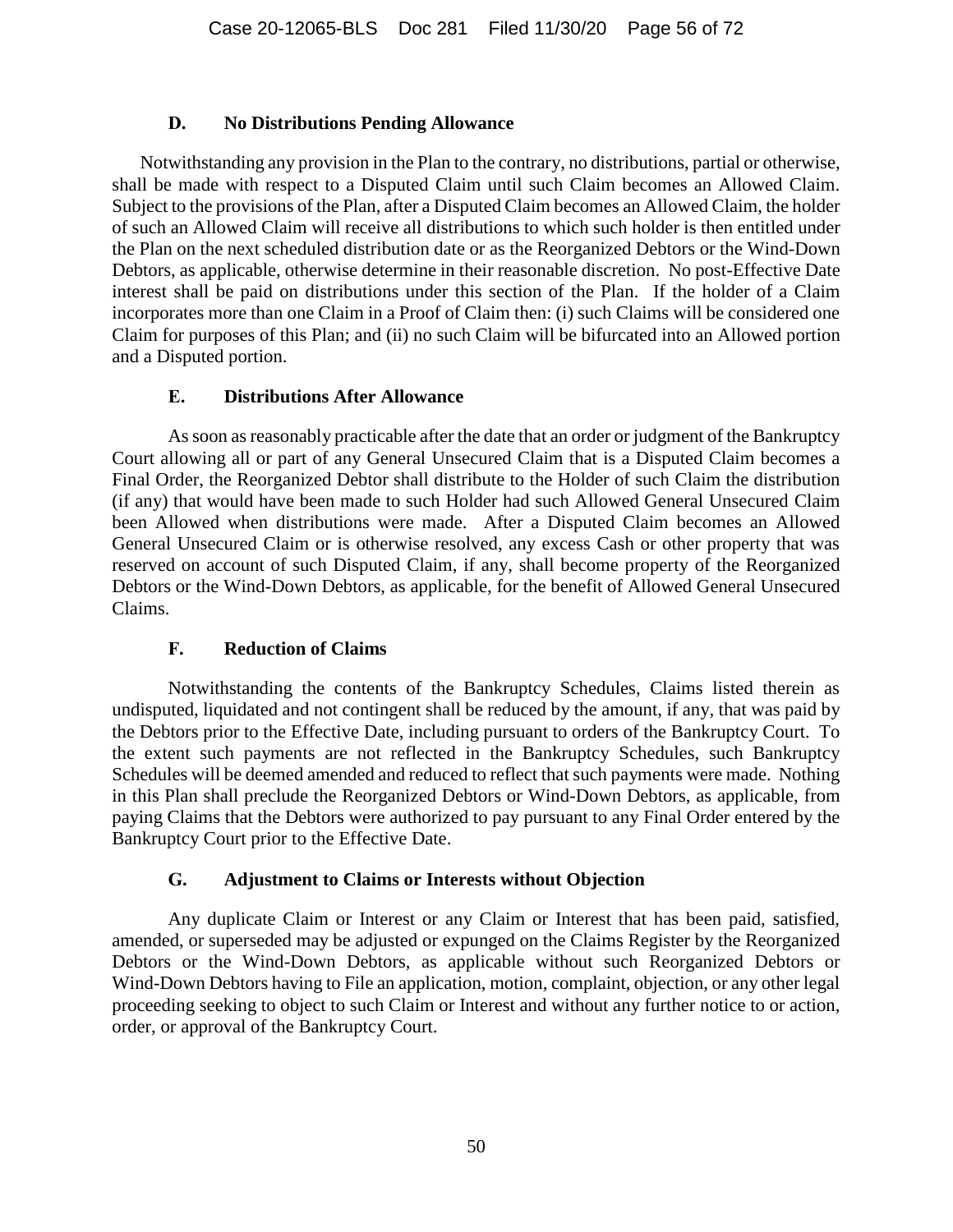#### **H. Disallowance of Claims or Interests**

All Claims and Interests of any Entity from which property is sought by the Debtors under sections 542, 543, 550, or 553 of the Bankruptcy Code or that the Debtors, the Reorganized Debtors, or the Wind-Down Debtors allege is a transferee of a transfer that is avoidable under sections 522(f), 522(h), 544, 545, 547, 548, 549, or 724(a) of the Bankruptcy Code shall be disallowed if: (a) the Entity, on the one hand, and the Debtors, the Reorganized Debtors, or the Wind-Down Debtors, as applicable, on the other hand, agree or the Bankruptcy Court has determined by Final Order that such Entity or transferee is liable to turn over any property or monies under any of the aforementioned sections of the Bankruptcy Code; and (b) such Entity or transferee has failed to turn over such property by the date set forth in such agreement or Final Order.

#### <span id="page-56-0"></span>**IX. SETTLEMENT, RELEASE, INJUNCTION, AND RELATED PROVISIONS**

#### **A. Discharge of Claims and Termination of Interests; Compromise and Settlement of Claims, Equity Interests, and Controversies**

Pursuant to and to the fullest extent permitted by section 1141(d) of the Bankruptcy Code, and except as otherwise specifically provided in this Plan (including with respect to Reinstated Claims), the Confirmation Order or in any contract, instrument, or other agreement or document created pursuant to this Plan, the distributions, rights, and treatment that are provided in this Plan shall be in complete satisfaction, discharge, and release, effective as of the Effective Date, of Claims (including any Intercompany Claims resolved or compromised after the Effective Date by the Reorganized Debtors), Interests, and Causes of Action of any nature whatsoever, including any interest accrued on Claims or Interests from and after the Petition Date, whether known or unknown, against, liabilities of, liens on, obligations of, rights against, and Interests in, the Debtors or any of their assets or properties, regardless of whether any property shall have been distributed or retained pursuant to this Plan on account of such Claims and Interests, including demands, liabilities, and Causes of Action that arose before the Effective Date, any liability (including withdrawal liability) to the extent such Claims or Interests relate to services performed by employees of the Debtors prior to the Effective Date and that arise from a termination of employment, any contingent or non-contingent liability on account of representations or warranties issued on or before the Effective Date, and all debts of the kind specified in sections 502(g), 502(h), or 502(i) of the Bankruptcy Code, in each case whether or not: (1) a Proof of Claim based upon such debt or right is Filed or deemed Filed pursuant to section 501 of the Bankruptcy Code; (2) a Claim or Interest based upon such debt, right, or Interest is Allowed pursuant to section 502 of the Bankruptcy Code; or (3) the Holder of such a Claim or Interest has accepted this Plan. The Confirmation Order shall be a judicial determination of the discharge of all Claims and Interests subject to the occurrence of the Effective Date.

In consideration for the distributions and other benefits provided pursuant to the Plan, the provisions of the Plan shall constitute a good faith compromise of all Claims, Interests, and controversies relating to the contractual, legal, and subordination rights that a Holder of a Claim or Interest may have with respect to any Allowed Claim or Interest, or any distribution to be made on account of such Allowed Claim or Interest. The entry of the Confirmation Order shall constitute the Bankruptcy Court's approval of the compromise or settlement of all such Claims, Interests,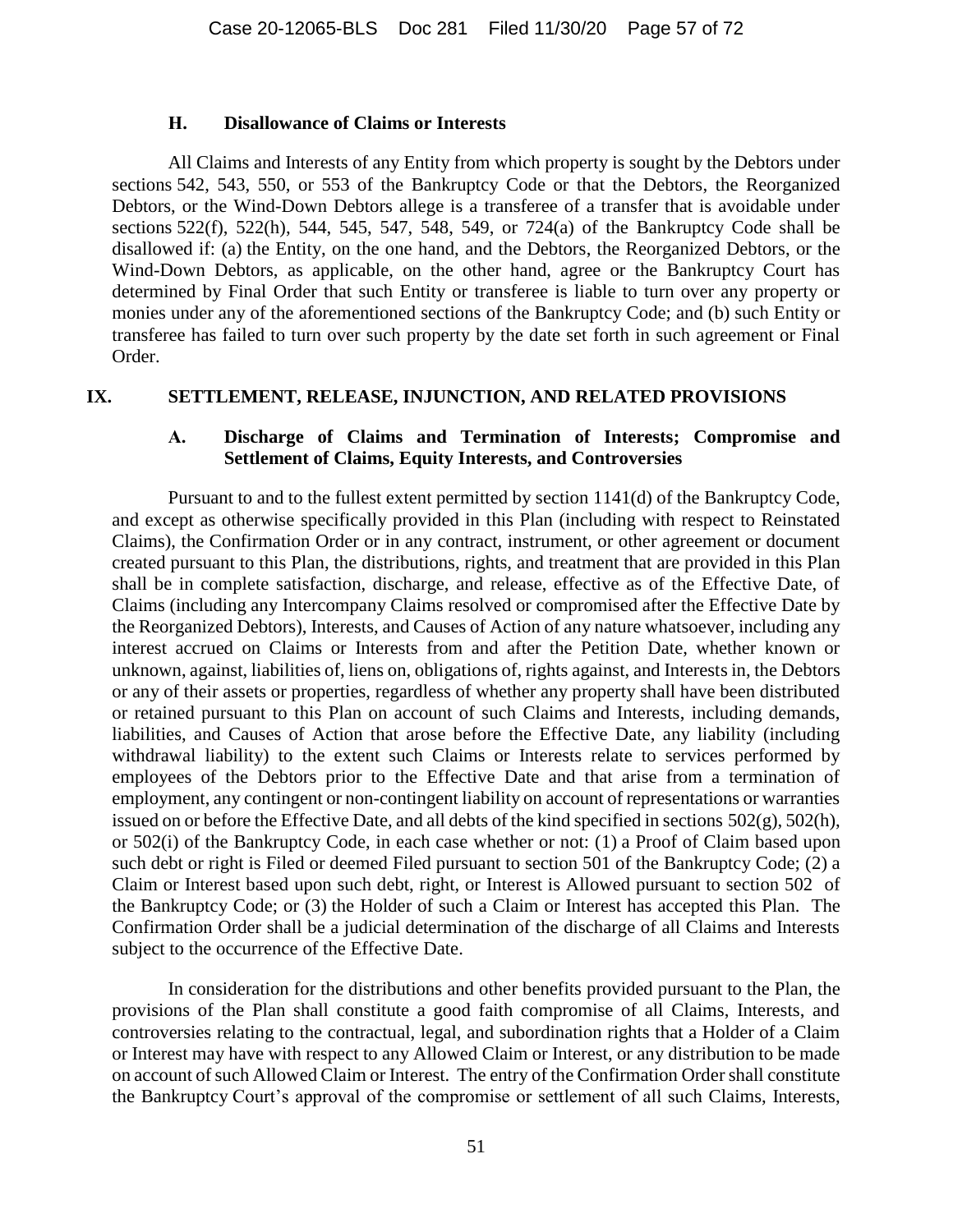and controversies, as well as a finding by the Bankruptcy Court that such compromise or settlement is in the best interests of the Debtors, their Estates, and Holders of Claims and Interests and is fair, equitable, and reasonable. In accordance with the provisions of the Plan, pursuant to Bankruptcy Rule 9019, without any further notice to or action, order, or approval of the Bankruptcy Court, after the Effective Date, the Reorganized Debtors may compromise and settle any Claims against the Debtors and their Estates, as well as claims and Causes of Action against other Entities.

### **B. Release of Liens**

**Except as otherwise provided in the Exit Facility Documents, this Plan, the Confirmation Order, or any contract, instrument, release, or other agreement or document created pursuant to this Plan, on the Effective Date and concurrently with the applicable distributions made pursuant to this Plan and, in the case of a Secured Claim, satisfaction in full of the portion of the Secured Claim that is Allowed as of the Effective Date and required to be satisfied pursuant to the Plan, except for Other Secured Claims that the Debtors elect to Reinstate in accordance with Section [III.B.1](#page-26-1) of this Plan, all mortgages, deeds of trust, Liens, pledges, or other security interests against any property of the Estates shall be fully released and discharged. Any Holder of such Secured Claim (and the applicable agents for such Holder) shall be authorized and directed, at the sole cost and expense of the Reorganized Debtors or the Wind-Down Debtors, as applicable, to release any collateral or other property of any Debtor (including any cash collateral and possessory collateral) held by such Holder (and the applicable agents for such Holder), and to take such actions as may be reasonably requested by the Reorganized Debtors or the Wind-Down Debtors, as applicable, to evidence the release of such Lien, including the execution, delivery, and filing or recording of such releases. The presentation or filing of the Confirmation Order to or with any federal, state, provincial, or local agency or department shall constitute good and sufficient evidence of, but shall not be required to effect, the termination of such Liens.**

## **C. Releases by the Debtors**

**Notwithstanding anything contained in this Plan to the contrary, pursuant to section 1123(b) of the Bankruptcy Code, in exchange for good and valuable consideration, the adequacy of which is hereby confirmed, on and after the Effective Date, each Released Party is deemed to be hereby conclusively, absolutely, unconditionally, irrevocably, and forever released and discharged by the Debtors, the Reorganized Debtors or the Wind-Down Debtors, as applicable, and their Estates, in each case on behalf of themselves and their respective successors, assigns, and representatives, and any and all other Entities who may purport to assert any Cause of Action, directly or derivatively, by, through, for, or because of the foregoing Entities, from any and all Claims and Causes of Action, including any derivative claims, asserted on behalf of the Debtors, whether known or unknown, foreseen or unforeseen, matured or unmatured, existing or hereafter arising, in law, equity, contract, tort or otherwise, that the Debtors, the Reorganized Debtors or the Wind-Down Debtors, as applicable, or their Estates would have been legally entitled to assert in their own right (whether individually or collectively) or on behalf of the Holder of any Claim against, or Interest in, a Debtor or other Entity, or that any Holder of any Claim against, or Interest in, a Debtor or other Entity could have asserted on behalf of the Debtors, based on or relating to, or in any manner arising from, in whole or in part, the Debtors (including the capital**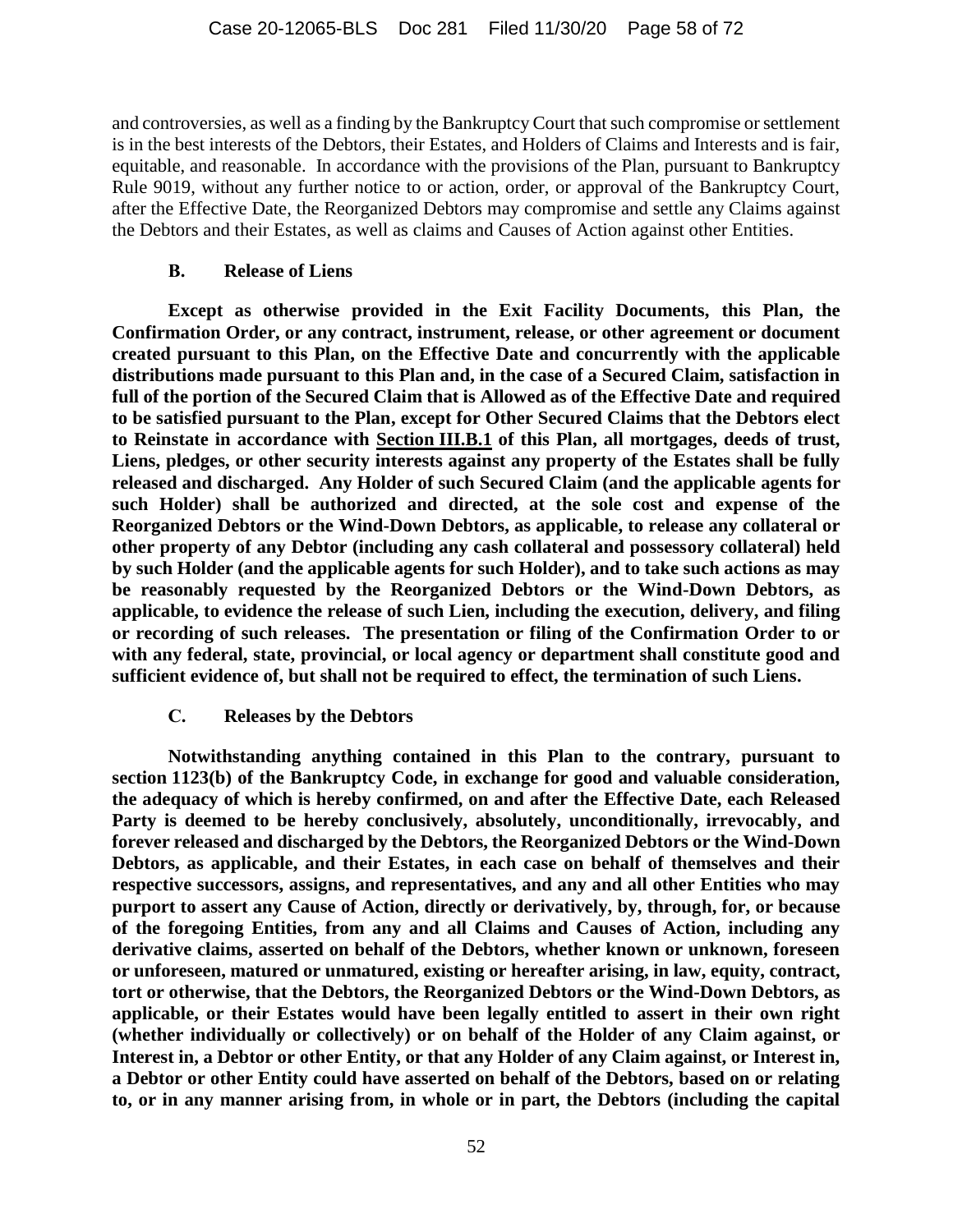**structure, management, ownership, or operation thereof), the assertion or enforcement of rights and remedies against the Debtors, the Debtors' in- or out-of-court restructuring efforts, any Avoidance Actions (but excluding Avoidance Actions brought as counterclaims or defenses to Claims asserted against the Debtors), intercompany transactions, the Chapter 11 Cases, the RBL Credit Documents, the Term Loan Credit Documents, the formulation, preparation, dissemination, negotiation, or filing of the Disclosure Statement, the DIP Credit Agreement, the Exit Facility, the Purchase and Sale Agreement, this Plan (including, for the avoidance of doubt, the Plan Supplement), or any Restructuring Transaction, contract, instrument, release, or other agreement or document (including any legal opinion requested by any Entity regarding any transaction, contract, instrument, document or other agreement contemplated by this Plan or the reliance by any Released Party on this Plan or the Confirmation Order in lieu of such legal opinion) created or entered into in connection with the Disclosure Statement, the DIP Credit Agreement, or this Plan, the Plan Supplement, the filing of the Chapter 11 Cases, the pursuit of Confirmation, the pursuit of Consummation, the administration and implementation of this Plan, including the issuance or distribution of Securities pursuant to this Plan, or the distribution of property under this Plan or any other related agreement, or upon any other act or omission, transaction, agreement, event, or other occurrence related or relating to any of the foregoing taking place on or before the Effective Date. Notwithstanding anything to the contrary in the foregoing, the releases set forth above do not release any post-Effective Date obligations of any party or Entity under this Plan, the Confirmation Order, any Restructuring Transactions, or any document, instrument, or agreement (including those set forth in the Plan Supplement) executed to implement this Plan, including the Exit Facility Documents, or any Claim or obligation arising under this Plan.**

**Entry of the Confirmation Order shall constitute the Bankruptcy Court's approval, pursuant to Bankruptcy Rule 9019, of the Debtor Release, which includes by reference each of the related provisions and definitions contained in this Plan, and further, shall constitute the Bankruptcy Court's finding that the Debtor Release is: (a) in exchange for the good and valuable consideration provided by the Released Parties, including, without limitation, the Released Parties' contributions to facilitating the Restructuring Transactions and implementing this Plan; (b) a good-faith settlement and compromise of the Claims released by the Debtor Release; (c) in the best interests of the Debtors and all Holders of Claims and Interests; (d) fair, equitable, and reasonable; (e) given and made after due notice and opportunity for hearing; and (f) a bar to any of the Debtors, the Reorganized Debtors or the Wind-Down Debtors, as applicable, or the Debtors' Estates asserting any Claim or Cause of Action released pursuant to the Debtor Release.**

#### **D. Releases by the Releasing Parties**

**Except as otherwise expressly set forth in this Plan or the Confirmation Order, on and after the Effective Date, in exchange for good and valuable consideration, the adequacy of which is hereby confirmed, each Released Party is, and is deemed to be, hereby conclusively, absolutely, unconditionally, irrevocably and forever, released and discharged by each Releasing Party from any and all Causes of Action, whether known or unknown, foreseen or unforeseen, matured or unmatured, existing or hereafter arising, in law, equity, contract, tort, or otherwise, including any derivative claims asserted on behalf of the Debtors,**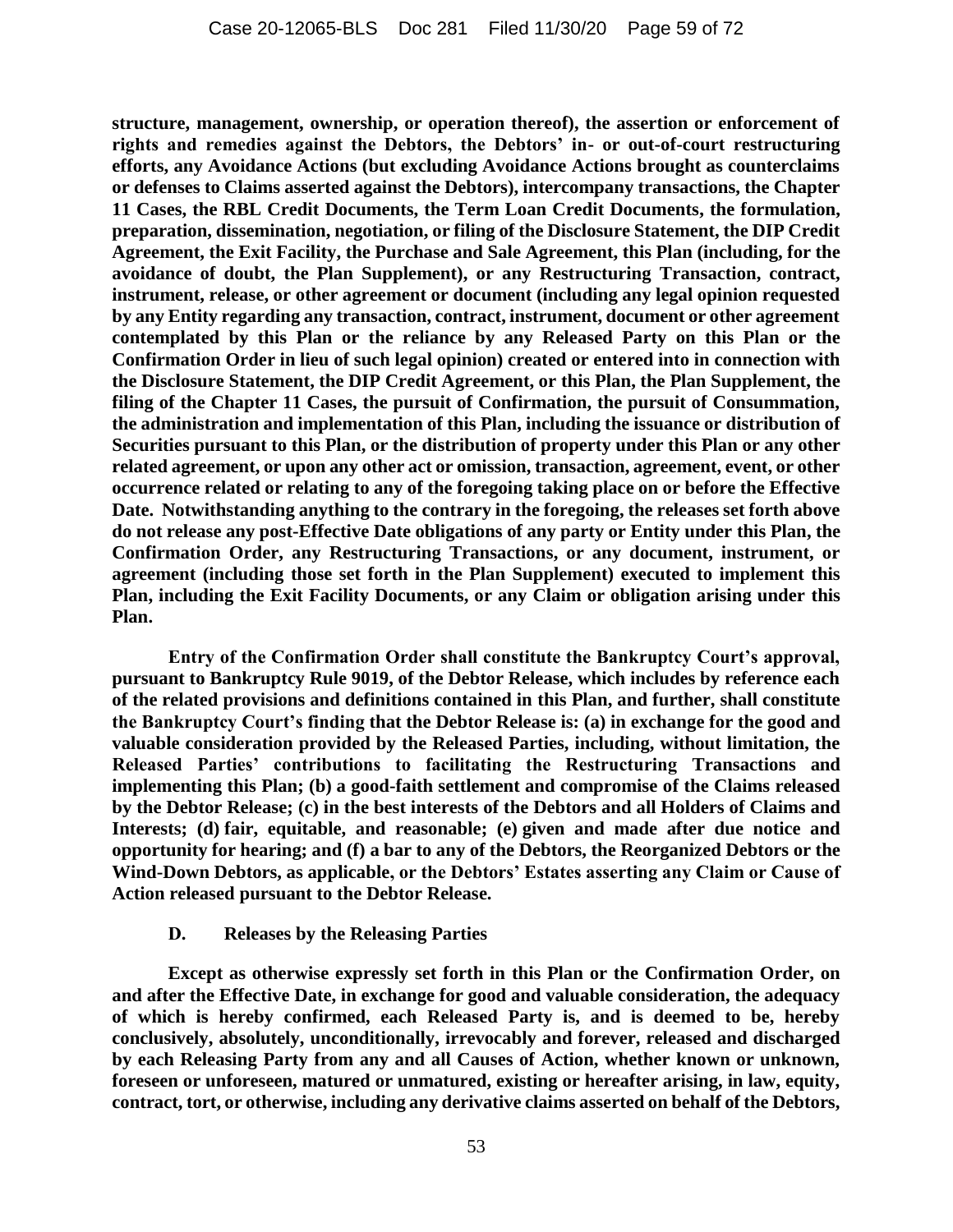**that such Entity would have been legally entitled to assert (whether individually or collectively), based on or relating to, or in any manner arising from, in whole or in part, the Debtors (including the capital structure, management, ownership, or operation thereof), the Debtors' in- or out-of-court restructuring efforts, any Avoidance Actions (but excluding Avoidance Actions brought as counterclaims or defenses to Claims asserted against the Debtors), intercompany transactions, the Chapter 11 Cases, the RBL Credit Documents, the Term Loan Credit Documents, the formulation, preparation, dissemination, negotiation, or filing of the Disclosure Statement, the DIP Credit Agreement, the Exit Facility, the Purchase and Sale Agreement, this Plan (including, for the avoidance of doubt, the Plan Supplement), or any Restructuring Transaction, contract, instrument, release, or other agreement or document (including any legal opinion requested by any Entity regarding any transaction, contract, instrument, document or other agreement contemplated by this Plan or the reliance by any Released Party on this Plan or the Confirmation Order in lieu of such legal opinion) relating to any of the foregoing, created or entered into in connection with the Disclosure Statement, this Plan, the Plan Supplement, before or during the Chapter 11 Cases, the filing of the Chapter 11 Cases, the pursuit of Confirmation, the pursuit of Consummation, the administration and implementation of this Plan, including the issuance or distribution of Securities pursuant to this Plan, or the distribution of property under this Plan or any other related agreement, or upon any other related act or omission, transaction, agreement, event, or other occurrence related or relating to any of the foregoing taking place on or before the Effective Date. Notwithstanding anything to the contrary in the foregoing, the releases set forth above do not release (i) any party of any obligations related to customary banking products, banking services or other financial accommodations (except as may be expressly amended or modified by this Plan and the Exit Facility Credit Agreements, or any other financing document under and as defined therein) or (ii) any post-Effective Date obligations of any party or Entity under this Plan, the Confirmation Order, any Restructuring Transaction, or any document, instrument, or agreement (including those set forth in the Plan Supplement) executed to implement this Plan, including the Exit Facility Documents, or any Claim or obligation arising under this Plan.**

**Entry of the Confirmation Order shall constitute the Bankruptcy Court's approval, pursuant to Bankruptcy Rule 9019, of the Third-Party Release, which includes by reference each of the related provisions and definitions contained herein, and, further, shall constitute the Bankruptcy Court's finding that the Third-Party Release is: (a) consensual; (b) essential to the confirmation of this Plan; (c) given in exchange for the good and valuable consideration provided by the Released Parties; (d) a good-faith settlement and compromise of the Claims released by the Third-Party Release; (e) in the best interests of the Debtors and their Estates; (f) fair, equitable, and reasonable; (g) given and made after due notice and opportunity for hearing; and (h) a bar to any of the Releasing Parties asserting any claim or Cause of Action released pursuant to the Third-Party Release.**

**E. Exculpation**

**Except as otherwise specifically provided in this Plan or the Confirmation Order, no Exculpated Party shall have or incur liability for, and each Exculpated Party is hereby released and exculpated from any Cause of Action for any claim related to any act or omission in connection with, relating to, or arising out of, the Chapter 11 Cases, the**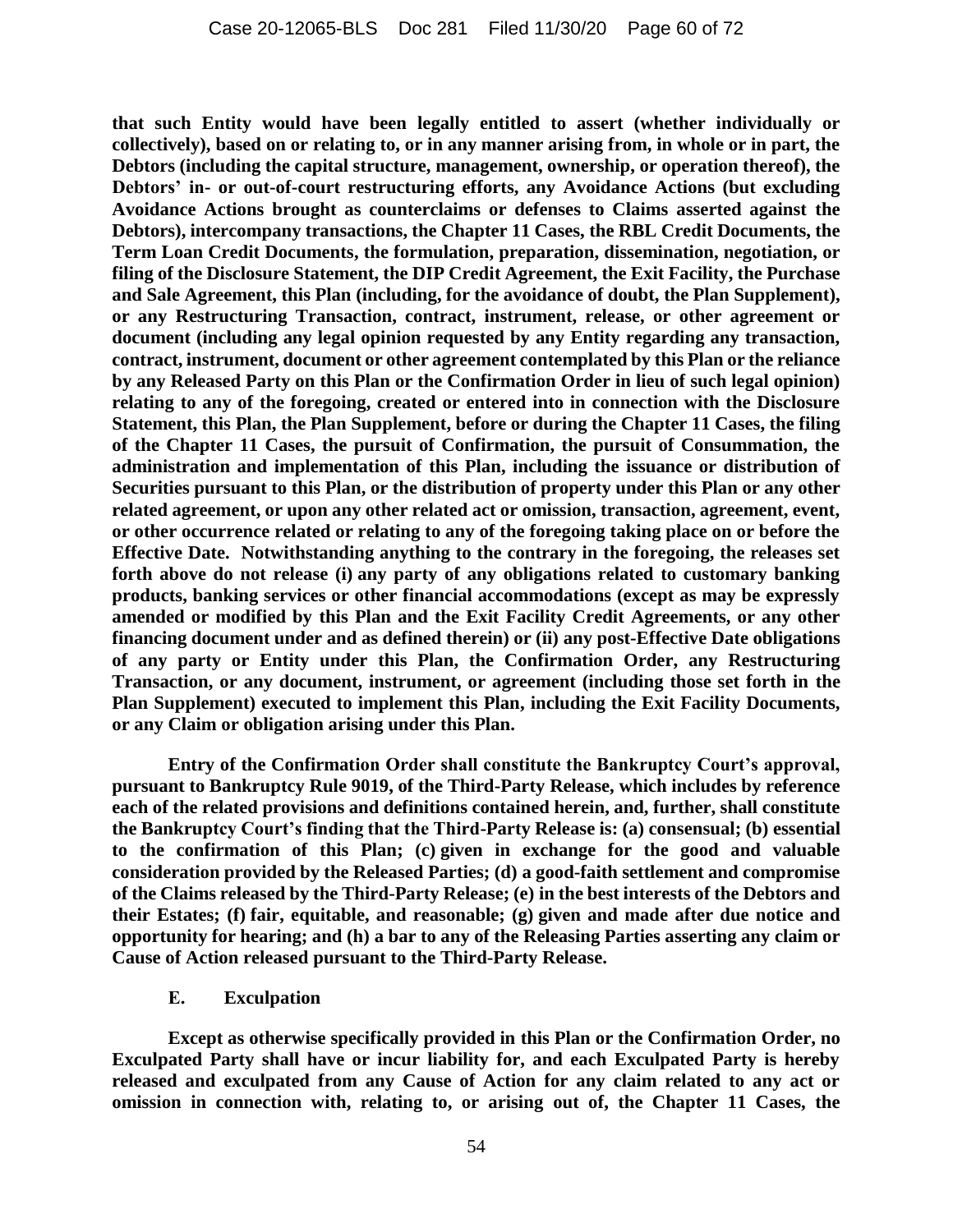**formulation, preparation, dissemination, negotiation, filing, or termination of and related prepetition transactions, the Disclosure Statement, this Plan, the Plan Supplement, or any Restructuring Transaction, contract, instrument, release or other agreement or document (including any legal opinion requested by any Entity regarding any transaction, contract, instrument, document or other agreement contemplated by this Plan or the reliance by any Released Party on this Plan or the Confirmation Order in lieu of such legal opinion) created or entered into before or during the Chapter 11 Cases, any preference, fraudulent transfer, or other avoidance claim arising pursuant to chapter 5 of the Bankruptcy Code or other applicable law, the filing of the Chapter 11 Cases, the pursuit of Confirmation, the pursuit of Consummation, the administration and implementation of this Plan, including the issuance or distribution of Securities pursuant to this Plan, or the distribution of property under this Plan or any other related agreement, or upon any other related act or omission, transaction, agreement, event, or other occurrence taking place on or before the Effective Date, except for claims related to any act or omission that is determined in a Final Order by a court of competent jurisdiction to have constituted actual fraud, willful misconduct, or gross negligence.**

**The Exculpated Parties and other parties set forth above have, and upon confirmation of this Plan shall be deemed to have, participated in good faith and in compliance with the applicable laws with regard to the solicitation of votes and distribution of consideration pursuant to this Plan and, therefore, are not, and on account of such distributions shall not be, liable at any time for the violation of any applicable law, rule, or regulation governing the solicitation of acceptances or rejections of this Plan or such distributions made pursuant to this Plan.**

#### **F. Injunction**

**Except as otherwise expressly provided in this Plan or the Confirmation Order or for obligations issued or required to be paid pursuant to this Plan or the Confirmation Order, all Entities who have held, hold, or may hold Claims or Interests that have been released, discharged, or are subject to exculpation are permanently enjoined, from and after the Effective Date, from taking any of the following actions against, as applicable, the Debtors, the Reorganized Debtors or the Wind-Down Debtors, as applicable, the Exculpated Parties, or the Released Parties: (1) commencing or continuing in any manner any action or other proceeding of any kind on account of or in connection with or with respect to any such Claims or Interests; (2) enforcing, attaching, collecting, or recovering by any manner or means any judgment, award, decree, or order against such Entities on account of or in connection with or with respect to any such Claims or Interests; (3) creating, perfecting, or enforcing any encumbrance of any kind against such Entities or the property or the Estates of such Entities on account of or in connection with or with respect to any such Claims or Interests; (4) asserting any right of setoff, subrogation, or recoupment of any kind against any obligation due from such Entities or against the property of such Entities on account of or in connection with or with respect to any such Claims or Interests unless such Holder has Filed a motion requesting the right to perform such setoff on or before the Effective Date, and notwithstanding an indication of a Claim or Interest or otherwise that such Holder asserts, has, or intends to preserve any right of setoff pursuant to applicable law or otherwise; and (5) commencing or continuing in any manner any action or other proceeding of any kind on**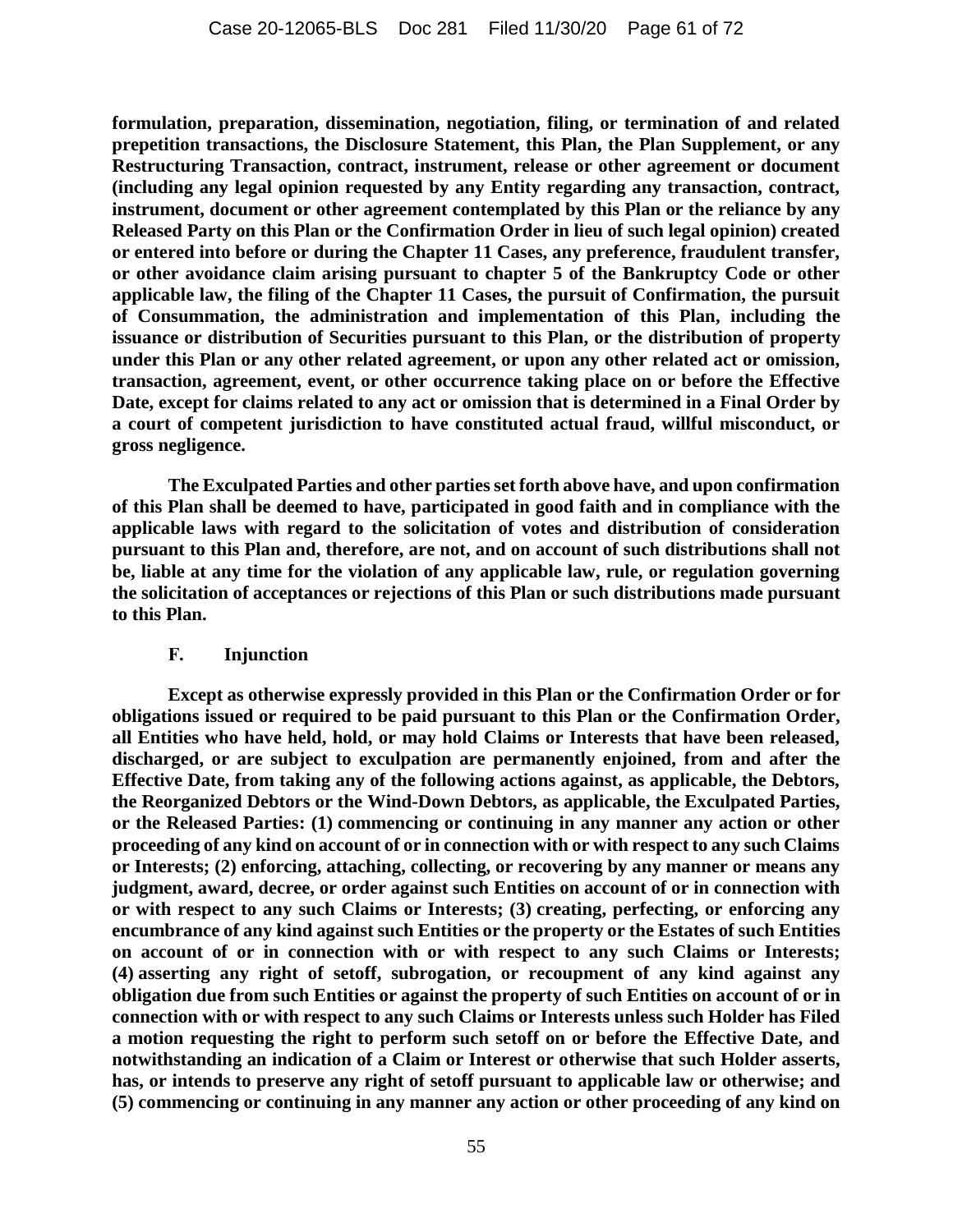**account of or in connection with or with respect to any such Claims or Interests released or settled pursuant to this Plan.**

### **G. Protections against Discriminatory Treatment**

Consistent with section 525 of the Bankruptcy Code and the Supremacy Clause of the U.S. Constitution, all Entities, including Governmental Units, shall not discriminate against the Reorganized Debtors or the Wind-Down Debtors, as applicable, or deny, revoke, suspend, or refuse to renew a license, permit, charter, franchise, or other similar grant to, condition such a grant to, discriminate with respect to such a grant against, the Reorganized Debtors, or another Entity with whom the Reorganized Debtors have been associated, solely because each Debtor has been a debtor under chapter 11 of the Bankruptcy Code, has been insolvent before the commencement of the Chapter 11 Cases (or during the Chapter 11 Cases but before the Debtors are granted or denied a discharge), or has not paid a debt that is dischargeable in the Chapter 11 Cases.

## **H. Document Retention**

On and after the Effective Date, the Reorganized Debtors or the Wind-Down Debtors, as applicable, may maintain documents in accordance with their standard document retention policy, as may be altered, amended, modified, or supplemented by the Reorganized Debtors or the Wind-Down Debtors, as applicable.

## **I. Reimbursement or Contribution**

If the Bankruptcy Court disallows a Claim for reimbursement or contribution of an Entity pursuant to section 502(e)(1)(B) of the Bankruptcy Code, then to the extent that such Claim is contingent as of the time of allowance or disallowance, such Claim shall be forever disallowed and expunged notwithstanding section 502(j) of the Bankruptcy Code, unless prior to the Confirmation Date: (1) such Claim has been adjudicated as non-contingent or (2) the relevant Holder of a Claim has Filed a non-contingent Proof of Claim on account of such Claim and a Final Order has been entered prior to the Confirmation Date determining such Claim as no longer contingent.

## **X. CONDITIONS PRECEDENT TO CONFIRMATION AND CONSUMMATION OF THIS PLAN**

#### **A. Conditions Precedent to the Effective Date**

<span id="page-61-1"></span><span id="page-61-0"></span>It shall be a condition to the Effective Date of this Plan that the following conditions ("Conditions Precedent") shall have been satisfied or waived pursuant to the provisions of Section [X.B](#page-62-0) of this Plan:

- (a) the Bankruptcy Court shall have entered the Confirmation Order;
- (b) the Debtors shall have obtained all authorizations, consents, regulatory approvals, rulings, or documents that are determined by the Debtors, the DIP Agent, or the RBL Agent to be necessary to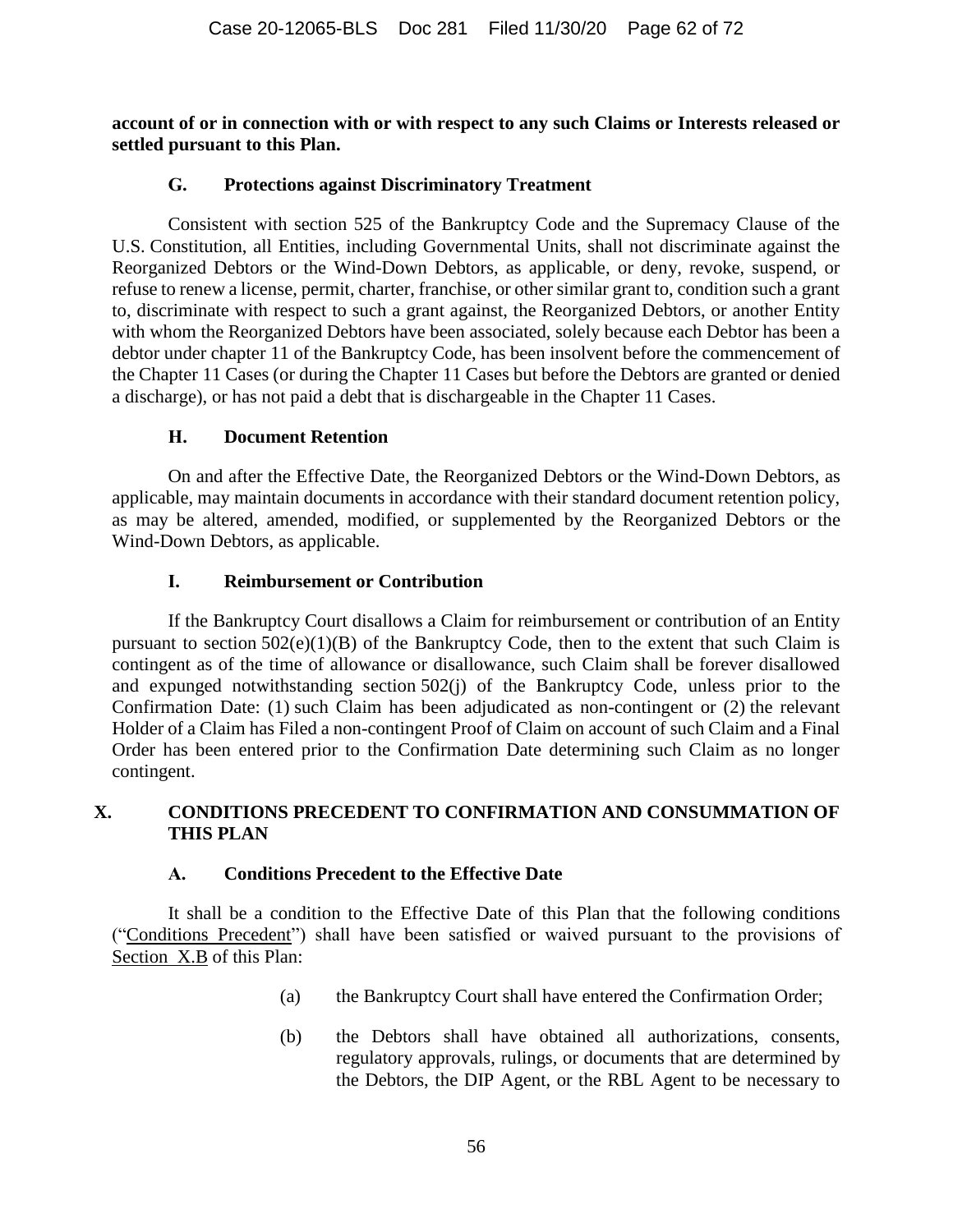implement and effectuate this Plan and that are required by law, regulation, or order;

- (c) the final version of the Plan Supplement and all of the schedules, documents, and exhibits contained therein, in form and substance acceptable to the DIP Agent and the RBL Agent, shall have been Filed in a manner consistent in all material respects with this Plan;
- (d) all professional fees and expenses of retained professionals required to be approved by the Bankruptcy Court shall have been paid in full or amounts estimated to be sufficient to pay such fees and expenses after the Effective Date have been placed in the Professional Fee Escrow Account pending approval by the Bankruptcy Court;
- (e) in the event of the Asset Sale Distribution, the conditions to closing of the Purchase and Sale Agreement shall have been satisfied;
- (f) in the event of the Asset Sale Distribution, the Purchase and Sale Agreement shall have been executed and remain in full force and effect;
- (g) in the event of the Equitization Restructuring, entry into the Exit Facility Documents, and all conditions precedent to the consummation of such Exit Facility Documents shall have been waived or satisfied in accordance with the terms thereof and the closing of such Exit Facility Documents shall have occurred;
- (h) in the event of the Equitization Restructuring, the New Equity Interests shall have been issued by the Reorganized Debtors, as applicable, in accordance with the New Organizational Documents;
- (i) the Reorganized Debtors or the Wind-Down Debtors, as applicable, shall have procured or become insured under policies acceptable to the Debtors;
- (j) the execution of Definitive Documentation is mutually acceptable to the Debtors, the Requisite DIP Lenders, and the Requisite RBL Lenders; and
- (k) the Debtors shall have otherwise substantially consummated the applicable Restructuring Transaction, and all transactions contemplated herein, in a manner consistent in all respects with this Plan.

## **B. Waiver of Conditions**

<span id="page-62-0"></span>The conditions to Confirmation and Consummation set forth in this Article X may be waived by the Debtors only with the prior written consent of the DIP Agent (email shall suffice),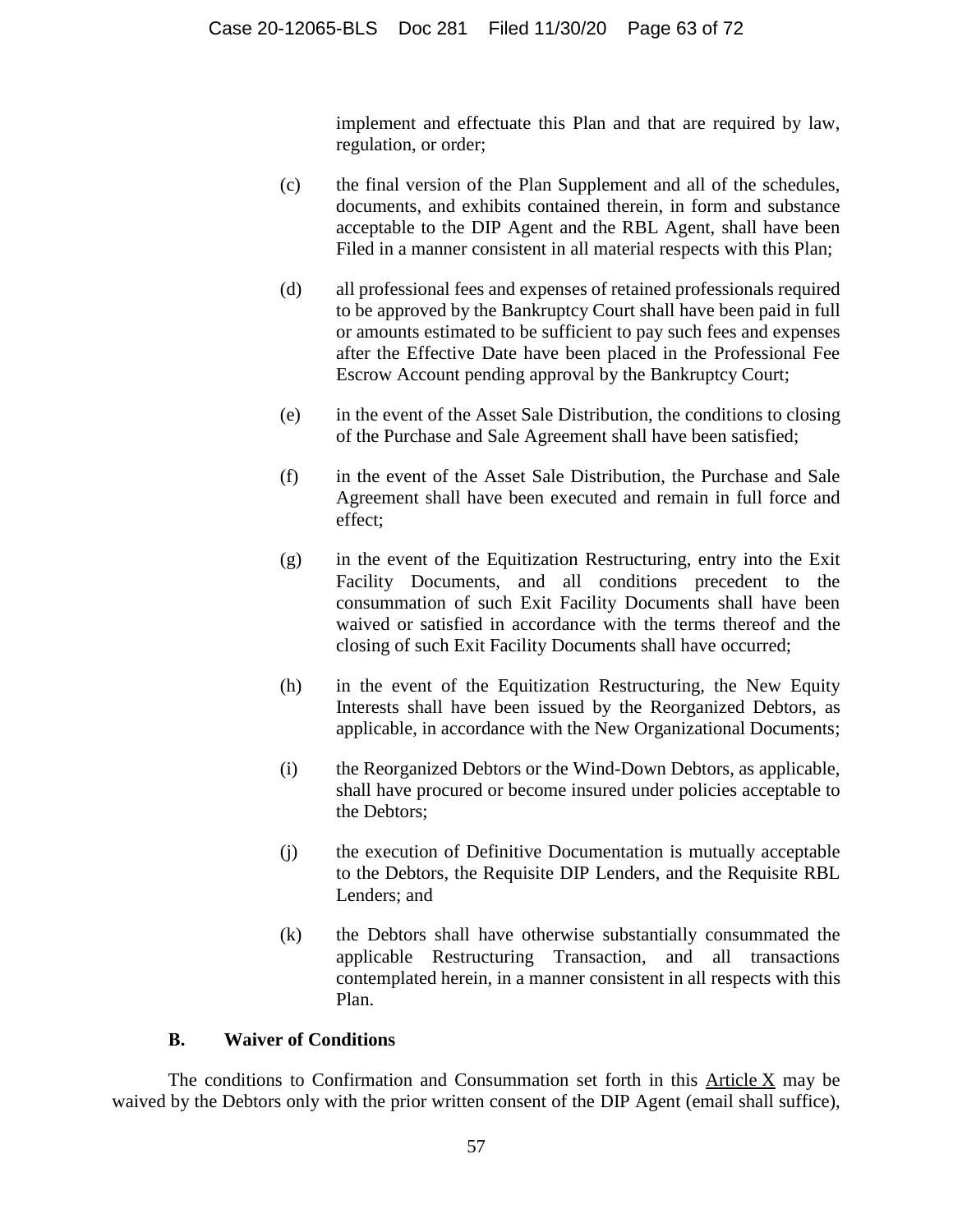without notice, leave, or order of the Bankruptcy Court or any formal action other than proceedings to confirm or consummate this Plan; *provided, however*, that the condition set forth in Section [X.A\(a\)](#page-61-0) of this Plan may not be waived.

### **C. Effect of Failure of Conditions**

If Consummation does not occur, this Plan shall be null and void in all respects and nothing contained in this Plan or the Disclosure Statement shall: (1) constitute a waiver or release of any Claims by the Debtors, or Claims against, or Interests in, the Debtors; (2) prejudice in any manner the rights of the Debtors, any Holders of Claims or Interests, or any other Entity; or (3) constitute an admission, acknowledgment, offer, or undertaking by the Debtors, any Holders of Claims or Interests, or any other Entity.

### **D. Substantial Consummation**

"Substantial Consummation" of this Plan, as defined in 11 U.S.C. § 1101(2), shall be deemed to occur on the Effective Date.

## **XI. MODIFICATION, REVOCATION, OR WITHDRAWAL OF THIS PLAN**

## **A. Modification and Amendments**

Except as otherwise specifically provided in this Plan, the Debtors reserve the right to modify this Plan with the written consent of the DIP Agent, whether such modification is material or immaterial, and seek Confirmation consistent with the Bankruptcy Code and, as appropriate, not resolicit votes on such modified Plan. Subject to those restrictions on modifications set forth in this Plan and the requirements of section 1127 of the Bankruptcy Code, Bankruptcy Rule 3019, and, to the extent applicable, sections 1122, 1123, and 1125 of the Bankruptcy Code, each of the Debtors expressly reserves its respective rights to revoke or withdraw, or, to alter, amend, or modify this Plan with respect to such Debtor, one or more times, after Confirmation, and, to the extent necessary may initiate proceedings in the Bankruptcy Court to so alter, amend, or modify this Plan, or remedy any defect or omission, or reconcile any inconsistencies in this Plan, the Disclosure Statement, or the Confirmation Order, in such matters as may be necessary to carry out the purposes and intent of this Plan.

## **B. Effect of Confirmation on Modifications**

Entry of the Confirmation Order shall mean that all modifications or amendments to this Plan since the solicitation thereof are approved pursuant to section 1127(a) of the Bankruptcy Code and do not require additional disclosure or resolicitation under Bankruptcy Rule 3019.

## **C. Revocation or Withdrawal of Plan**

The Debtors reserve the right to revoke or withdraw this Plan prior to the Confirmation Date and to File subsequent plans of reorganization. If the Debtors revoke or withdraw this Plan, or if Confirmation or Consummation does not occur, then: (1) this Plan shall be null and void in all respects; (2) any settlement or compromise embodied in this Plan (including the fixing or limiting to an amount certain of any Claim or Interest or Class of Claims or Interests), assumption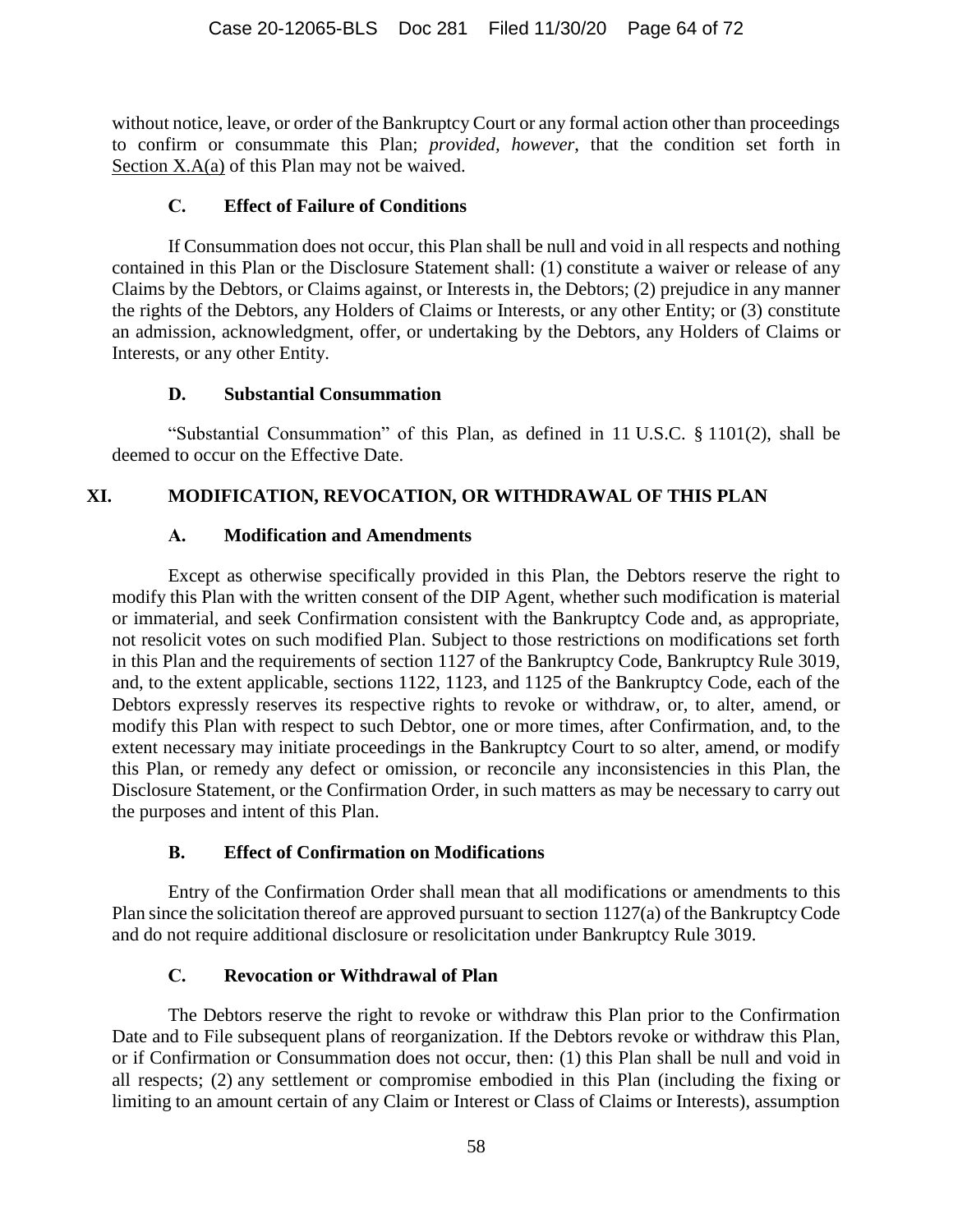or rejection of Executory Contracts or Unexpired Leases effected under this Plan, and any document or agreement executed pursuant to this Plan, shall be deemed null and void; and (3) nothing contained in this Plan shall: (a) constitute a waiver or release of any Claims or Interests; (b) prejudice in any manner the rights of such Debtor or any other Entity; or (c) constitute an admission, acknowledgement, offer, or undertaking of any sort by such Debtor or any other Entity.

### <span id="page-64-0"></span>**XII. RETENTION OF JURISDICTION**

Notwithstanding the entry of the Confirmation Order and the occurrence of the Effective Date, on and after the Effective Date, the Bankruptcy Court shall retain jurisdiction over all matters arising out of, or relating to, the Chapter 11 Cases and this Plan pursuant to sections 105(a) and 1142 of the Bankruptcy Code, including jurisdiction to:

- (a) allow, disallow, determine, liquidate, classify, estimate, or establish the priority, secured or unsecured status, or amount of any Claim or Interest, including the resolution of any request for payment of any Administrative Claim and the resolution of any and all objections to the secured or unsecured status, priority, amount, or allowance of Claims or Interests;
- (b) decide and resolve all matters related to the granting and denying, in whole or in part, any applications for allowance of compensation or reimbursement of expenses to Professionals authorized pursuant to the Bankruptcy Code or this Plan;
- (c) resolve any matters related to: (i) the assumption, assumption and assignment, or rejection of any Executory Contract or Unexpired Lease to which a Debtor is party or with respect to which a Debtor may be liable and to hear, determine, and, if necessary, liquidate, any Claims arising therefrom, including Cure pursuant to section 365 of the Bankruptcy Code; (ii) any potential contractual obligation under any Executory Contract or Unexpired Lease that is assumed; (iii) the Reorganized Debtors or the Wind-Down Debtors, as applicable, amending, modifying, or supplementing, after the Effective Date, pursuant to Article [V](#page-43-0) of this Plan, any Executory Contracts or Unexpired Leases to the list of Executory Contracts and Unexpired Leases to be assumed or rejected or otherwise; and (d) any dispute regarding whether a contract or lease is or was executory or expired;
- (d) ensure that distributions to Holders of Allowed Claims and Allowed Interests (as applicable) are accomplished pursuant to the provisions of this Plan;
- (e) adjudicate, decide, or resolve any motions, adversary proceedings, contested or litigated matters, and any other matters, and grant or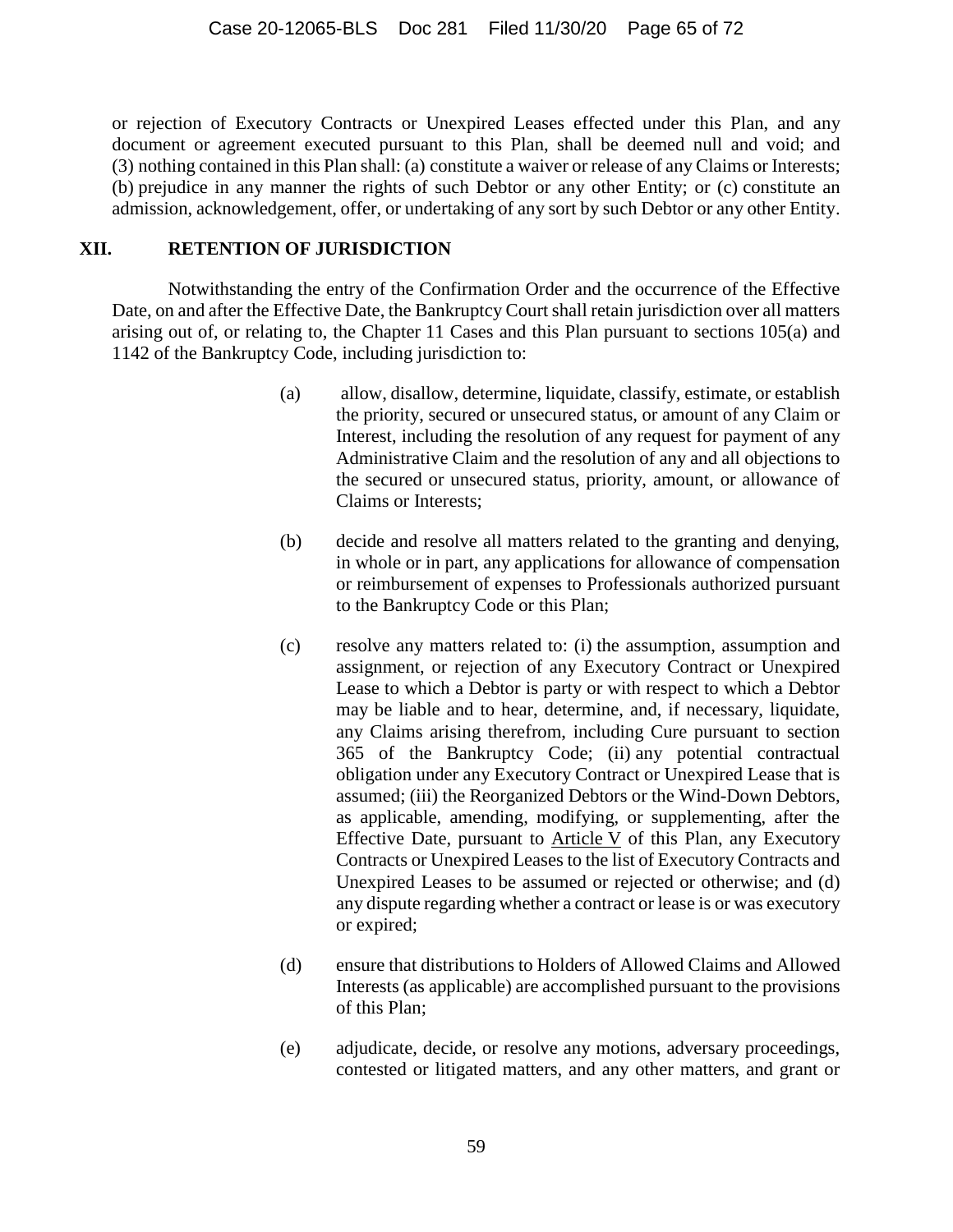deny any applications involving a Debtor that may be pending on the Effective Date;

- (f) adjudicate, decide, or resolve any and all matters related to section 1141 of the Bankruptcy Code;
- (g) enter and implement such orders as may be necessary to execute, implement, or consummate the provisions of this Plan and all contracts, instruments, releases, indentures, and other agreements or documents created in connection with this Plan or the Disclosure Statement;
- (h) enter and enforce any order for the sale of property pursuant to sections 363, 1123, or 1146(a) of the Bankruptcy Code;
- (i) resolve any cases, controversies, suits, disputes, or Causes of Action that may arise in connection with the Consummation, interpretation, or enforcement of this Plan or any Entity's obligations incurred in connection with this Plan; *provided, however*, any dispute arising under the Exit Facility Documents shall be adjudicated in the forum set forth in such documents unless otherwise consented to by the Exit Agent;
- (j) issue injunctions, enter and implement other orders, or take such other actions as may be necessary to restrain interference by any Entity with Consummation or enforcement of this Plan;
- (k) resolve any cases, controversies, suits, disputes, or Causes of Action with respect to the releases, injunctions, exculpations, and other provisions contained in Article [IX](#page-56-0) of this Plan and enter such orders as may be necessary or appropriate to implement such releases, injunctions, exculpations, and other provisions;
- (l) resolve any cases, controversies, suits, disputes, or Causes of Action with respect to the repayment or return of distributions and the recovery of additional amounts owed by the Holder of a Claim or Interest for amounts not timely repaid pursuant to Section [VI.K](#page-51-1) of this Plan;
- (m) enter and implement such orders as are necessary if the Confirmation Order is for any reason modified, stayed, reversed, revoked, or vacated;
- (n) determine any other matters that may arise in connection with or relate to this Plan, the Disclosure Statement, the Confirmation Order, or any contract, instrument, release, indenture, or other agreement or document created in connection with this Plan, the Plan Supplement, or the Disclosure Statement;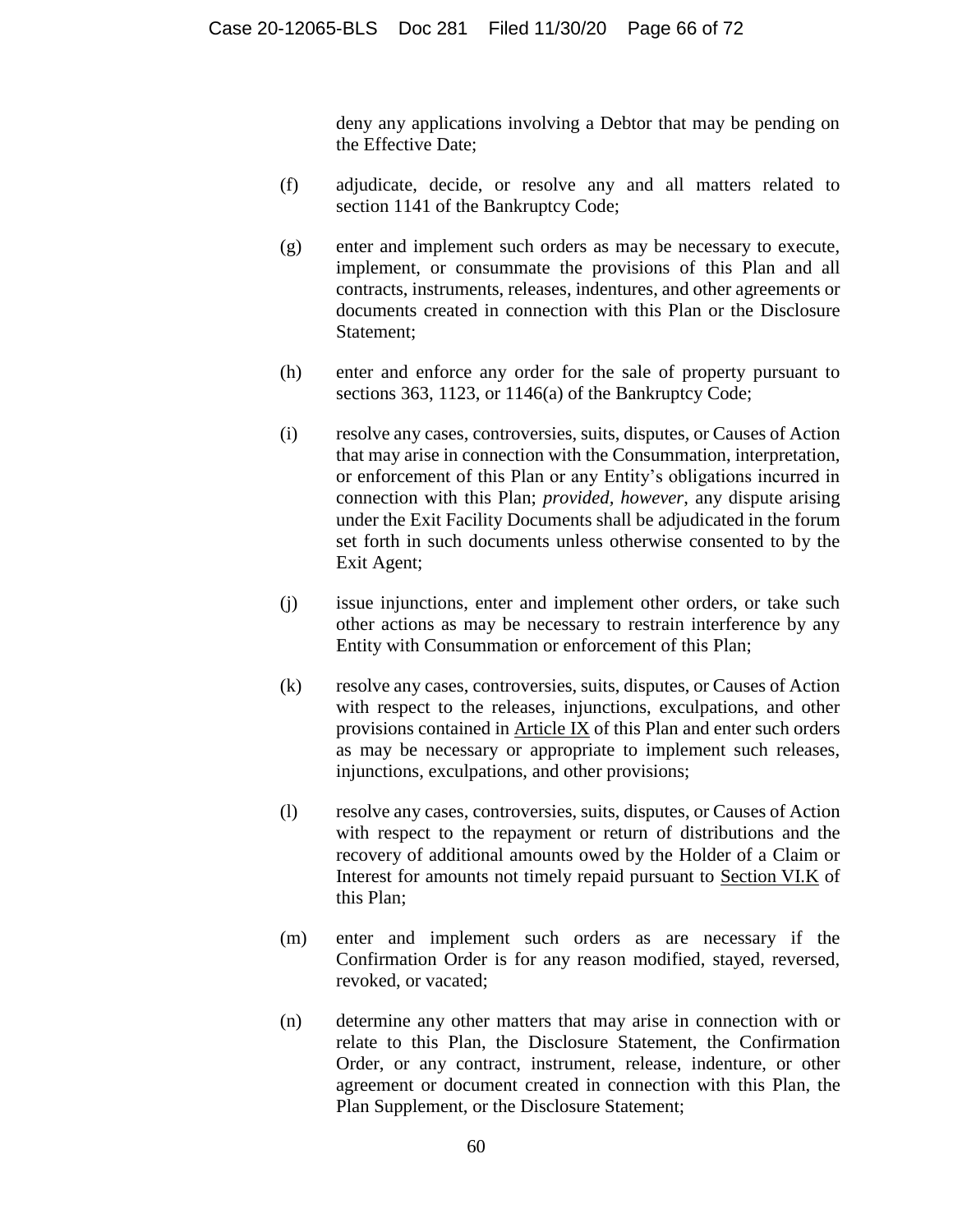- (o) enter an order concluding or closing the Chapter 11 Cases;
- (p) adjudicate any and all disputes arising from or relating to distributions under this Plan;
- (q) consider any modifications of this Plan, to cure any defect or omission, or to reconcile any inconsistency in any Bankruptcy Court order, including the Confirmation Order;
- (r) determine requests for the payment of Claims and Interests entitled to priority pursuant to section 507 of the Bankruptcy Code;
- (s) hear and determine disputes arising in connection with the interpretation, implementation, or enforcement of this Plan or the Confirmation Order, including disputes arising under agreements, documents, or instruments executed in connection with this Plan;
- (t) hear and determine matters concerning state, local, and federal taxes in accordance with sections 346, 505, and 1146 of the Bankruptcy Code;
- (u) hear and determine all disputes involving the existence, nature, scope, or enforcement of any exculpations, discharges, injunctions and releases granted in this Plan, including under Article [IX](#page-56-0) of this Plan, regardless of whether such termination occurred prior to or after the Effective Date;
- (v) enforce all orders previously entered by the Bankruptcy Court; and
- (w) hear any other matter not inconsistent with the Bankruptcy Code.

As of the Effective Date, notwithstanding anything in this Article [XII](#page-64-0) to the contrary, the Exit Facility shall be governed by the jurisdictional provisions therein and the Bankruptcy Court shall not retain any jurisdiction with respect thereto.

#### **XIII. MISCELLANEOUS PROVISIONS**

#### **A. Immediate Binding Effect**

Subject to Section [X.A](#page-61-1) of this Plan and notwithstanding Bankruptcy Rules 3020(e), 6004(h), or 7062 or otherwise, upon the occurrence of the Effective Date, the terms of this Plan (including, for the avoidance of doubt, the Plan Supplement) shall be immediately effective and enforceable and deemed binding upon the Debtors, the Reorganized Debtors, or the Wind-Down Debtors, and any and all Holders of Claims or Interests (irrespective of whether such Claims or Interests are deemed to have accepted this Plan), all Entities that are parties to or are subject to the settlements, compromises, releases, discharges, and injunctions described in this Plan, each Entity acquiring property under this Plan, and any and all non-Debtor parties to Executory Contracts and Unexpired Leases with the Debtors.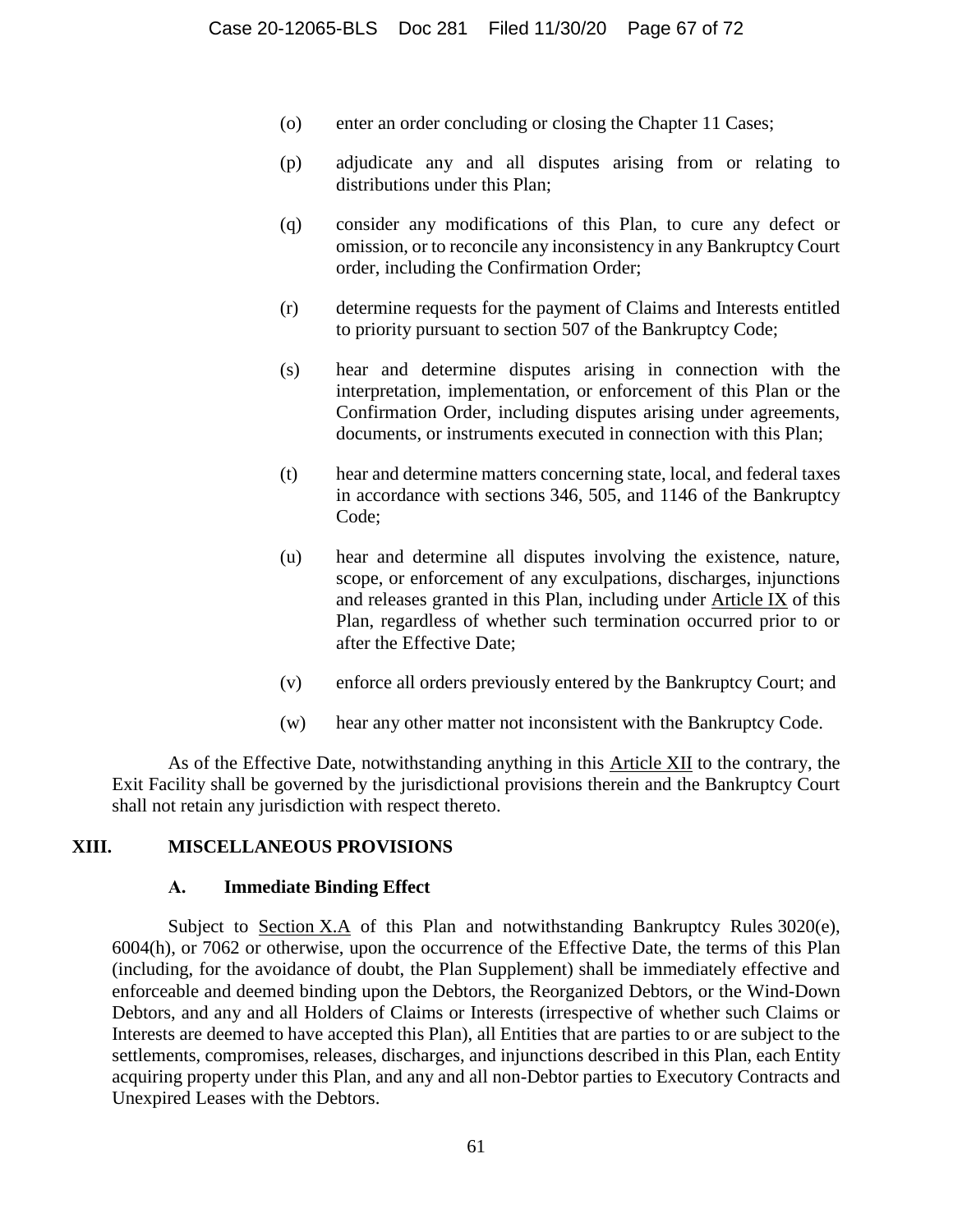### **B. Additional Documents**

On or before the Effective Date, the Debtors may File with the Bankruptcy Court such agreements and other documents as may be necessary to effectuate and further evidence the terms and conditions of this Plan. The Debtors, the Reorganized Debtors, or the Wind-Down Debtors, as applicable, and all Holders of Claims or Interests receiving distributions pursuant to this Plan and all other parties in interest shall, from time to time, prepare, execute, and deliver any agreements or documents and take any other actions as may be necessary or advisable to effectuate the provisions and intent of this Plan.

## **C. Payment of Statutory Fees**

All fees payable pursuant to section 1930(a) of the Judicial Code, and any interest accruing thereon pursuant to 31 U.S.C. § 3717, shall be paid by each of the Reorganized Debtors or the Wind-Down Debtors (or the Disbursing Agent on behalf of each of the Reorganized Debtors or the Wind-Down Debtors) for each quarter (including any fraction thereof) until the Chapter 11 Cases are converted, dismissed, or closed, whichever occurs first.

## **D. Statutory Committee and Cessation of Fee and Expense Payment**

On the Effective Date, any statutory committee appointed in the Chapter 11 Cases shall dissolve and members thereof shall be released and discharged from all rights and duties from or related to the Chapter 11 Cases. The Reorganized Debtors or the Wind-Down Debtors shall no longer be responsible for paying any fees or expenses incurred by the members of or advisors to any statutory committees after the Effective Date.

## **E. [Reserved]**

## **F. Reservation of Rights**

Except as expressly set forth in this Plan, this Plan shall have no force or effect unless the Bankruptcy Court shall enter the Confirmation Order, and the Confirmation Order shall have no force or effect if the Effective Date does not occur. None of the Filing of this Plan, any statement or provision contained in this Plan, or the taking of any action by any Debtor with respect to this Plan, the Disclosure Statement, or the Plan Supplement shall be or shall be deemed to be an admission or waiver of any rights of any Debtor with respect to the Holders of Claims or Interests prior to the Effective Date.

#### **G. Successors and Assigns**

The rights, benefits, and obligations of any Entity named or referred to in this Plan shall be binding on, and shall inure to the benefit of any heir, executor, administrator, successor or assign, Affiliate, officer, manager, director, agent, representative, attorney, beneficiaries, or guardian, if any, of each Entity.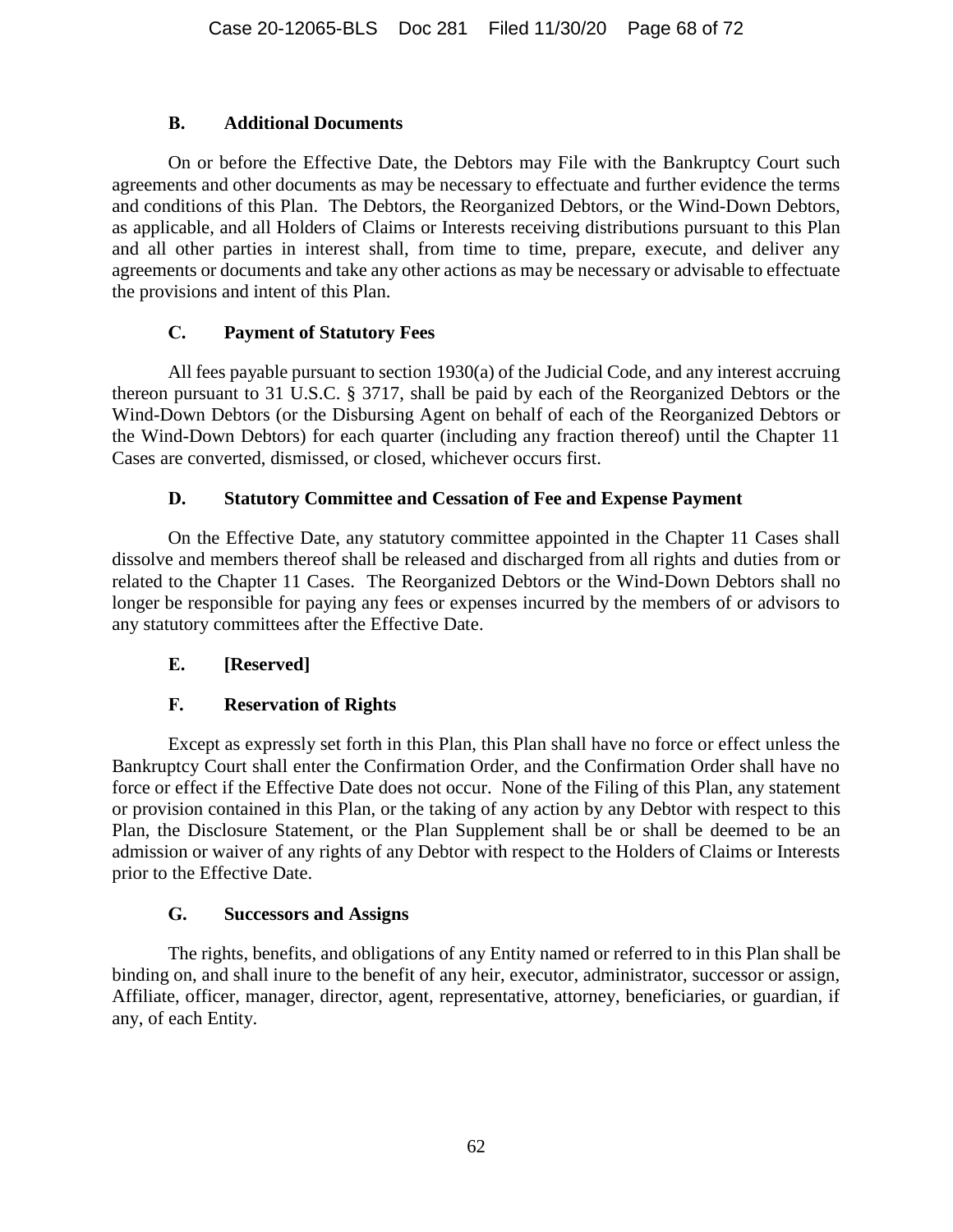#### **H. Notices**

All notices, requests, and demands to or upon the Debtors to be effective shall be in writing (including by facsimile transmission) and, unless otherwise expressly provided herein, shall be deemed to have been duly given or made when actually delivered or, in the case of notice by facsimile transmission, when received and telephonically confirmed, addressed as follows:

| <b>Debtors</b>                             | <b>Counsel to the Debtors</b>                  |
|--------------------------------------------|------------------------------------------------|
| <b>Ursa Piceance Holdings LLC</b>          | <b>Sidley Austin LLP</b>                       |
| 950 17th Street, Suite 1900                | 1000 Louisiana, Suite 5900                     |
| Denver, CO 80202                           | Houston, Texas 77002                           |
| Attn: Jamie Chronister and Steve Skinner   | Attn: Duston K. McFaul and Maegan              |
|                                            | Quejada                                        |
|                                            |                                                |
|                                            | $-$ and $-$                                    |
|                                            | <b>Young Conaway Stargatt &amp; Taylor LLP</b> |
|                                            | <b>Rodney Square</b>                           |
|                                            | 1000 North King Street                         |
|                                            | Wilmington, DE 19801                           |
|                                            | Attn: Robert S. Brady and Edmon L.             |
|                                            | Morton                                         |
| <b>United States Trustee</b>               |                                                |
| <b>Office of The United States Trustee</b> |                                                |
| 844 King Street, Suite 2207                |                                                |
| Lockbox 35                                 |                                                |
| Wilmington, Delaware 19801                 |                                                |
| Attn: Joseph J. McMahon, Jr.               |                                                |
| Richard L. Schepacarter                    |                                                |
| <b>DIP</b> Agent                           | <b>Counsel to DIP Agent</b>                    |
| Wells Fargo Bank, N.A.                     | Willkie Farr & Gallagher                       |
| 1000 Louisiana, 9th Floor                  | 787 Seventh Avenue                             |
| Houston, Texas, 77002                      | New York, New York 10019                       |
| Attn: Brett A. Steele                      | Attn: Ana M. Alfonso                           |

After the Effective Date, the Reorganized Debtors or the Wind-Down Debtors, as applicable, have the authority to send a notice to Entities that to continue to receive documents pursuant to Bankruptcy Rule 2002, such Entity must File a renewed request to receive documents pursuant to Bankruptcy Rule 2002. After the Effective Date, the Reorganized Debtors or the Wind-Down Debtors, as applicable are authorized to limit the list of Entities receiving documents pursuant to Bankruptcy Rule 2002 to those Entities who have Filed such renewed requests.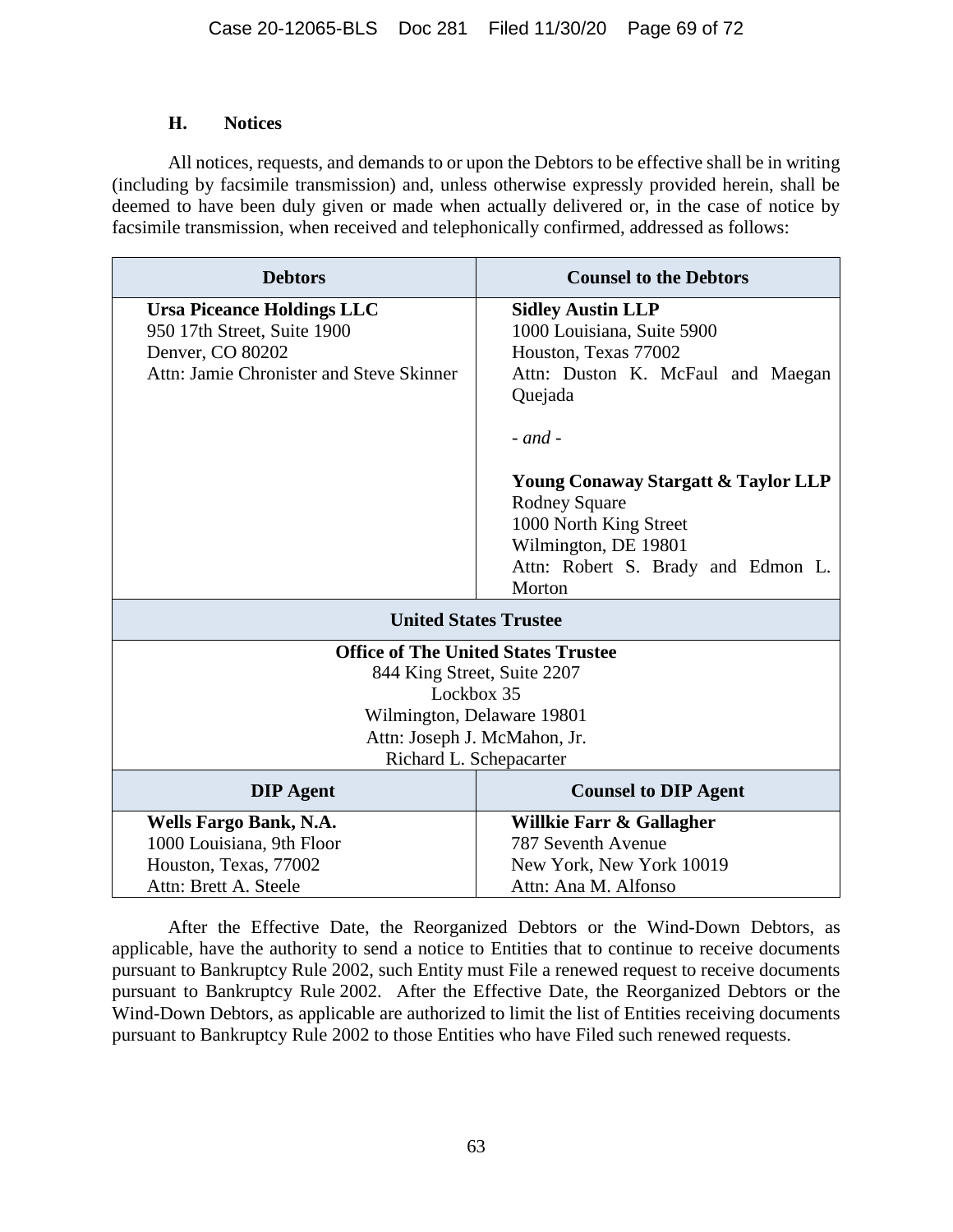### **I. Term of Injunctions or Stays**

Unless otherwise provided in this Plan or in the Confirmation Order, all injunctions or stays in effect in the Chapter 11 Cases pursuant to sections 105 or 362 of the Bankruptcy Code or any order of the Bankruptcy Court, and extant on the Confirmation Date (excluding any injunctions or stays contained in this Plan or the Confirmation Order) shall remain in full force and effect until the Effective Date. All injunctions or stays contained in this Plan or the Confirmation Order shall remain in full force and effect in accordance with their terms.

### **J. Entire Agreement**

Except as otherwise indicated, this Plan (including, for the avoidance of doubt, the documents and instruments in the Plan Supplement) supersedes all previous and contemporaneous negotiations, promises, covenants, agreements, understandings, and representations on such subjects, all of which have become merged and integrated into this Plan.

### **K. Exhibits and Annexes**

All exhibits and documents included in the Plan Supplement are incorporated into and are a part of this Plan as if set forth in full in this Plan. After the exhibits and documents are Filed, copies of such exhibits and documents shall be available upon written request to the Debtors' counsel at the address above or by downloading such exhibits and documents from the Debtors' restructuring website at https://cases.primeclerk.com/ursa or the Bankruptcy Court's website at http://www.deb.uscourts.gov. To the extent any exhibit or document is inconsistent with the terms of this Plan, unless otherwise ordered by the Bankruptcy Court, the non-exhibit or non-document portion of this Plan shall control.

## **L. Nonseverability of Plan Provisions**

If, prior to Confirmation, any term or provision of this Plan is held by the Bankruptcy Court to be invalid, void, or unenforceable, the Bankruptcy Court shall have the power to alter and interpret such term or provision to make it valid or enforceable to the maximum extent practicable, consistent with the original purpose of the term or provision held to be invalid, void, or unenforceable, and such term or provision shall then be applicable as altered or interpreted. Notwithstanding any such holding, alteration, or interpretation, the remainder of the terms and provisions of this Plan will remain in full force and effect and will in no way be affected, impaired, or invalidated by such holding, alteration, or interpretation. The Confirmation Order shall constitute a judicial determination and shall provide that each term and provision of this Plan, as it may have been altered or interpreted in accordance with the foregoing, is: (1) valid and enforceable pursuant to its terms; (2) integral to this Plan and may not be deleted or modified without the Debtors', Reorganized Debtors', or the Wind-Down Debtors' consent, as applicable; and (3) non-severable and mutually dependent.

## **M. Votes Solicited in Good Faith**

Upon entry of the Confirmation Order, the Debtors will be deemed to have solicited votes on this Plan in good faith and in compliance with section 1125(g) of the Bankruptcy Code, and pursuant to section 1125(e) of the Bankruptcy Code, the Debtors and each of their respective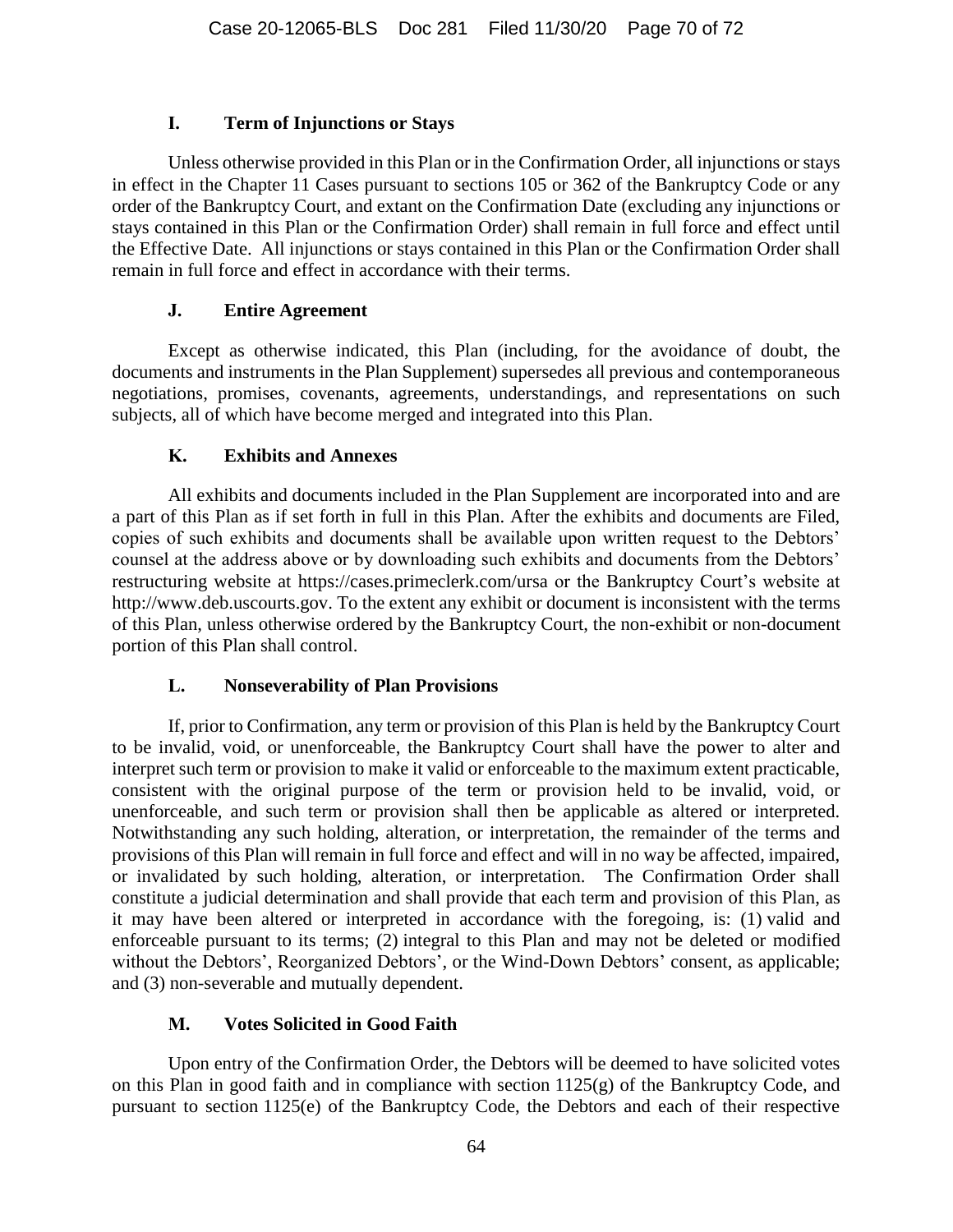Affiliates, agents, representatives, members, principals, shareholders, officers, directors, employees, advisors, and attorneys will be deemed to have participated in good faith and in compliance with the Bankruptcy Code in the offer, issuance, sale, and purchase of securities offered and sold under this Plan and any previous plan, and, therefore, neither any of such parties or individuals, the Reorganized Debtors, or the Wind-Down Debtors will have any liability for the violation of any applicable law, rule, or regulation governing the solicitation of votes on this Plan or the offer, issuance, sale, or purchase of the Securities offered and sold under this Plan and any previous plan.

### **N. Governing Law**

Unless a rule of law or procedure is supplied by federal law (including the Bankruptcy Code and Bankruptcy Rules) or unless otherwise specifically stated, the laws of the State of Delaware, without giving effect to the principles of conflict of laws, shall govern the rights, obligations, construction, and implementation of this Plan, any agreements, documents, instruments, or contracts executed or entered into in connection with this Plan (except as otherwise set forth in those agreements, in which case the governing law of such agreement shall control), and corporate governance matters; *provided*, *however*, that corporate governance matters relating to the Debtors, the Reorganized Debtors, or the Wind-Down Debtors, as applicable, not incorporated in Delaware shall be governed by the laws of the state of incorporation or formation of the relevant Debtor, the Reorganized Debtor, or the Wind-Down Debtor, as applicable.

### **O. Waiver or Estoppel**

Each Holder of a Claim or an Interest shall be deemed to have waived any right to assert any argument, including the right to argue that its Claim or Interest should be Allowed in a certain amount, in a certain priority, secured or not subordinated by virtue of an agreement made with the Debtors or their counsel, or any other Entity, if such agreement was not disclosed in this Plan, the Disclosure Statement, or papers Filed with the Bankruptcy Court prior to the Confirmation Date.

*[Remainder of page intentionally left blank.]*